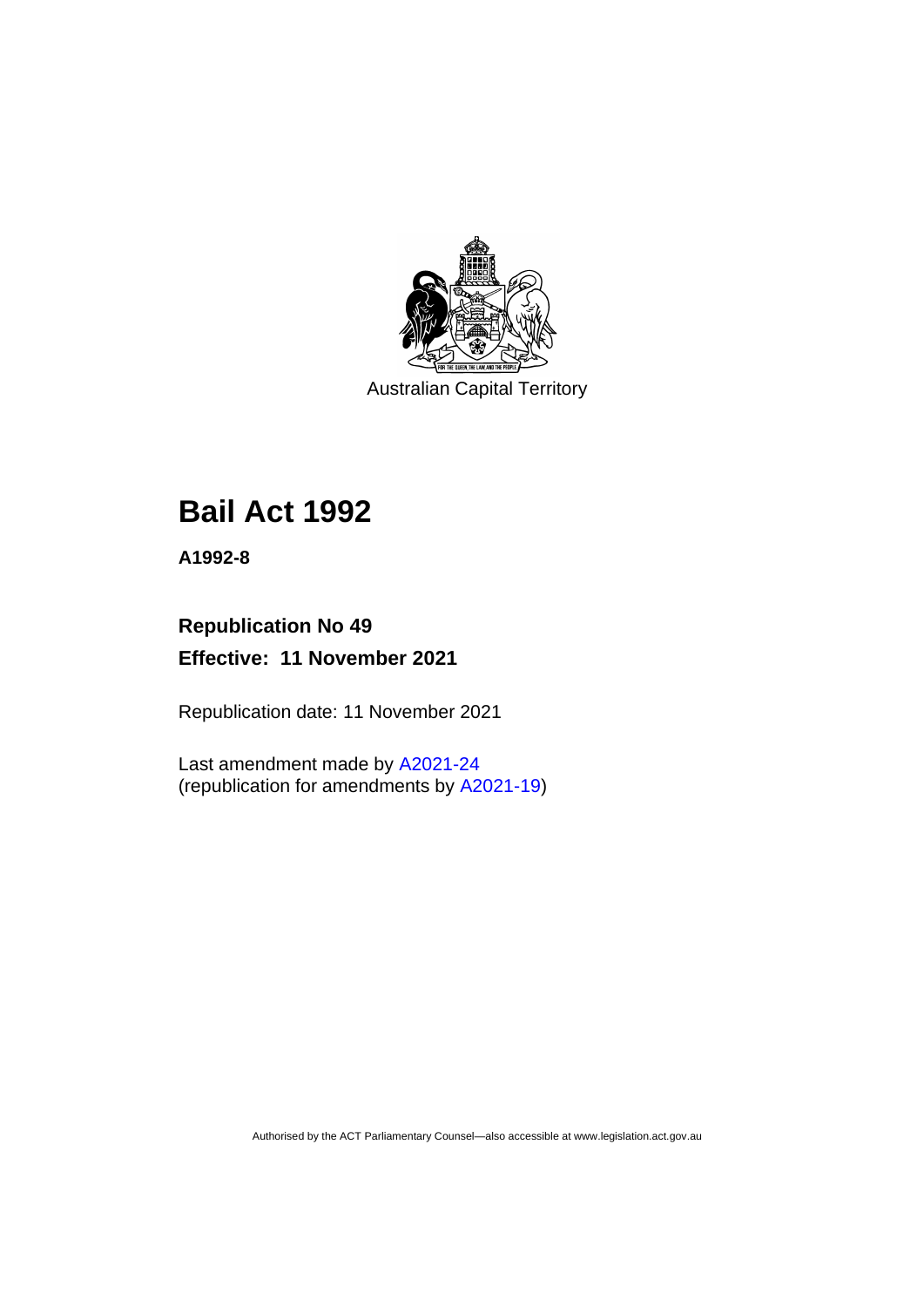#### **About this republication**

#### **The republished law**

This is a republication of the *Bail Act 1992* (including any amendment made under the *[Legislation](http://www.legislation.act.gov.au/a/2001-14)  [Act 2001](http://www.legislation.act.gov.au/a/2001-14)*, part 11.3 (Editorial changes)) as in force on 11 November 2021*.* It also includes any commencement, amendment, repeal or expiry affecting this republished law to 11 November 2021.

The legislation history and amendment history of the republished law are set out in endnotes 3 and 4.

#### **Kinds of republications**

The Parliamentary Counsel's Office prepares 2 kinds of republications of ACT laws (see the ACT legislation register at [www.legislation.act.gov.au\)](http://www.legislation.act.gov.au/):

- authorised republications to which the *[Legislation Act 2001](http://www.legislation.act.gov.au/a/2001-14)* applies
- unauthorised republications.

The status of this republication appears on the bottom of each page.

#### **Editorial changes**

The *[Legislation Act 2001](http://www.legislation.act.gov.au/a/2001-14)*, part 11.3 authorises the Parliamentary Counsel to make editorial amendments and other changes of a formal nature when preparing a law for republication. Editorial changes do not change the effect of the law, but have effect as if they had been made by an Act commencing on the republication date (see *[Legislation Act 2001](http://www.legislation.act.gov.au/a/2001-14)*, s 115 and s 117). The changes are made if the Parliamentary Counsel considers they are desirable to bring the law into line, or more closely into line, with current legislative drafting practice.

This republication includes amendments made under part 11.3 (see endnote 1).

#### **Uncommenced provisions and amendments**

If a provision of the republished law has not commenced, the symbol  $\mathbf{U}$  appears immediately before the provision heading. Any uncommenced amendments that affect this republished law are accessible on the ACT legislation register [\(www.legislation.act.gov.au\)](http://www.legislation.act.gov.au/). For more information, see the home page for this law on the register.

#### **Modifications**

If a provision of the republished law is affected by a current modification, the symbol  $\mathbf{M}$  appears immediately before the provision heading. The text of the modifying provision appears in the endnotes. For the legal status of modifications, see the *[Legislation](http://www.legislation.act.gov.au/a/2001-14)  Act [2001](http://www.legislation.act.gov.au/a/2001-14)*, section 95.

#### **Penalties**

At the republication date, the value of a penalty unit for an offence against this law is \$160 for an individual and \$810 for a corporation (see *[Legislation Act 2001](http://www.legislation.act.gov.au/a/2001-14)*, s 133).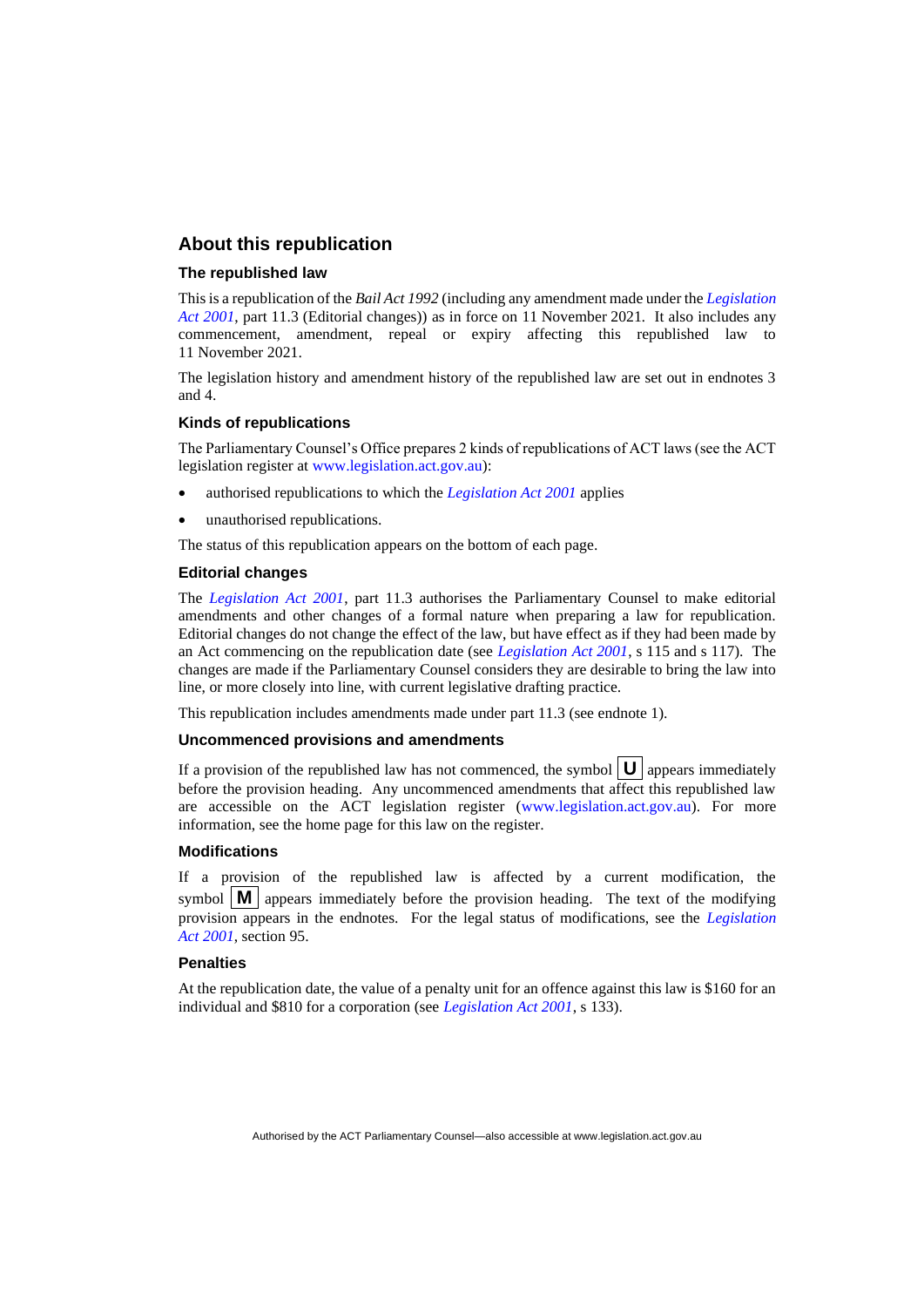

Australian Capital Territory

# **Bail Act 1992**

# **Contents**

|                                     |                                                       | Page       |
|-------------------------------------|-------------------------------------------------------|------------|
| Part 1                              | <b>Preliminary</b>                                    |            |
| 1                                   | Name of Act                                           | 2          |
| 2                                   | Dictionary                                            | 2          |
| 3                                   | <b>Notes</b>                                          | 2          |
| 3A                                  | Offences against Act—application of Criminal Code etc | 3          |
| 4                                   | Act applies to children                               | 3          |
| Part 2                              | <b>Availability of bail</b>                           |            |
| <b>Division 2.1</b>                 | When bail may be granted and rights following         |            |
| 5                                   | When may bail be granted?                             | 4          |
| 6<br>Rights following grant of bail |                                                       | 4          |
| <b>Division 2.2</b>                 | <b>Presumption for bail</b>                           |            |
| 7                                   | Div 2.2 subject to div 2.3 and div 2.4                | 5          |
| 8                                   | Entitlement to bail—certain minor offences etc        | 5          |
| R49                                 | Bail Act 1992                                         | contents 1 |
| 11/11/21                            | Effective: 11/11/21                                   |            |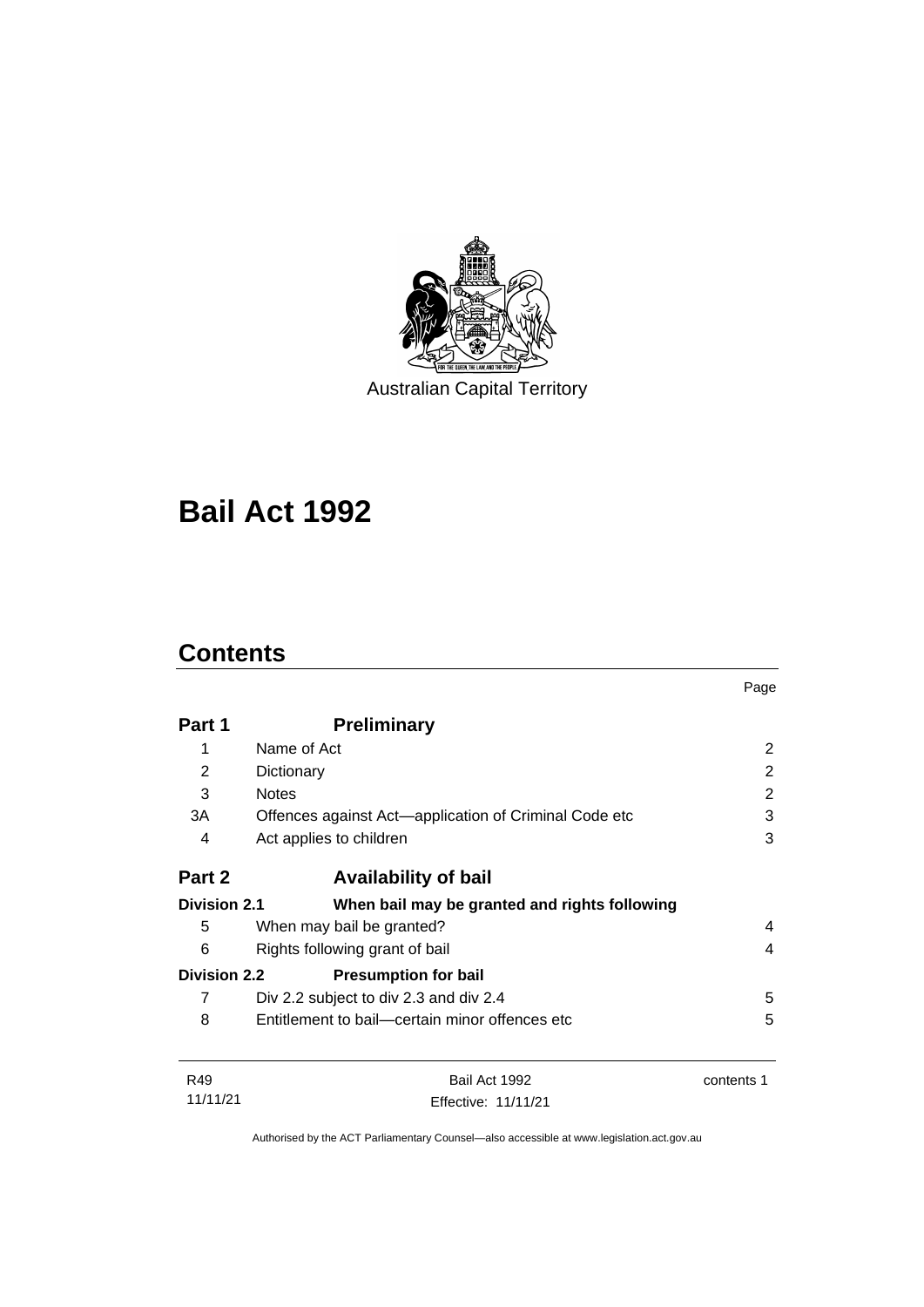| Contents |
|----------|
|----------|

| 8A                  | Entitlement to bail-breach of sentence obligations                                    | Page<br>6      |
|---------------------|---------------------------------------------------------------------------------------|----------------|
| 8B                  | Entitlement to bail-custody relating to sentence administration board                 |                |
|                     | hearings                                                                              | $\overline{7}$ |
| 9                   | Limitations on entitlement to bail                                                    | 8              |
| 9Α                  | Entitlement to bail—offences other than minor offences                                | 8              |
| <b>Division 2.3</b> | No presumption for bail                                                               |                |
| 9Β                  | Div 2.2 not to apply to certain offences                                              | 9              |
| <b>Division 2.4</b> | <b>Presumption against bail</b>                                                       |                |
| 9C                  | Bail for murder and certain serious drug offences                                     | 10             |
| 9D                  | Bail for serious offence committed while charge for another pending or<br>outstanding | 11             |
| 9Ε                  | Bail for person sentenced to imprisonment                                             | 14             |
| 9F                  | Family violence offence-bail by authorised officer                                    | 14             |
| 9G                  | Special or exceptional circumstances                                                  | 15             |
| Part 3              | <b>Dispensing with bail</b>                                                           |                |
| 10                  | Dispensing with bail                                                                  | 17             |
| 11                  | Effect of dispensing with bail                                                        | 17             |
| 12                  | Decision to dispense with bail                                                        | 18             |
| Part 4              | <b>Grant of bail</b>                                                                  |                |
| <b>12A</b>          | Meaning of bail order and bail review application-pt 4                                | 19             |
| 12B                 | When is a proceeding before the Supreme Court?-pt 4                                   | 19             |
| 13                  | Deciding bail after charge laid                                                       | 20             |
| 14                  | Grant of bail by authorised officers                                                  | 22             |
| 15                  | Deciding of questions of bail by authorised officers                                  | 22             |
| 16                  | Notification of decision of authorised officer                                        | 23             |
| 17                  | Charged people in custody to be brought before court                                  | 25             |
| 18                  | Facilities to be provided to accused people                                           | 25             |
| 19                  | Court bail-general                                                                    | 26             |
| 20                  | Power in relation to bail-Magistrates Court                                           | 27             |
| 20A                 | Repeat application for bail-Magistrates Court                                         | 27             |
| 20B                 | Power in relation to bail-Supreme Court                                               | 28             |
| 20C                 | Repeat application for bail-Supreme Court                                             | 28             |
| 21                  | Bail in relation to several offences                                                  | 29             |
| contents 2          | Bail Act 1992                                                                         | R49            |

contents 2 Bail Act 1992 Effective: 11/11/21

Authorised by the ACT Parliamentary Counsel—also accessible at www.legislation.act.gov.au

11/11/21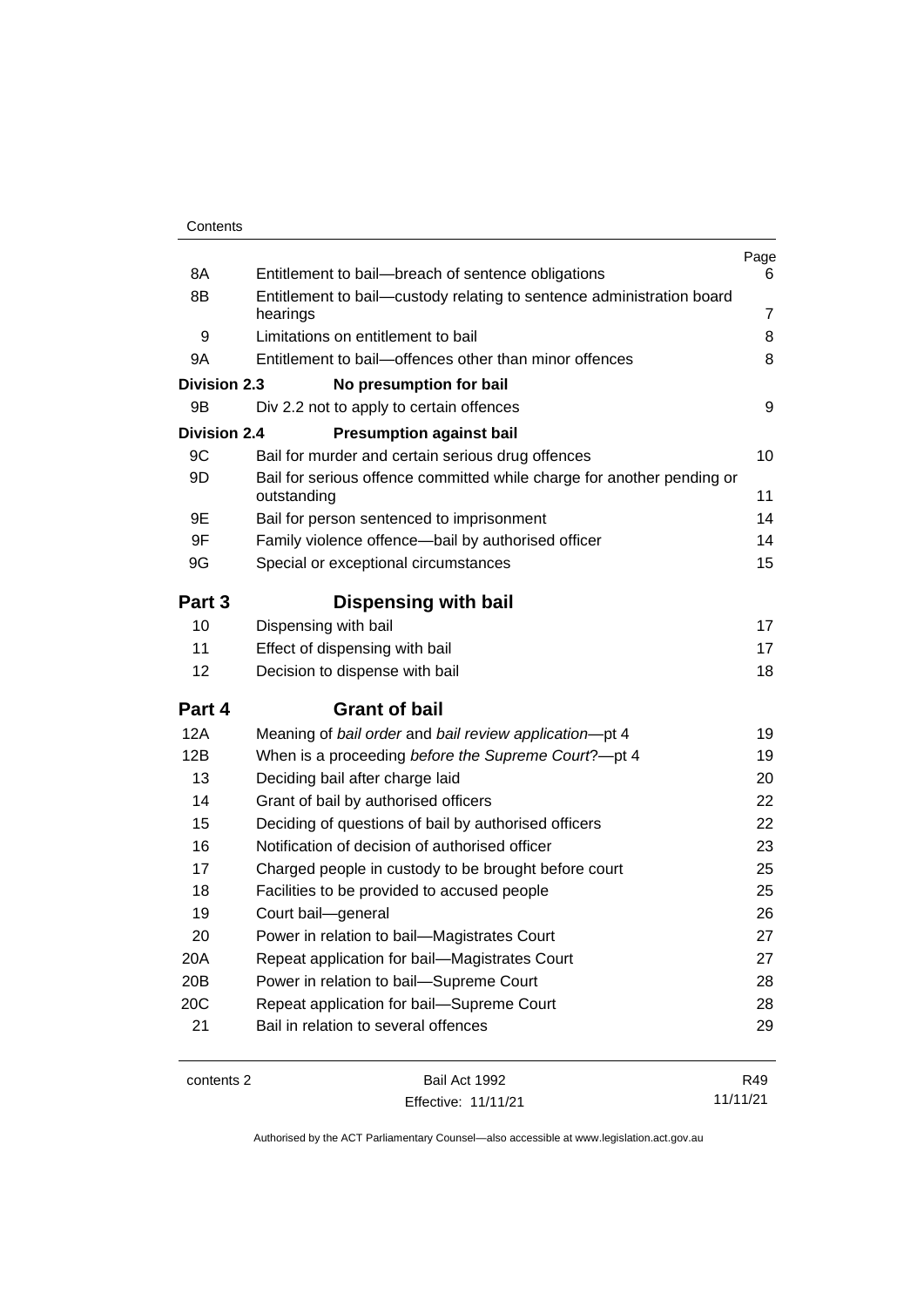| Contents |  |
|----------|--|
|          |  |

| 22                  | Criteria for granting bail to adults                                               | Page<br>30 |
|---------------------|------------------------------------------------------------------------------------|------------|
| 23                  | Criteria for granting bail to children                                             | 31         |
| 23A                 | Victim's concern about need for protection                                         | 32         |
| Part 5              | Bail conditions and undertakings to appear                                         |            |
| 24                  | Conditions of bail                                                                 | 33         |
| 25                  | Conditions on which bail may be granted to adults                                  | 33         |
| 25A                 | Supervision condition when offence committed as young person                       | 37         |
| 26                  | Conditions on which bail may be granted to children                                | 38         |
| 27                  | Recording of certain bail decisions                                                | 40         |
| 28                  | Undertakings to appear                                                             | 41         |
| 30                  | Accused person may be excused from attendance before court                         | 42         |
| 31                  | Bail requirements                                                                  | 43         |
| 32                  | Acceptable people and security for bail                                            | 44         |
| 33                  | Continuation of bail and undertakings                                              | 44         |
| 34                  | Written notice of conditions of bail                                               | 46         |
| 36                  | Discharge of surety                                                                | 49         |
| 37                  | Payment of amounts to Territory                                                    | 50         |
| Part 6              | <b>Review of bail decisions</b>                                                    |            |
| <b>Division 6.1</b> | Review of decisions by authorised officers                                         |            |
| 38                  | Review by authorised officers                                                      | 51         |
| 39                  | Exercise of power to review                                                        | 51         |
| 40                  | Limitation on power of authorised officer to review                                | 52         |
| <b>Division 6.2</b> | <b>Review of decisions by courts</b>                                               |            |
| 41                  | Right of review of bail decisions                                                  | 52         |
| 41A                 | Court may review on its own initiative                                             | 52         |
| 42                  | Power of Magistrates Court to review-decision of authorised officer                | 53         |
| 42A                 | Power of Magistrates Court to review-decision of Magistrates Court                 | 53         |
| 43                  | Power of Supreme Court to review-decision of authorised officer                    | 54         |
| 43A                 | Power of Supreme Court to review-decision of Magistrates Court or<br>Supreme Court | 55         |
| 44                  | Right of review of bail decisions-prosecution                                      | 55         |
| 45                  | Exercise of power to review                                                        | 57         |
| 46                  |                                                                                    |            |
|                     | Review limited to bail conditions                                                  | 58         |

R49 11/11/21 Bail Act 1992 Effective: 11/11/21 contents 3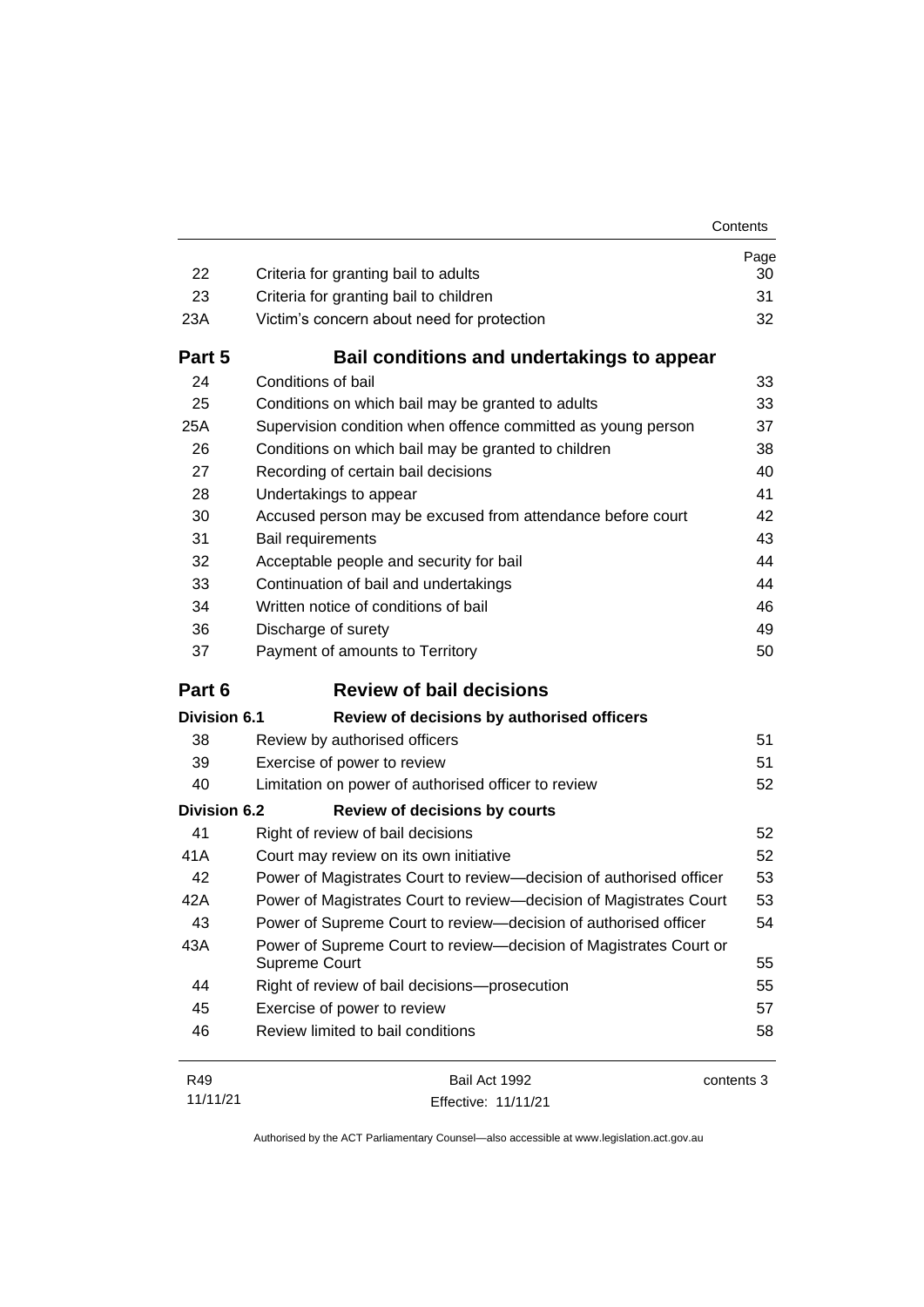#### **Contents**

|        |                                                                   | Page |
|--------|-------------------------------------------------------------------|------|
| Part 7 | <b>Miscellaneous</b>                                              |      |
| 47     | Giving information relating to bail                               | 60   |
| 47A    | Notice to victim of bail decisions                                | 60   |
| 48     | Notification to court that bail condition not satisfied           | 61   |
| 49     | Failure to answer bail                                            | 61   |
| 51     | Indemnification of sureties                                       | 62   |
| 52     | Contravention of Act by police officers                           | 62   |
| 55     | Civil standard of proof to apply for certain purposes             | 63   |
| 56     | No right of surety to arrest                                      | 63   |
| 56A    | Arrest for failure to comply with bail condition                  | 63   |
| 56AA   | Police power to enter premises to arrest                          | 64   |
| 56AB   | Police officer must announce entry before entering                | 65   |
| 56AC   | Police powers on arrest for failure to comply with bail condition | 65   |
| 56AD   | Arrested person to be brought before court                        | 66   |
| 56B    | Arrest for breach of condition by person outside ACT              | 67   |
| 57     | Act to prevail                                                    | 67   |
| 57AA   | Abolition of inherent power of bail                               | 68   |
| 58     | Approved forms                                                    | 68   |
| 59     | Regulation-making power                                           | 68   |

| <b>Schedule 1</b> | Offences to which presumption of bail does<br>not apply                      | 69 |
|-------------------|------------------------------------------------------------------------------|----|
|                   |                                                                              |    |
| <b>Part 1.1</b>   | <b>Offences against Crimes Act 1900</b>                                      | 69 |
| <b>Part 1.2</b>   | <b>Offences against Criminal Code</b>                                        | 70 |
| <b>Part 1.3</b>   | <b>Offence against Drugs of Dependence Act 1989</b>                          | 72 |
| <b>Part 1.4</b>   | <b>Offences against Medicines, Poisons and Therapeutic</b><br>Goods Act 2008 | 73 |
| <b>Part 1.5</b>   | Offences against Customs Act 1901 (Cwlth)                                    | 74 |
| <b>Part 1.6</b>   | <b>Offences against Criminal Code (Cwlth)</b>                                | 75 |
| <b>Part 1.7</b>   | Offence against Work Health and Safety Act 2011                              | 76 |

contents 4 Bail Act 1992 Effective: 11/11/21

R49 11/11/21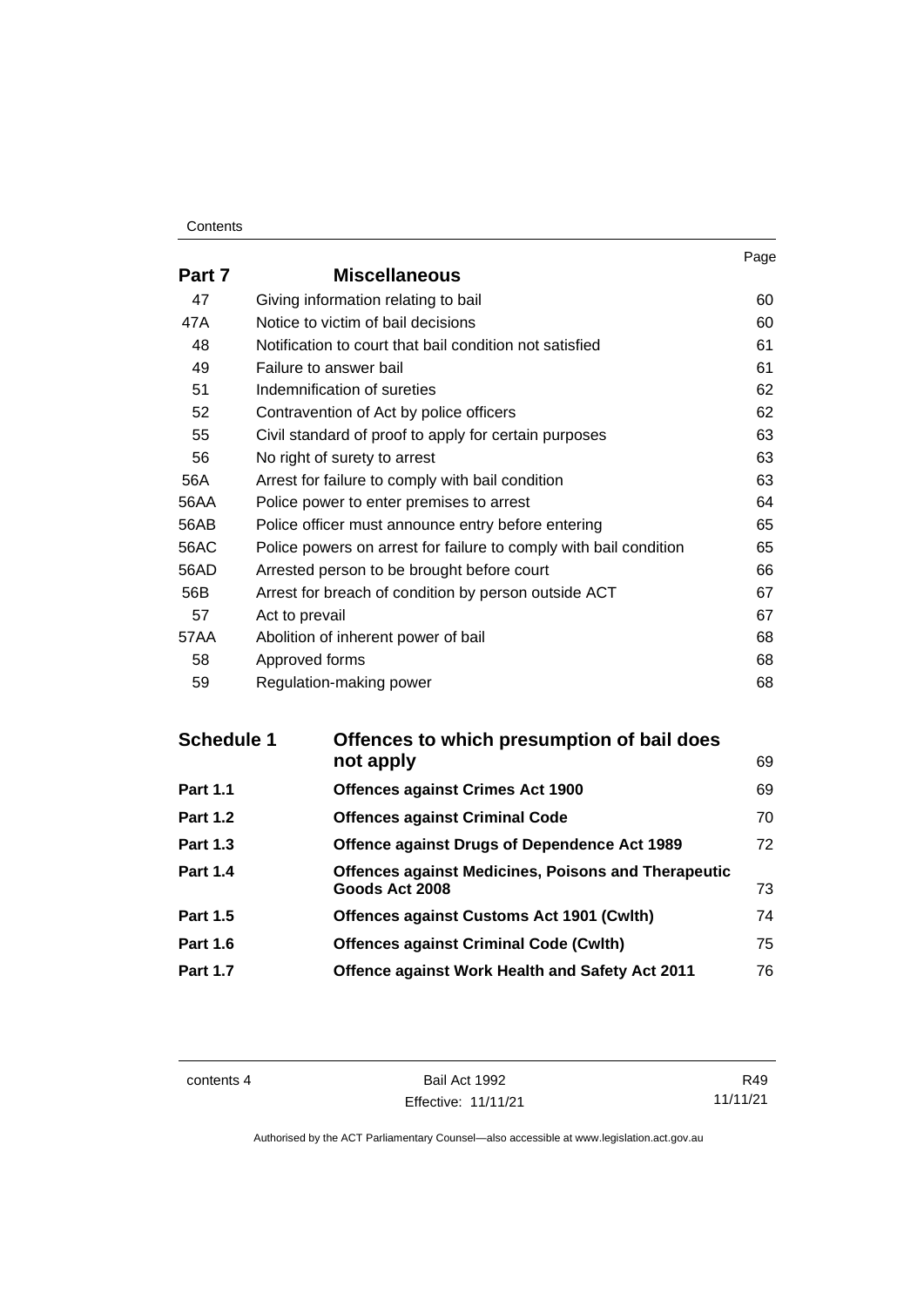|                   |                        | Contents |
|-------------------|------------------------|----------|
|                   |                        | Page     |
| <b>Dictionary</b> |                        | 77       |
|                   |                        |          |
| <b>Endnotes</b>   |                        |          |
| 1                 | About the endnotes     | 81       |
| 2                 | Abbreviation key       | 81       |
| 3                 | Legislation history    | 82       |
| 4                 | Amendment history      | 91       |
| 5                 | Earlier republications | 101      |

Bail Act 1992 Effective: 11/11/21 contents 5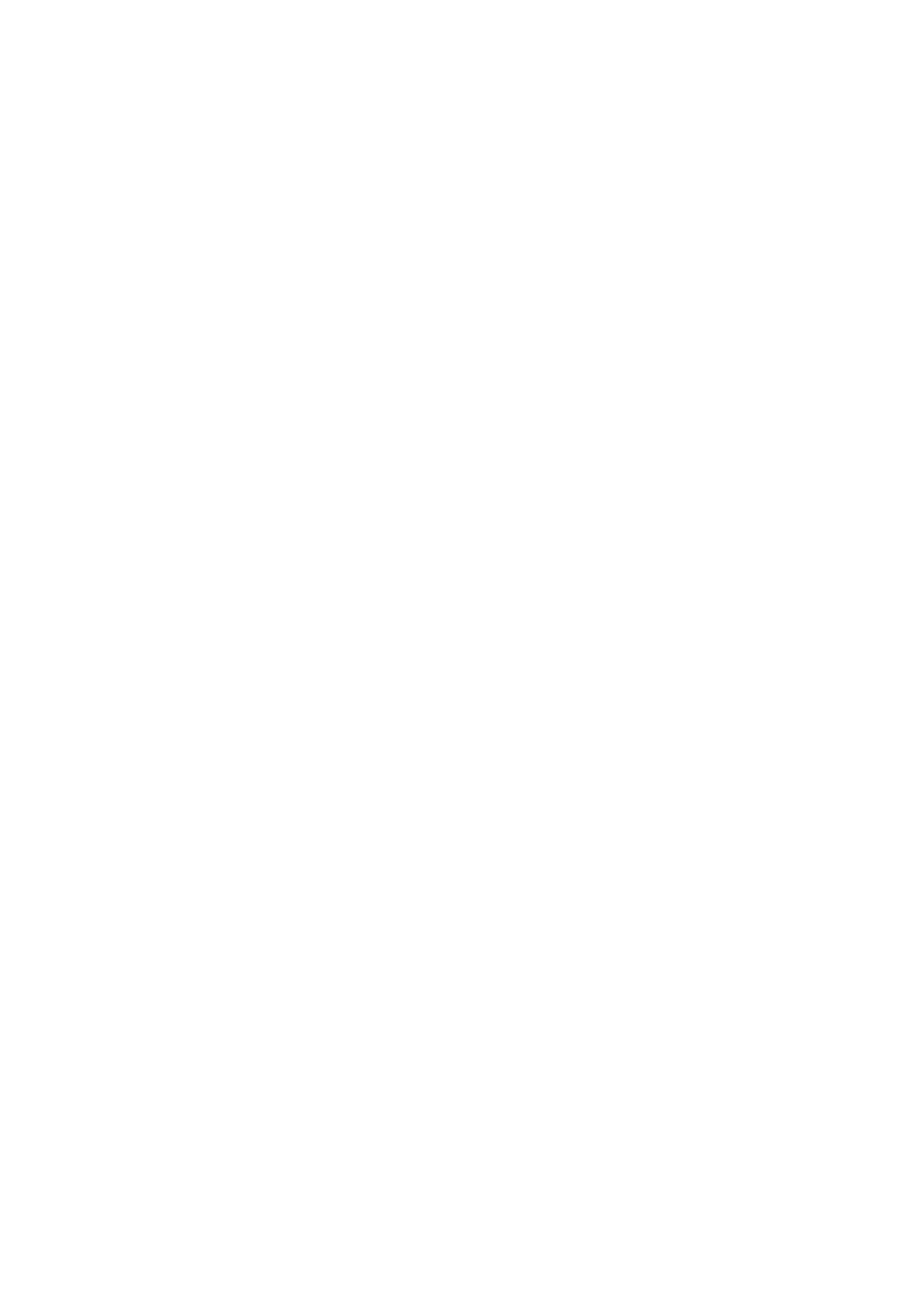

# **Bail Act 1992**

An Act relating to bail for accused people in connection with criminal proceedings

R49 11/11/21

֖֖֖֚֚֚֡֬֝֬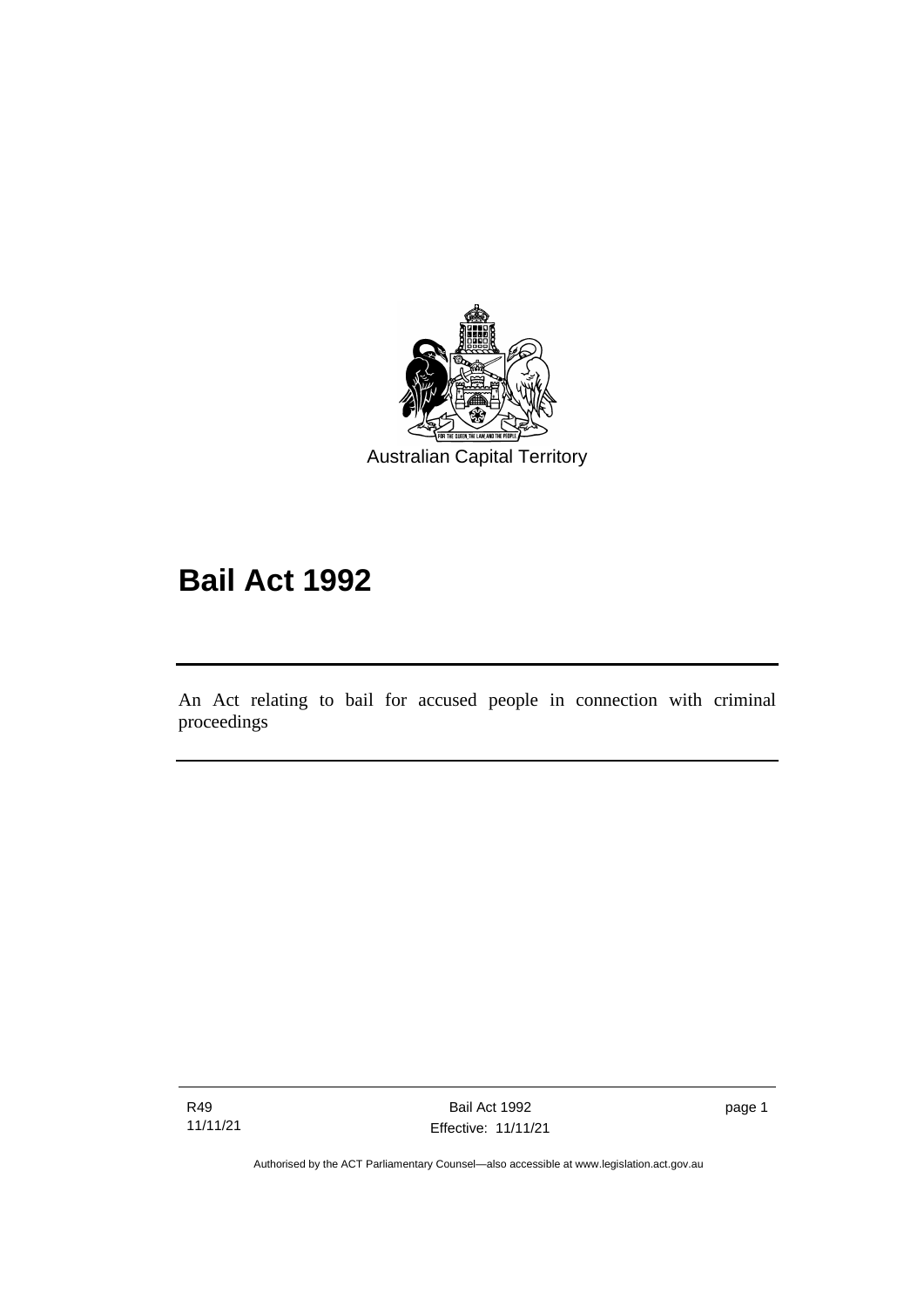#### **Part 1** Preliminary

Section 1

# <span id="page-9-0"></span>**Part 1 Preliminary**

#### <span id="page-9-1"></span>**1 Name of Act**

This Act is the *Bail Act 1992*.

#### <span id="page-9-2"></span>**2 Dictionary**

The dictionary at the end of this Act is part of this Act.

*Note 1* The dictionary at the end of this Act defines certain terms used in this Act, and includes references (*signpost definitions*) to other terms defined elsewhere in this Act.

> For example, the signpost definition '*bail order*, for part 4 (Grant of bail)—see section 19 (1).' means that the term 'bail order' is defined in that section for part 4.

*Note 2* A definition in the dictionary (including a signpost definition) applies to the entire Act unless the definition, or another provision of the Act, provides otherwise or the contrary intention otherwise appears (see [Legislation Act,](http://www.legislation.act.gov.au/a/2001-14) s  $155$  and s  $156$  (1)).

#### <span id="page-9-3"></span>**3 Notes**

A note included in this Act is explanatory and is not part of this Act.

*Note* See the [Legislation Act,](http://www.legislation.act.gov.au/a/2001-14) s 127 (1), (4) and (5) for the legal status of notes.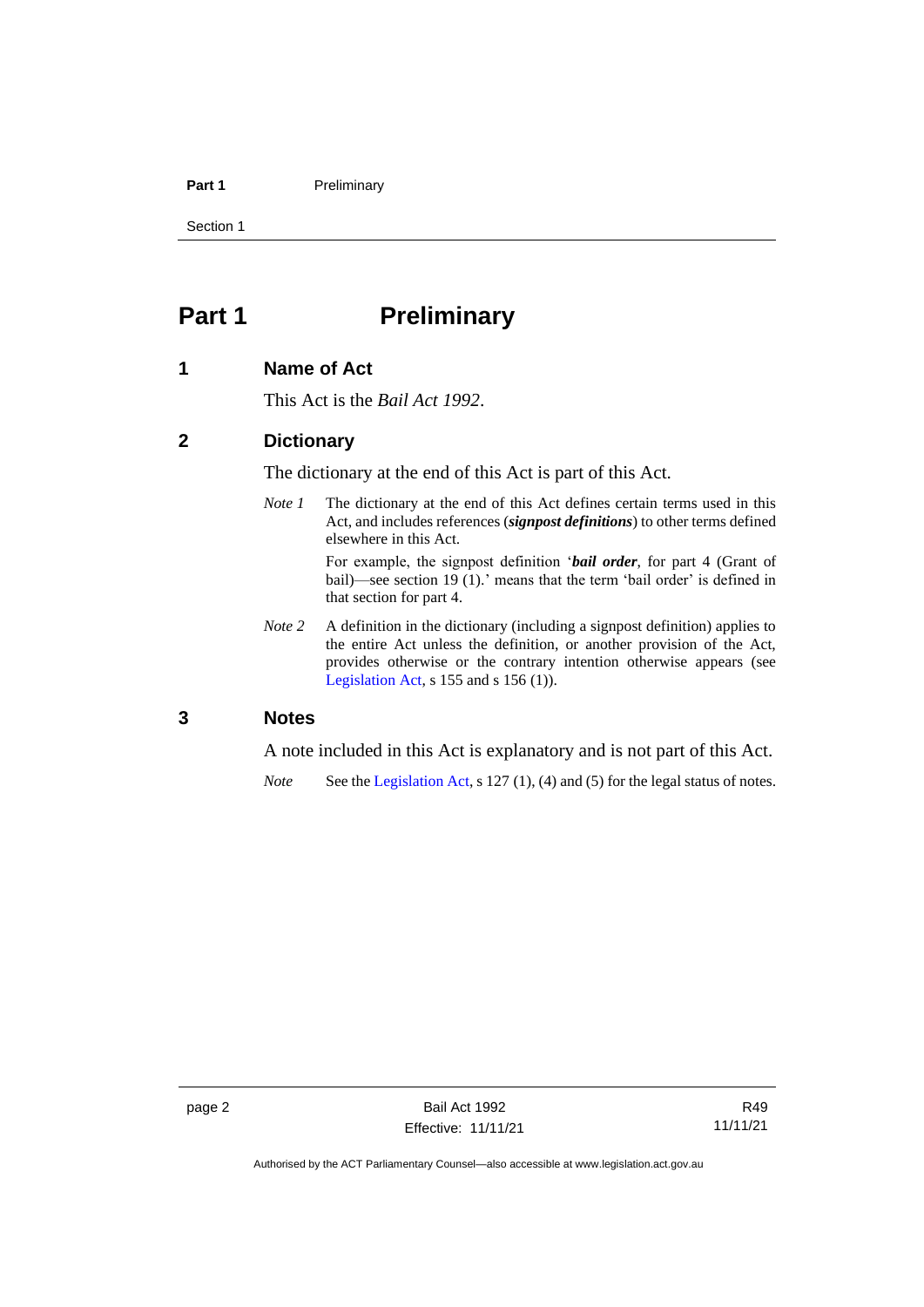#### <span id="page-10-0"></span>**3A Offences against Act—application of Criminal Code etc**

Other legislation applies in relation to offences against this Act.

*Note 1 Criminal Code* The [Criminal Code,](http://www.legislation.act.gov.au/a/2002-51) ch 2 applies to all offences against this Act (see Code, pt 2.1). The chapter sets out the general principles of criminal responsibility

(including burdens of proof and general defences), and defines terms used for offences to which the Code applies (eg *conduct*, *intention*, *recklessness* and *strict liability*).

*Note 2 Penalty units*

The [Legislation Act,](http://www.legislation.act.gov.au/a/2001-14) s 133 deals with the meaning of offence penalties that are expressed in penalty units.

### <span id="page-10-1"></span>**4 Act applies to children**

This Act applies to a person whether or not the person is an adult.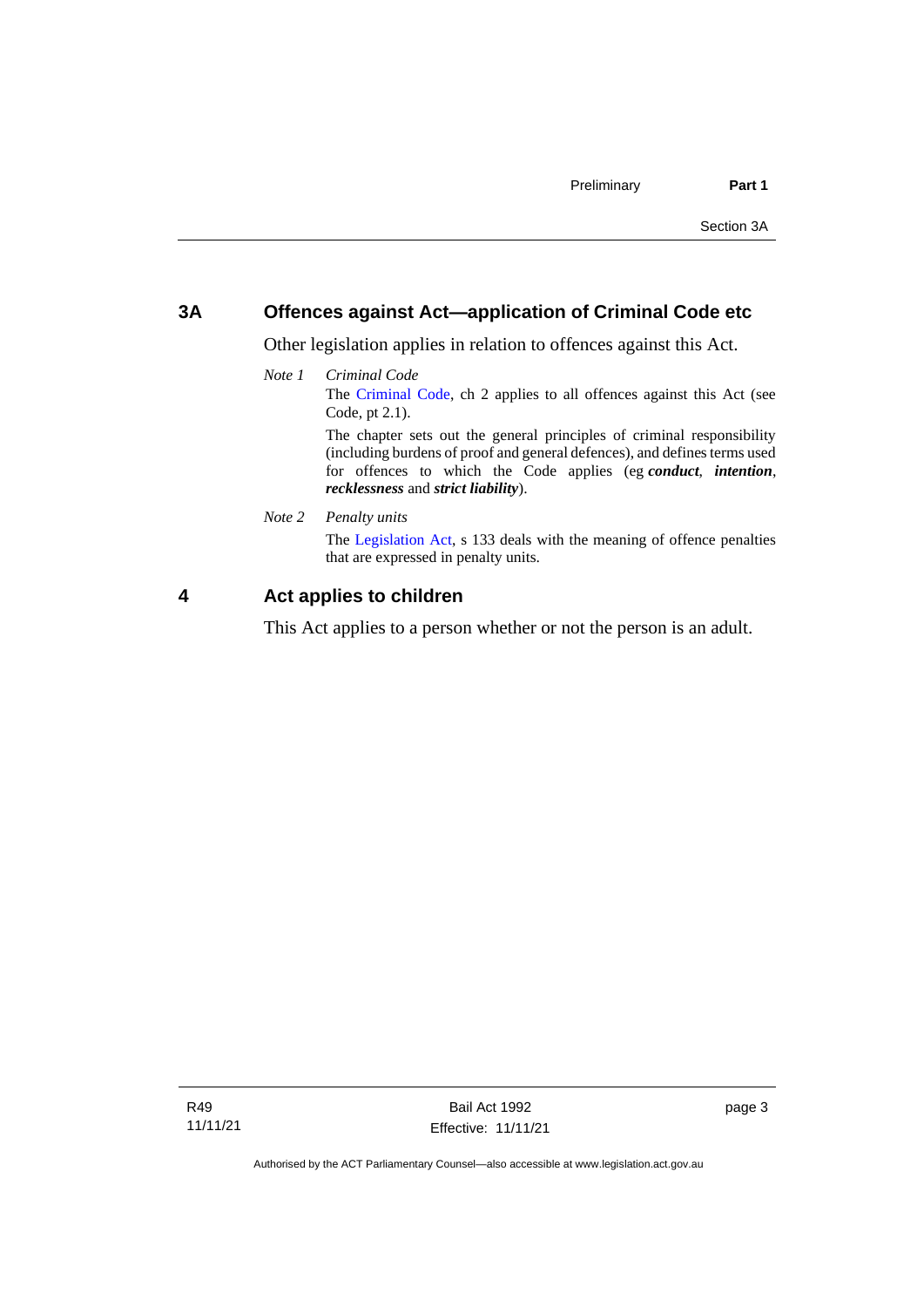# <span id="page-11-0"></span>**Part 2 Availability of bail**

# <span id="page-11-1"></span>**Division 2.1 When bail may be granted and rights following**

# <span id="page-11-2"></span>**5 When may bail be granted?**

- (1) An accused person may be granted bail in relation to any period when the person is not required to attend court in relation to the offence with which the person has been charged.
- (2) However, an accused person who is in custody in relation to an offence must not be granted bail in relation to any period when—
	- (a) the person is in custody for another offence or reason in relation to which the person is not entitled to be granted bail; or
	- (b) the person is serving a sentence of imprisonment.

# <span id="page-11-3"></span>**6 Rights following grant of bail**

- (1) This section applies if—
	- (a) bail is granted to an accused person in relation to an offence; and
	- (b) the person gives an undertaking to appear; and
	- (c) if a bail condition mentioned in section  $25(1)$  (b) (ii) or (c) is imposed—the security is given or the deposit made.
- (2) The person is entitled—
	- (a) if the person is in custody—to be released from custody; and
	- (b) to remain at liberty in relation to the offence until required to appear before a court in accordance with the undertaking.
- (3) This section is subject to section 56A (Arrest for failure to comply with bail condition).

Authorised by the ACT Parliamentary Counsel—also accessible at www.legislation.act.gov.au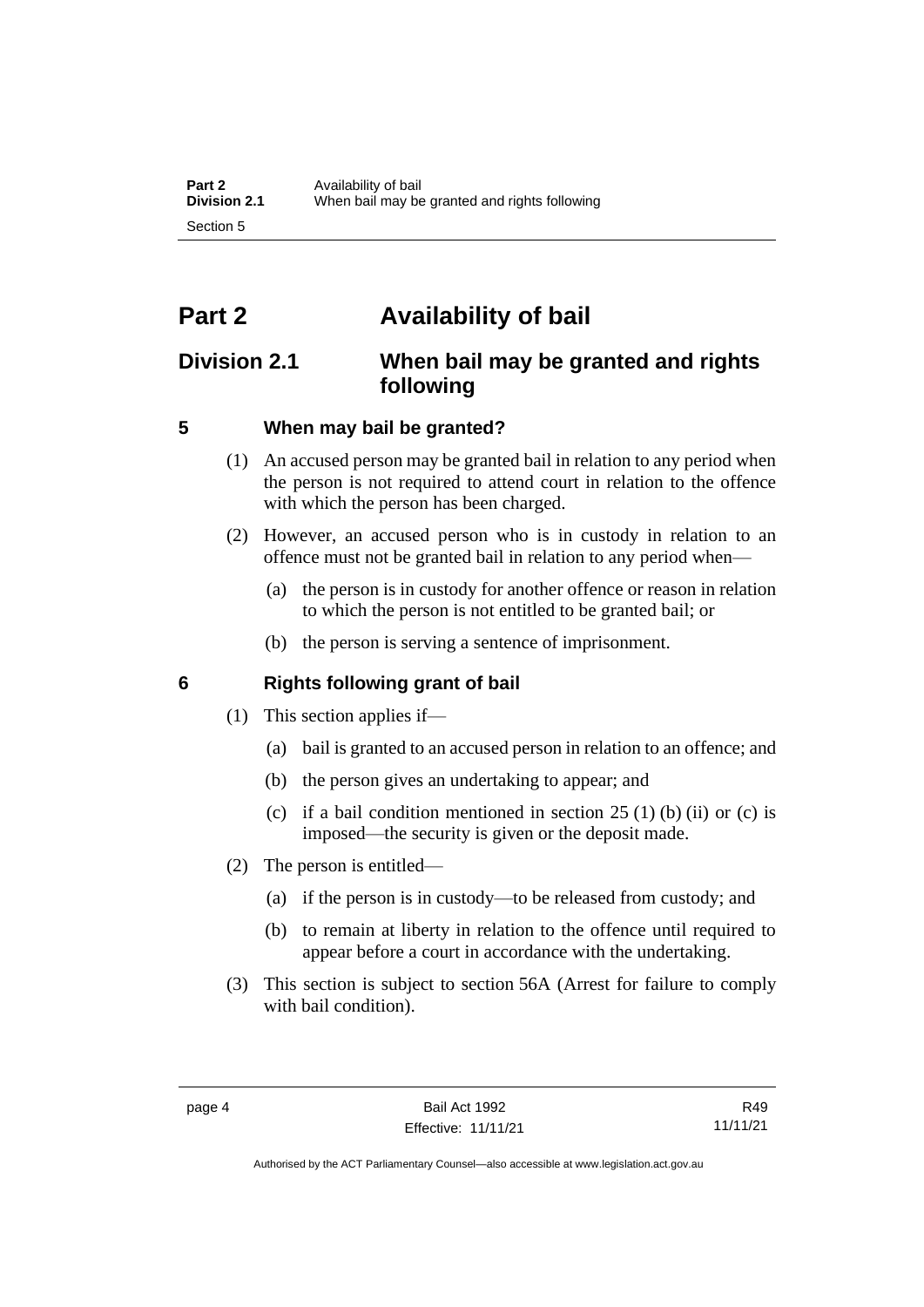# <span id="page-12-0"></span>**Division 2.2 Presumption for bail**

## <span id="page-12-1"></span>**7 Div 2.2 subject to div 2.3 and div 2.4**

This division is subject to division 2.3 (No presumption for bail) and division 2.4 (Presumption against bail).

## <span id="page-12-2"></span>**8 Entitlement to bail—certain minor offences etc**

- (1) This section applies to—
	- (a) a person charged with an offence not punishable by imprisonment (except in default of payment of a fine); and
	- (b) a person charged with an offence punishable by imprisonment for not longer than 6 months; and
	- (c) a person arrested for a breach of the peace or apprehended breach of the peace; and
	- (d) a person arrested under a warrant because of failure to comply with a summons or subpoena; and
	- (e) a person brought up to attend a trial or hearing following the issue of a habeas corpus order.
- (2) The person is entitled—
	- (a) to be granted bail; and
	- (b) if the person is in custody—to be released from custody as soon as the person gives an undertaking to appear.
- (3) However, if no further appearance is required for a person arrested for a breach of the peace or an apprehended breach of the peace, the person may be released from custody without giving an undertaking to appear.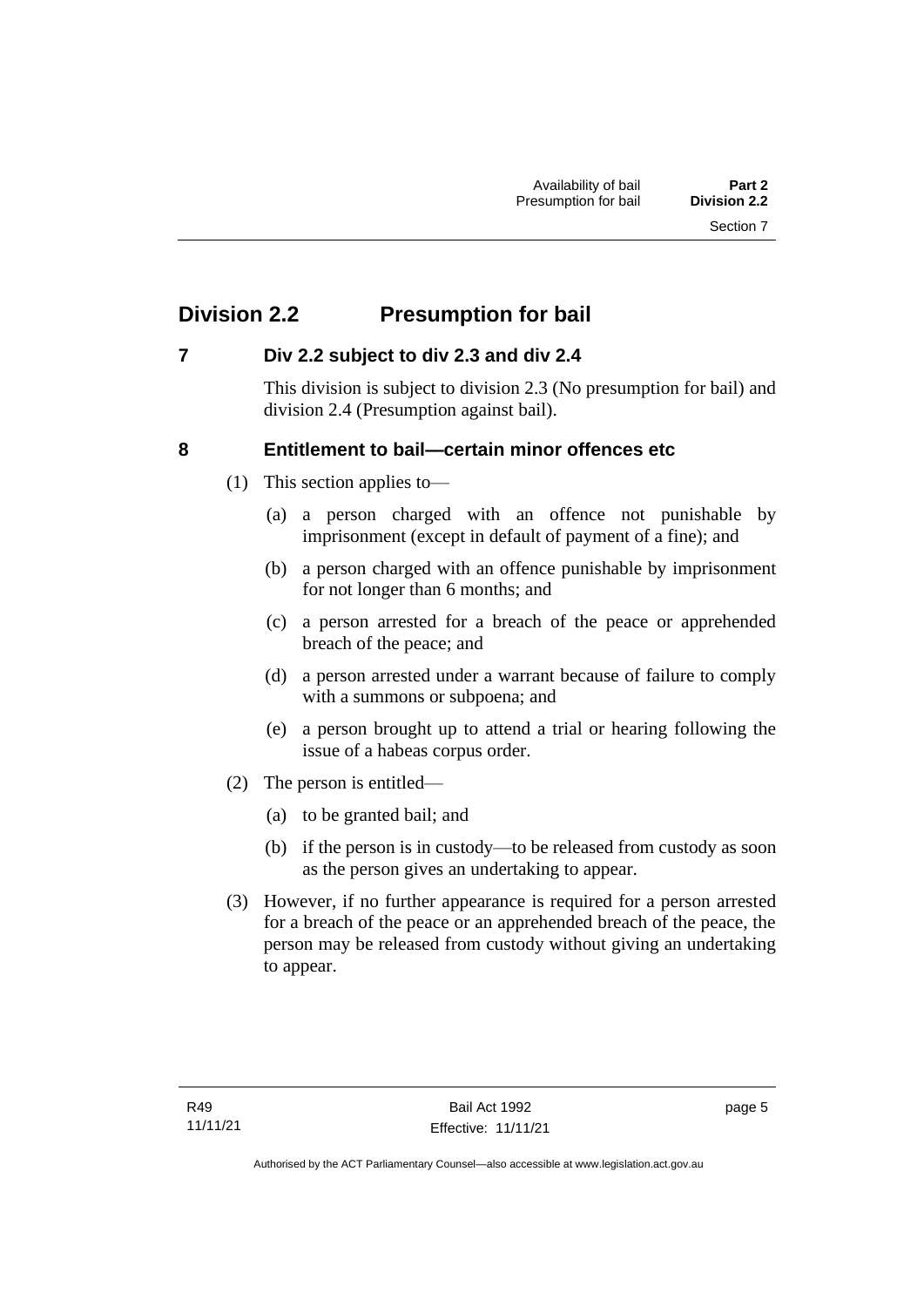| Part 2              | Availability of bail |
|---------------------|----------------------|
| <b>Division 2.2</b> | Presumption for bail |
| Section 8A          |                      |

- (4) A condition to keep the peace may be imposed on a grant of bail to a person arrested for a breach of the peace or an apprehended breach of the peace.
	- *Note* For other conditions that may be imposed on a grant of bail, see s 25 and s 26.

#### <span id="page-13-0"></span>**8A Entitlement to bail—breach of sentence obligations**

- (1) This section applies to a person arrested, or otherwise brought before the court or a magistrate, in relation to a breach, or anticipated breach, of—
	- (a) a deferred sentence obligation under the *[Crimes \(Sentencing\)](http://www.legislation.act.gov.au/a/2005-58)  [Act 2005](http://www.legislation.act.gov.au/a/2005-58)*; or
	- (b) a treatment order obligation under the *[Crimes \(Sentencing\)](http://www.legislation.act.gov.au/a/2005-58)  Act [2005](http://www.legislation.act.gov.au/a/2005-58)*; or
	- (c) any of the following obligations under the *[Crimes \(Sentence](http://www.legislation.act.gov.au/a/2005-59)  [Administration\) Act 2005](http://www.legislation.act.gov.au/a/2005-59)*:
		- (i) an intensive correction order obligation;
		- (ii) a good behaviour obligation;
		- (iii) a parole obligation;
		- (iv) a release on licence obligation.

Authorised by the ACT Parliamentary Counsel—also accessible at www.legislation.act.gov.au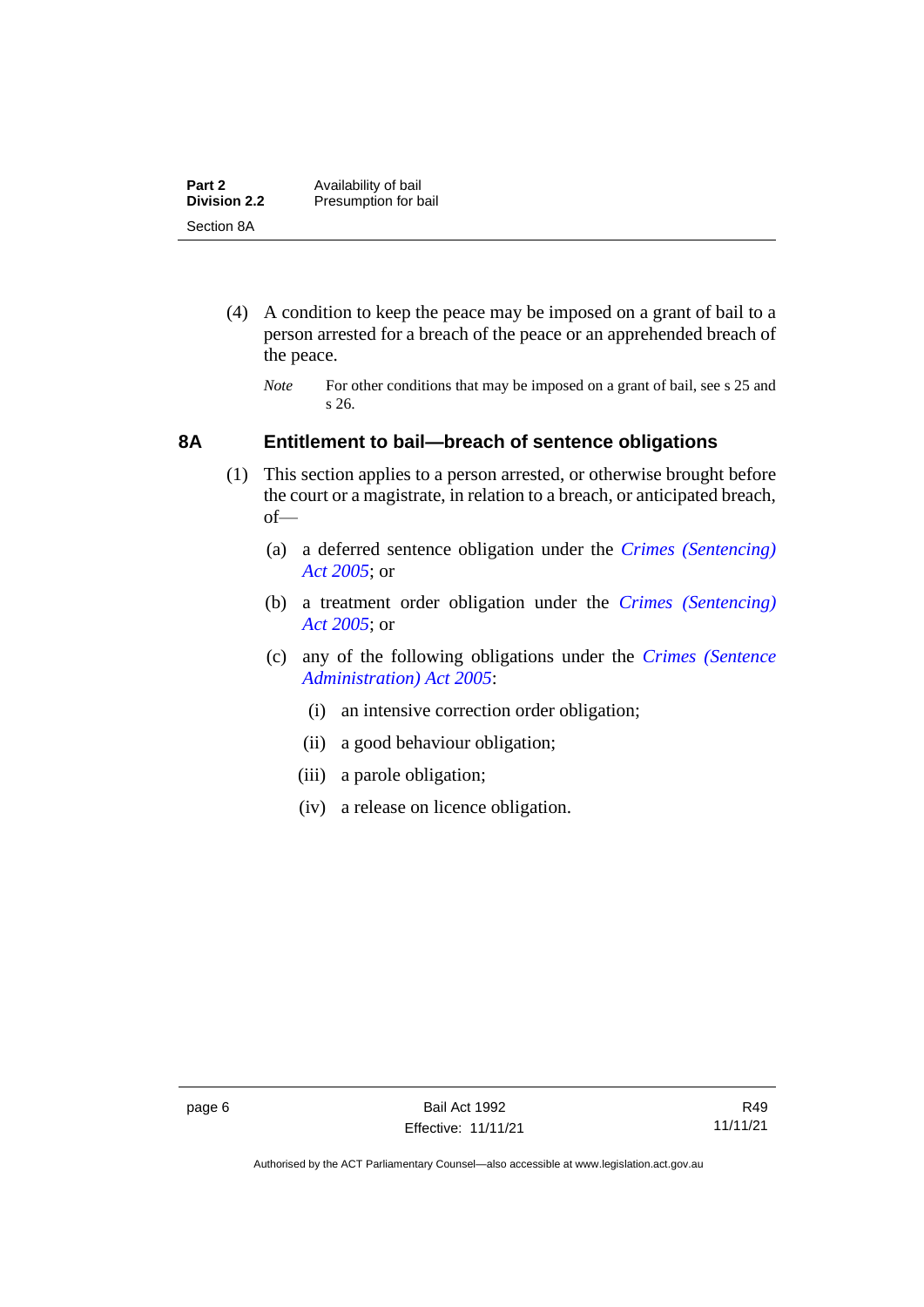(2) The person has the same entitlement to bail in relation to the breach, or anticipated breach, of the obligation as the person has under this part in relation to the offence to which the obligation relates.

#### **Example—bail entitlement**

Joe has been found guilty of threatening to kill. Joe had, 3 years before, been found guilty of an offence involving violence. A suspended sentence order under the *[Crimes \(Sentencing\) Act 2005](http://www.legislation.act.gov.au/a/2005-58)* is made as part of the sentence for the offence of threatening to kill and Joe is released under the order on signing an undertaking under a good behaviour order. However, Joe breaches the good behaviour order and is before the court on an application to cancel the order. There is no presumption in relation to bail because section 9B (b) applies to make the offence of threatening to kill an offence to which division 2.2 (Presumption for bail) does not apply.

## <span id="page-14-0"></span>**8B Entitlement to bail—custody relating to sentence administration board hearings**

- (1) This section applies if—
	- (a) a person is arrested under the *[Crimes \(Sentence Administration\)](http://www.legislation.act.gov.au/a/2005-59)  [Act 2005](http://www.legislation.act.gov.au/a/2005-59)*, section 206 (Arrest of offender for board hearing) and brought before a magistrate; or
	- (b) a person is remanded in custody under the *[Crimes \(Sentence](http://www.legislation.act.gov.au/a/2005-59)  [Administration\) Act 2005](http://www.legislation.act.gov.au/a/2005-59)*, section 210 (Custody of offender during board hearing adjournment) and an application for bail for the person is made to a court or magistrate.
- (2) The person has the same entitlement to bail as the person had for the offence to which the board hearing relates.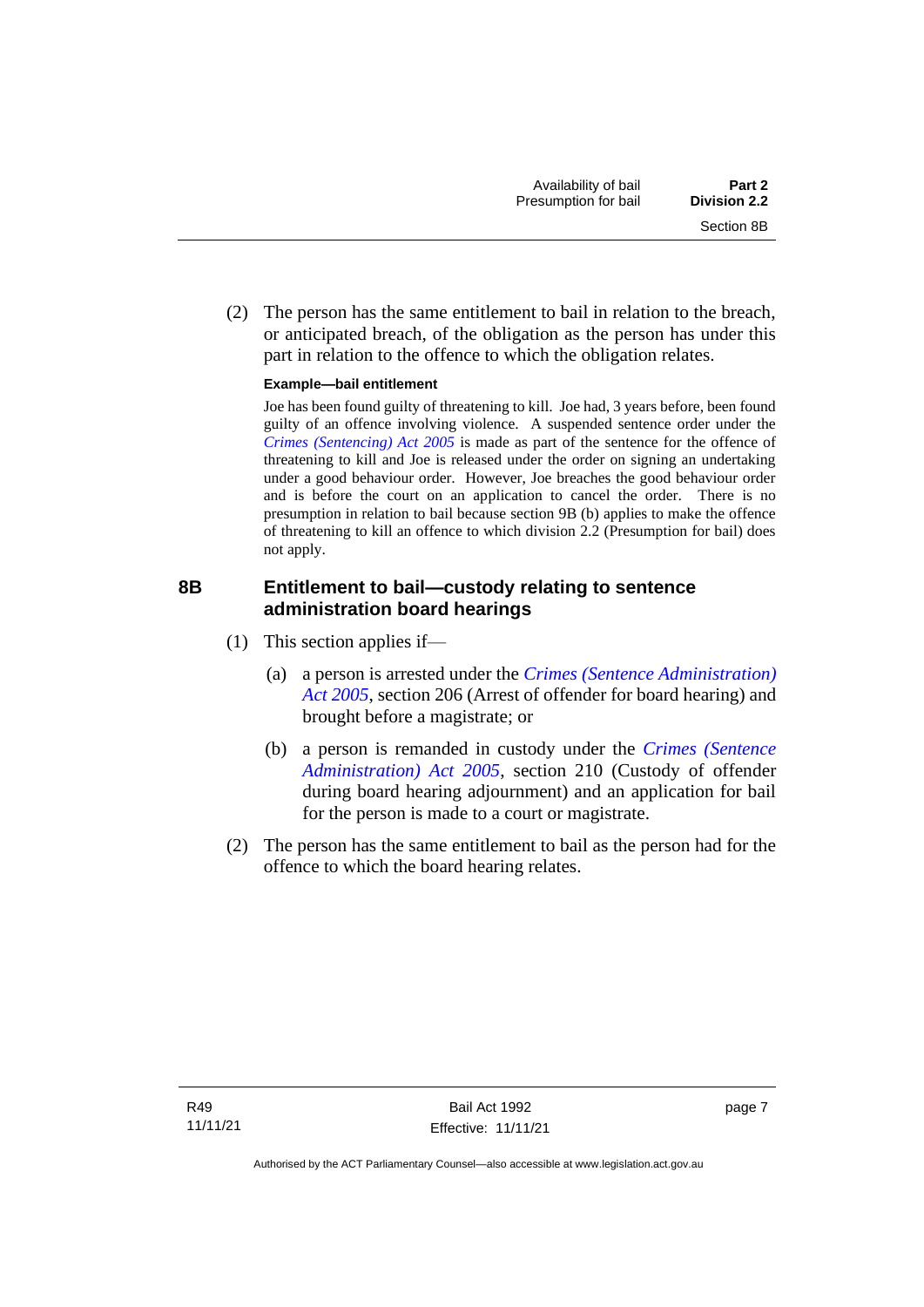### <span id="page-15-0"></span>**9 Limitations on entitlement to bail**

- (1) A person charged with an offence mentioned in section 8 (1) (a) or (b) is not entitled to be granted bail if—
	- (a) the person has previously failed to comply with an undertaking to appear, or a bail condition imposed, in relation to the same or a similar offence; or
	- (b) in the opinion of the court or authorised officer, the person is incapacitated by intoxication, injury or use of drugs or is otherwise in danger of physical injury or in need of physical protection.
- (2) A person arrested for a breach of the peace or apprehended breach of the peace is not entitled to be granted bail if the person has previously, without reasonable excuse, failed to comply with an undertaking to appear, or a bail condition imposed, in relation to a breach of the peace or apprehended breach of the peace.

## <span id="page-15-1"></span>**9A Entitlement to bail—offences other than minor offences**

- (1) This section applies to—
	- (a) a person in relation to an offence other than an offence mentioned in section 8 (1) (a) or (b) (Entitlement to bail certain minor offences etc); and
	- (b) a person who is not entitled to bail under section 8 (2) because of section  $9(1)$  or  $(2)$ .
- (2) The person is entitled to be granted bail unless the court or authorised officer is satisfied that refusal is justified after considering—
	- (a) for an adult—the matters mentioned in section 22 (Criteria for granting bail to adults); or
	- (b) for a child—the matters mentioned in section 23 (Criteria for granting bail to children).

R49 11/11/21

Authorised by the ACT Parliamentary Counsel—also accessible at www.legislation.act.gov.au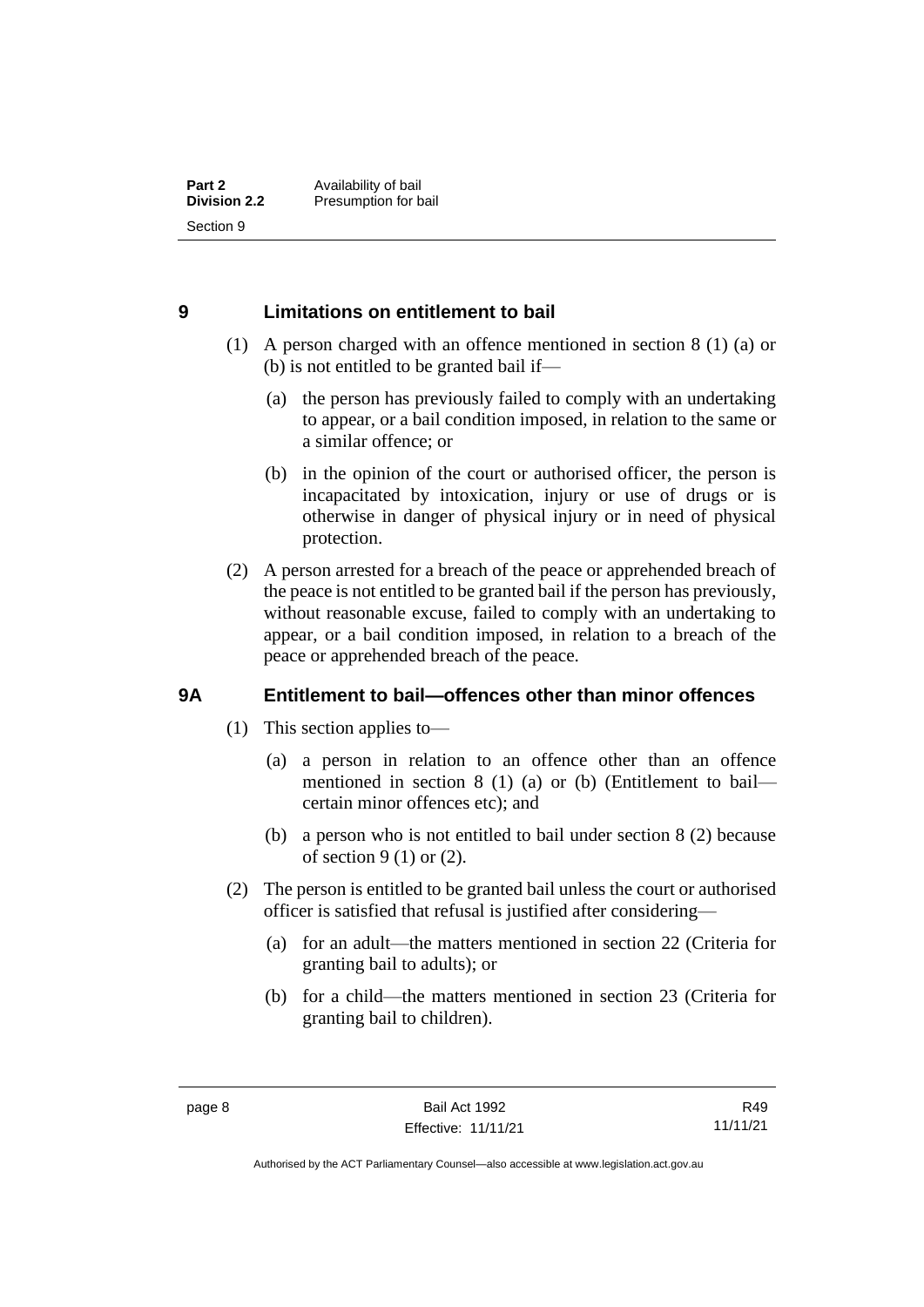# <span id="page-16-0"></span>**Division 2.3 No presumption for bail**

#### <span id="page-16-1"></span>**9B Div 2.2 not to apply to certain offences**

Division 2.2 (Presumption for bail) does not apply to the grant of bail—

- (a) to a person accused of an offence mentioned in schedule 1 (Offences to which presumption for bail does not apply); or
- (b) to a person accused of any of the following offences, if the person has in the previous 10 years been found guilty of an offence involving violence or the threat of violence:
	- (i) an offence against the *[Crimes Act 1900](http://www.legislation.act.gov.au/a/1900-40)*, section 30 (Threat to kill);
	- (ii) an offence against the *[Crimes Act 1900](http://www.legislation.act.gov.au/a/1900-40)*, section 31 (Threat to inflict grievous bodily harm);
	- (iii) an offence against the *[Crimes Act 1900](http://www.legislation.act.gov.au/a/1900-40)*, section 35 (Stalking);
	- (iv) an offence against the *[Domestic Violence and Protection](http://www.legislation.act.gov.au/a/2008-46)  [Orders Act 2008](http://www.legislation.act.gov.au/a/2008-46)* (repealed), section 90 (Offence for contravention of protection order);
	- (v) an offence against the *[Family Violence Act 2016](http://www.legislation.act.gov.au/a/2016-42)*, section 43 (Offence—contravention of family violence order);
	- (vi) an offence against the *[Personal Violence Act 2016](http://www.legislation.act.gov.au/a/2016-43)*, section 35 (Offence—contravention of protection order); or
- (c) to a person accused of an offence against the *[Criminal Code](http://www.comlaw.gov.au/Details/C2013C00138)  Act [1995](http://www.comlaw.gov.au/Details/C2013C00138)* (Cwlth), section 80.1 (Treason); or
- (d) to a person convicted of an indictable offence but not sentenced.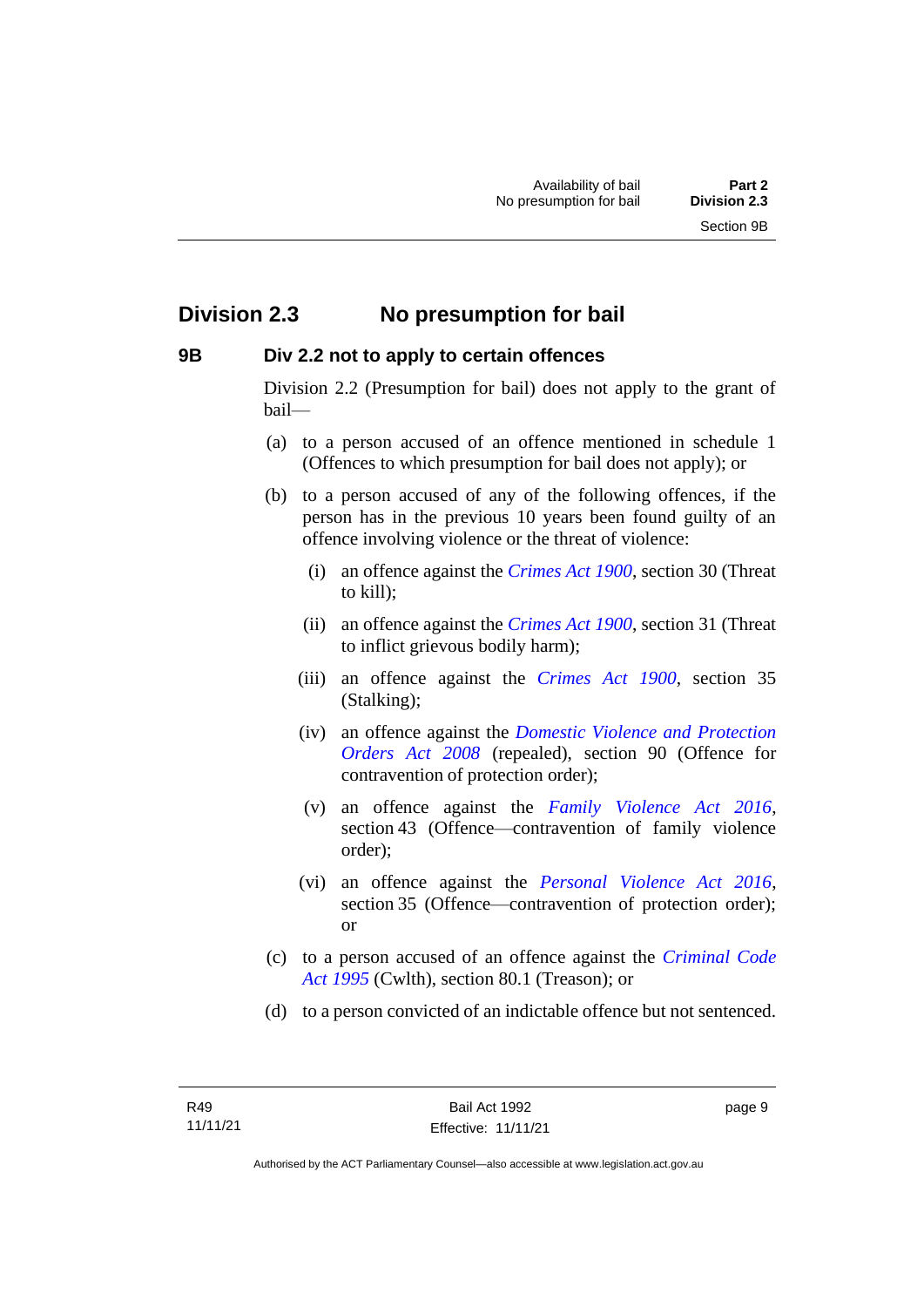**Part 2** Availability of bail<br> **Division 2.4** Presumption again **Division 2.4** Presumption against bail Section 9C

# <span id="page-17-0"></span>**Division 2.4 Presumption against bail**

#### <span id="page-17-1"></span>**9C Bail for murder and certain serious drug offences**

- (1) This section applies to a person accused of—
	- (a) murder; or
	- (b) an offence against any of the following provisions of the [Criminal Code,](http://www.legislation.act.gov.au/a/2002-51) chapter 6 (Serious drug offences):
		- (i) section 603 (1) (which is about trafficking in a large commercial quantity of a controlled drug);
		- (ii) section 607 (1) (which is about manufacturing a large commercial quantity of a controlled drug for selling);
		- (iii) section 616 (1) (which is about cultivating a large commercial quantity of a controlled plant for selling);
		- (iv) section 619 (1) (which is about selling a large commercial quantity of a controlled plant);
		- (v) section 622 (1) (which is about supplying etc a commercial quantity of a controlled drug to a child for selling);
		- (vi) section 624 (1) (which is about procuring a child to traffic in a commercial quantity of a controlled drug).
	- *Note* A reference to an offence against a territory law includes a reference to a related ancillary offence, eg attempt (see [Legislation Act,](http://www.legislation.act.gov.au/a/2001-14) s 189).
- (2) A court or authorised officer must not grant bail to the person unless satisfied that special or exceptional circumstances exist favouring the grant of bail.

Authorised by the ACT Parliamentary Counsel—also accessible at www.legislation.act.gov.au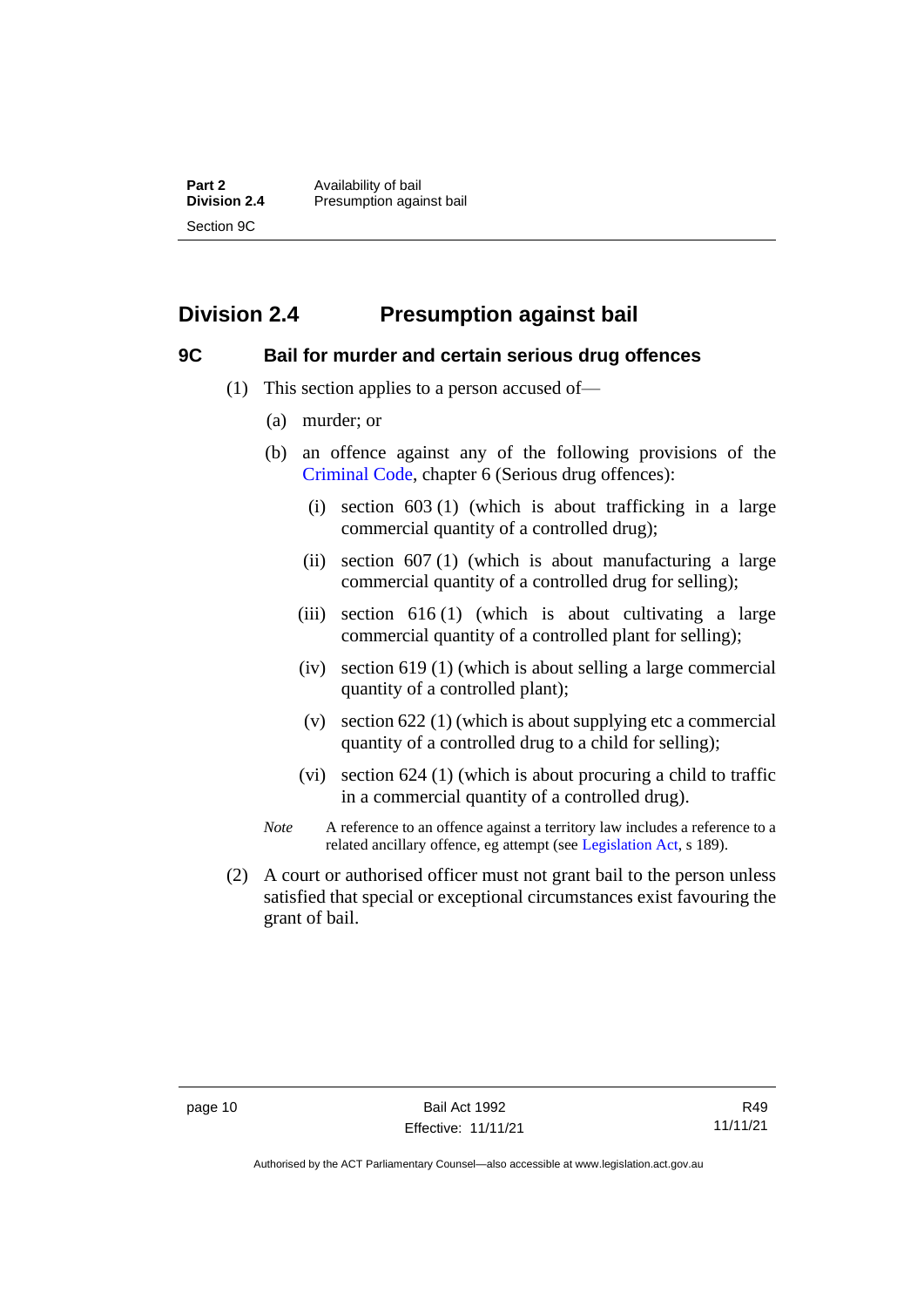- (3) However, even if special or exceptional circumstances are established, the court or officer must refuse bail if satisfied that refusal is justified after considering—
	- (a) for an adult—the matters mentioned in section 22 (Criteria for granting bail to adults); or
	- (b) for a child—the matters mentioned in section 23 (Criteria for granting bail to children).

# <span id="page-18-0"></span>**9D Bail for serious offence committed while charge for another pending or outstanding**

- (1) This section applies if—
	- (a) a person is accused of a serious offence; and
	- (b) the person is alleged to have committed the offence while a charge against the person for another serious offence is pending or outstanding.

#### **Example**

Claude is served with a summons to attend the Magistrates Court to answer a charge that he has committed the offence of taking a motor vehicle without consent (punishable by 5 years imprisonment under the [Criminal Code,](http://www.legislation.act.gov.au/a/2002-51) section 318 (1), and so a serious offence for this section). Before the court date, Claude is arrested and charged with having committed an aggravated robbery the day after being served with the summons (punishable by 25 years imprisonment under the [Criminal Code,](http://www.legislation.act.gov.au/a/2002-51) section 310, and so also a serious offence for this section). At the time of the alleged aggravated robbery, the charge of taking a motor vehicle without consent was still pending. This section will apply to any decision about the grant of bail to Claude in relation to the aggravated robbery charge.

(2) A court or an authorised officer must not grant bail to the accused person unless satisfied that special or exceptional circumstances exist favouring the grant of bail.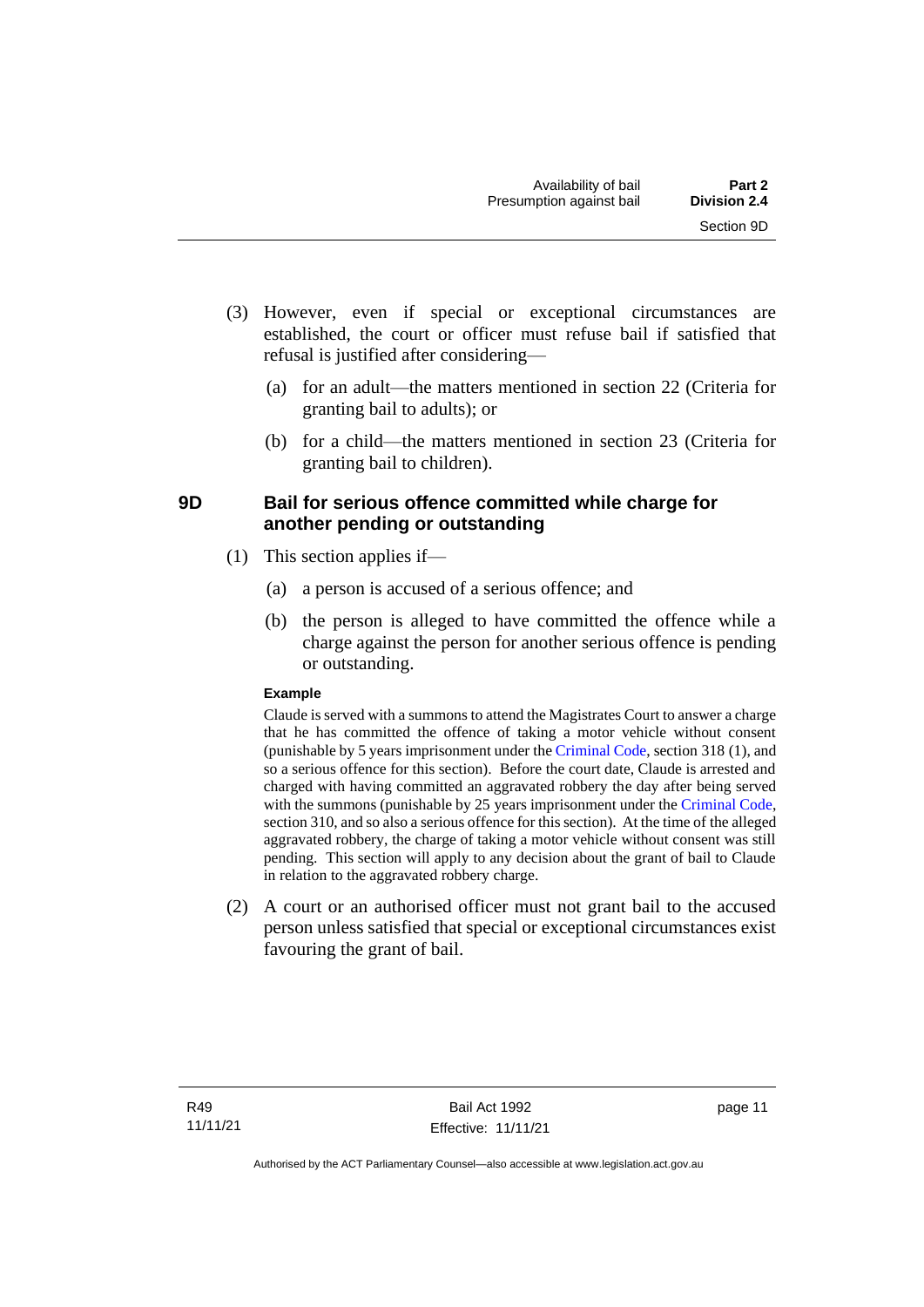| Part 2              | Availability of bail     |
|---------------------|--------------------------|
| <b>Division 2.4</b> | Presumption against bail |
| Section 9D          |                          |

- (3) However, even if special or exceptional circumstances are established, the court or officer must refuse bail if satisfied that refusal is justified after considering—
	- (a) for an adult—the matters mentioned in section 22 (Criteria for granting bail to adults); or
	- (b) for a child—the matters mentioned in section 23 (Criteria for granting bail to children).
- (4) Also, if the serious offence mentioned in subsection (1) (a) or (b) is a family violence offence, an authorised person must not grant bail to the accused person if satisfied that refusal of bail is required under section 9F (Family violence offence—bail by authorised officer).
- (5) This section does not affect the application of section 9F (4) and (5) to the accused person if—
	- (a) the serious offence mentioned in subsection (1) (a) or (b) is a family violence offence; and
	- (b) an authorised person grants bail to the accused person.
- (6) In this section:

*outstanding*—a charge against a person for an offence is *outstanding*—

- (a) until the charge is finally dealt with in any of the following ways:
	- (i) the charge is withdrawn;
	- (ii) the charge is dismissed by a court;
	- (iii) the person is discharged by the Magistrates Court following a committal hearing;
	- (iv) the person is acquitted or found guilty by a court of the offence; and

R49 11/11/21

Authorised by the ACT Parliamentary Counsel—also accessible at www.legislation.act.gov.au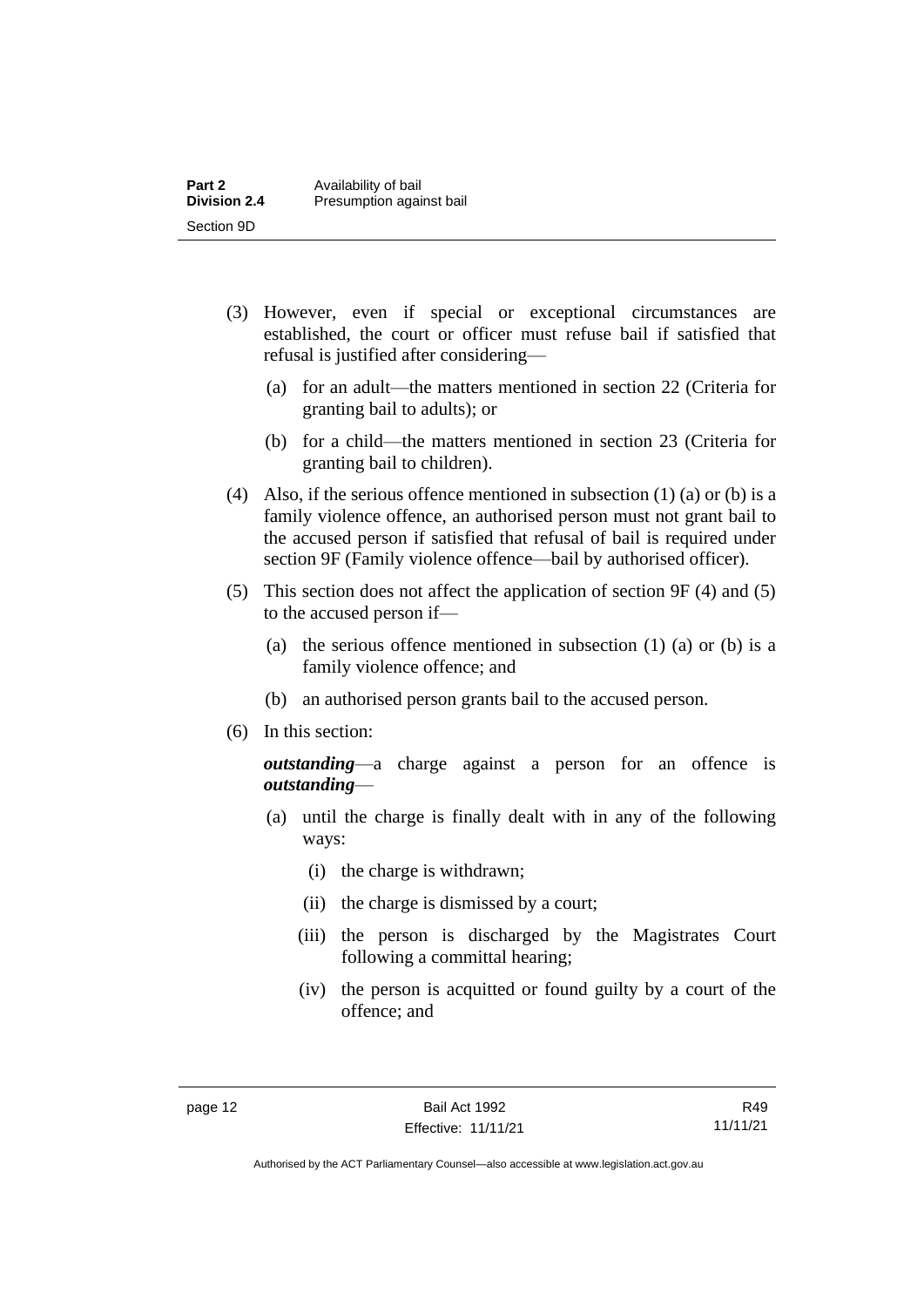- (b) if the person is acquitted or found guilty by a court of the offence charged, but a new trial on the charge (or a charge based on the same facts) is later ordered on appeal—from the date the new trial is ordered until the earliest of the following happens—
	- (i) the charge (or a charge based on the same facts) is finally dealt with as mentioned in paragraph  $(a)$   $(i)$ ,  $(ii)$  or  $(iv)$ ;
	- (ii) the order for the new trial is reversed on a further appeal.
- *Note Found guilty*, of an offence, includes—
	- having an order made for the offence under the *[Crimes \(Sentencing\)](http://www.legislation.act.gov.au/a/2005-58)  [Act 2005](http://www.legislation.act.gov.au/a/2005-58)*, s 17 (Non-conviction orders—general)
	- having the offence taken into account under the *[Crimes \(Sentencing\)](http://www.legislation.act.gov.au/a/2005-58)  [Act 2005](http://www.legislation.act.gov.au/a/2005-58)*, s 57 (Outstanding additional offences taken into account in sentencing)

(se[e Legislation Act,](http://www.legislation.act.gov.au/a/2001-14) dict, pt 1).

*pending*—a charge against a person for an serious offence is *pending*  if the person has not yet been charged with the offence, but the person has—

- (a) been arrested for the offence (unless the person is later released without being charged with a serious offence); or
- (b) been served with a summons to appear before a court to answer a charge for the offence; or
- (c) at the invitation of a police officer, signed an agreement to attend court to answer a charge for the offence.

*serious offence* means an offence punishable by imprisonment for 5 years or longer (other than an offence in relation to which an election for summary disposal has been made under the *[Crimes](http://www.legislation.act.gov.au/a/1900-40)  Act [1900](http://www.legislation.act.gov.au/a/1900-40)*, section 374 (Summary disposal of certain cases at prosecutor's election).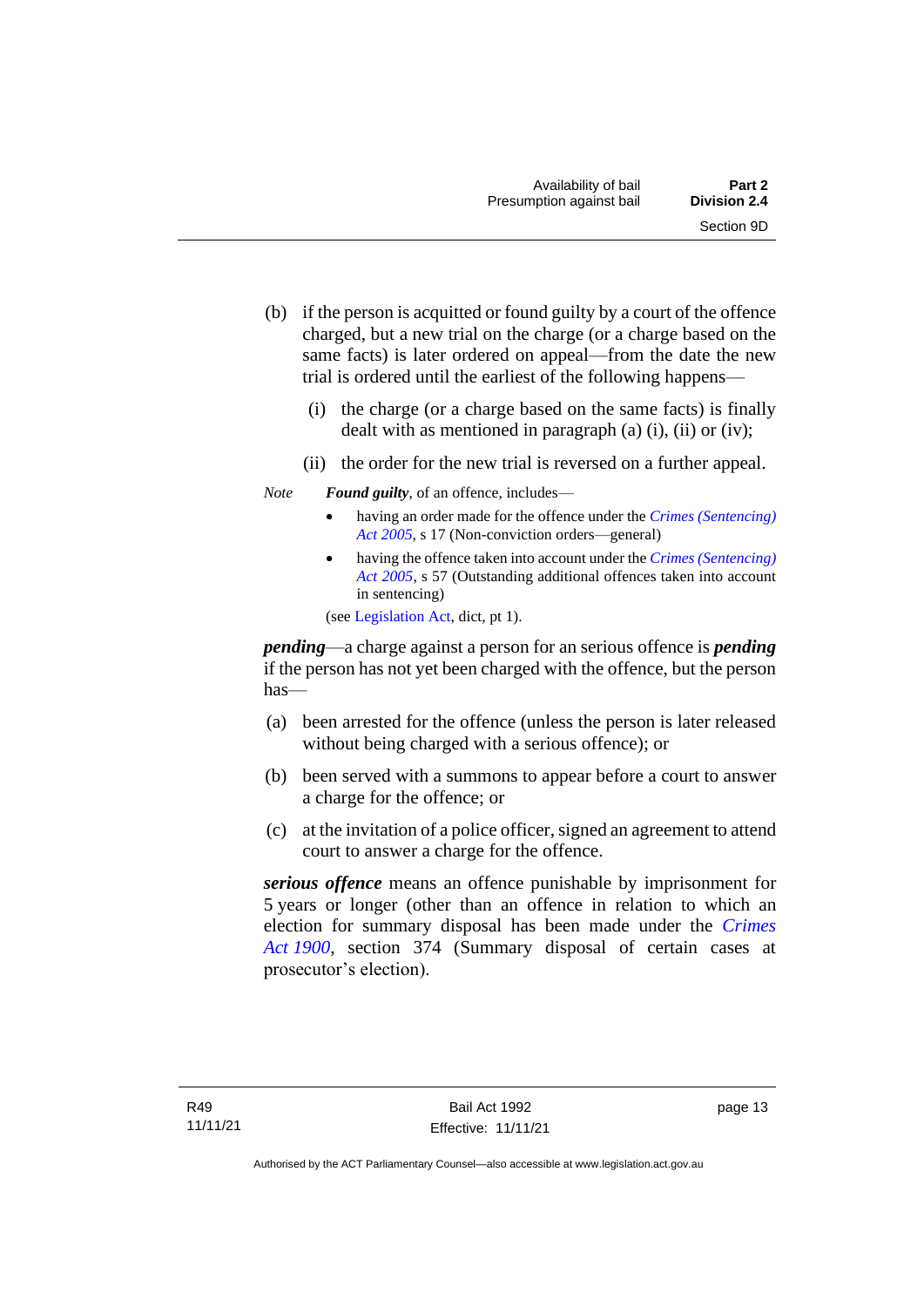#### <span id="page-21-0"></span>**9E Bail for person sentenced to imprisonment**

- (1) This section applies if—
	- (a) a person has been convicted of an offence by a court and sentenced to a period of imprisonment for the offence; and
	- (b) an appeal is pending in relation to the conviction or sentence.
- (2) A court must not grant bail to the person unless satisfied that special or exceptional circumstances exist favouring the grant of bail.
- (3) In this section:

*appeal* includes an appeal against a decision on appeal.

#### <span id="page-21-1"></span>**9F Family violence offence—bail by authorised officer**

- (1) This section applies to a person accused of a family violence offence.
- (2) An authorised officer must not grant bail to the person unless satisfied that the person poses no danger to a protected person while released on bail.
- (3) However, even if the authorised officer is satisfied under subsection (2), the officer must refuse bail if satisfied that the refusal is justified after considering—
	- (a) for an adult—the matters mentioned in section 22 (Criteria for granting bail to adults); or
	- (b) for a child—the matters mentioned in section 23 (Criteria for granting bail to children).
- (4) Also, the person must not be released on bail under this section unless the person gives an undertaking to appear within 48 hours of being released.
- (5) If the authorised officer grants bail to the person under this section, the officer must, in the record made under section 27 (Recording of certain bail decisions), state why the officer is satisfied that the person poses no danger to any protected person.

R49 11/11/21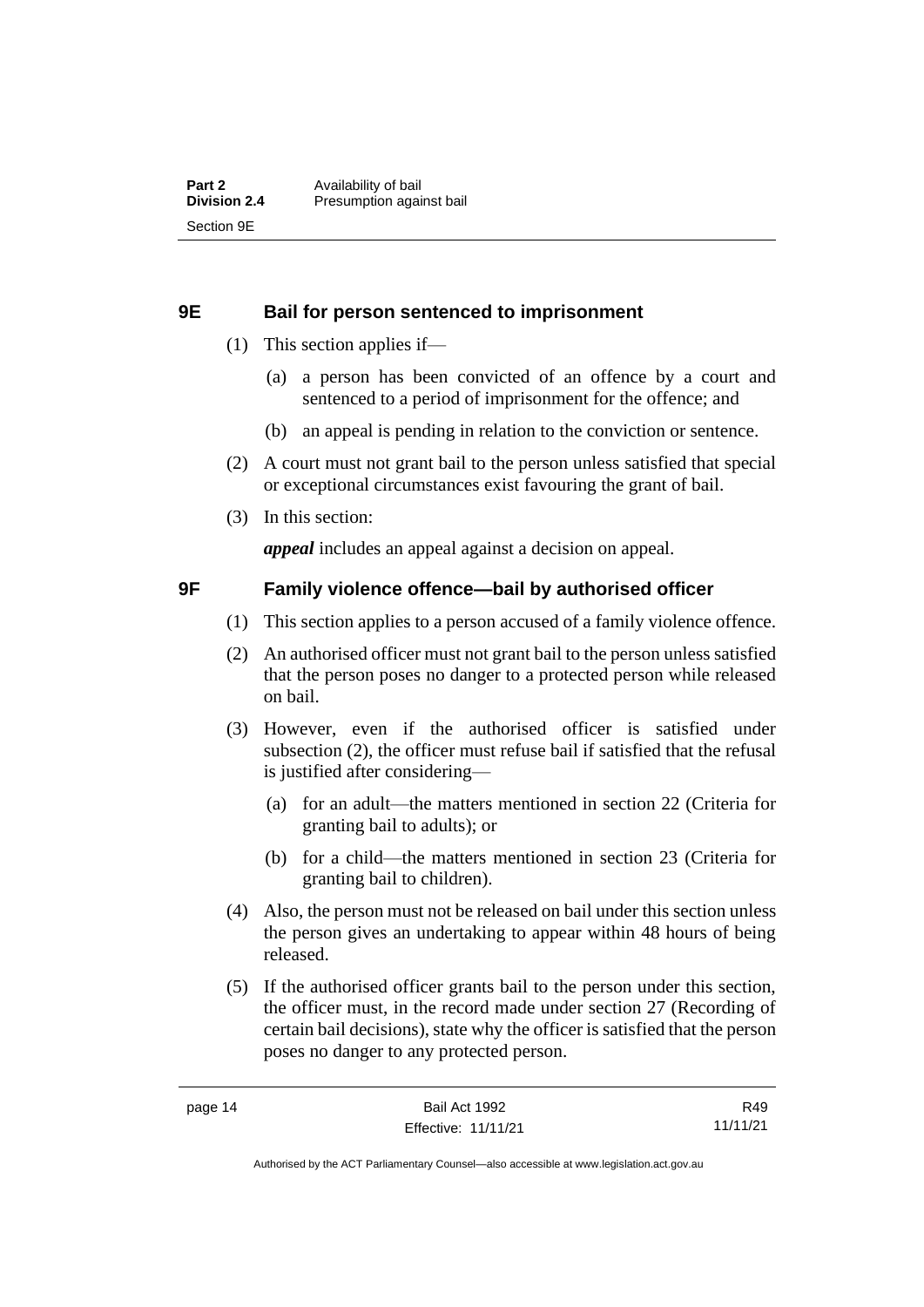(6) In this section:

*family member*, in relation to a person accused of a family violence offence—see the *[Family Violence Act 2016](http://www.legislation.act.gov.au/a/2016-42)*, section 9.

*protected person*, in relation to a person accused of a family violence offence—

- (a) means a person against whom the alleged conduct making up the offence was directed; and
- (b) includes any other family member in relation to the accused person.

#### <span id="page-22-0"></span>**9G Special or exceptional circumstances**

- (1) This section applies if a court or authorised officer is required under this part to be satisfied of the existence of special or exceptional circumstances favouring the grant of bail to a person.
- (2) A circumstance that would be an applicable bail criteria for the person is not a special or exceptional circumstance only because it is an applicable bail criteria.
- (3) Also, the court or authorised officer must consider the applicable bail criteria for the person only after the court or authorised officer is satisfied of the existence of the special or exceptional circumstances.

#### **Examples for s (3)**

1 Damien is before the court charged with having committed an aggravated robbery. He has earlier been charged with having committed aggravated robbery. Section 9D applies and there is a presumption against bail unless there are special or exceptional circumstances. Damien argues that there are special circumstances as he needs to support his child, he may lose his job and he may lose an opportunity to take up public housing. The court considers that the circumstances are not special or exceptional. Bail is not granted and the criteria in section 22 are not considered.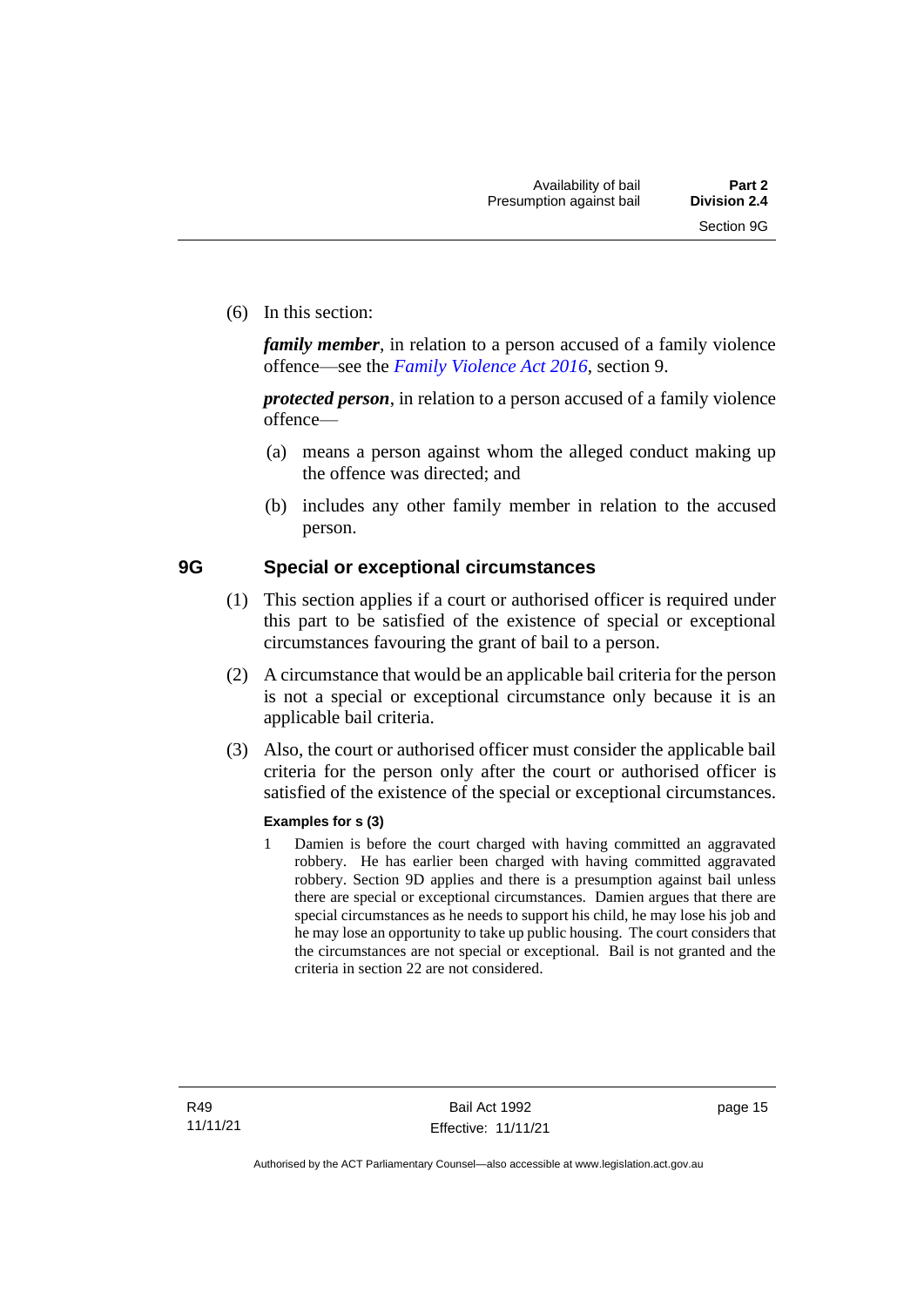| Part 2              | Availability of bail     |
|---------------------|--------------------------|
| <b>Division 2.4</b> | Presumption against bail |
| Section 9G          |                          |

2 Jason is facing similar charges. Jason has had a car accident before his arrest for the second offence. His kidneys are damaged requiring dialysis every 3 days. Jason argues that his need for regular treatment and his reduced mobility mean that he is highly unlikely to abscond. The court considers these circumstances are special or exceptional. The court then considers the criteria in section 22 in deciding whether to grant bail.

page 16 Bail Act 1992 Effective: 11/11/21

R49 11/11/21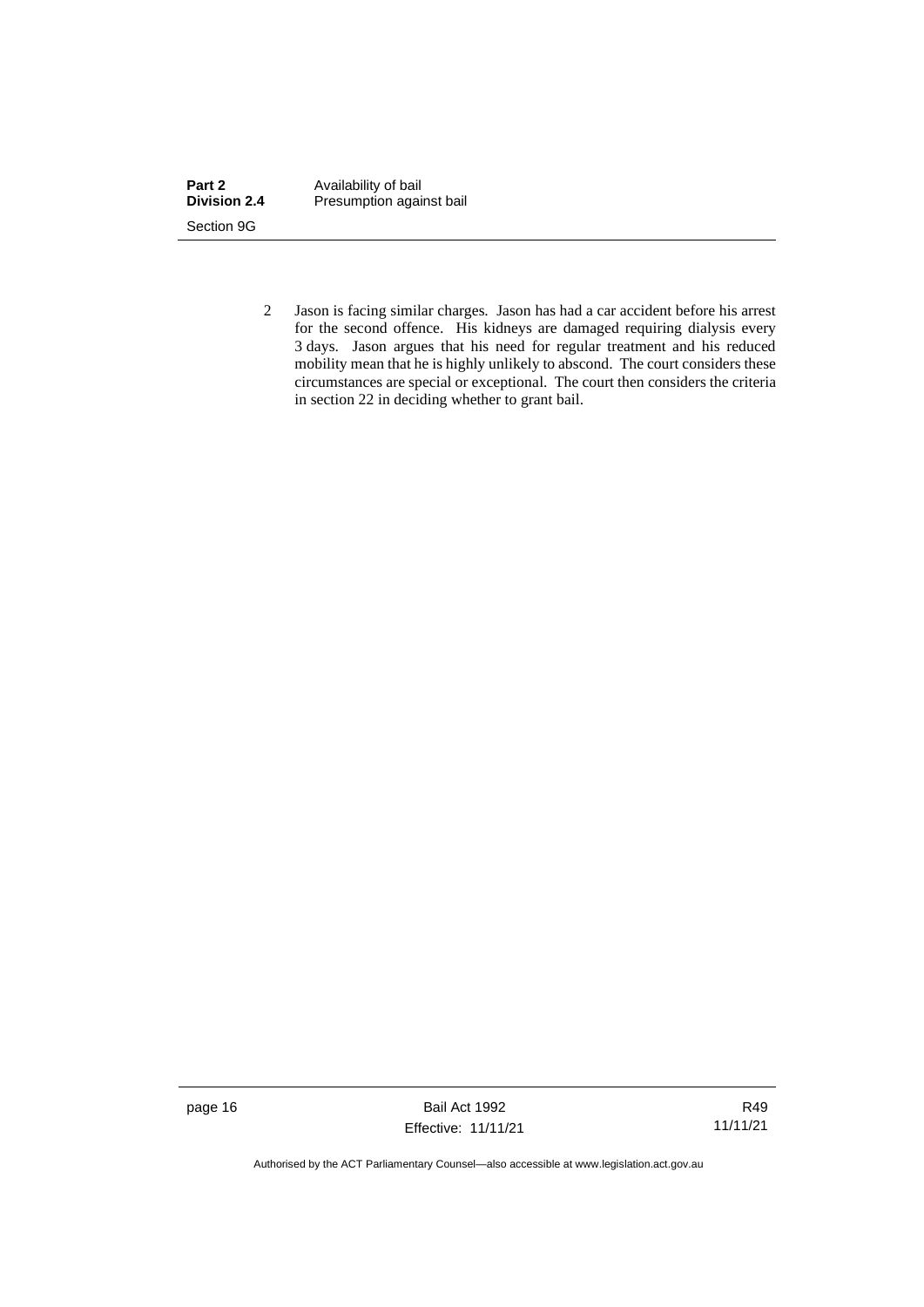# <span id="page-24-0"></span>**Part 3 Dispensing with bail**

## <span id="page-24-1"></span>**10 Dispensing with bail**

- (1) A court that may grant bail to an accused person may instead dispense with the requirement for bail.
- (2) In deciding whether to release an accused person from custody without requiring bail, a court may have regard to any information that appears to the court to be relevant and reliable.
- (3) If, during an appearance by an accused person before a court, no specific order or direction is made by the court in relation to bail, the court is taken to have dispensed with the requirement for bail.
- (4) Subsection (3) does not apply if, under section 33 (3), the court is taken to have continued bail.
- (5) A court must not dispense with the requirement for bail for an accused person to whom either of the following sections apply unless satisfied that special or exceptional circumstances exist justifying dispensing with the requirement:
	- (a) section 9D (Bail for serious offence committed while charge for another pending or outstanding);
	- (b) section 9E (Bail for person sentenced to imprisonment).

# <span id="page-24-2"></span>**11 Effect of dispensing with bail**

- (1) While the requirement for bail is dispensed with under this Act in relation to a person accused of an offence, the person is entitled to be and to remain at liberty in relation to the offence until the person is required to appear before a court in relation to the offence.
- (2) Subsection (1) does not apply to an accused person while the person is in custody for another offence or reason in relation to which the person is not entitled to be at liberty, whether under this Act or otherwise.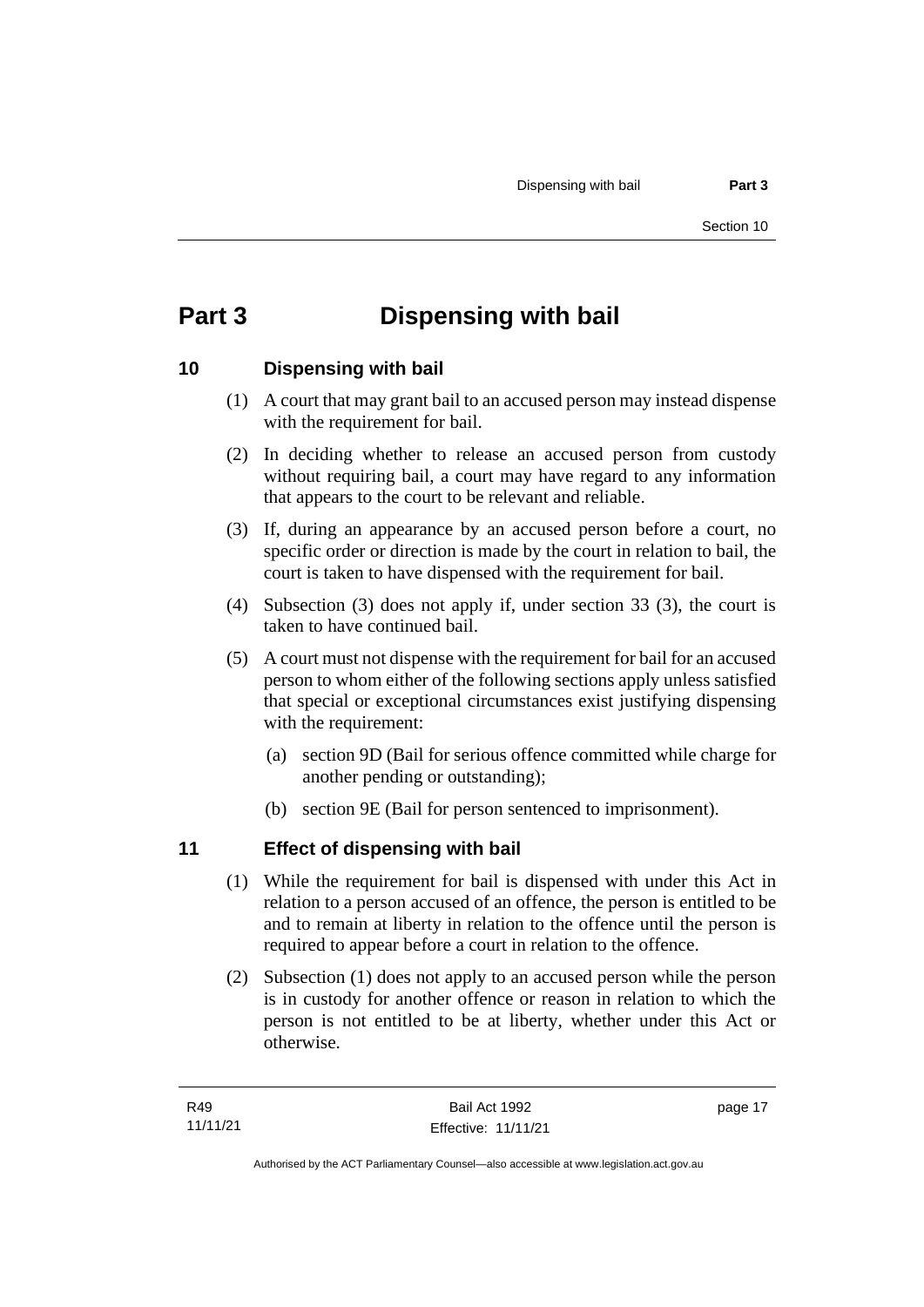#### **Part 3 Dispensing with bail**

Section 12

# <span id="page-25-0"></span>**12 Decision to dispense with bail**

For part 6, if a court dispenses with the requirement for bail, the court is taken to have made a decision in relation to bail.

page 18 Bail Act 1992 Effective: 11/11/21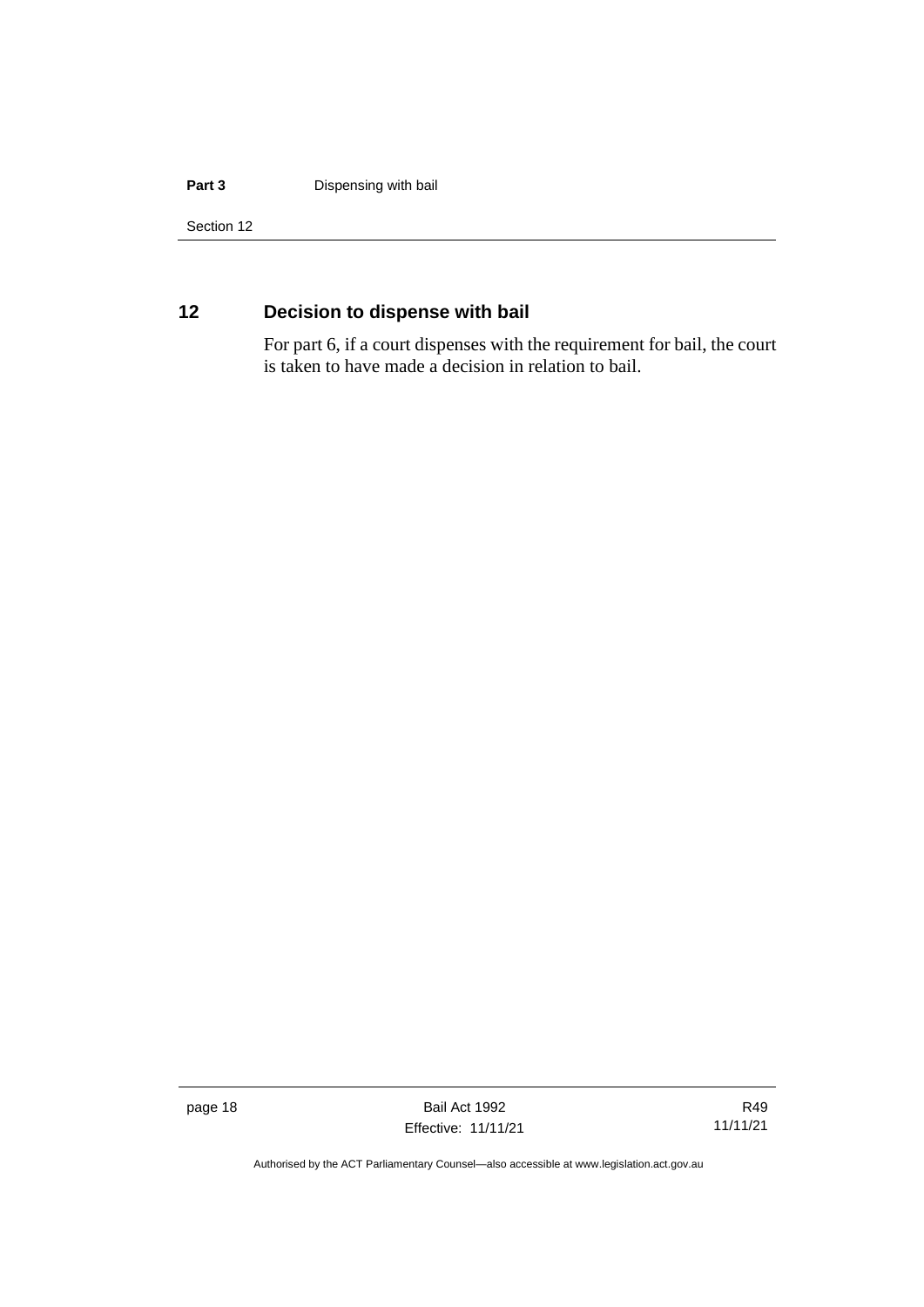### <span id="page-26-1"></span><span id="page-26-0"></span>**12A Meaning of** *bail order* **and** *bail review application***—pt 4**

In this part:

*bail order*—see section 19 (1).

*bail review application* means an application in relation to bail made under section 41 (Right of review of bail decisions).

## <span id="page-26-2"></span>**12B When is a proceeding** *before the Supreme Court***?—pt 4**

For this part, a proceeding for an offence is *before the Supreme Court* if the court has jurisdiction in the proceeding because the accused person to whom the proceeding relates—

- (a) has been committed to the court for trial or sentence; or
- (b) is an accused in a prosecution on indictment instituted by the director of public prosecutions under the *[Director of Public](http://www.legislation.act.gov.au/a/1990-22)  [Prosecutions Act 1990](http://www.legislation.act.gov.au/a/1990-22)*, section 7; or
- (c) has lodged an appeal to the court against a conviction, order or sentence imposed on the person by the Magistrates Court.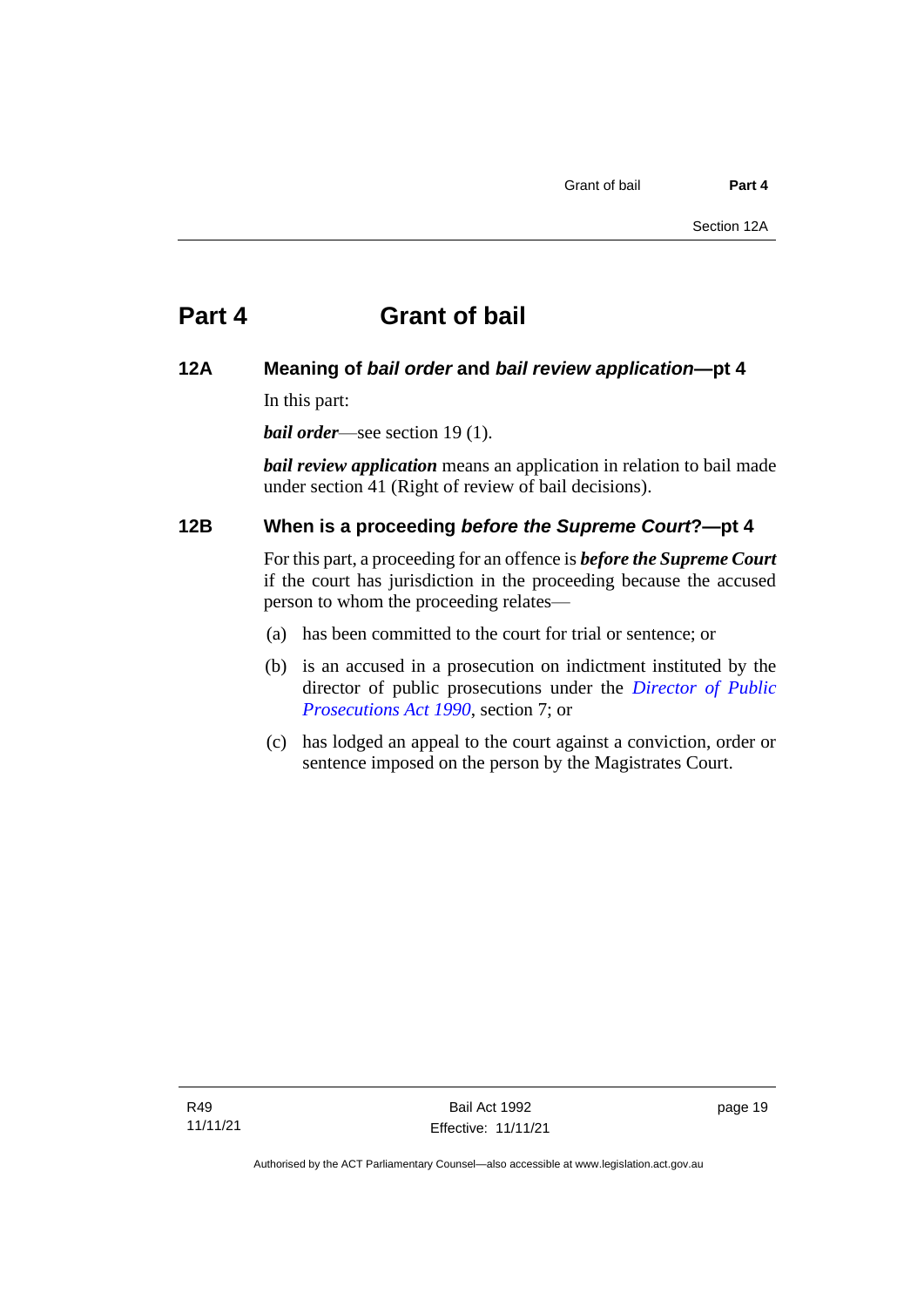Section 13

#### <span id="page-27-0"></span>**13 Deciding bail after charge laid**

- $(1)$  If—
	- (a) a person who has been taken into custody by a police officer is charged with an offence but is not to be brought before a court immediately after being charged; or
	- (b) it is not practicable to bring immediately before a court a person arrested under a warrant (being a warrant which does not expressly preclude the granting of bail) issued under the *[Magistrates Court Act 1930](http://www.legislation.act.gov.au/a/1930-21)*, section 42 (2) (Issue of warrant and summons) in relation to an offence punishable by a fine or by imprisonment for a period not exceeding 2 years;

the police officer who charges or arrests the person—

- (c) must tell the person that the person may—
	- (i) apply for bail; and
	- (ii) communicate with a lawyer of the person's choice in relation to the making of an application for bail; and
	- (iii) if the person cannot speak or understand the English language—have recourse to the services of a competent interpreter; and
	- (iv) communicate with someone else of the person's choice who may reasonably be expected to assist the person in relation to the provision of bail; and

if the person asks for facilities to do so, must provide the person with reasonable facilities to enable the person to communicate with a lawyer, an interpreter or someone else; and

- (d) must tell the person about—
	- (i) the applicable bail criteria; and
	- (ii) the conditions subject to which the person may be released on bail; and

R49 11/11/21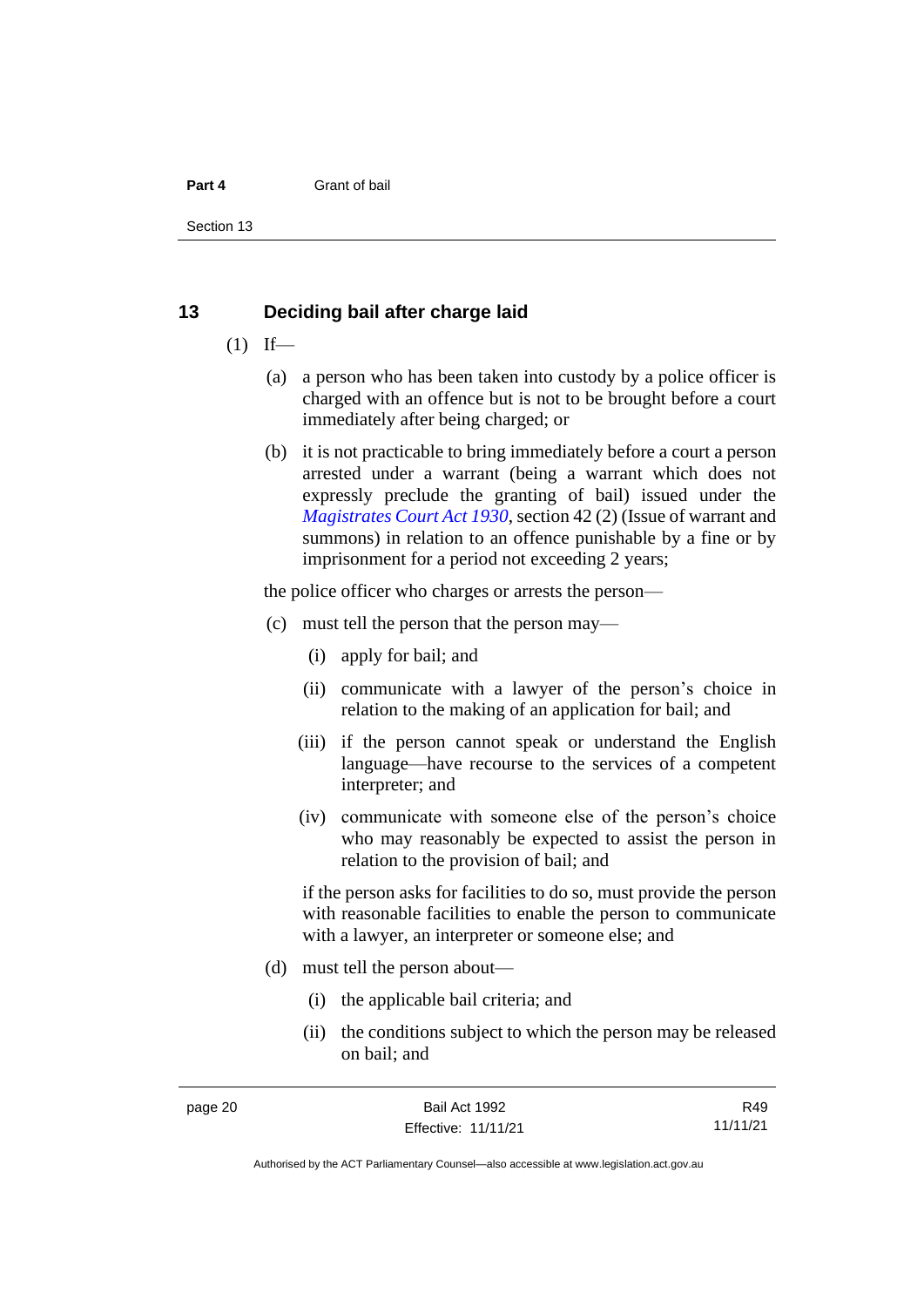- (e) if the person applies for bail—
	- (i) if the police officer is authorised to grant bail to the person—must consider whether the person should be granted bail; or
	- (ii) in any other case—must bring the person before an authorised officer.
- (2) If a person is brought before an authorised officer under subsection  $(1)$  (e)  $(ii)$ , the authorised officer must consider whether the person should be granted bail.
- (3) If, before subsection (1) has been fully complied with in relation to an accused person, an authorised officer is satisfied that it is appropriate to release the person on bail subject only to the person giving an undertaking to appear, the authorised officer may so release the person.
- (4) A police officer who charges or arrests a person need not comply with subsection (1) (c) (ii), (iii) or (iv) if the police officer believes on reasonable grounds that non-compliance is necessary to prevent—
	- (a) the escape of an accomplice of the accused person; or
	- (b) the loss, destruction or falsification of evidence relating to the offence.
- (5) If a police officer who charges or arrests a person does not comply with subsection  $(1)$   $(c)$   $(ii)$ ,  $(iii)$  or  $(iv)$  for a reason mentioned in subsection (4), the police officer must record the reason.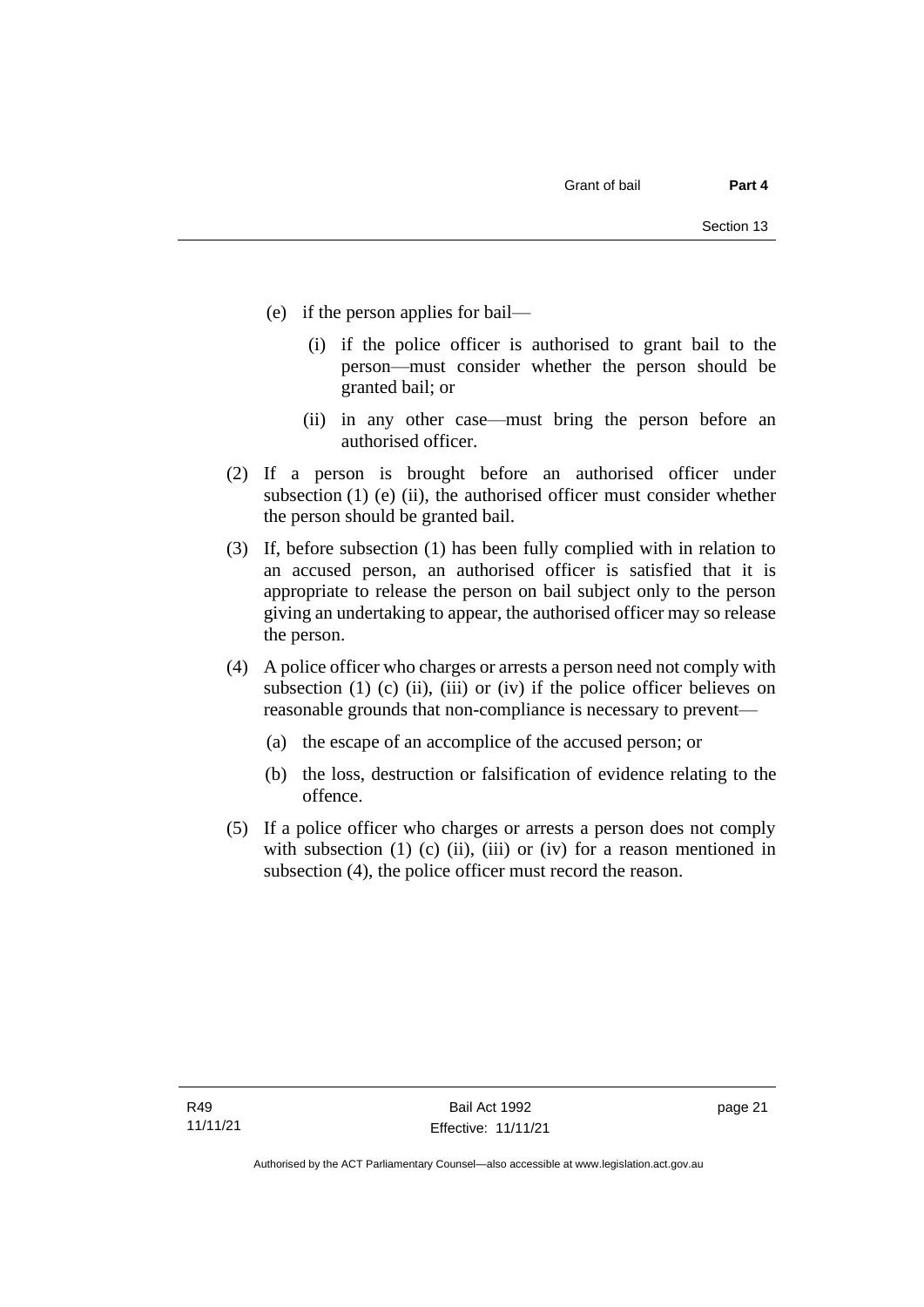Section 14

#### <span id="page-29-0"></span>**14 Grant of bail by authorised officers**

- (1) Subject to subsection (2), an authorised officer may grant bail in accordance with this Act to an accused person who is present at a police station.
- (2) An authorised officer must not grant bail to a person accused of an offence if—
	- (a) a decision about bail in relation to the offence has been made by a court; or
	- (b) the offence is a family violence offence of murder.
	- *Note* A reference to an offence against a territory law includes a reference to a related ancillary offence, eg attempt (see [Legislation Act,](http://www.legislation.act.gov.au/a/2001-14) s 189).

#### <span id="page-29-1"></span>**15 Deciding of questions of bail by authorised officers**

- (1) An authorised officer who is required to consider whether to grant bail to an accused person must as soon as reasonably practicable—
	- (a) give—
		- (i) the accused person or a lawyer representing the accused person; and
		- (ii) any police officer involved in the investigation of the offence with which the accused person is charged;

an opportunity to make submissions to the authorised officer about the conditions to which any grant of bail to the accused person should be made subject; and

(b) having regard to those submissions, to the applicable bail criteria and to any other available information that the authorised officer considers relevant and reliable, decide whether the person should be granted bail.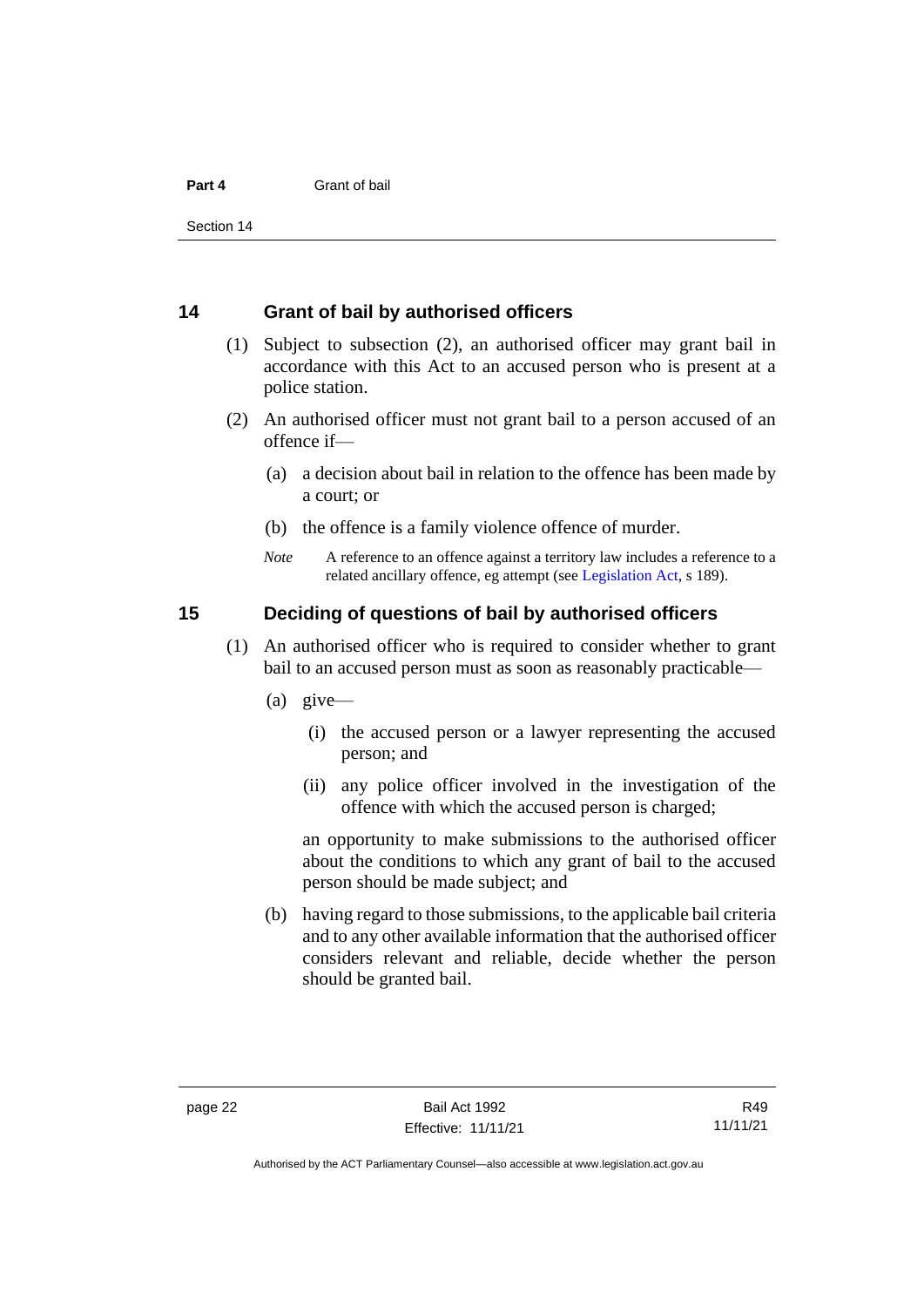- (2) If the authorised officer is satisfied, having regard to the applicable bail criteria, that—
	- (a) it is appropriate to release the person on the person giving an undertaking to appear; and
	- (b) it is not necessary to impose a bail condition;

the authorised officer must release the person on the person giving that undertaking.

- (3) If the authorised officer is satisfied, having regard to the applicable bail criteria, that it is not appropriate to grant bail to the accused person without imposing a condition, the authorised officer must, having regard to—
	- (a) the conditions that may be imposed in granting bail to a person; and
	- (b) the extent to which the imposition of 1 or more bail conditions would be appropriate having regard to the matters mentioned in whichever of section 9F (2), section 22 or section 23 applies to the making of a decision regarding the granting of bail to the accused person;

decide whether to grant bail to the accused person.

#### <span id="page-30-0"></span>**16 Notification of decision of authorised officer**

- (1) If an authorised officer decides—
	- (a) to refuse to grant bail to an accused person; or
	- (b) to grant bail to an accused person subject to 1 or more bail conditions;

the authorised officer must inform the accused person—

- (c) of his or her decision; and
- (d) the right of the accused person to request a review of the decision under section 38; and

page 23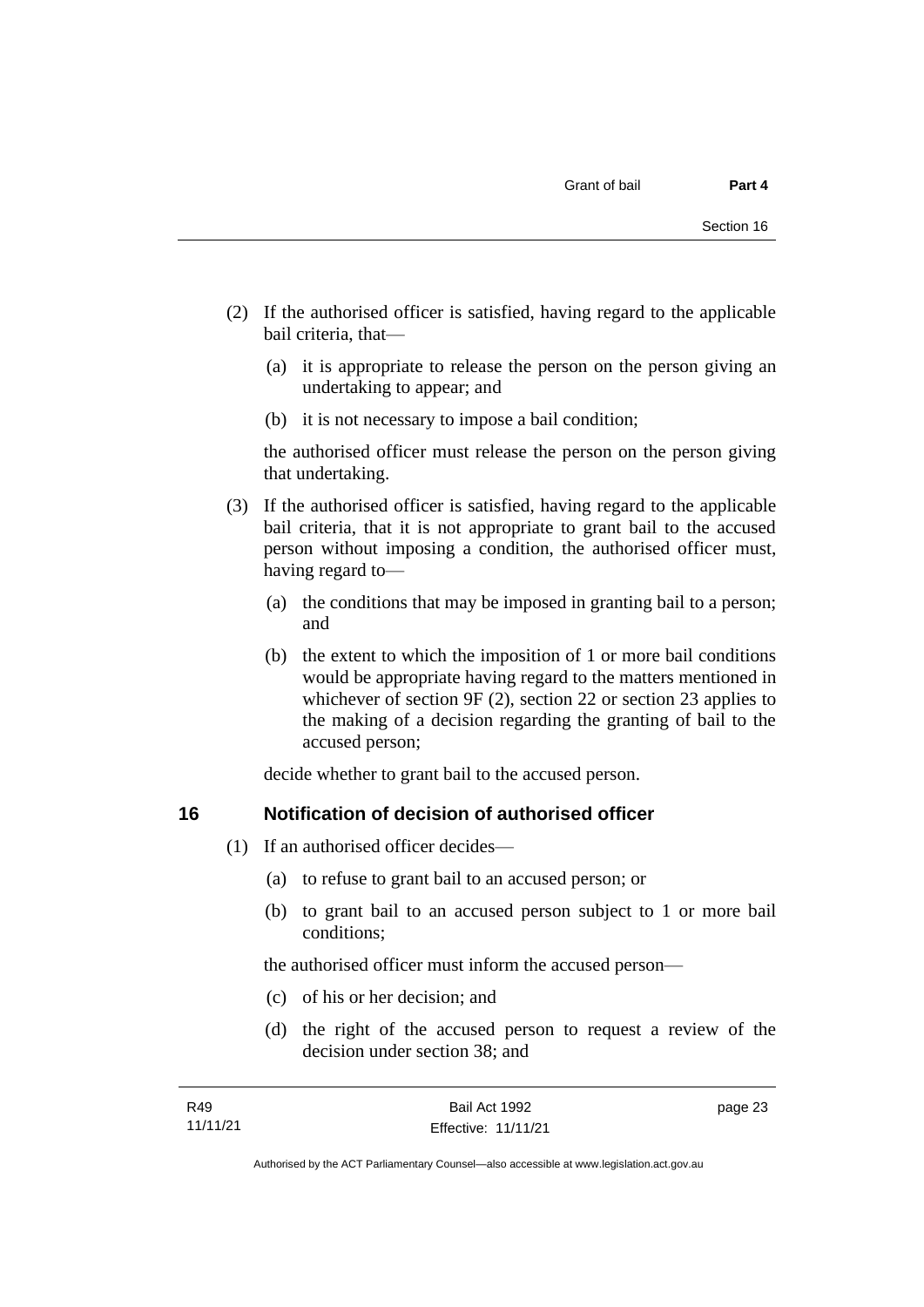- (e) if bail is refused—that the person is entitled to communicate with a lawyer; and
- (f) if the person would be granted bail subject to 1 or more bail conditions and that bail condition, or those bail conditions, are such that the person is unable or unwilling to comply, or to arrange for compliance, with them—that the person is entitled to communicate with a lawyer.
- (2) An authorised officer must, on being requested to do so by an accused person in relation to whom the authorised officer has made a decision of the kind referred to in subsection (1) (a) or (b), provide the person with reasonable facilities to communicate with a lawyer.
- (3) An authorised officer who refuses to grant bail to an accused person need not comply with subsection (1) (e) or (f) and subsection (2) if the authorised officer believes on reasonable grounds that non-compliance is necessary to prevent—
	- (a) the escape of an accomplice of the accused person; or
	- (b) the loss, destruction or falsification of evidence relating to the offence.
- (4) If an authorised officer does not comply with subsection (1) (e) or (f) and subsection (2) for a reason mentioned in subsection (3), the authorised officer must record the reason.
- (5) If an authorised officer decides to grant bail to an accused person, or is notified that bail has been granted to an accused person, in relation to a family violence offence, the officer must take reasonable steps to tell each protected person, as soon as practicable, about the decision and, if the accused person is granted bail subject to a bail condition, about the condition.
- (6) If an authorised officer decides not to grant bail to an accused person in relation to a family violence offence, the officer must tell each protected person about the decision.

R49 11/11/21

Authorised by the ACT Parliamentary Counsel—also accessible at www.legislation.act.gov.au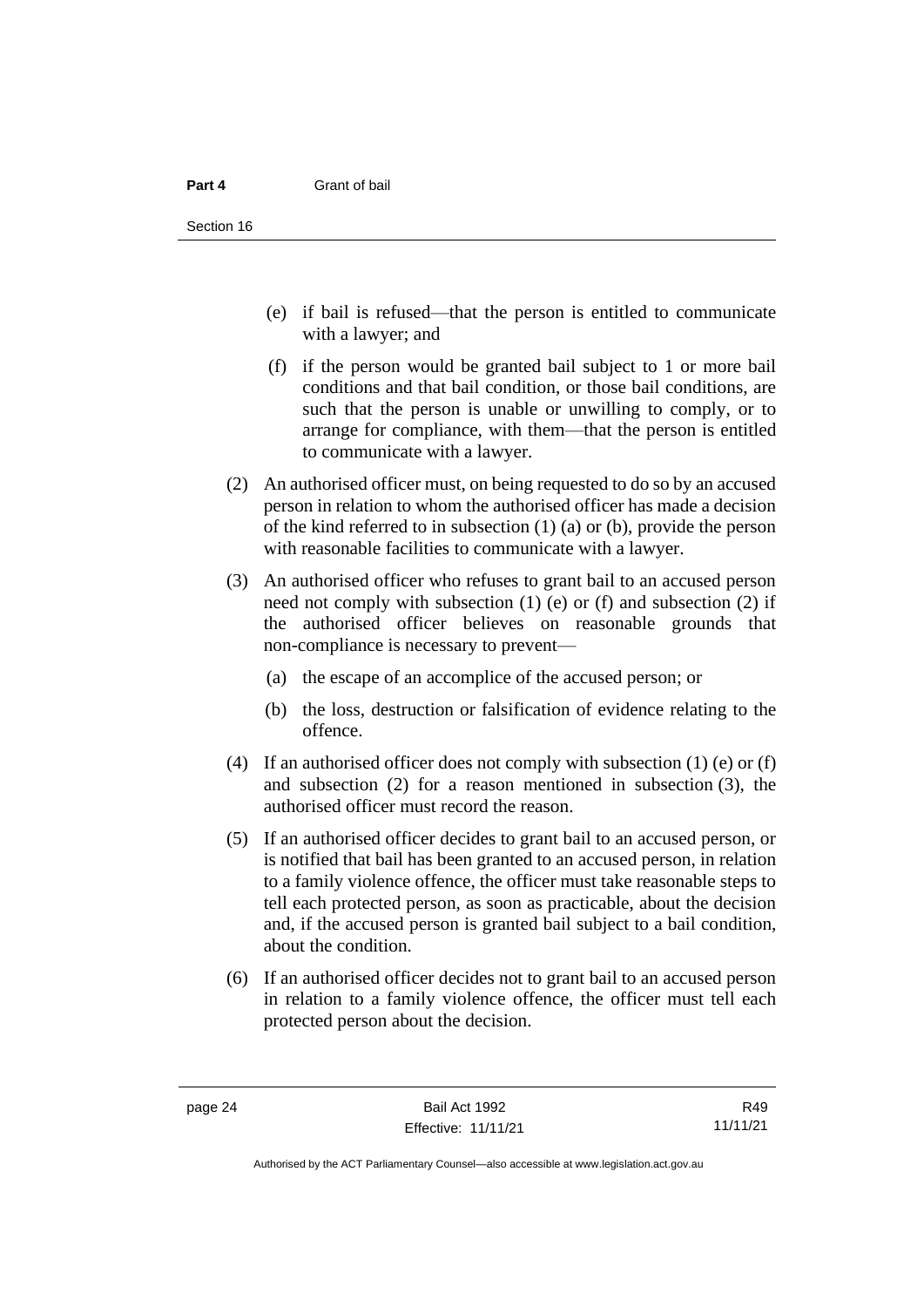(7) In this section:

*protected person*, in relation to a family violence offence, means—

- (a) if the conduct making up the offence was directed at a child—a person with parental responsibility for the child; or
- (b) if the conduct making up the offence was directed at someone else—the person at whom the conduct was directed.

### <span id="page-32-0"></span>**17 Charged people in custody to be brought before court**

An accused person who—

- (a) has been taken into custody and charged with an offence; and
- (b) is refused bail by an authorised officer or is not released on bail granted by an authorised officer;

must be brought before a court as soon as practicable after the person has been taken into custody and, in any case, within 48 hours after having been taken into custody.

## <span id="page-32-1"></span>**18 Facilities to be provided to accused people**

- (1) If an accused person in police custody is to be brought, for the first time in relation to the offence, before a court more than 4 hours after the person came into custody—
	- (a) the police officer for the time being in charge of the police station where the person is in custody; or
	- (b) if the person is not in custody at a police station—the police officer who has custody of the person;

must, if it is reasonably practicable to do so, provide the person with, and allow the person to use—

(c) facilities to enable the accused person to wash, shower or bathe and (if appropriate) to shave; and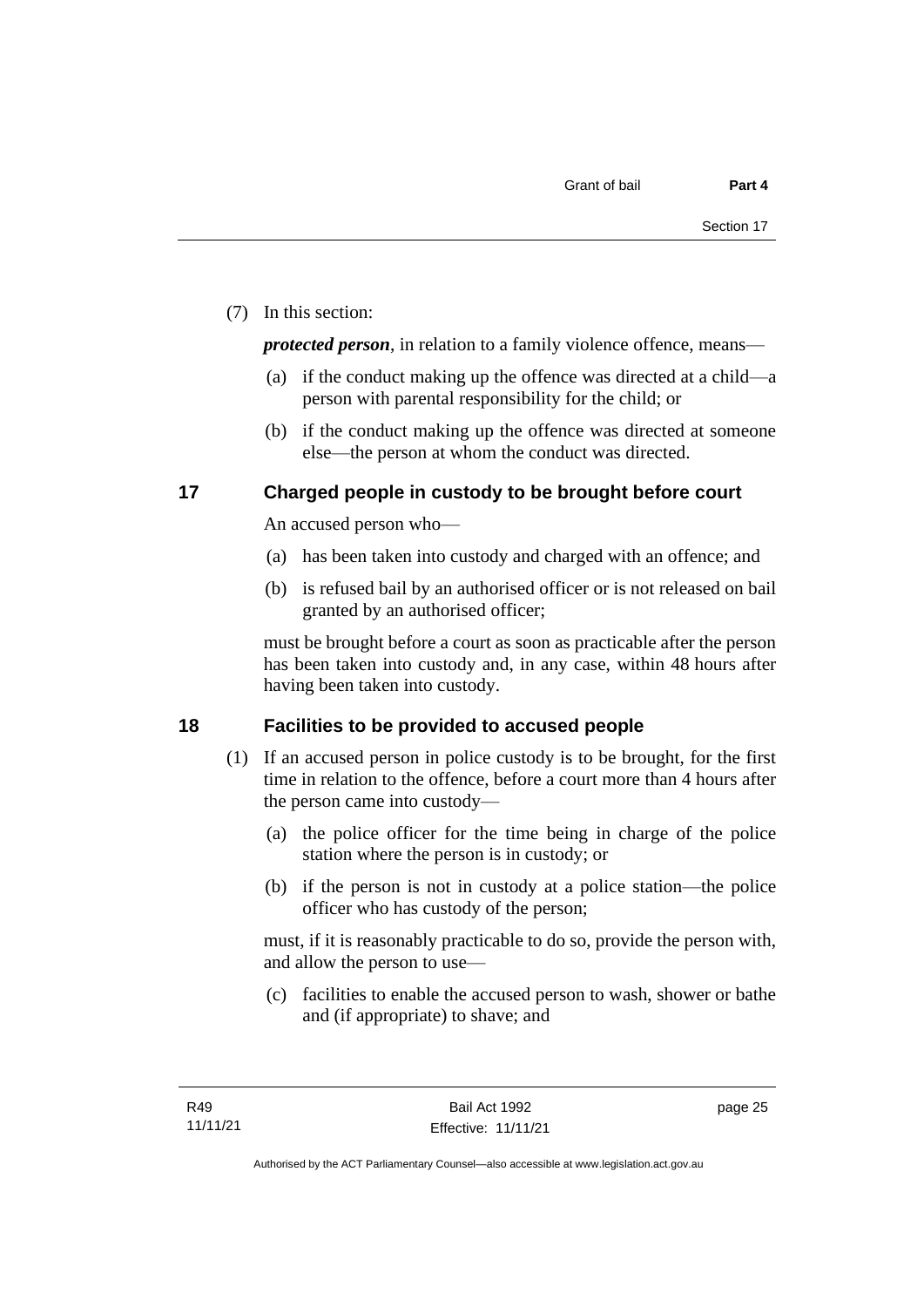- (d) facilities to enable the accused person to change his or her clothing.
- (2) Nothing in subsection (1) requires a police officer, the Territory or the Commonwealth to provide clothing for the accused person unless the clothing is brought to the police station or other place where the accused person is in custody by a member of the accused person's family or some other person.

#### <span id="page-33-0"></span>**19 Court bail—general**

- (1) A court may, in accordance with this part, make any of the following orders in relation to bail (a *bail order*):
	- (a) an order granting bail to an accused person who is being held in custody in relation to an offence with which the person has been charged;
	- (b) an order enlarging, varying or revoking bail granted to the person.
- (2) In deciding whether to make a bail order in relation to an accused person, a court may have regard to any information it considers relevant and reliable.
- (3) This Act does not limit the number of applications in relation to bail that an accused person may make to a court in accordance with this Act.
- (4) A court must deal with an application in relation to bail as soon as reasonably practicable.
- (5) However, a court may decide not to hear an application in relation to bail if the application is frivolous or vexatious.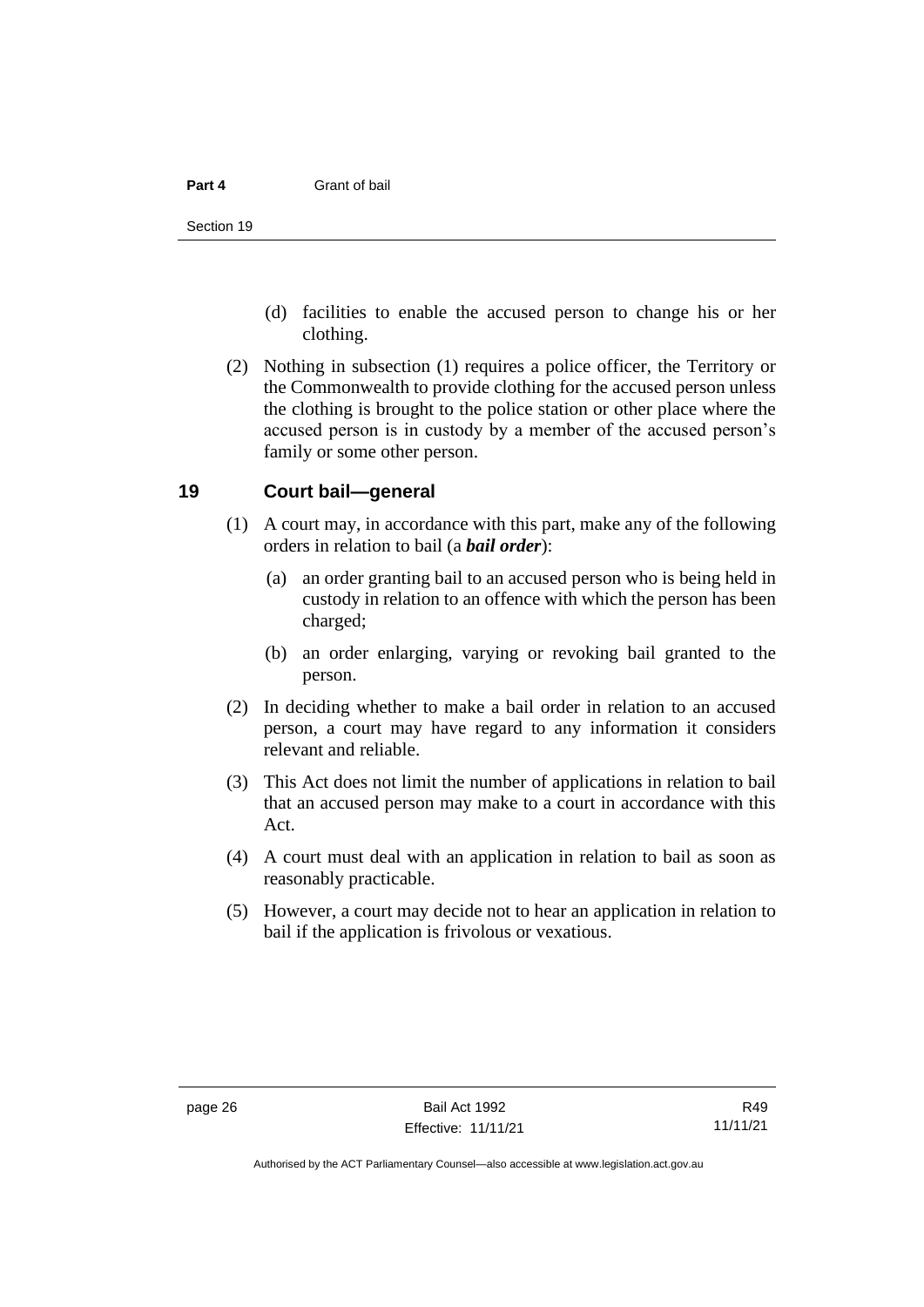## <span id="page-34-0"></span>**20 Power in relation to bail—Magistrates Court**

- (1) The Magistrates Court has power to make a bail order in relation to an accused person only if a proceeding for an offence with which the person is charged—
	- (a) is, or is about to be brought, before the Magistrates Court; or
	- (b) is before the Supreme Court, and the following apply:
		- (i) the Magistrates Court or the Supreme Court has granted bail to the person in the proceeding;
		- (ii) the person is in custody because the person has been arrested under section 56A (Arrest for failure to comply with bail condition) and has not been brought before the Supreme Court in relation to the reason for the arrest;
		- (iii) the day on which the application for bail is made is not a Supreme Court sitting day, and is a day on which a magistrate is sitting in relation to another proceeding before the Magistrates Court.
- (2) In this section:

*Supreme Court sitting day* means a day other than a Saturday, a Sunday or a public holiday.

## <span id="page-34-1"></span>**20A Repeat application for bail—Magistrates Court**

- (1) This section applies to an application for bail (other than a bail review application) by an accused person in a proceeding if—
	- (a) the proceeding is one in which the Magistrates Court has power to make a bail order under section 20 (1) (a); and
	- (b) the accused person has made 2 applications in the Magistrates Court for bail in the proceeding.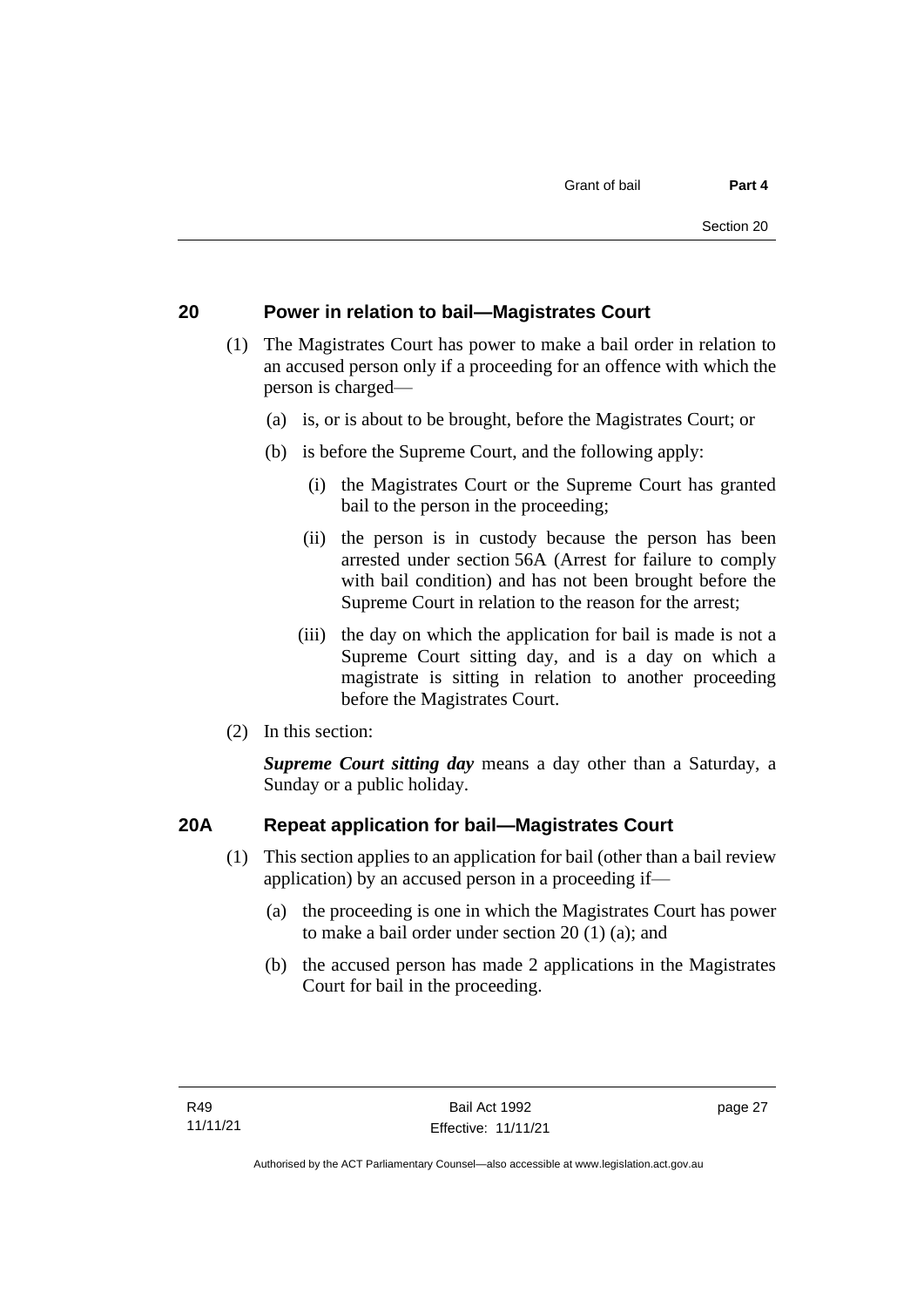- (2) The court may only consider a third or subsequent application for bail by the person in the proceeding if the court is satisfied—
	- (a) that since the last application for bail there has been a change in circumstances relevant to the granting of bail; or
	- (b) that there is fresh evidence or information of relevance to the granting of bail that was unavailable at the last application for bail.

#### <span id="page-35-0"></span>**20B Power in relation to bail—Supreme Court**

The Supreme Court has power to make a bail order in relation to an accused person only if —

- (a) a proceeding for an offence with which the person is charged is before the Supreme Court; or
- (b) if the proceeding is not before the Supreme Court—section 43 (Power of Supreme Court to review—decision of authorised officer) or section 43A (Power of Supreme Court to review decision of Magistrates Court or Supreme Court) apply.

#### <span id="page-35-1"></span>**20C Repeat application for bail—Supreme Court**

- (1) This section applies to an application for bail (other than a bail review application) by an accused person in a proceeding if—
	- (a) the proceeding is one in which the Supreme Court has power to make a bail order under section 20B (a); and
	- (b) the accused person has—
		- (i) made 2 or more applications for bail in the Magistrates Court when the proceeding was before that court; or
		- (ii) if subparagraph (i) does not apply—made 1 application in the Supreme Court for bail in the proceeding.

R49 11/11/21

Authorised by the ACT Parliamentary Counsel—also accessible at www.legislation.act.gov.au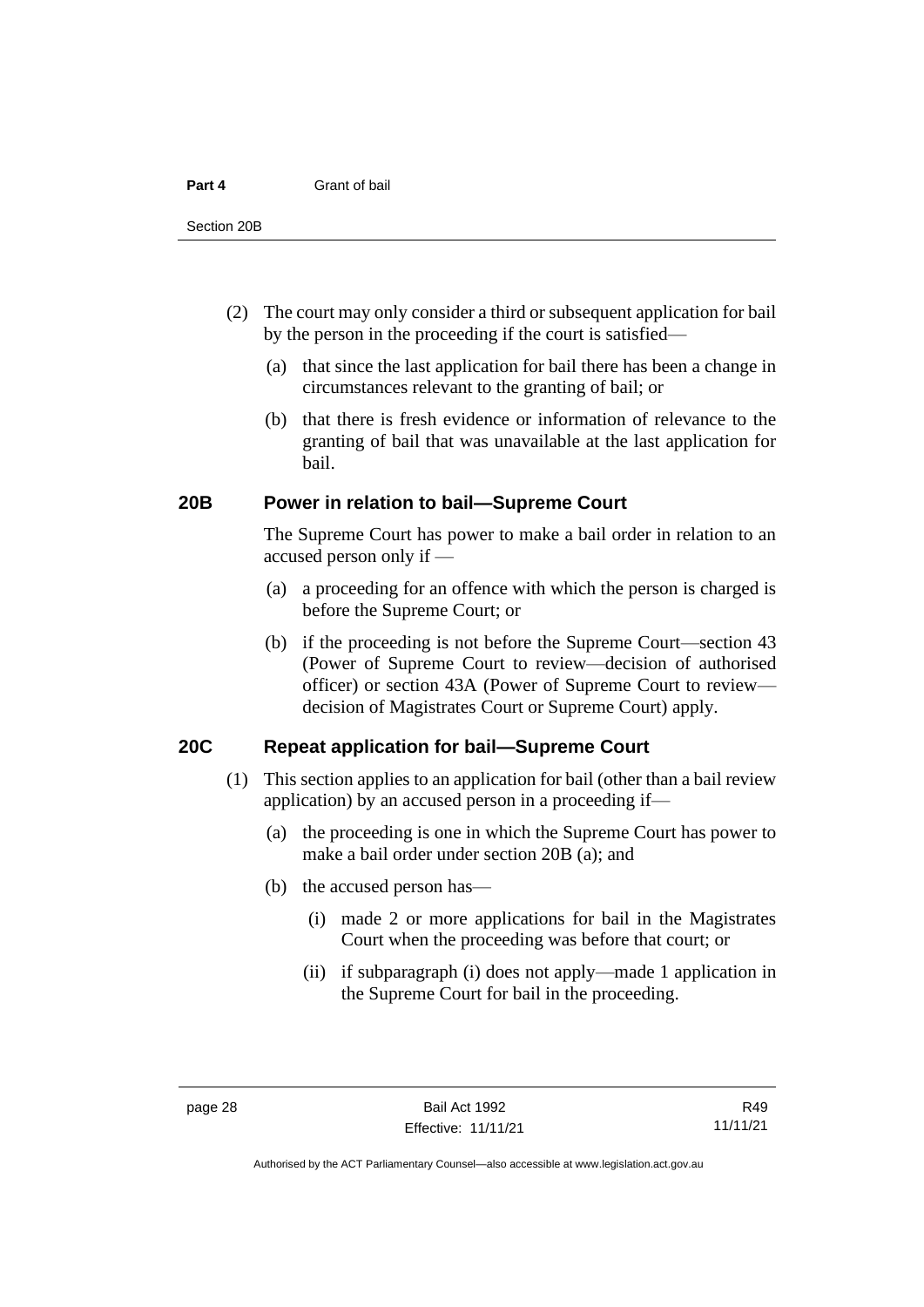- (2) The court may only consider a further application for bail (other than a bail review application) by the person in the proceeding if the court is satisfied—
	- (a) that since the last application for bail there has been a change in circumstances relevant to the granting of bail; or
	- (b) that there is fresh evidence or information of relevance to the granting of bail that was unavailable at the last application for bail.

#### **Examples**

- 1 An accused person has made only 1 application for bail in the Magistrates Court in a criminal proceeding. The person is committed for trial in the Supreme Court in relation to the proceeding. If the accused makes an application for bail in the Supreme Court in the proceeding, subsection (2) will not apply to the court's consideration of the application because the person did not make 2 or more applications for bail in the Magistrates Court when the proceeding was before that court.
- 2 An accused person has made 3 applications for bail in the Magistrates Court in a criminal proceeding. The person is committed for trial in the Supreme Court in relation to the proceeding. If the accused makes an application for bail in the Supreme Court in the proceeding, subsection (2) will apply to the court's consideration of the application.

## **21 Bail in relation to several offences**

If an accused person has been charged with 2 or more offences for which bail may be granted and is being held in custody in relation to those offences—

- (a) a court or an authorised officer must, in considering whether to grant bail to the accused person, have regard to all the offences with which the person stands charged; and
- (b) if the court or authorised officer decides that the accused person should be granted bail—
	- (i) the accused person must be granted bail in relation to all the offences with which the person has been charged for which bail may be granted; and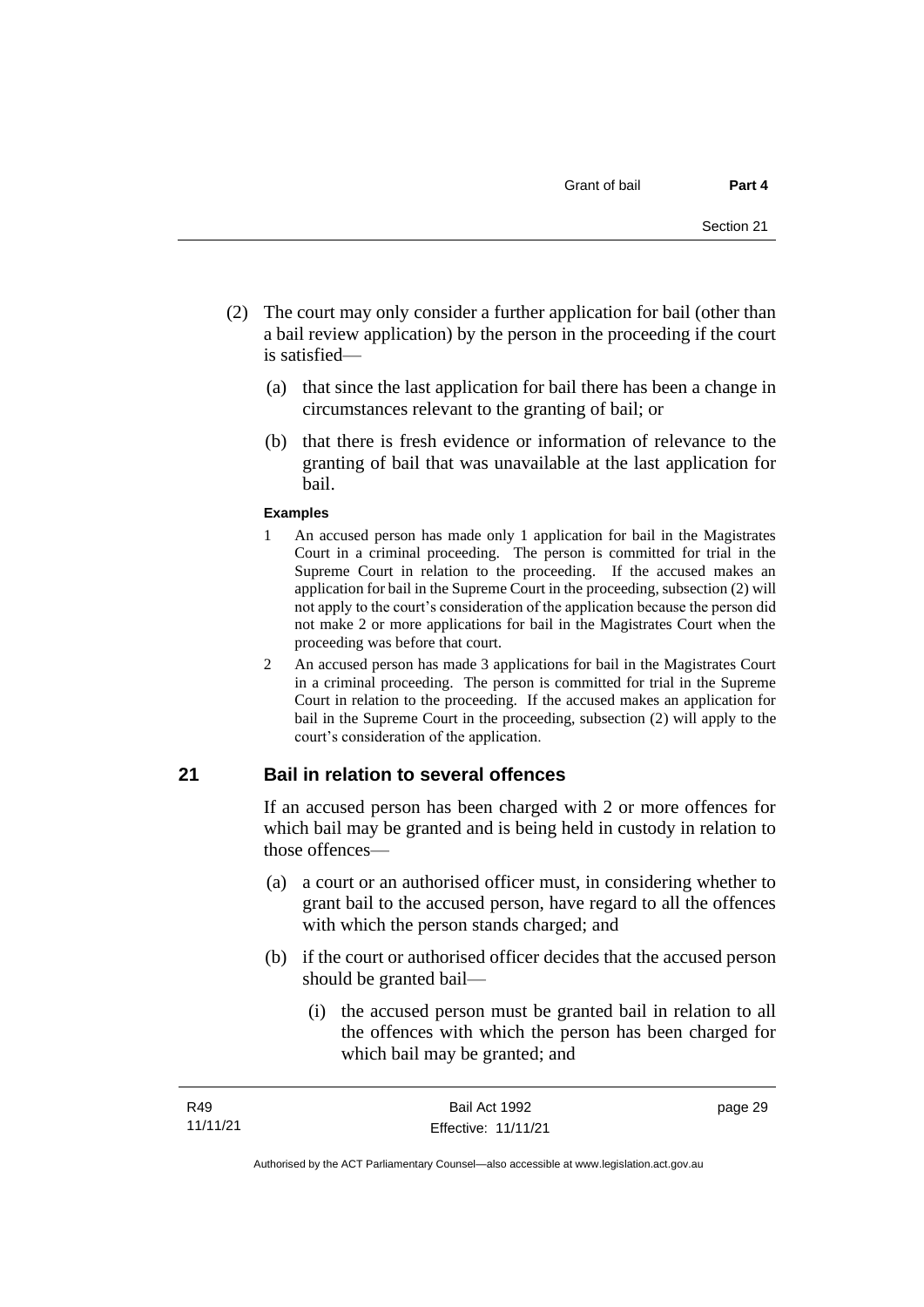#### **Part 4** Grant of bail

- (ii) the accused person need give only 1 undertaking to appear in relation to all the offences with which the person has been charged for which bail may be granted; and
- (iii) if the accused person is granted bail subject to conditions the conditions apply in relation to each offence with which the accused person is charged for which bail may be granted.

### **22 Criteria for granting bail to adults**

- (1) In making a decision about the grant of bail to an adult in relation to an offence, a court or authorised officer must consider—
	- (a) the likelihood of the person appearing in court in relation to the offence; and
	- (b) the likelihood of the person, while released on bail—
		- (i) committing an offence; or
		- (ii) harassing or endangering the safety or welfare of anyone; or
		- (iii) interfering with evidence, intimidating a witness, or otherwise obstructing the course of justice, in relation to the person or anyone else; and
	- (c) the interests of the person.

#### **Examples for par (c)**

- 1 the need of the person for physical protection
- 2 the period that the person may be held in custody if bail is refused and the conditions under which the person would be held
- (2) Also, if the person is convicted of an indictable offence, or the elements of an indictable offence are proven in relation to the person, but the person has not been sentenced, a court must consider the likelihood of the person being given a sentence of imprisonment.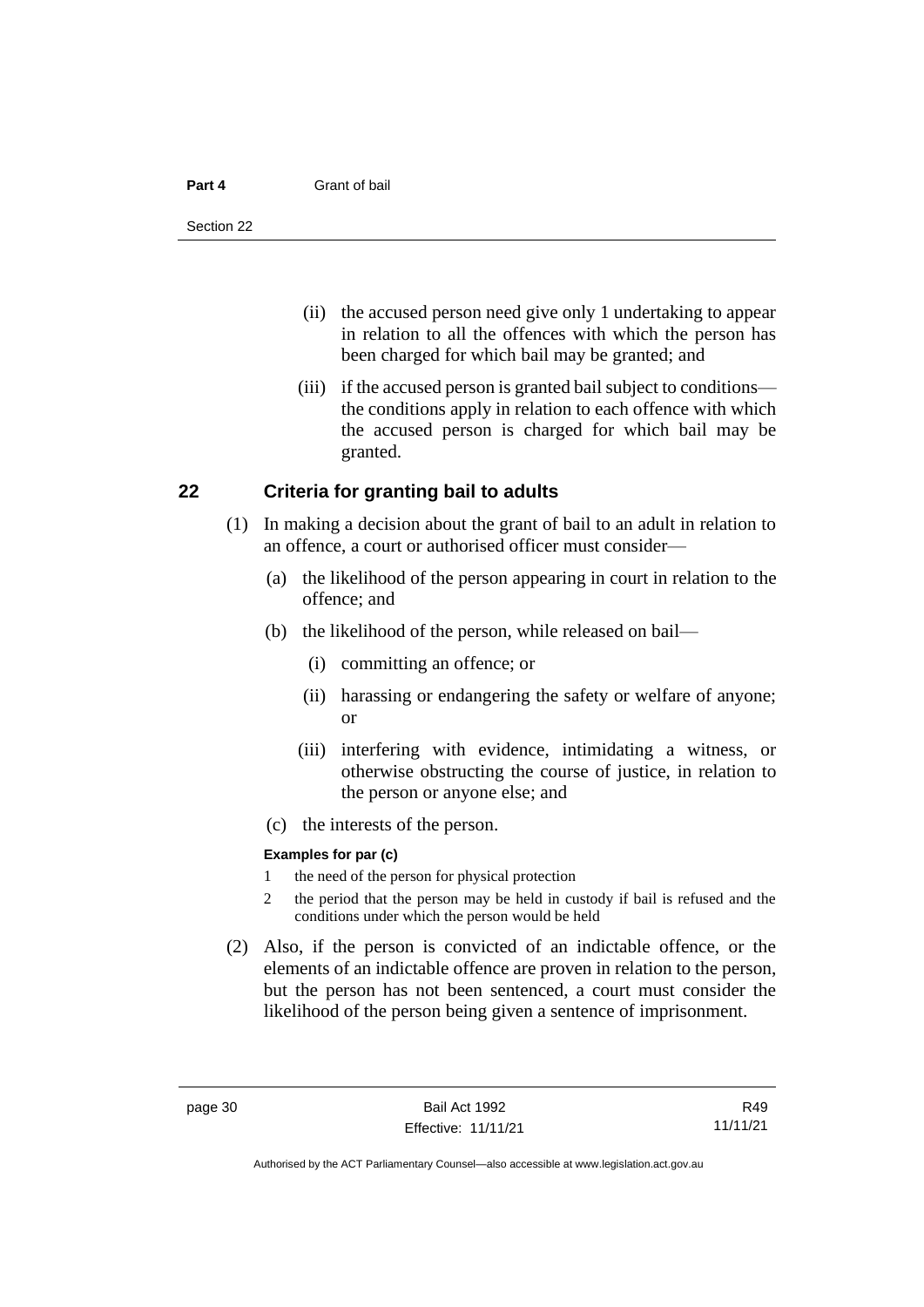- (3) In considering the matters mentioned in subsection (1) or (2), the court or authorised officer may have regard to any relevant matter, including—
	- (a) the nature and seriousness of the offence; or
	- (b) the person's character, background and community ties; or
	- (c) the likely effect of a refusal of bail on the person's family or dependants; or
	- (d) any previous grants of bail to the person; or
	- (e) the strength of the evidence against the person.

#### **Example**

In considering under subsection (1) the likelihood of the person appearing in court in relation to the offence, the court or authorised officer may have regard to whether the person failed to comply with a bail condition previously.

(4) The reference in subsection (1) (b) (i) to an *offence* includes a reference to an offence against a law of the Commonwealth, a State or another Territory (including an external territory).

### **23 Criteria for granting bail to children**

- (1) In making a decision about the grant of bail to a child in relation to an offence, a court or authorised officer must consider—
	- (a) the matters mentioned in section 22 (1) (a) and (b), (2) and (3); and
	- (b) the principles in the *[Children and Young People Act 2008](http://www.legislation.act.gov.au/a/2008-19)*, section 94 (Youth justice principles); and
	- (c) if the decision is being made by a court and a report has been given to the court under the *[Court Procedures Act 2004](http://www.legislation.act.gov.au/a/2004-59)*, section 74D (Court may order report about young person) in relation to the child—the report.
- (2) In addition, the court or authorised officer must consider, as a primary consideration, the best interests of the child.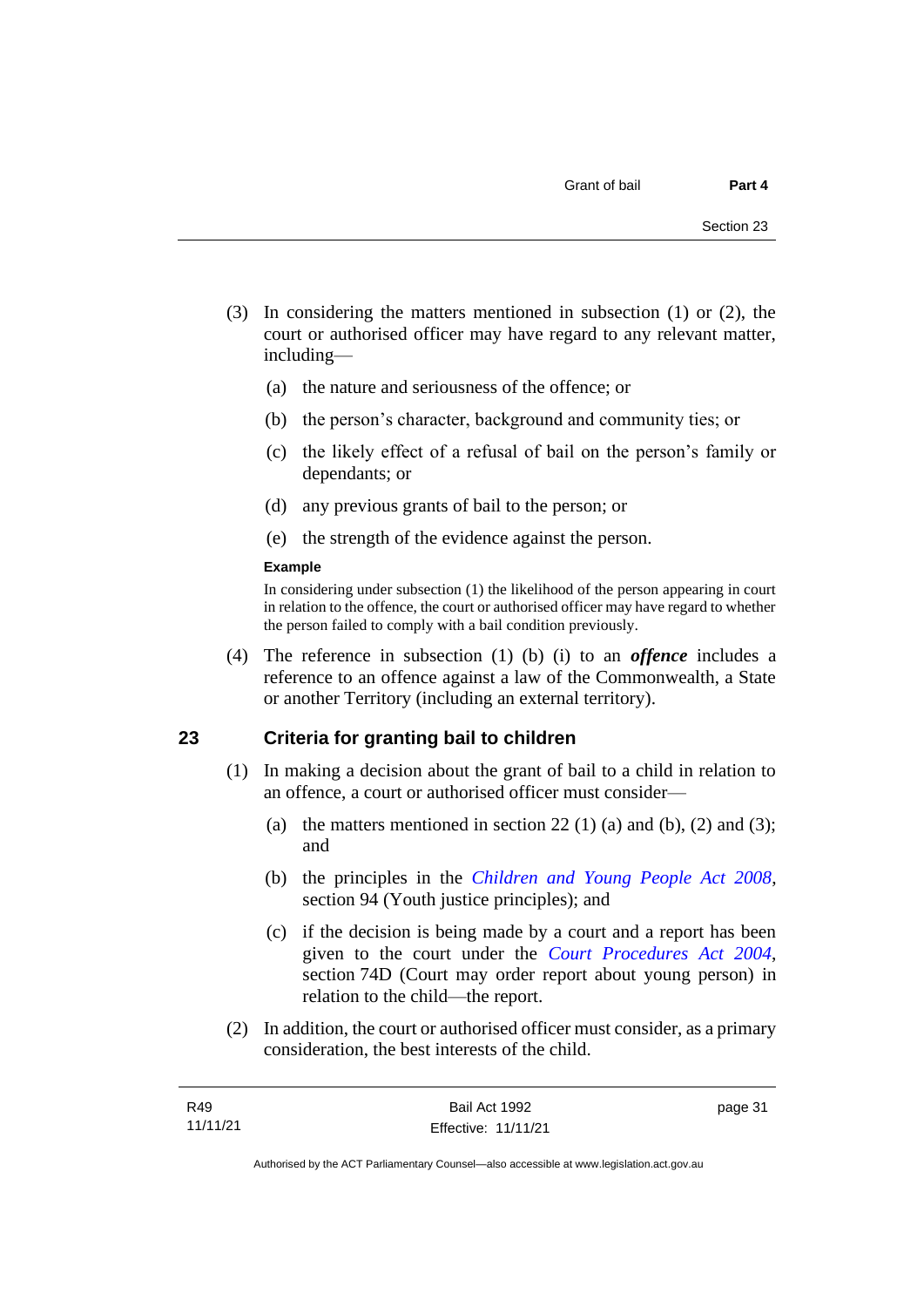#### **Part 4** Grant of bail

Section 23A

### **23A Victim's concern about need for protection**

- (1) If a court is making a decision about the grant of bail to an accused person—
	- (a) the prosecutor must tell the court about any concern of which the prosecutor is aware expressed by a victim about the need for protection from violence or harassment by the accused person; and
	- (b) the court must receive any submission in relation to the concern and consider it in the context of the matter mentioned in section 22 (1) (b).
- (2) If an authorised officer who is making a decision about the grant of bail to an accused person is aware that a victim has expressed concern about the need for protection from violence or harassment by the accused person, the authorised officer must consider that concern in the context of the matters mentioned in section 9F (Family violence offence—bail by authorised officer) and section 22 (1) (b).

page 32 Bail Act 1992 Effective: 11/11/21

Authorised by the ACT Parliamentary Counsel—also accessible at www.legislation.act.gov.au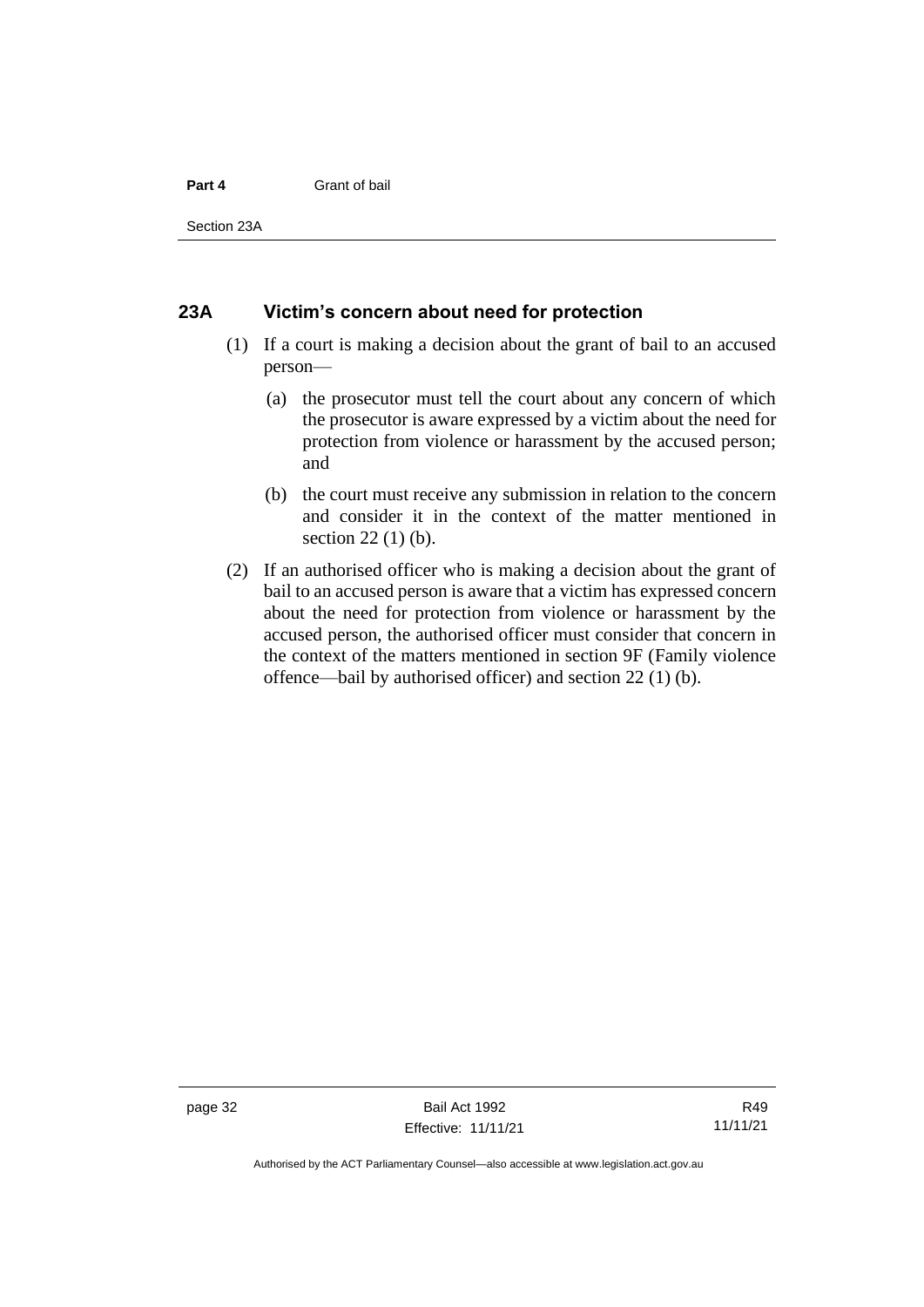# **Part 5 Bail conditions and undertakings to appear**

### **24 Conditions of bail**

A court or an authorised officer may grant bail without imposing conditions or subject to bail conditions imposed—

- (a) for a court—by order; or
- (b) for an authorised officer—in writing.

### **25 Conditions on which bail may be granted to adults**

- (1) The following conditions may be imposed on a grant of bail to an adult:
	- (a) conditions about the person's conduct while released on bail;
	- (b) a condition that the person, an acceptable person or each of a number of acceptable people—
		- (i) pays to the Territory a stated amount if the person fails to appear in court in accordance with his or her undertaking; or
		- (ii) gives acceptable security for the payment to the Territory of a stated amount if the person fails to appear in court in accordance with his or her undertaking;

*Note* For acceptable people and acceptable security, see s 32.

- (c) a condition that the person, an acceptable person or each of a number of acceptable people—
	- (i) deposits a stated amount with a court or authorised officer; and
	- (ii) forfeits the amount if the person fails to appear in court in accordance with his or her undertaking.

page 33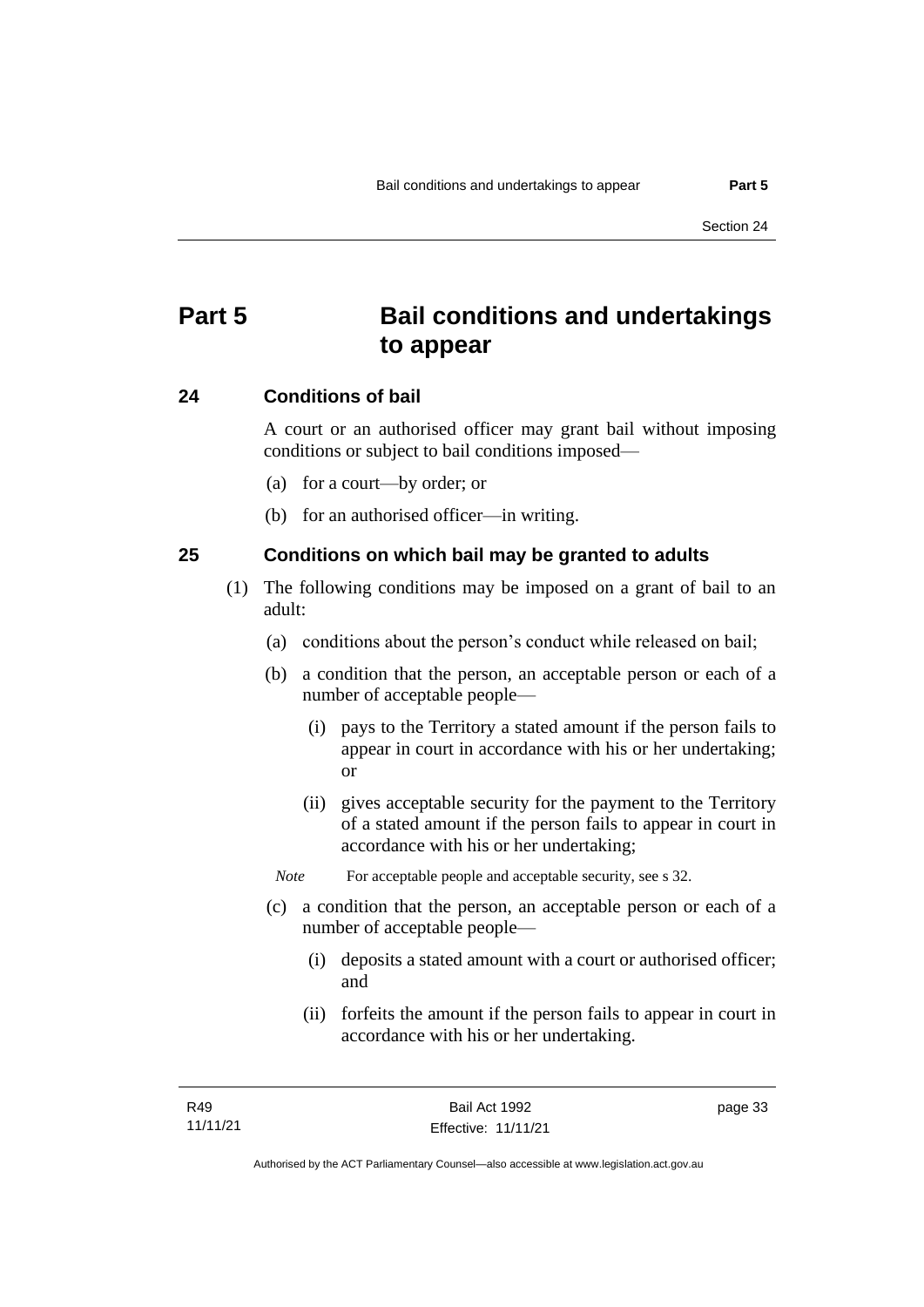- (2) With the consent of a person who makes a deposit or gives security under subsection  $(1)$  (b)  $(ii)$  or  $(c)$ , it may be a condition of bail that the deposit or security continues to apply if bail is continued.
- (3) It must not be a condition of bail that a person gives consent under subsection (2).
- (4) Without limiting subsection (1) (a), the requirements that an accused person may be required to observe relating to his or her conduct while released on bail include—
	- (a) a requirement that the accused person report periodically, or at specified times, at a stated place; and
	- (b) a requirement that the accused person reside at a stated place; and
	- (c) a requirement that the person undergo psychiatric treatment or other medical treatment; and
	- (d) a requirement that the accused person participate in a program of personal development, training or rehabilitation; and
	- (e) a requirement that the person—
		- (i) accept supervision by the director-general; and
		- (ii) comply with any reasonable direction of the director-general; and

#### **Examples of directions**

- 1 a direction to attend a program
- 2 a direction to comply with a mental health assessment or treatment order made by the ACAT
- 3 a direction to attend drug or alcohol counselling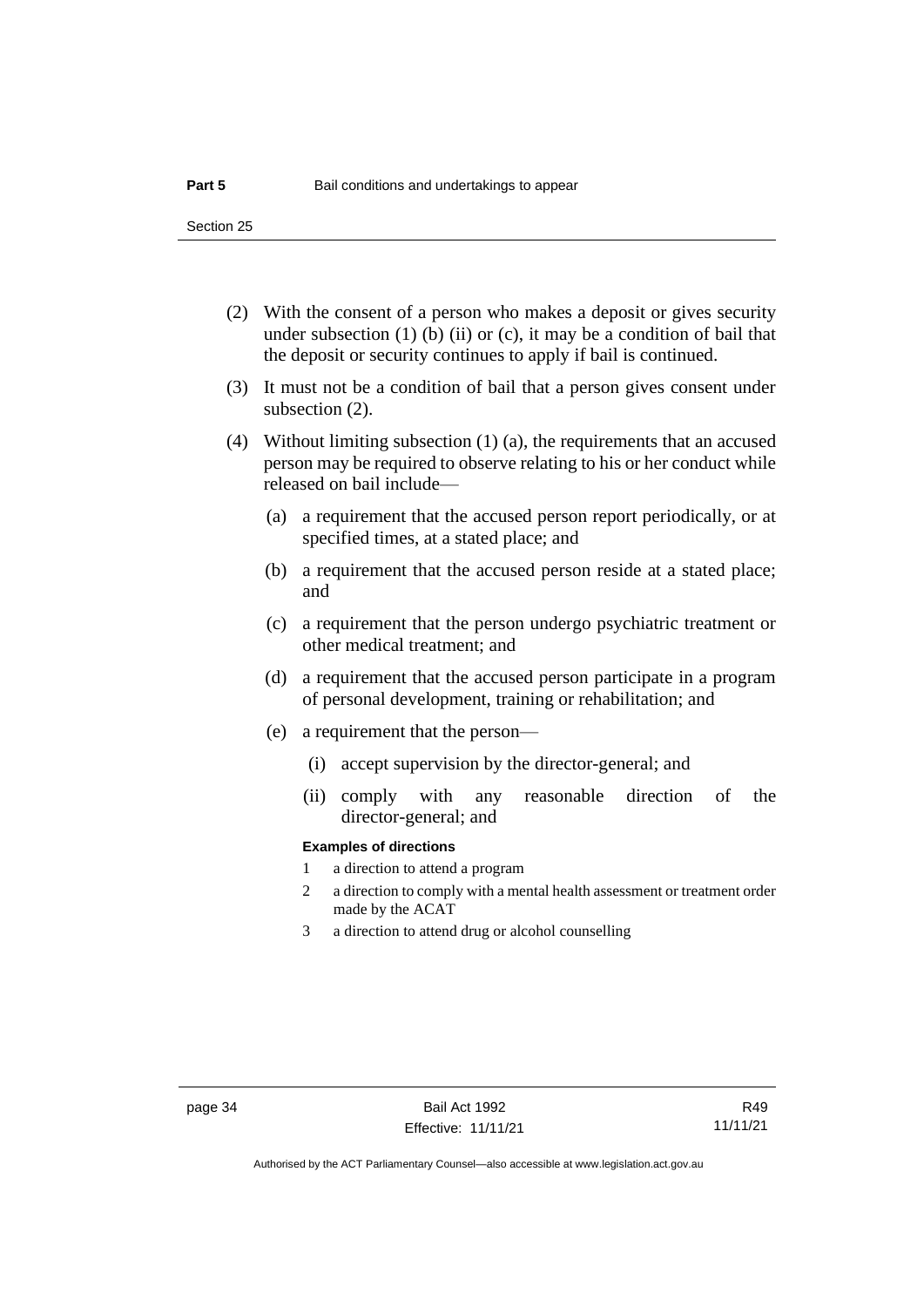- (f) for a person (the *accused person*) charged with a family violence offence—
	- (i) a requirement that the accused person not contact, harass, threaten or intimidate, or cause someone else to contact, harass, threaten or intimidate, a stated person or engage in any other behaviour mentioned in the *[Family Violence](http://www.legislation.act.gov.au/a/2016-42)  Act [2016](http://www.legislation.act.gov.au/a/2016-42)*, section 8 (1), definition of *family violence*, paragraph (a), in relation to the stated person; or
	- (ii) a requirement that the accused person not be on premises where a stated person lives or works; or
	- (iii) a requirement that the accused person not be on or near premises where a stated person is likely to be; or
	- (iv) a requirement that the accused person not be in a stated place; or
	- (v) a requirement that the accused person not be within a stated distance of a stated person; or
	- (vi) if the accused person lives with someone—a requirement that the accused person not enter or remain at the home if the accused person is under the influence of alcohol or another drug.
- (5) A court or an authorised officer must, in considering conditions for the release on bail of an accused person who is an adult, consider the conditions for the release of that person in the sequence in which they appear in subsection (1).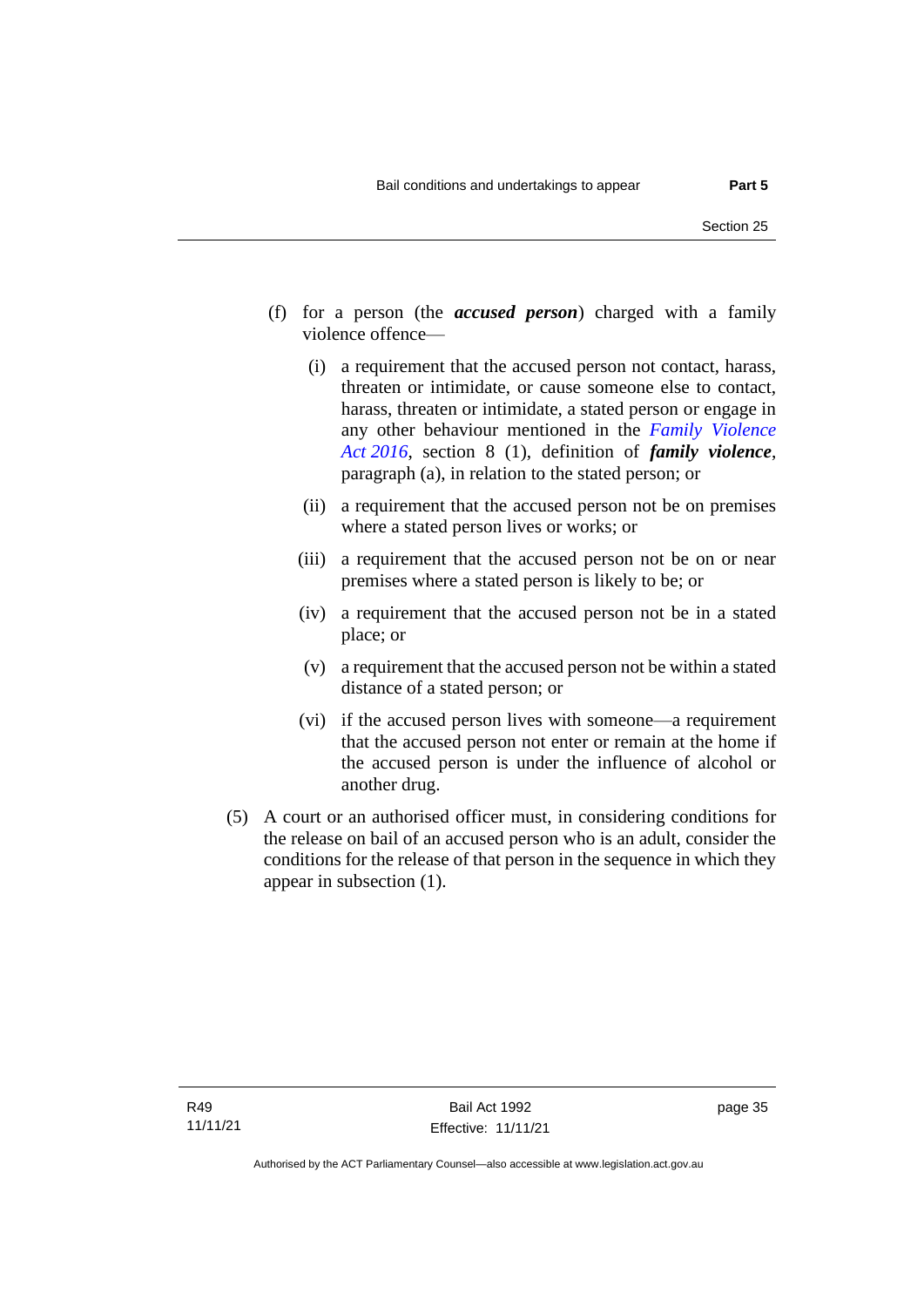- (6) A court or an authorised officer, in granting bail to an accused person who is an adult—
	- (a) must not impose a condition mentioned in subsection (1) unless the court or authorised officer is of the opinion that the imposition of the condition is necessary to secure 1 or more of the following purposes:
		- (i) the attendance of the person before a court from time to time as required in relation to the offence in relation to which bail is being granted;
		- (ii) the protection from harm of the accused person or any other person;
		- (iii) the prevention of the accused person from committing an offence while at liberty on bail;
		- (iv) the prevention of the accused person from interfering with evidence, intimidating witnesses or otherwise obstructing the course of justice whether in relation to himself or herself or anyone else; and
	- (b) must not, except at the request of the accused person, impose a condition, or a combination of conditions, that impose obligations that are more onerous than necessary to secure the purposes referred to in paragraph (a) for which the condition or combination of conditions is imposed.
- (7) A court or an authorised officer, in granting bail to an accused person on a condition referred to in subsection (1) (b) or (c) must not require the accused person to give an acceptable security for a stated sum, or to deposit a stated sum with the court or authorised officer, if the court or authorised officer has reasonable grounds for believing that the accused person does not have the means to provide such a security or make the deposit, as the case may be.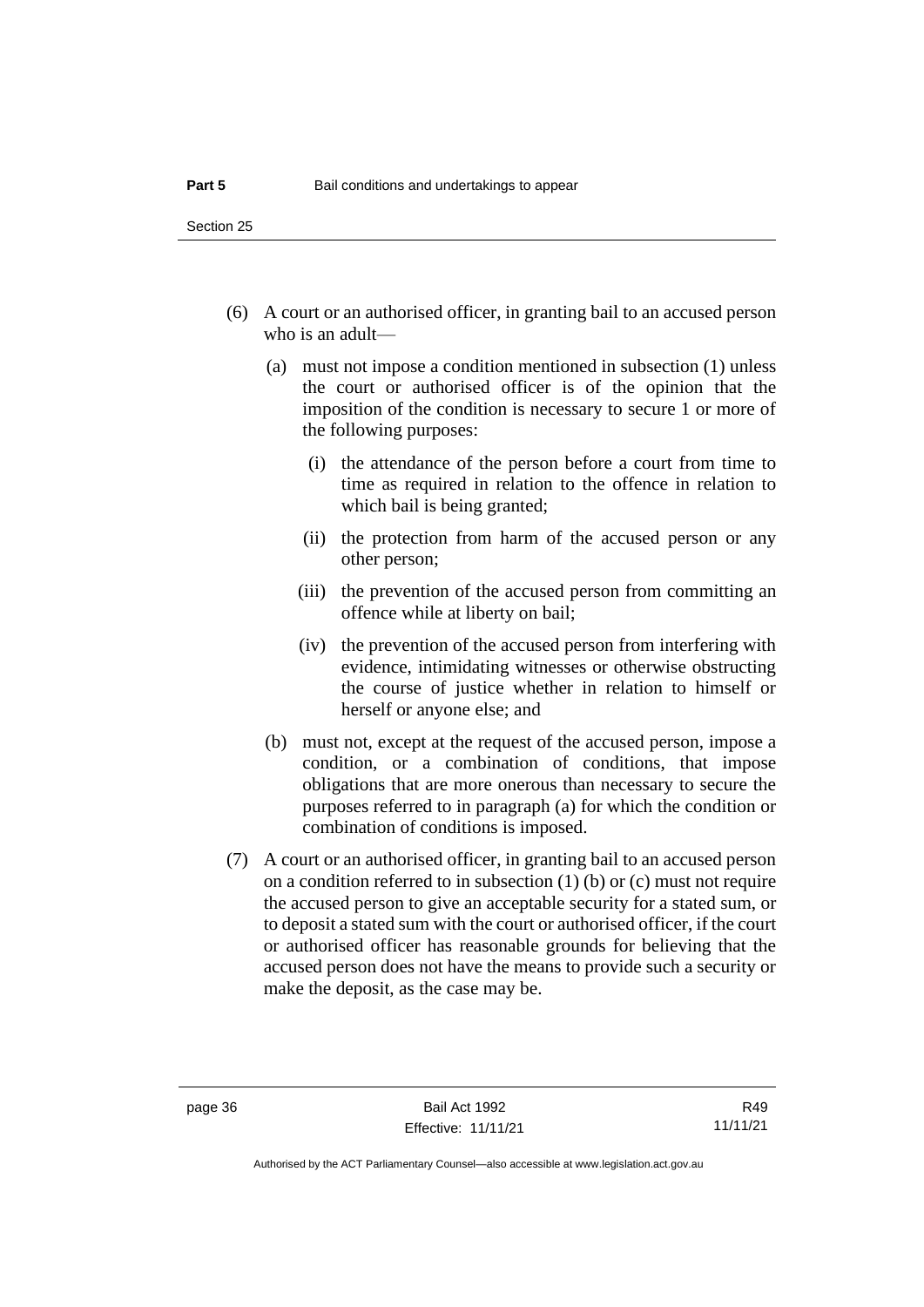- (8) If a court or an authorised officer grants bail to an accused person on a condition mentioned in subsection (1) and the accused person satisfies the court or authorised officer that the person is unable to comply with that condition, the court or authorised officer must—
	- (a) refuse bail; or
	- (b) grant the accused person bail subject to such other condition mentioned in subsection (1) as the authorised officer or the court believes the accused person will be able to comply with and will secure the purposes mentioned in subsection (6) (a).
- (9) In this section:

### *director-general* means—

- (a) if section 25A applies in relation to the accused person—the responsible director-general decided under that section; or
- (b) in any other case—the director-general responsible for this Act.

*premises* includes—

- (a) any land; and
- (b) any structure, building, vehicle, vessel or place (whether built on or not); and
- (c) any part of such a structure, building, vehicle, vessel or place.

### **25A Supervision condition when offence committed as young person**

- (1) This section applies if—
	- (a) a condition is imposed on the grant of bail to an accused person under section 25 (4) (e); and
	- (b) the accused person is at least 18 years old but less than 21 years old; and

page 37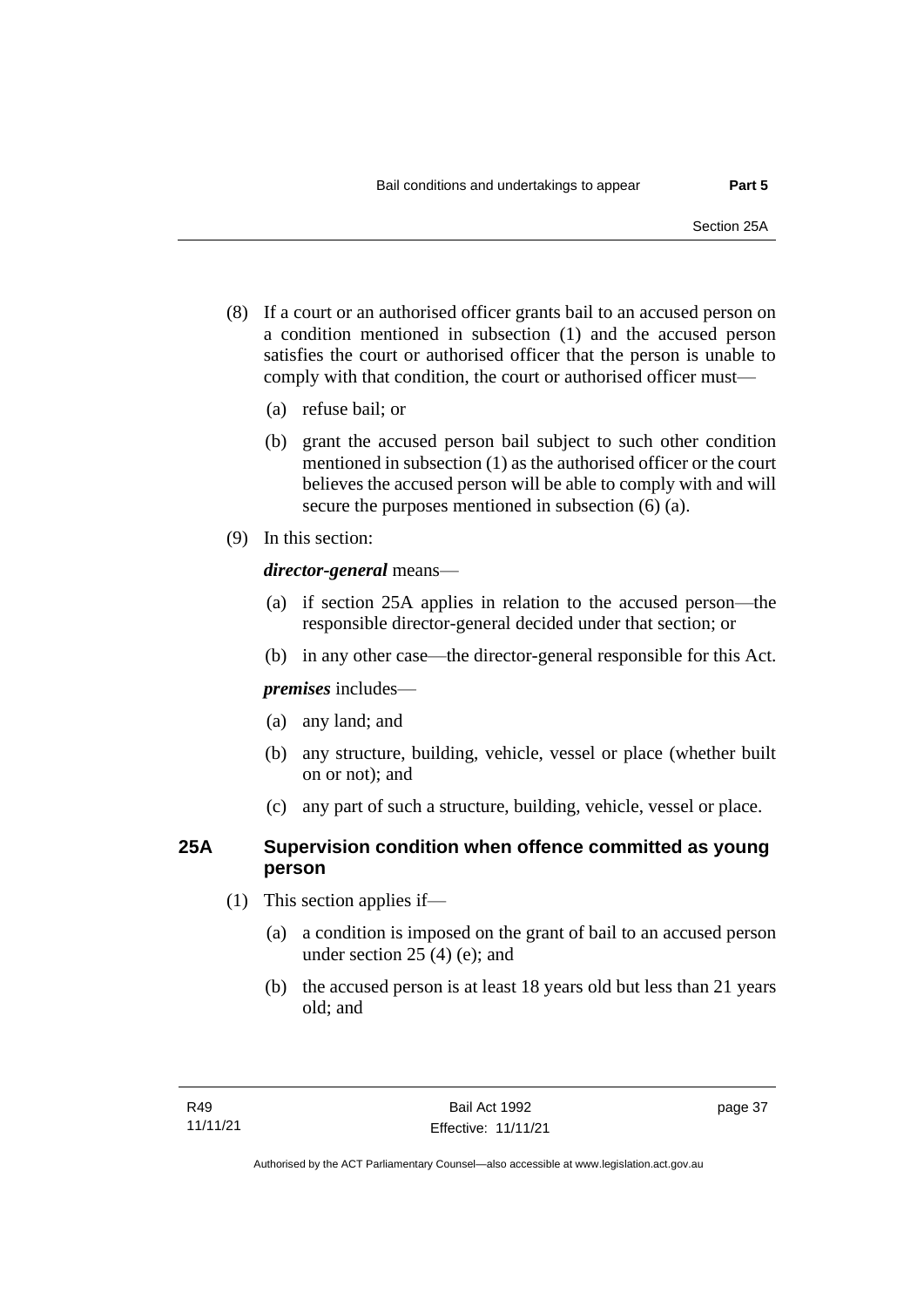- (c) the accused person was under 18 years old when the offence to which the grant of bail relates was committed.
- (2) The director-general responsible for this Act and the director-general responsible for the *[Children and Young People Act 2008](http://www.legislation.act.gov.au/a/2008-19)* must decide which of them is to be the responsible director-general for matters relating to the supervision of the accused person.
- (3) If the responsible director-general for matters relating to the supervision of an accused person is the director-general responsible for the *[Children and Young People Act 2008](http://www.legislation.act.gov.au/a/2008-19)*, the accused person must be supervised as a person under 18 years old.
- (4) If the responsible director-general for matters relating to the supervision of an accused person is the director-general responsible for this Act, the accused person must be supervised as an adult.

### **26 Conditions on which bail may be granted to children**

- (1) The following conditions may be imposed on the grant of bail to a child—
	- (a) the conditions mentioned in section 25 (1) (other than a requirement mentioned in section 25 (4) (e)); and
	- (b) any other conditions that the court or authorised officer considers appropriate—
		- (i) having regard to the principles in the *[Children and Young](http://www.legislation.act.gov.au/a/2008-19)  [People Act 2008](http://www.legislation.act.gov.au/a/2008-19)*, section 94; and
		- (ii) considering, as a primary consideration, the best interests of the child.
- (2) Without limiting section 25 (1), the requirements that a child may be required to comply with about his or her conduct while released on bail include a requirement that the child—
	- (a) accept supervision by the director-general under the *[Children](http://www.legislation.act.gov.au/a/2008-19)  [and Young People Act 2008](http://www.legislation.act.gov.au/a/2008-19)*; and

R49 11/11/21

Authorised by the ACT Parliamentary Counsel—also accessible at www.legislation.act.gov.au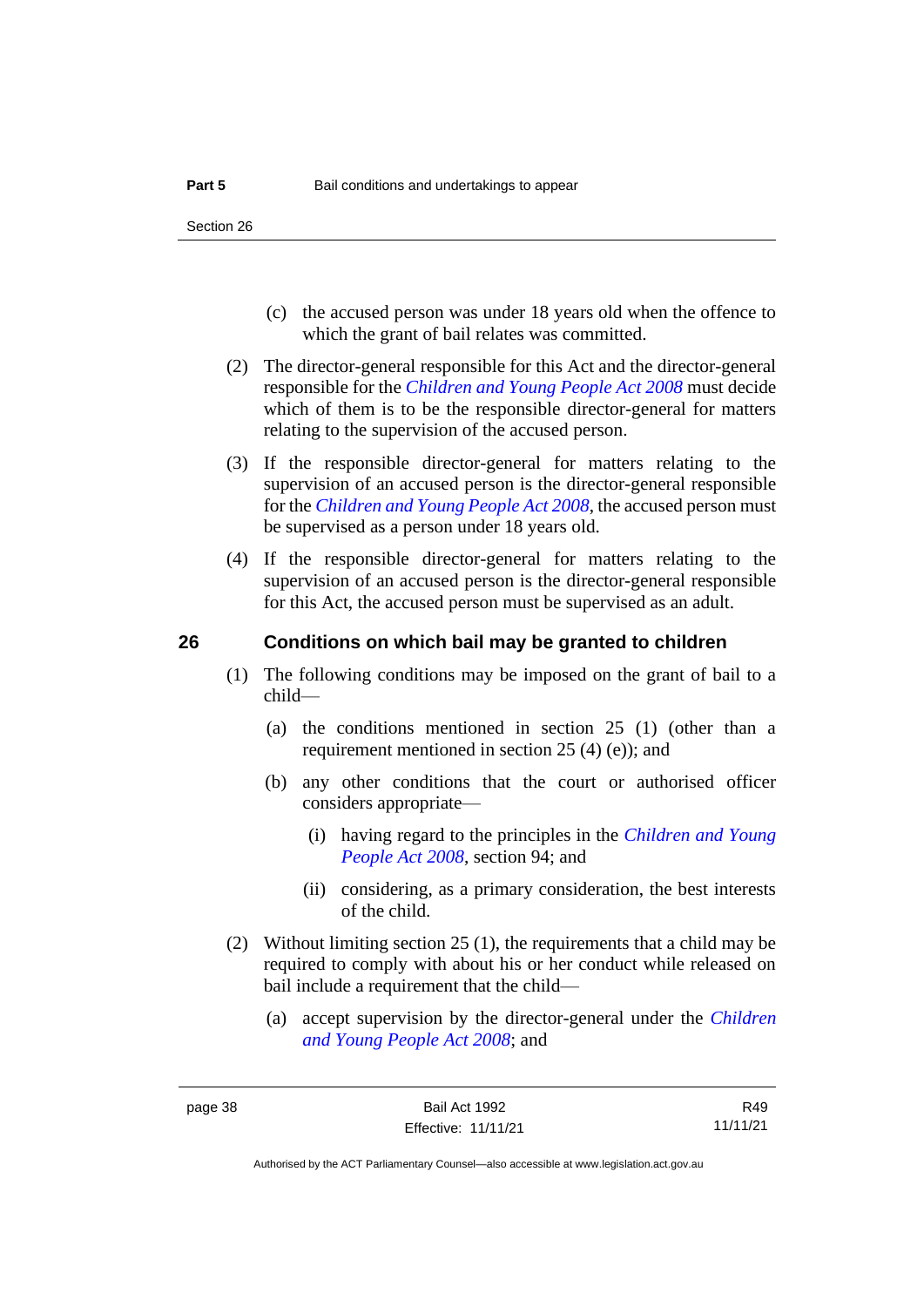#### (b) comply with any reasonable direction of the director-general.

#### **Examples of directions**

- 1 a direction to attend a program
- 2 a direction to comply with a mental health assessment or treatment order made by the ACAT
- 3 a direction to attend drug or alcohol counselling.
- (3) A court or an authorised officer must, in considering the release on bail of an accused person who is a child, consider the conditions for the release of the person that are mentioned in section 25 (1) in the sequence in which they are mentioned in that subsection.
- (4) A court or an authorised officer, in granting bail to an accused person who is a child—
	- (a) may not impose a condition referred to in section 25 (1) unless the court or the authorised officer is of the opinion that the imposition of the condition is—
		- (i) necessary to secure 1 or more of the purposes mentioned in section 25 (6) (a) (i), (ii), (iii) and (iv) (the *relevant purposes*); or
		- (ii) in accordance with the principles under the *[Children and](http://www.legislation.act.gov.au/a/2008-19)  [Young People Act 2008](http://www.legislation.act.gov.au/a/2008-19)*, section 94 (Youth justice principles); and
	- (b) may not, except at the request of the accused person, impose a condition, or a combination of conditions, that puts a greater obligation on the accused than is—
		- (i) necessary to secure the relevant purposes; or
		- (ii) in accordance with the relevant principles.
- (5) Section 25 (7) applies in relation to a grant of bail under this section.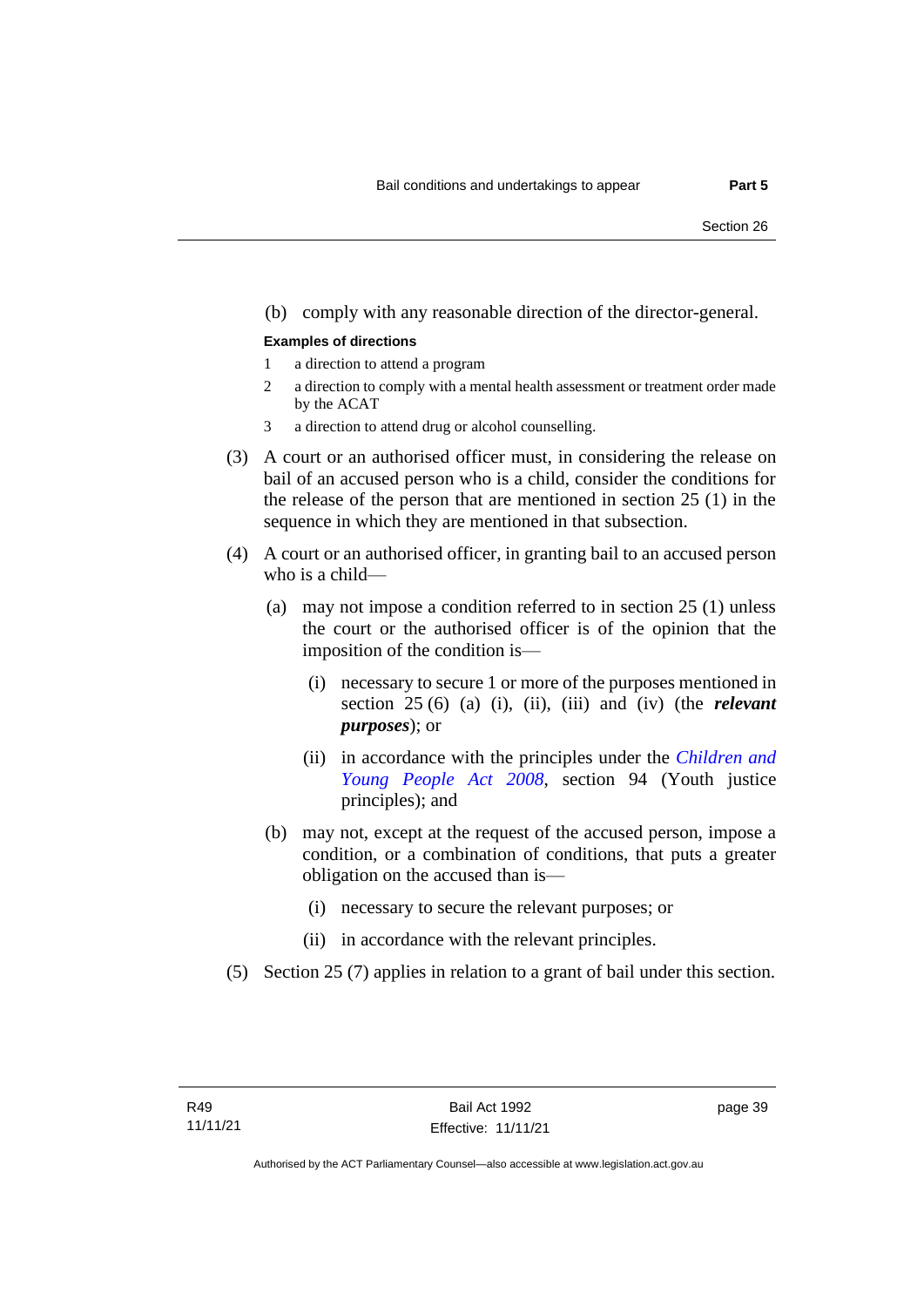Section 27

- (6) If a court or an authorised officer grants bail to an accused person who is a child on a condition referred to in section 25 (1) and the accused person satisfies the court or authorised officer that the person is unable to comply with that condition, the court or authorised officer must—
	- (a) refuse bail; or
	- (b) grant the accused person bail subject to the other conditions referred to in subsection (1) that the court or authorised officer believes the accused person will be able to comply with and will secure the purposes mentioned in subsection (4) (a) (i) and (ii).

### **27 Recording of certain bail decisions**

- $(1)$  If—
	- (a) a judge or magistrate hears an application by an accused person for bail, or release from custody without bail; or
	- (b) an authorised officer is required to consider whether to grant bail to an accused person, or to release an accused person from custody without bail;

he or she must record, or cause to be recorded, his or her reasons for the decision.

- (2) If a judge, a magistrate or an authorised officer decides to grant bail to an accused person subject to a condition mentioned in section 25 (1) otherwise than in accordance with a request of an accused person that bail be granted on that condition, or on conditions that include that condition, the judge, magistrate or authorised officer must record, or cause to be recorded, his or her reasons for deciding—
	- (a) that the imposition of a condition mentioned in that subsection was necessary to secure the purposes of whichever of section 25 (6) (a) and section 26 (4) (a) applies to the accused person; and

R49 11/11/21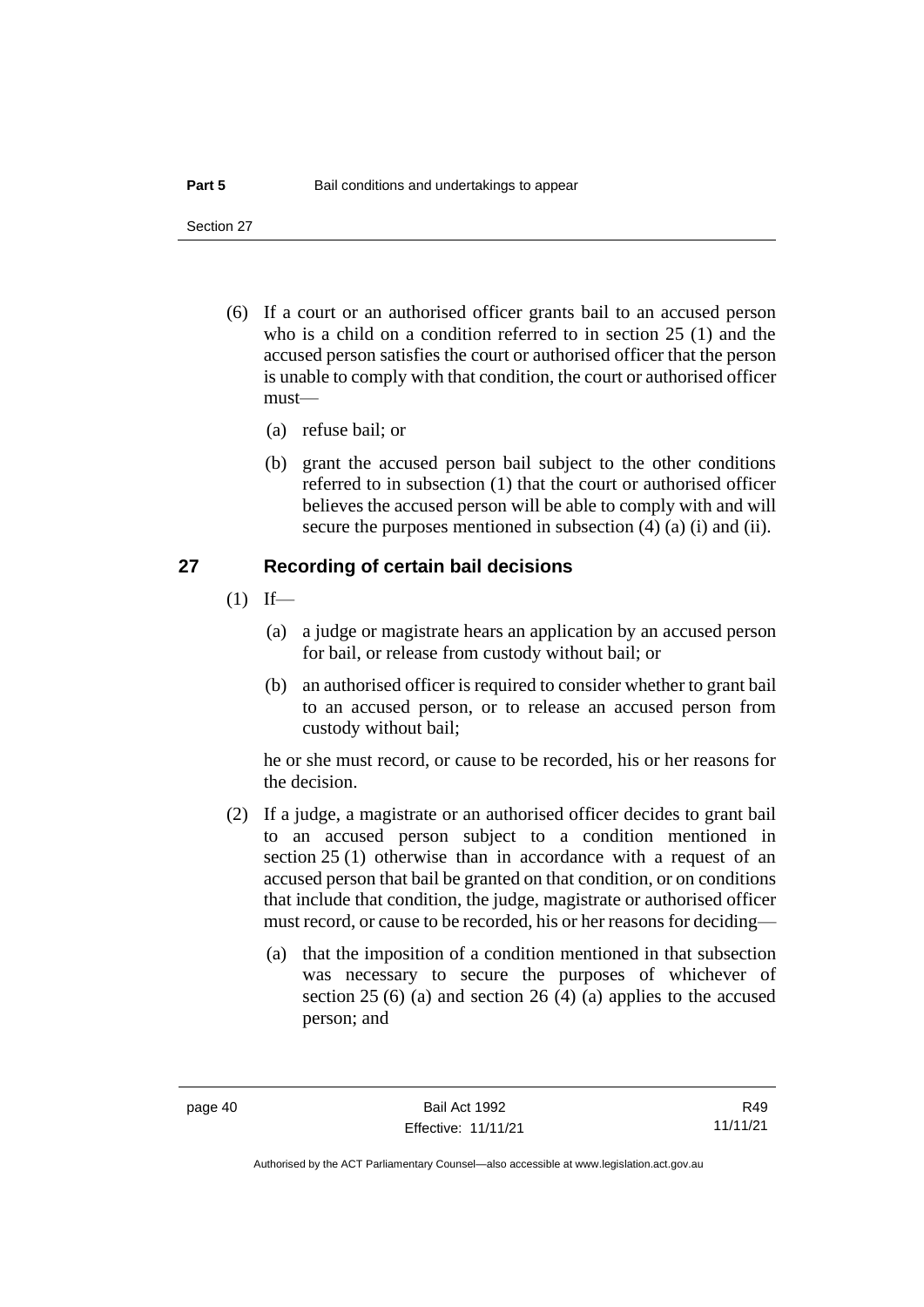(b) if the condition is a condition referred to in section 25 (1) (other than a condition mentioned in section 25 (1) (a))—that the imposition of a condition under the earlier paragraph or paragraphs of that subsection would be unlikely to secure the purposes of whichever of section 25 (6) (a) and section 26 (4) (a) applies to the accused person.

### **28 Undertakings to appear**

- (1) A person may be released on bail only if the person gives an undertaking—
	- (a) to appear before a stated court at the place, date and time—
		- (i) stated in the undertaking; or
		- (ii) notified to the person by a police officer; and
	- (b) to comply with the bail conditions (if any).
	- *Note* If a form is approved under s 58 for an undertaking, the form must be used.
- (2) For a continuation of bail, the person may undertake to appear at any time when, and at any place where, proceedings in relation to the offence with which the person has been charged may be continued.
- (3) An undertaking—
	- (a) may be in writing or given before the court; and
	- (b) if given before the court, must be recorded by the court.
- (4) An undertaking may be given in relation to more than 1 offence.
- (5) A court must accept an undertaking given under this section as proof of the matters stated in it if there is no evidence to the contrary.
- (6) Subsection (1) (a) does not apply to a person in relation to a breach of the peace or apprehended breach of the peace if no further appearance is required.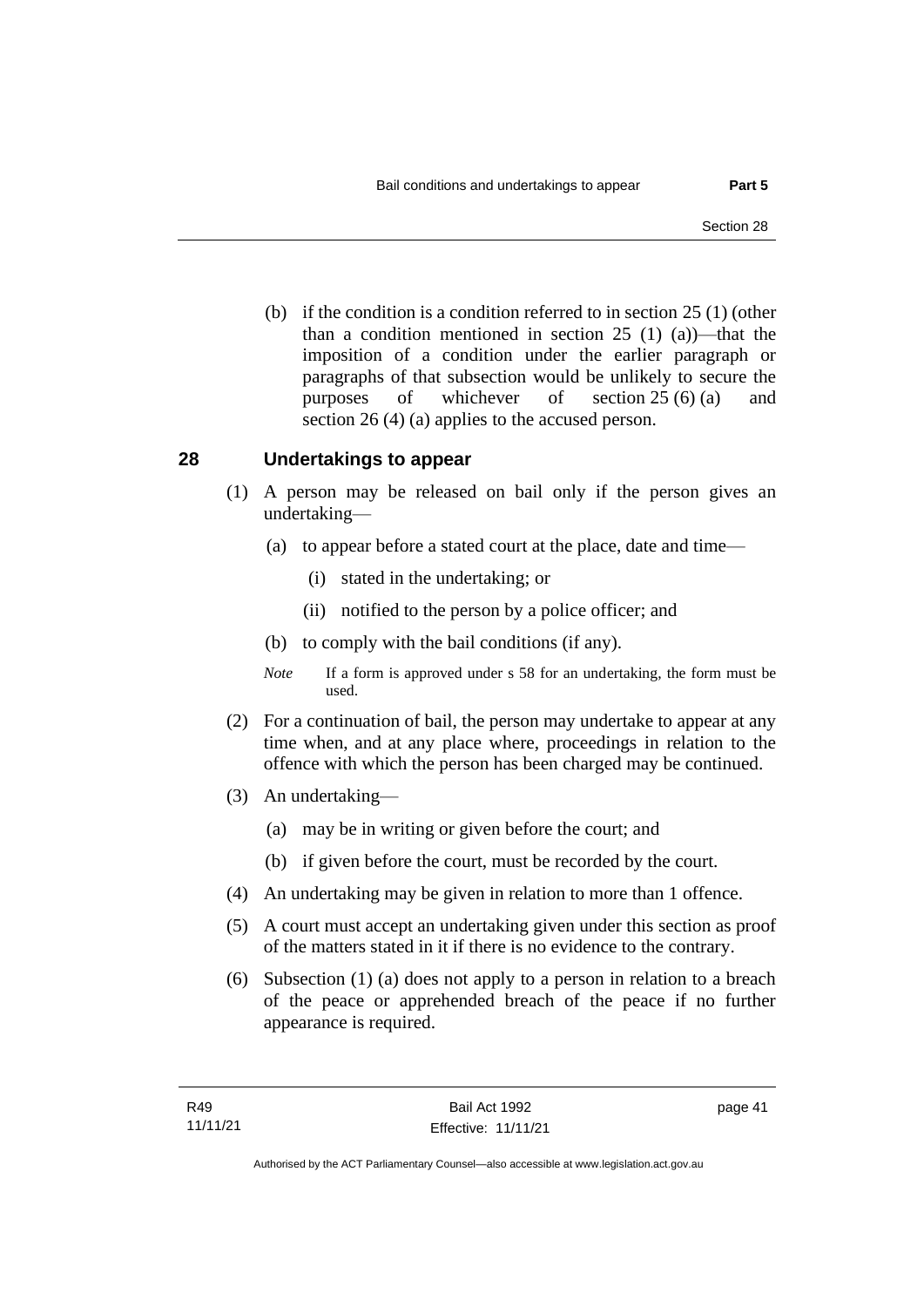### **30 Accused person may be excused from attendance before court**

- (1) If a person has given an undertaking to appear before a court under section 28 (1), the court may, on application made by or on behalf of that person, by order excuse the person from attendance before the court to answer the charge in relation to which bail has been granted or for any other purpose in relation to the proceedings relating to the charge.
- (2) An order under subsection (1) may be made—
	- (a) whether or not any evidence has been given in the proceedings; and
	- (b) whether or not the applicant for the order is before the court or has attended before the court in relation to the proceedings.
- (3) A court must not make an order under subsection (1) unless it has been informed, by or on behalf of the applicant, that the applicant is represented by a lawyer for the purposes of the proceedings.
- (4) A court may, at any time during proceedings in relation to which an order has been made in relation to a person under subsection (1), direct the informant or the registrar of the court to serve the person in relation to whom the order has been made with a written notice requiring him or her to attend before the court, for the purposes of those proceedings, on a day and at a time and place stated by the court.

*Note 1* For how documents may be served, see th[e Legislation Act,](http://www.legislation.act.gov.au/a/2001-14) pt 19.5.

*Note 2* If a form is approved under s 58 for a notice, the form must be used.

(5) If a person on whom a notice under subsection (4) has been served does not attend before the court in accordance with the requirements of the notice, the court may issue a warrant for the arrest of the person and for bringing the person before the court at the time and place specified in the warrant.

R49 11/11/21

Authorised by the ACT Parliamentary Counsel—also accessible at www.legislation.act.gov.au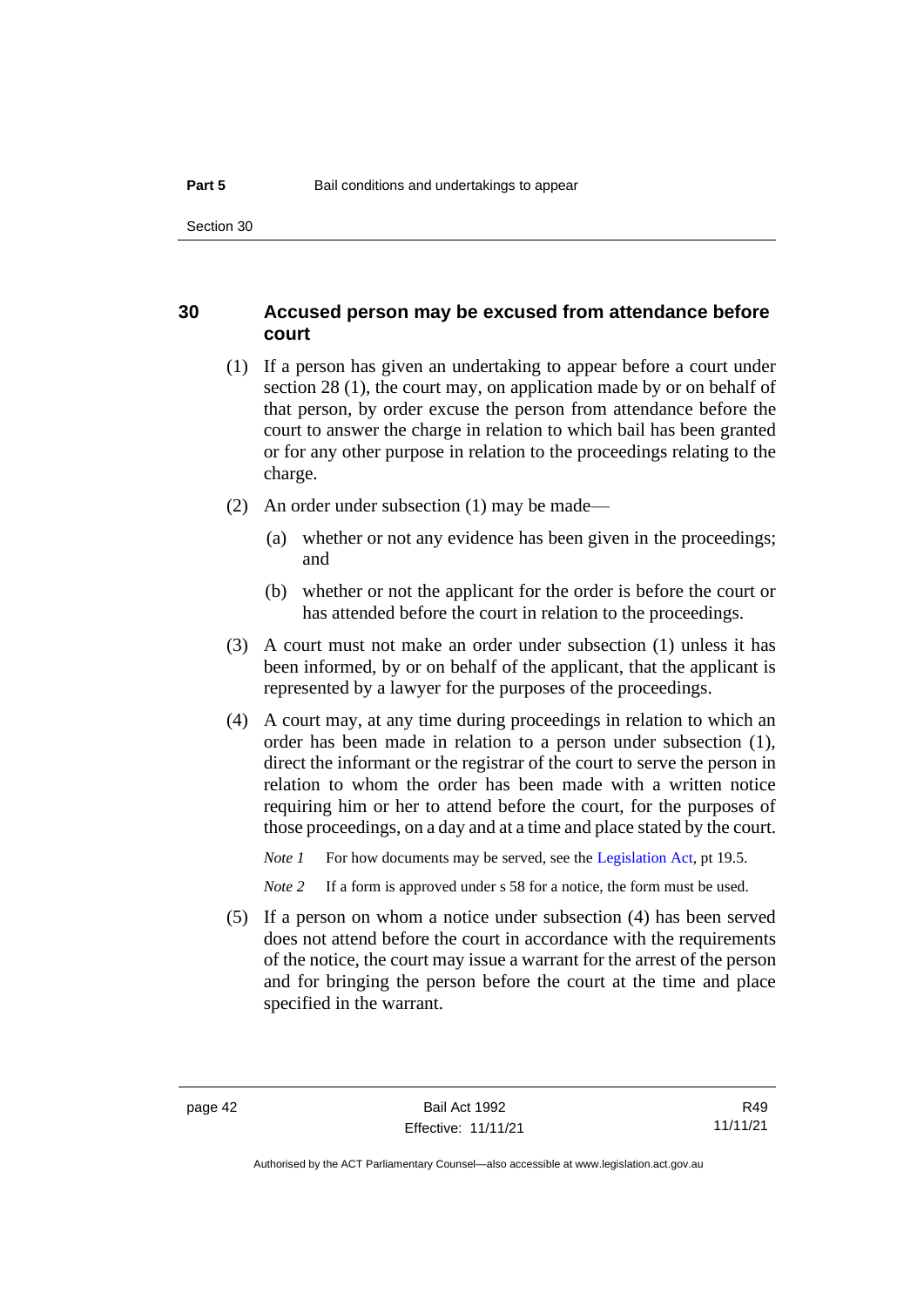- $(6)$  If—
	- (a) a person has been discharged from custody on bail; and
	- (b) an order is made under subsection (1) excusing the person from attendance before the court in accordance with his or her undertaking to appear; and
	- (c) the person does not appear before the court at the place, date and time required under that undertaking;

the person is not taken to have failed to comply with a condition of his or her bail only because the person did not so attend before the court and bail continues subject to any condition other than a condition requiring the person to attend before the court.

### **31 Bail requirements**

- (1) An undertaking to appear may be given to—
	- (a) a court; or
	- (b) a registrar or deputy registrar; or
	- (c) an authorised officer; or
	- (d) for an accused person who is at a correctional centre or a NSW correctional centre—the person in charge of the centre.
- (2) An amount may be deposited, or security given, in accordance with a bail condition, to—
	- (a) a court; or
	- (b) registrar or deputy registrar; or
	- (c) an authorised officer.
- (3) In this section:

*deposit* includes a payment by cash or electronic funds transaction. *security* includes security given by way of bond or bank guarantee.

page 43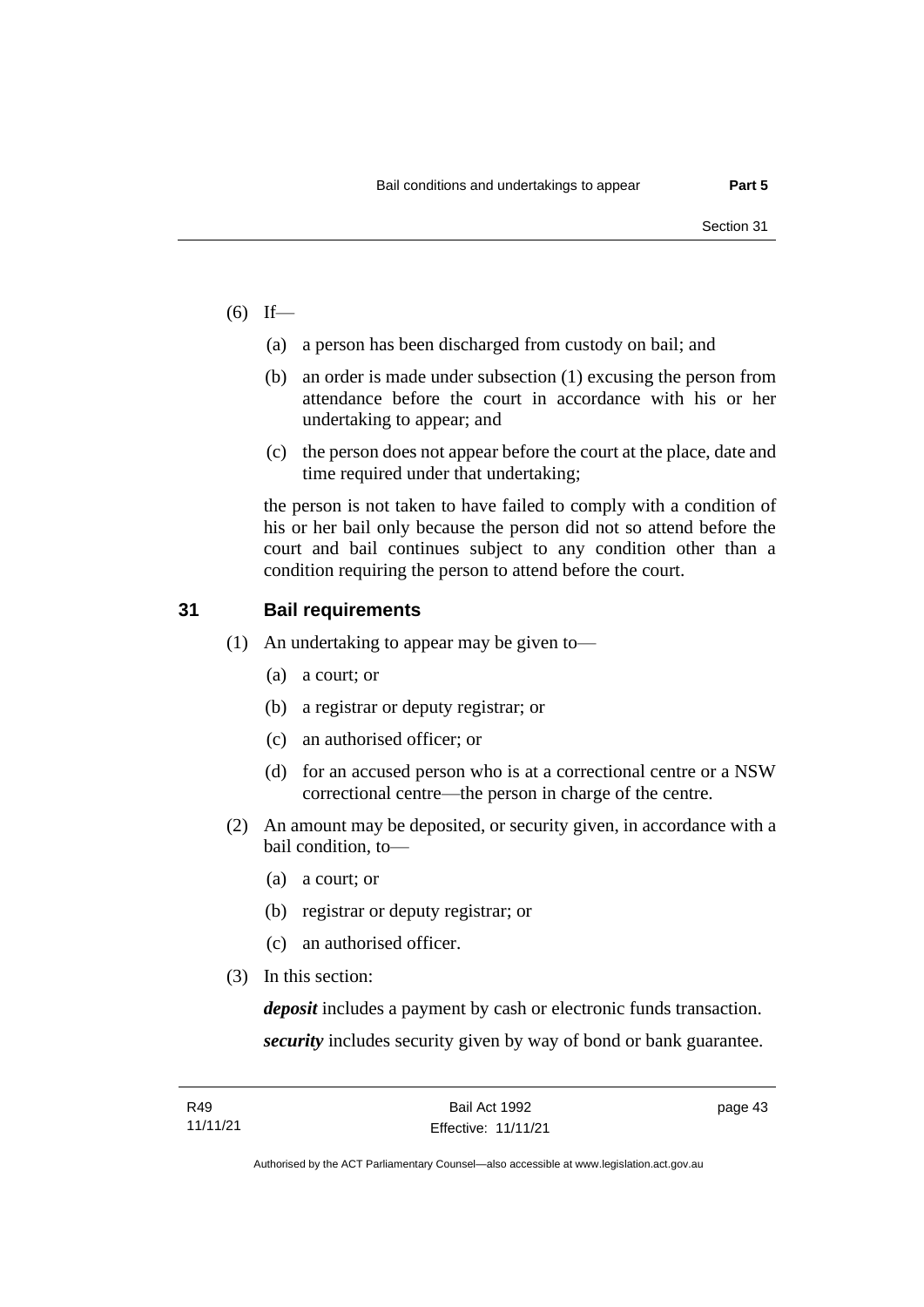### **32 Acceptable people and security for bail**

- (1) A court or authorised officer imposing a condition on bail may decide—
	- (a) the person, people or class of people who are acceptable people for a condition mentioned in section 25 (1) (b) or (c); and
	- (b) the number of people required for the condition; and
	- (c) the security acceptable for a condition mentioned in section 25 (1) (b) (ii).
- (2) If a decision has not been made when the undertaking to appear is given, the court or person to whom the undertaking to appear is given may decide.
- (3) Without limiting subsections (1) and (2), an acceptable person for a condition includes an entity prescribed by regulation for this subsection.

### **33 Continuation of bail and undertakings**

- (1) If an accused person has given an undertaking to appear at a place, date and time at which proceedings in relation to the offence may be continued, whether on any adjournment, postponement or other deferment of the proceedings, or by way of committal, a court may continue the bail already granted in relation to the offence, whether or not the accused person is present in court.
- (2) If bail is continued under subsection (1), the undertaking to appear and the bail conditions continue to apply, except to the extent that the undertaking or condition otherwise provides or the court otherwise orders.
	- *Note* A court continuing bail must give notice of the continuation, bail conditions and place, date and time to which the proceedings are adjourned, postponed or deferred (see s 34 (4)).

page 44 Bail Act 1992 Effective: 11/11/21

R49 11/11/21

Authorised by the ACT Parliamentary Counsel—also accessible at www.legislation.act.gov.au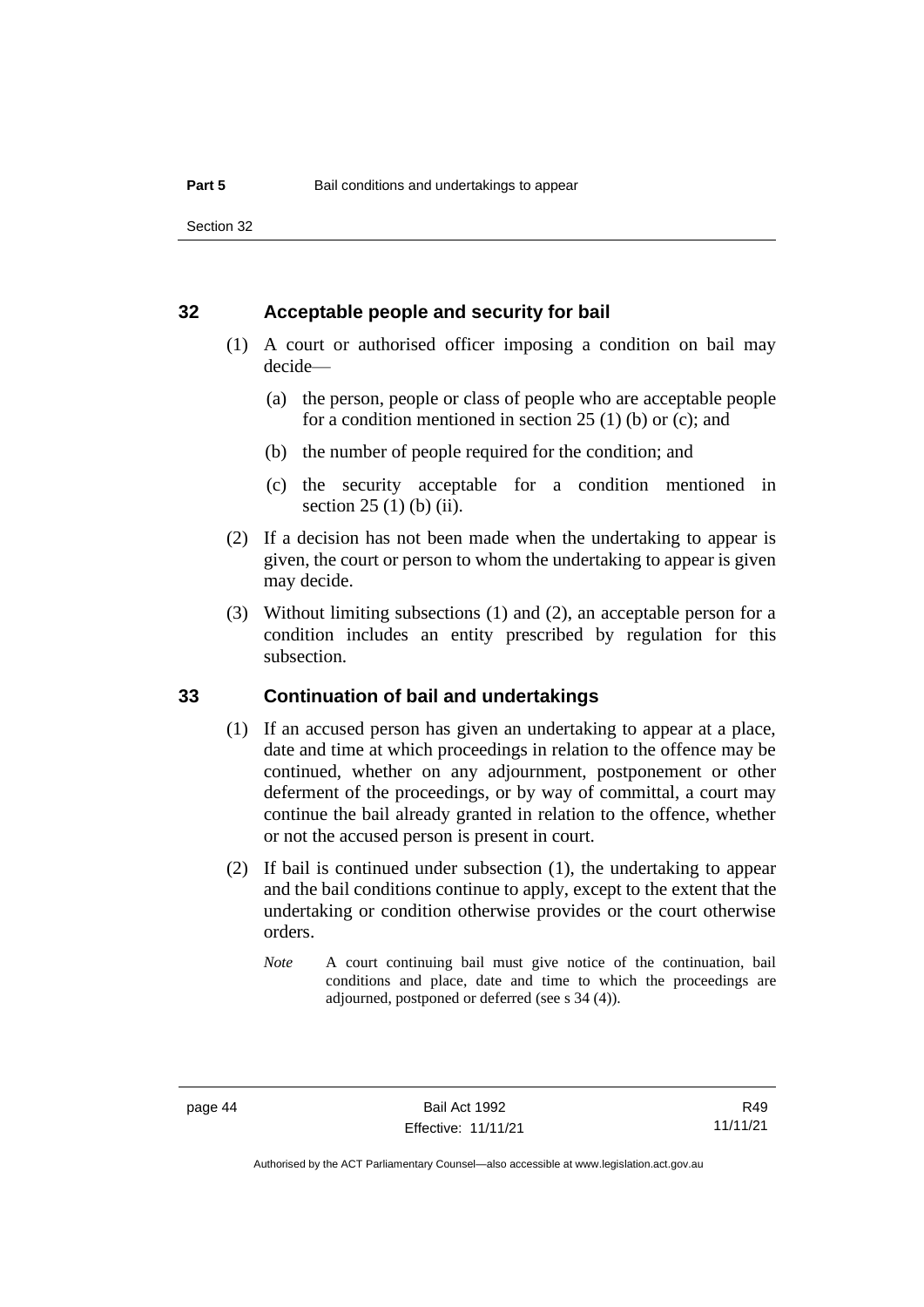- (3) If no direction is made by the court in relation to bail, whether or not the accused person appears in accordance with the undertaking—
	- (a) the court is taken to have continued bail; and
	- (b) the undertaking to appear and any bail conditions continue to apply.
- (4) If the hearing of a charge against an accused person is adjourned or postponed, the court may—
	- (a) continue the person's bail; or
	- (b) make another order about bail.
- (5) However, if a deposit has been made, or security given, by a surety in accordance with a bail condition, the court must not continue bail without the surety's consent unless it is a condition of bail that the deposit or security continues to apply if bail is continued.
- (6) If bail is continued—
	- (a) the undertaking to appear is taken to be an undertaking to appear at any time when, and at any place where, proceedings in relation to the offence with which the person has been charged may be continued; and
	- (b) any bail conditions continue to apply.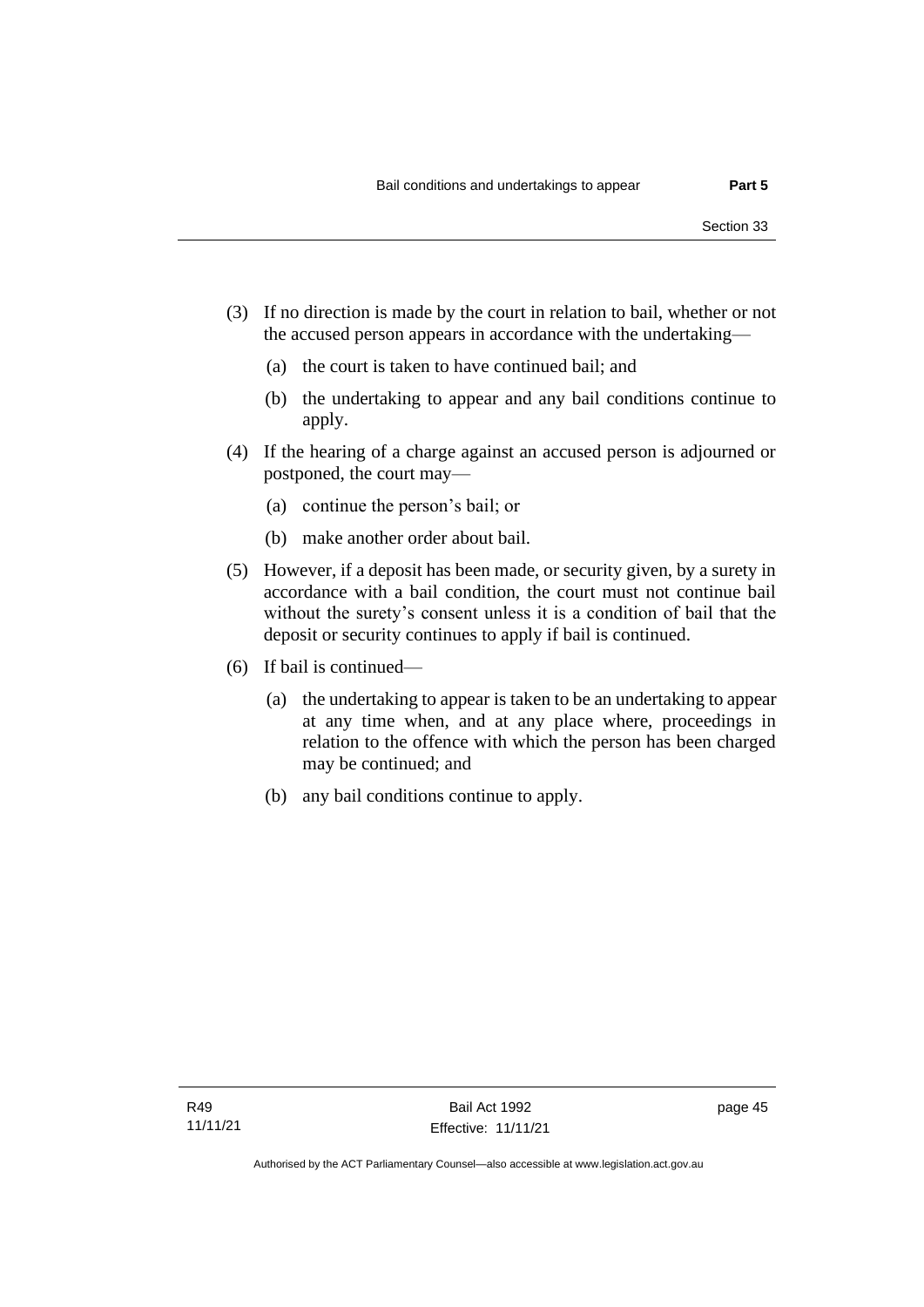(7) If an accused person has been released on bail and the court is satisfied that the accused person is because of illness or accident or other sufficient cause unable to appear personally before the court on the day when the person is required to appear, the court may, in the absence of the accused person, order the person to be further remanded to the place, date and time that the court considers appropriate and may order that the undertaking to appear given by the accused person and any agreement entered into under a condition of the grant of bail be continued so as to require the appearance of the accused person at every place, date and time to which the accused person is remanded or the hearing adjourned, postponed or otherwise deferred.

### **34 Written notice of conditions of bail**

- (1) A court or authorised officer granting bail to an accused person—
	- (a) must give the accused person a written notice setting out—
		- (i) the person's obligations under the person's bail conditions; and
		- (ii) the consequences of any failure by the person to comply with the conditions; and
	- (b) must be satisfied, before releasing the accused person, that the person will comply with the conditions.
	- *Note* If a form is approved under s 58 for a notice under this section, the form must be used.
- (2) A court or authorised officer granting bail to an accused person with a surety for the accused person's appearance to answer the charges against the person —
	- (a) must give the surety written notice of—
		- (i) the accused person's obligations under the person's bail conditions; and

R49 11/11/21

Authorised by the ACT Parliamentary Counsel—also accessible at www.legislation.act.gov.au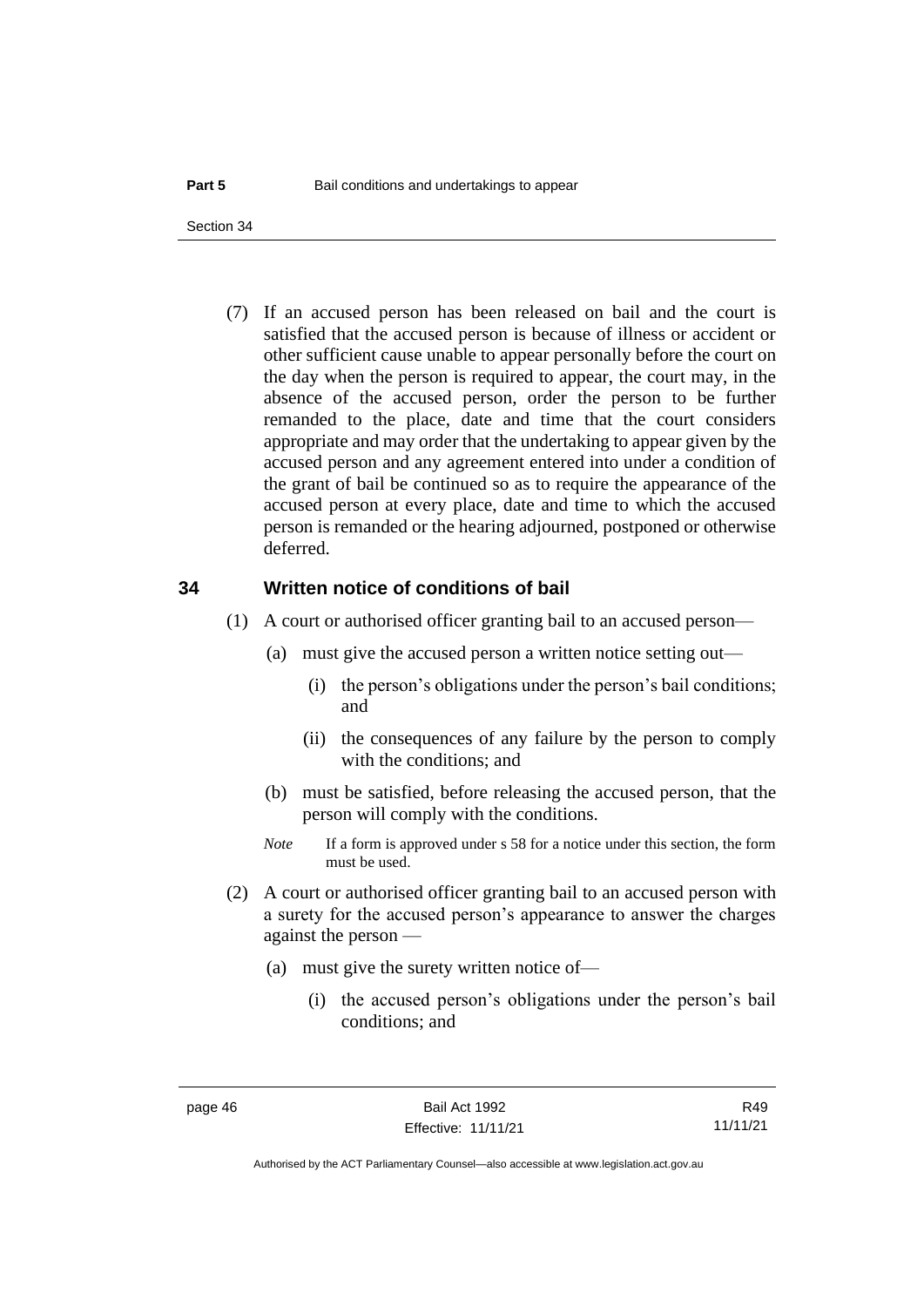- (ii) the consequences of any failure by the person to comply with the conditions; and
- (b) must be satisfied, before releasing the accused person, that the surety understands—
	- (i) the nature and extent of the accused person's obligations under the person's bail conditions; and
	- (ii) the consequences of any failure by the person to comply with the conditions.
- (3) If a bail condition is imposed or varied on a review under part 6 of a decision made in relation to bail, the court or authorised officer imposing or varying the condition—
	- (a) must give the accused person a written notice setting out—
		- (i) the person's obligations under the condition; and
		- (ii) the consequences of any failure by the person to comply with the condition; and
	- (b) must be satisfied that the accused person will comply with the condition; and
	- (c) if there is a surety for the appearance of the accused person to answer the charges against the accused person—
		- (i) must give the surety a written notice setting out—
			- (A) the accused person's obligations under the condition; and
			- (B) the consequences of any failure by the person to comply with the condition; and
		- (ii) must be satisfied that the surety understands—
			- (A) the nature and extent of the accused person's obligations under the condition; and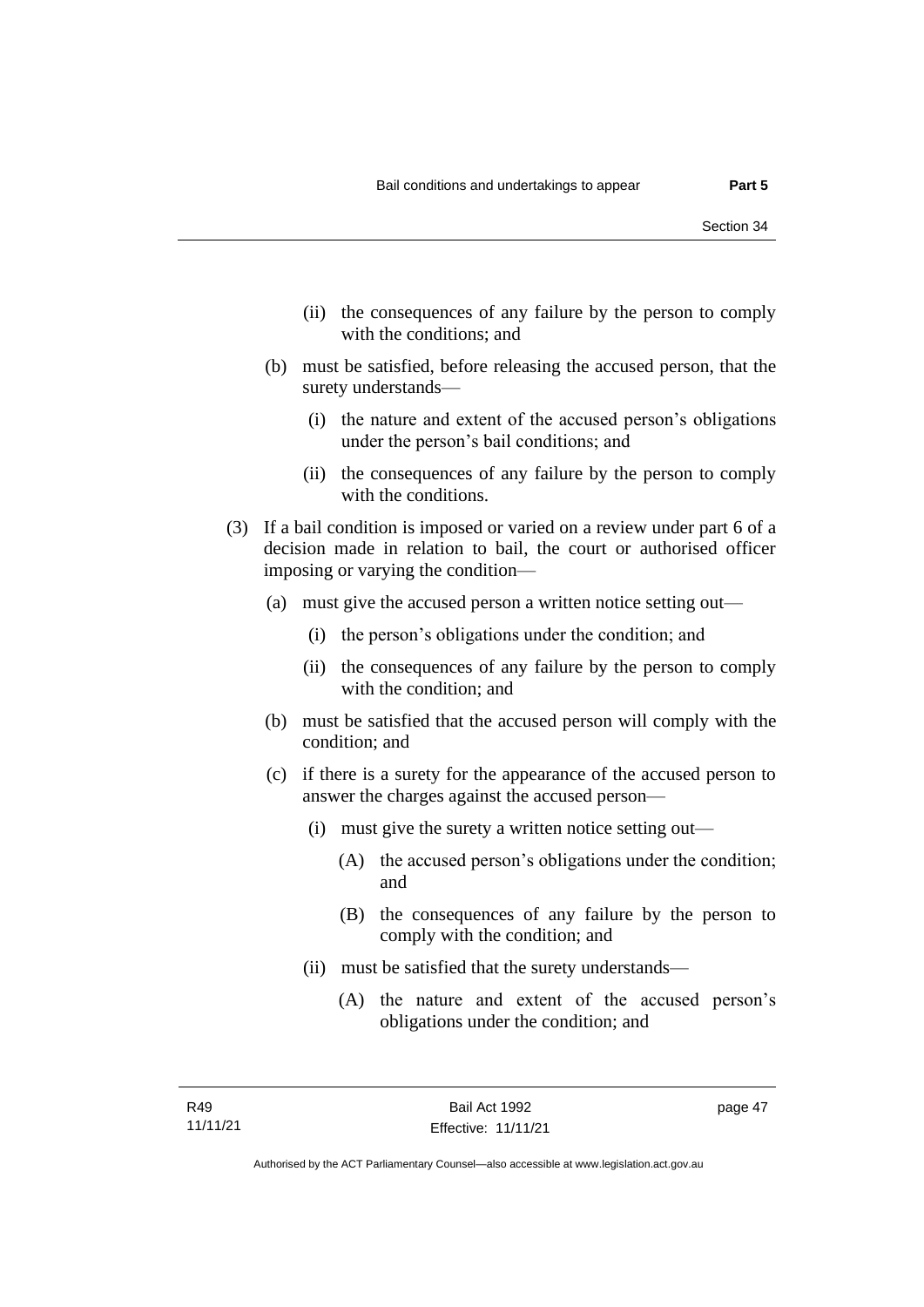- (B) the consequences of any failure by the person to comply with the condition.
- (4) A court continuing bail on an adjournment or a postponement of a proceeding must give the accused person written notice stating—
	- (a) that bail is continued until the proceeding resumes; and
	- (b) the place, day and time at which the proceeding will resume or, if that is not yet decided, that the proceeding will resume at a place, day and time stated in an additional written notice; and
	- (c) the conditions on which bail is allowed.
- (5) A notice under subsection (4) must be given—
	- (a) as soon as practicable—
		- (i) after deciding to continue bail; or
		- (ii) for an additional notice—after deciding the place, day and time for resuming the proceeding; and
	- (b) in a way—
		- (i) prescribed by regulation (a *prescribed way of service*); or
		- (ii) if the accused person makes a nomination under subsection (6)—nominated by the person.
- (6) The accused person may nominate a prescribed way of service for being given a notice under subsection (4), other than a way that involves personal service on the person or any other person.
- (7) Failure to comply with subsection (4) or (5) does not invalidate the continuation of bail.

Authorised by the ACT Parliamentary Counsel—also accessible at www.legislation.act.gov.au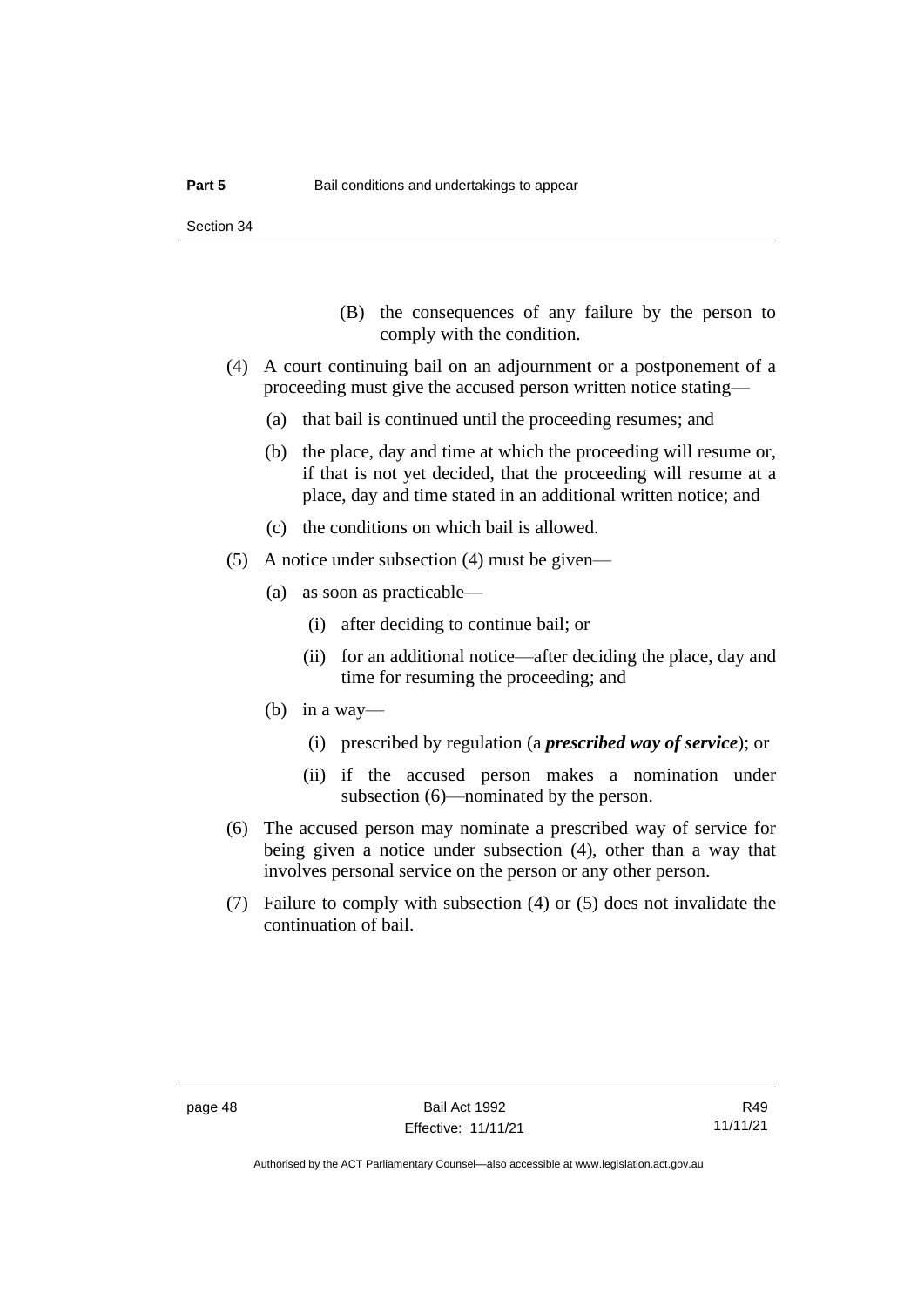### **36 Discharge of surety**

- (1) A surety may, at any time apply to be discharged from his or her liability under a bail condition—
	- (a) if bail has been granted by a court—
		- (i) to the court that granted bail; or
		- (ii) to the court of appearance; or
	- (b) if bail has been granted by an authorised officer—to the court of appearance.
- (2) However, an application may not be made if the person granted bail has failed to comply with a bail condition or undertaking to appear.
- (3) If the person granted bail is not in custody or before the court when the application is made, the court must—
	- (a) issue a warrant to apprehend the person and bring the person before the court; or
	- (b) issue a summons for the person's appearance before the court.
- (4) On the person's appearance before the court, the court must, unless the court considers it would be unjust to do so—
	- (a) direct that the applicant be discharged from his or her liability; and
	- (b) release the security or deposit.
- (5) If the court discharges the applicant from liability, the court may—
	- (a) impose further bail conditions; and
	- (b) remand the person granted bail into custody until the further conditions are satisfied.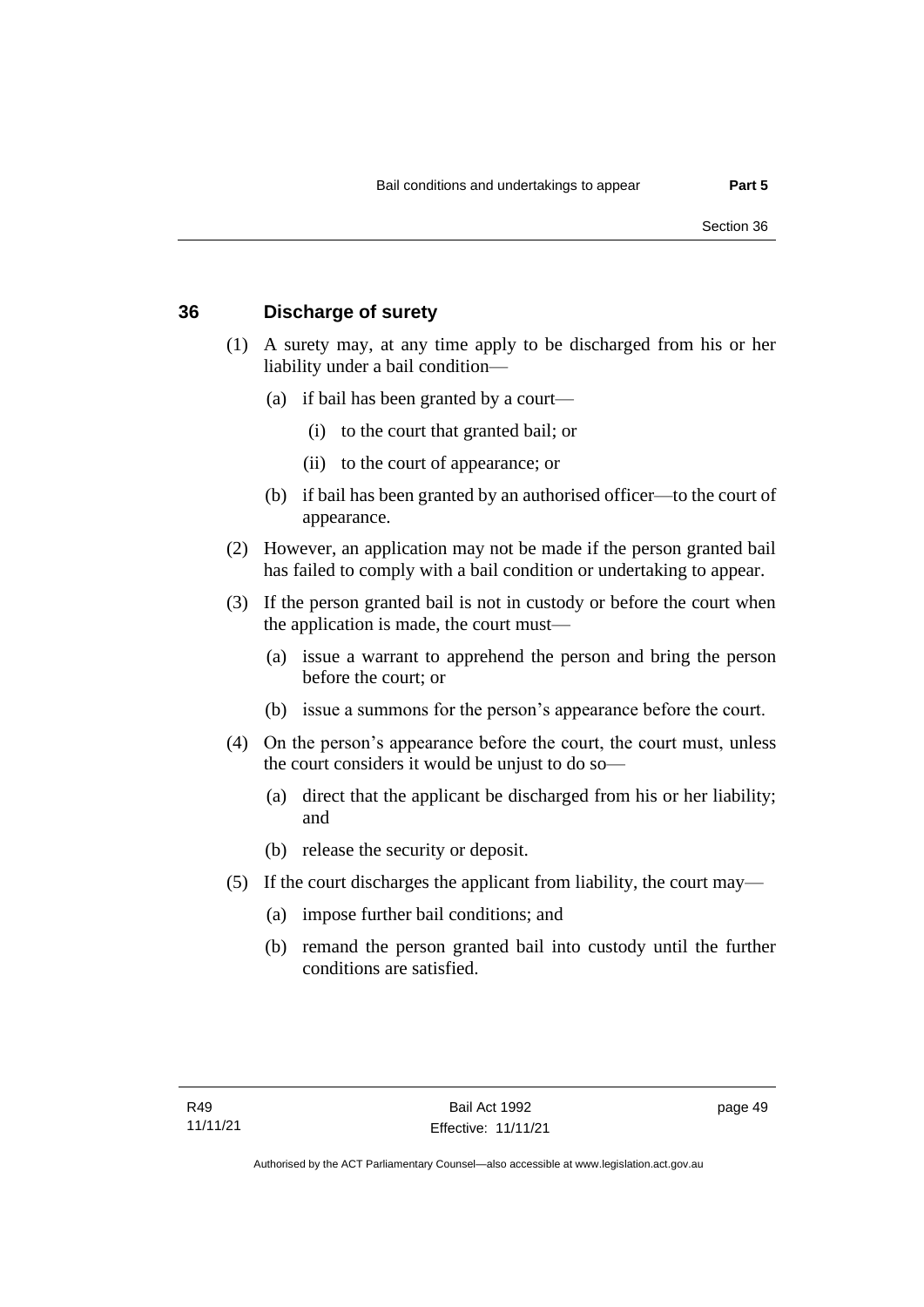Section 37

(6) In this section:

*court of appearance* means the court before which the accused person is required to appear in accordance with his or her undertaking to appear.

### **37 Payment of amounts to Territory**

- (1) This section applies if—
	- (a) a person granted bail fails to appear in court in accordance with his or her undertaking; and
	- (b) a bail condition mentioned in section 25 (1) (b) or (c) requires the person or someone else (the *person required to pay*) to pay, or forfeit, an amount to the Territory if the person fails to appear.
- (2) If the amount has been deposited in accordance with a condition mentioned in section 25 (1) (c), the amount is forfeited to the Territory.
- (3) If the amount has not been deposited, the court may order the person required to pay to pay the amount to the Territory.
- (4) Notice of the order must be given to the person required to pay as soon as practicable.

*Note* For how documents may be served, see th[e Legislation Act,](http://www.legislation.act.gov.au/a/2001-14) pt 19.5.

- (5) If, after the end of 28 days after the day the notice is given, the amount has not been paid the amount may be recovered under the *[Crimes](http://www.legislation.act.gov.au/a/2005-59)  [\(Sentence Administration\) Act 2005](http://www.legislation.act.gov.au/a/2005-59)*, chapter 6A (Court imposed fines) as if it were a fine within the meaning of that chapter.
- (6) Subsection (5) applies to an amount even if the amount exceeds \$50 000.

R49 11/11/21

Authorised by the ACT Parliamentary Counsel—also accessible at www.legislation.act.gov.au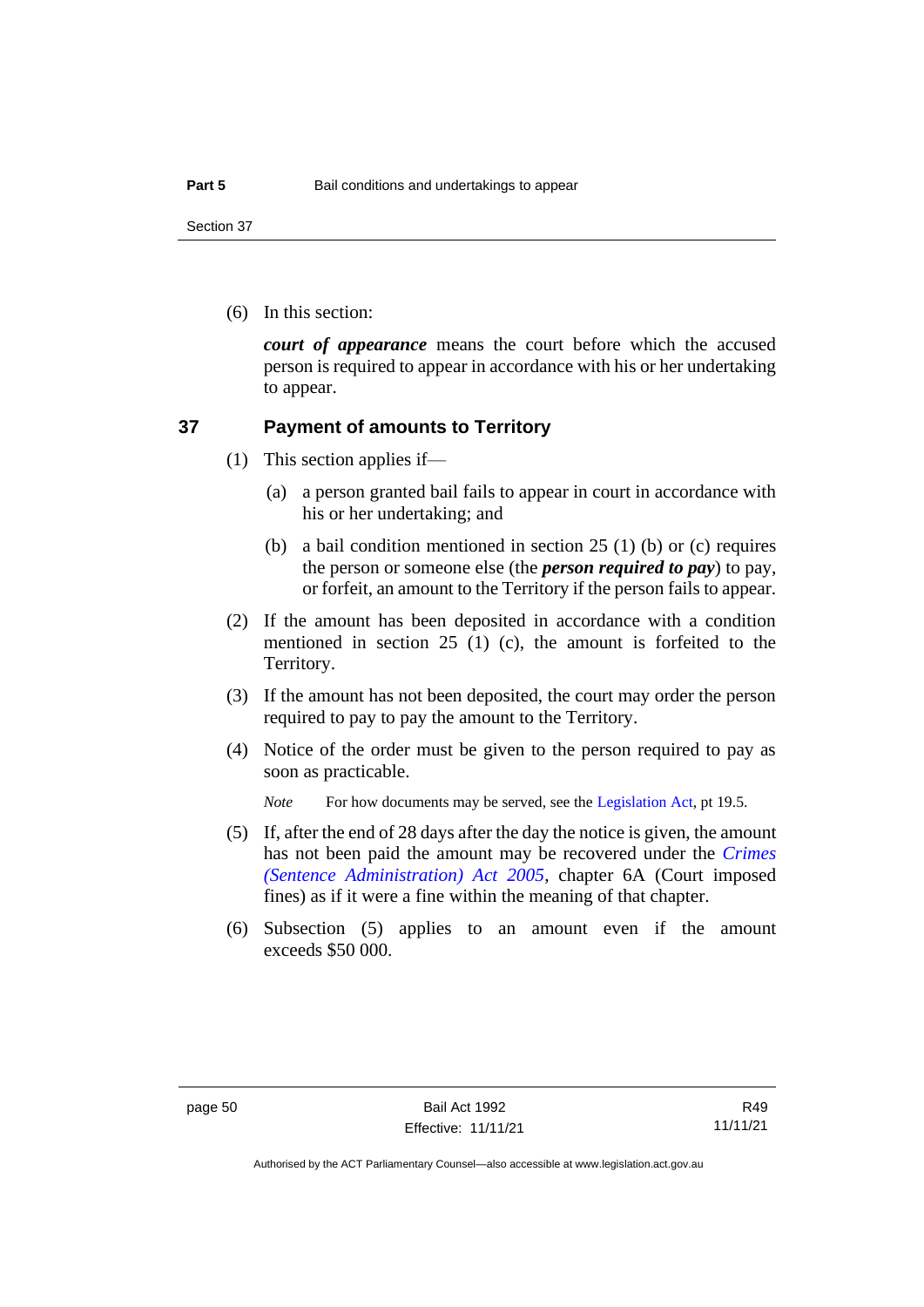# **Part 6 Review of bail decisions**

## **Division 6.1 Review of decisions by authorised officers**

## **38 Review by authorised officers**

- (1) If an authorised officer makes a decision under part 4 in relation to bail for an accused person that is—
	- (a) a decision to refuse to grant bail to the accused person; or
	- (b) a decision to grant bail to the accused person subject to 1 or more bail conditions;

the accused person may request a review of that decision by the authorised officer who made the decision or any other authorised officer.

(2) If an application for a review of a bail decision is made to an authorised officer under subsection (1), the authorised officer must as soon as possible conduct a review of the decision.

## **39 Exercise of power to review**

- (1) The power to review a decision under this division includes a power to confirm or vary a decision or to substitute another decision.
- (2) A decision as varied or substituted must be in conformity with this Act.
- (3) If, on a review of a decision under this division, the authorised officer varies the decision or substitutes another decision, section 27 applies in relation to the decision as varied or substituted as if the decision had been made by the authorised officer under part 4.
- (4) An authorised officer may refuse to entertain a request to review a decision under this division if the authorised officer is satisfied that the request is frivolous or vexatious.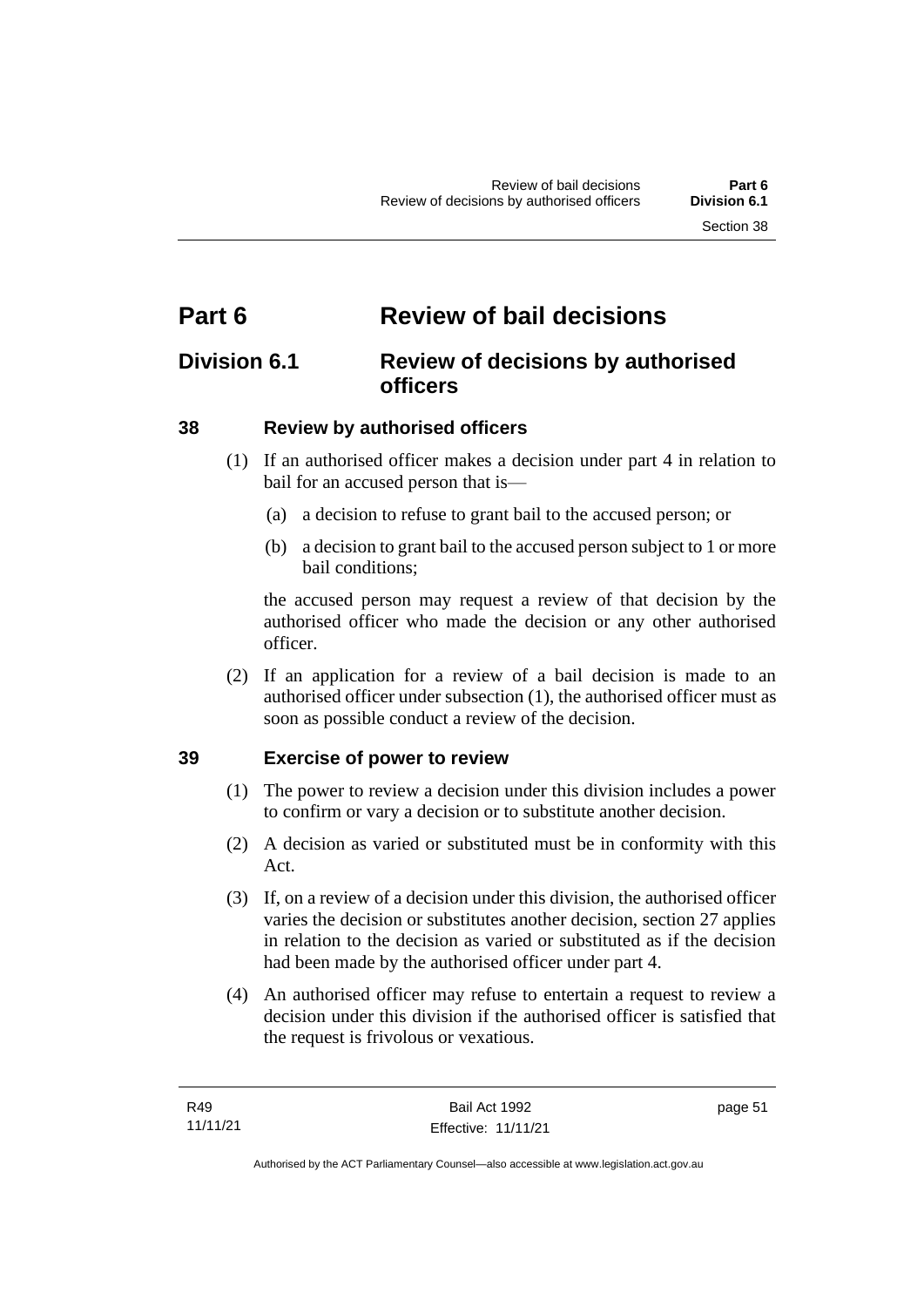- (5) A regulation may—
	- (a) prescribe the way of making a request for the review of a decision under this division; and
	- (b) prescribe procedures for the conduct of a review under this division; and
	- (c) limit the time within which, and the circumstances in which, an accused person may apply for a review of a decision under this division; and
	- (d) limit the number of applications that may be made for the review of a bail decision under this division.

### **40 Limitation on power of authorised officer to review**

An authorised officer may not, under this division—

- (a) review a decision in circumstances if, had the decision not been made, the authorised officer would be prohibited from making a decision in relation to the grant of bail; or
- (b) review a decision that has been reviewed by a court.

## **Division 6.2 Review of decisions by courts**

## **41 Right of review of bail decisions**

An accused person or the informant may apply under this division for review of any decision by a court or an authorised officer in relation to bail.

## **41A Court may review on its own initiative**

(1) A court that has made a decision in relation to bail may review the decision on its own initiative if the court considers it is in the interests of justice to do so.

page 52 Bail Act 1992 Effective: 11/11/21

Authorised by the ACT Parliamentary Counsel—also accessible at www.legislation.act.gov.au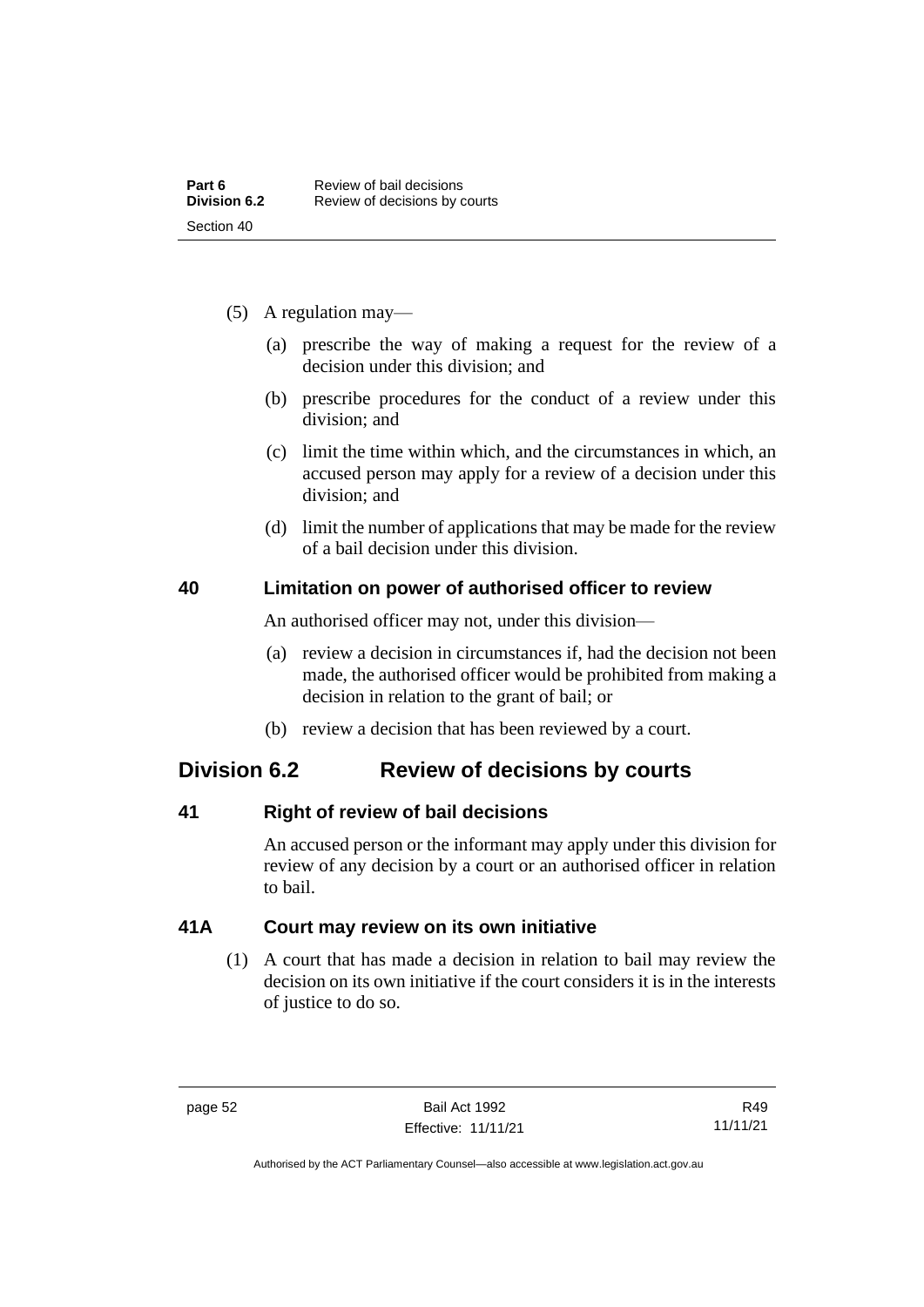(2) The court may issue a warrant for the arrest of the person and for bringing the person before the court at the time and place stated in the warrant.

## **42 Power of Magistrates Court to review—decision of authorised officer**

- (1) The Magistrates Court may, on application under this division (other than under section 44 (Right of review of bail decisions prosecution)), review any decision of an authorised officer in relation to bail for an accused person, only if—
	- (a) the court has power to make a bail order under section  $20(1)(a)$ (Power in relation to bail—Magistrates Court); and
	- (b) the court is satisfied that the applicant has shown—
		- (i) a change in circumstances relevant to the granting of bail since the authorised officer's decision; or
		- (ii) the availability of fresh evidence or information relevant to the granting of bail to the accused person that was unavailable when the authorised officer made the decision.
- (2) The power of the Magistrates Court to review a decision under this section may be exercised whether or not any power to review the decision under section 38 (Review by authorised officers) has been exercised or been sought to be exercised.

## **42A Power of Magistrates Court to review—decision of Magistrates Court**

The Magistrates Court may, on application under this division (other than under section 44 (Right of review of bail decisions prosecution)), review any decision of the court (however constituted) in relation to bail for an accused person, only if—

(a) the court has power to make a bail order under section 20 (1) (a) (Power in relation to bail—Magistrates Court); and

page 53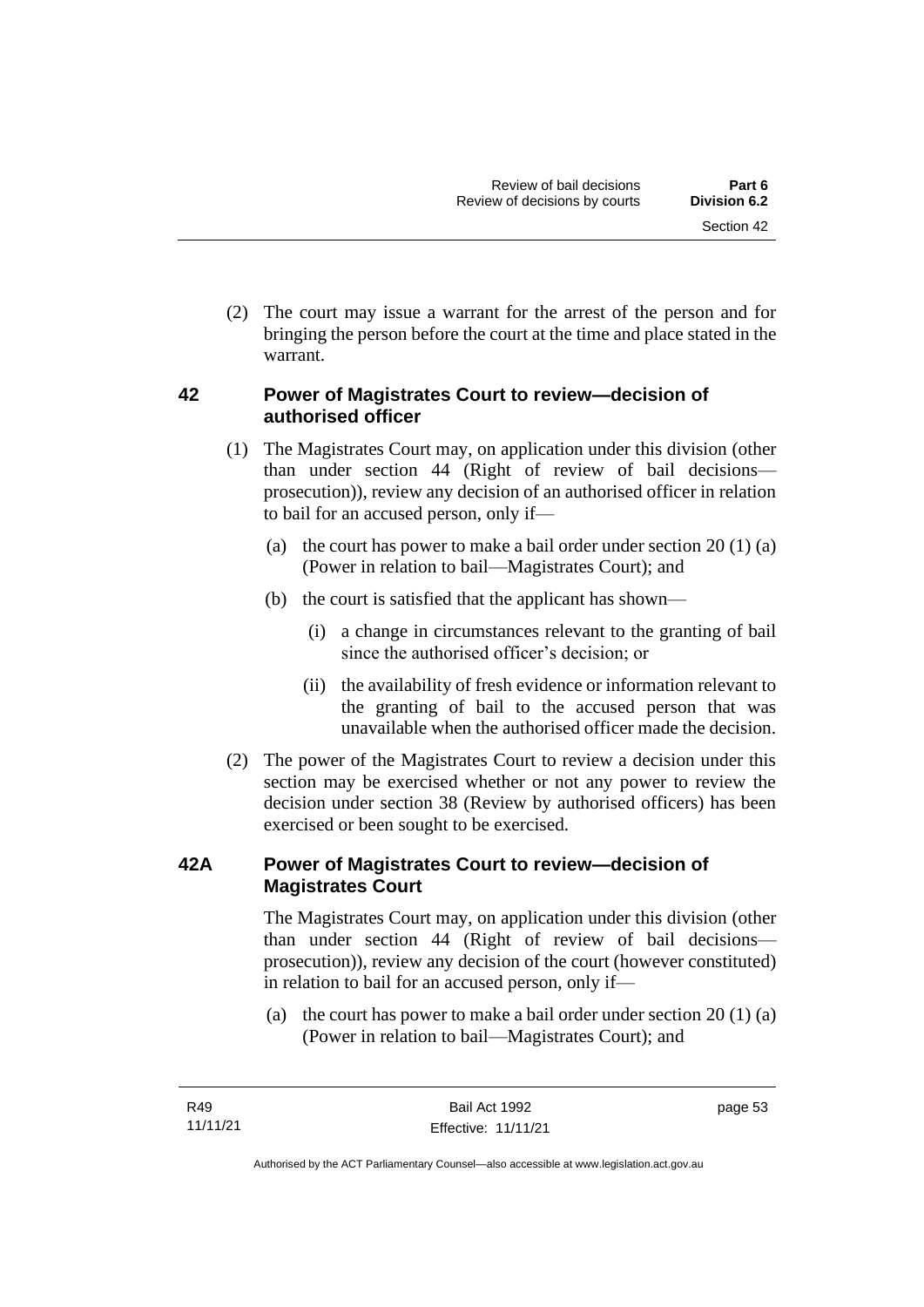- (b) the court is satisfied that the applicant has shown—
	- (i) a change in circumstances relevant to the granting of bail since the court's decision; or
	- (ii) the availability of fresh evidence or information relevant to the granting of bail to the accused person that was unavailable when the court made the decision; and
- (c) for an application made by the accused person—the person has made 2 applications for bail in the Magistrates Court in the proceeding to which the bail relates.

### **43 Power of Supreme Court to review—decision of authorised officer**

- (1) This section applies if, in relation to a decision of an authorised officer in relation to bail for an accused person, the Magistrates Court—
	- (a) does not have power to hear an application for review of the decision; or
	- (b) has heard an application for review of the decision.
- (2) The Supreme Court may, on application under this division (other than under section 44 (Right of review of bail decisions prosecution)), review the decision of the authorised officer, only if the court is satisfied that the applicant has shown—
	- (a) a change in circumstances relevant to the granting of bail since the authorised officer's decision; or
	- (b) the availability of fresh evidence or information relevant to the granting of bail to the accused person that was unavailable when the authorised officer made the decision.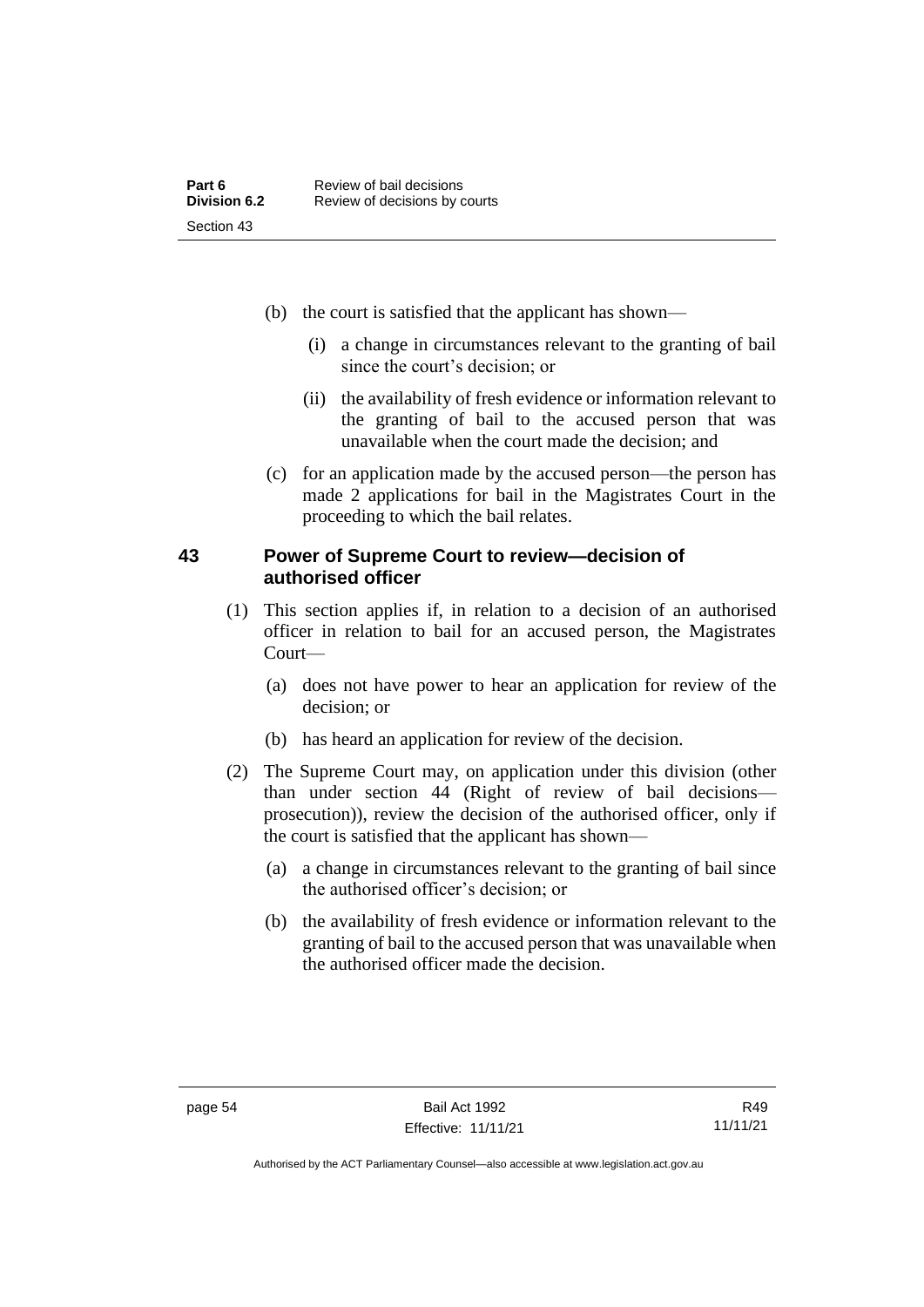(3) The power of the Supreme Court to review a decision under this section may be exercised whether or not any power to review the decision under section 38 (Review by authorised officers) has been exercised or been sought to be exercised.

## **43A Power of Supreme Court to review—decision of Magistrates Court or Supreme Court**

- (1) This section applies if a decision in relation to bail for an accused person has been made by—
	- (a) the Magistrates Court in accordance with section 42A (Power of Magistrates Court to review—decision of Magistrates Court); or
	- (b) the Supreme Court.
- (2) The Supreme Court may, on application under this division (other than under section 44 (Right of review of bail decisions prosecution)), review the decision of the court, only if the court is satisfied that the applicant has shown—
	- (a) a change in circumstances relevant to the granting of bail since the court's decision; or
	- (b) the availability of fresh evidence or information relevant to the granting of bail to the accused person that was unavailable when the court made the decision.

## **44 Right of review of bail decisions—prosecution**

- (1) This section applies to a decision by a court in relation to bail for an accused person charged with a family violence offence or a serious offence.
- (2) The director of public prosecutions may apply to the Supreme Court for review of the decision if the director of public prosecutions considers that exceptional circumstances exist and that it is in the public interest to make the application.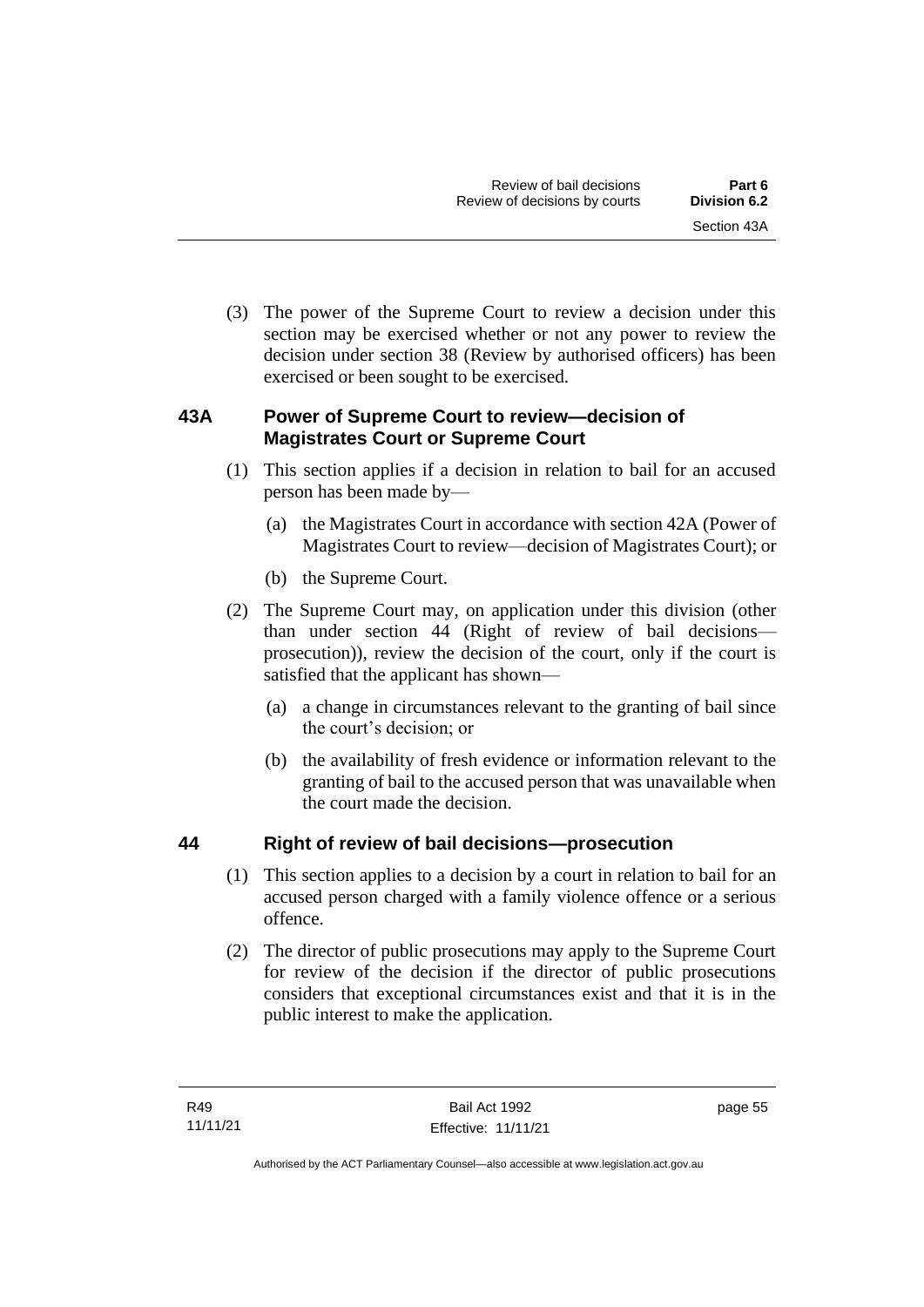- (3) An application must be made, and written notice of the application given to the accused person—
	- (a) within 2 hours after the decision is made; or
	- (b) if the decision is made between 4pm on a day and 8am the next day (*day 2*)—by 10am on day 2 (whether or not it is a working day).
- (4) However, an application may only be made if the director of public prosecutions gives the court that made the decision oral notice of the proposed application immediately after the decision is made.
- (5) On giving notice under subsection (4), the operation of the decision is stayed until the first of the following happens:
	- (a) the director of public prosecutions tells the court that made the decision that an application will not be made;
	- (b) 24 hours have passed since notice was given under subsection (4) and the director of public prosecutions has not—
		- (i) made an application; and
		- (ii) given written notice of the application to the accused person;
	- (c) the Supreme Court makes a decision on the application;
	- (d) 48 hours have passed since notice was given under subsection (4) and the Supreme Court has not made a decision on the application.

Authorised by the ACT Parliamentary Counsel—also accessible at www.legislation.act.gov.au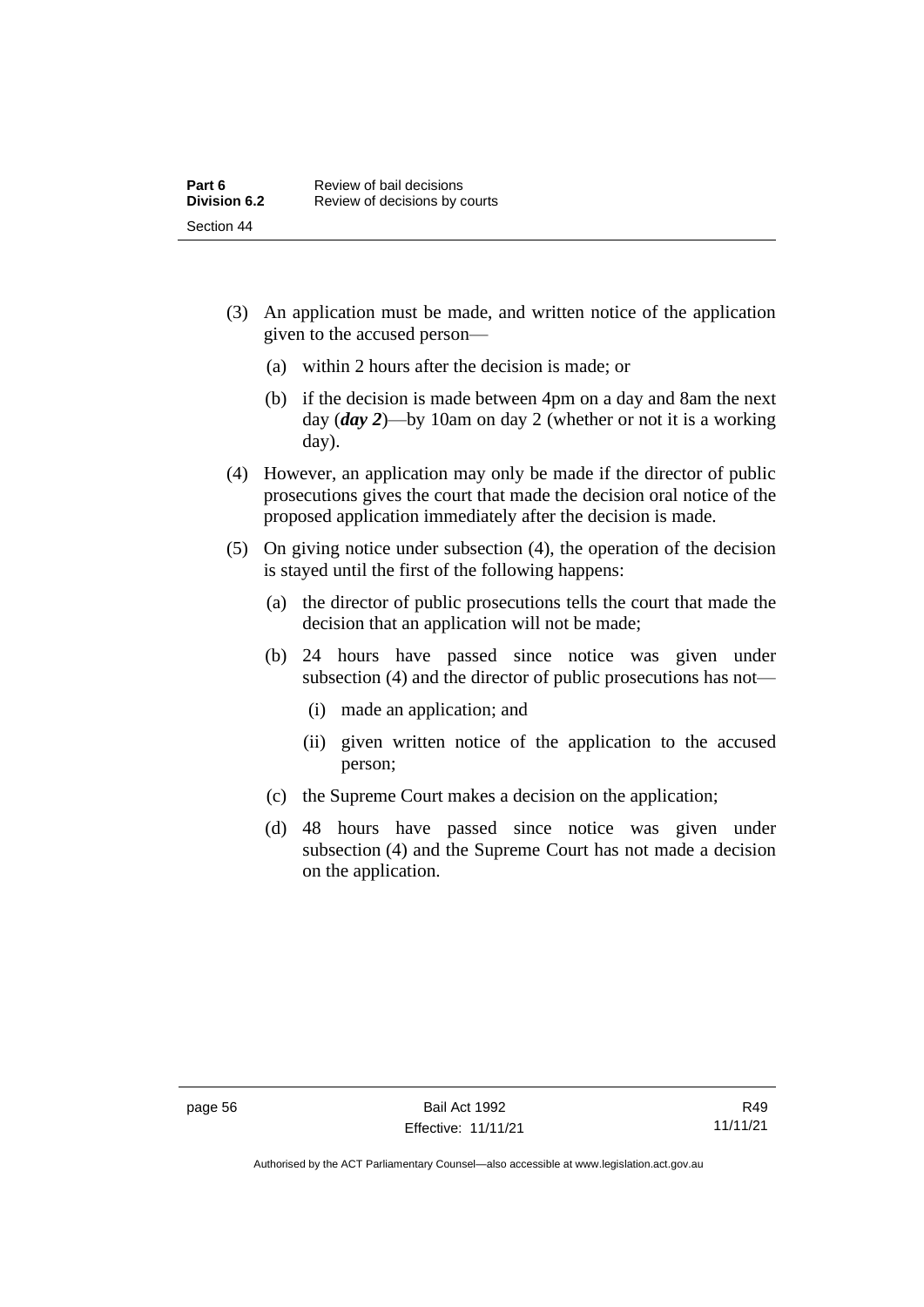(6) In this section:

*family violence offence*—see the *[Family Violence Act 2016](http://www.legislation.act.gov.au/a/2016-42)*, dictionary.

*serious offence* means—

- (a) an offence that involves causing harm, or threatening to cause harm, to anyone, punishable by imprisonment for more than 10 years; or
- (b) an offence under the [Criminal Code,](http://www.legislation.act.gov.au/a/2002-51) chapter 3 (Theft, fraud, bribery and related offences), punishable by imprisonment for more than 10 years; or
- (c) an offence under the [Criminal Code,](http://www.legislation.act.gov.au/a/2002-51) part 4.1 (Property damage offences), punishable by imprisonment for more than 14 years; or
- (d) an offence under the [Criminal Code,](http://www.legislation.act.gov.au/a/2002-51) chapter 6 (Serious drug offences), punishable by imprisonment for more than 10 years.

## **45 Exercise of power to review**

- (1) The power to review a decision under this division includes a power to confirm or vary the decision or to substitute another decision.
- (2) A decision as varied or substituted must be in conformity with this Act.
- (3) The review of a decision must be by way of rehearing and evidence or information in addition to, or in substitution for, the evidence or information given or obtained on the making of the decision may be given or obtained on the review.
- (4) If, on a review of a decision under this division the court varies the decision or substitutes another decision, section 27 applies in relation to the decision as varied or substituted as if that decision had been given by the court in relation to an application for bail.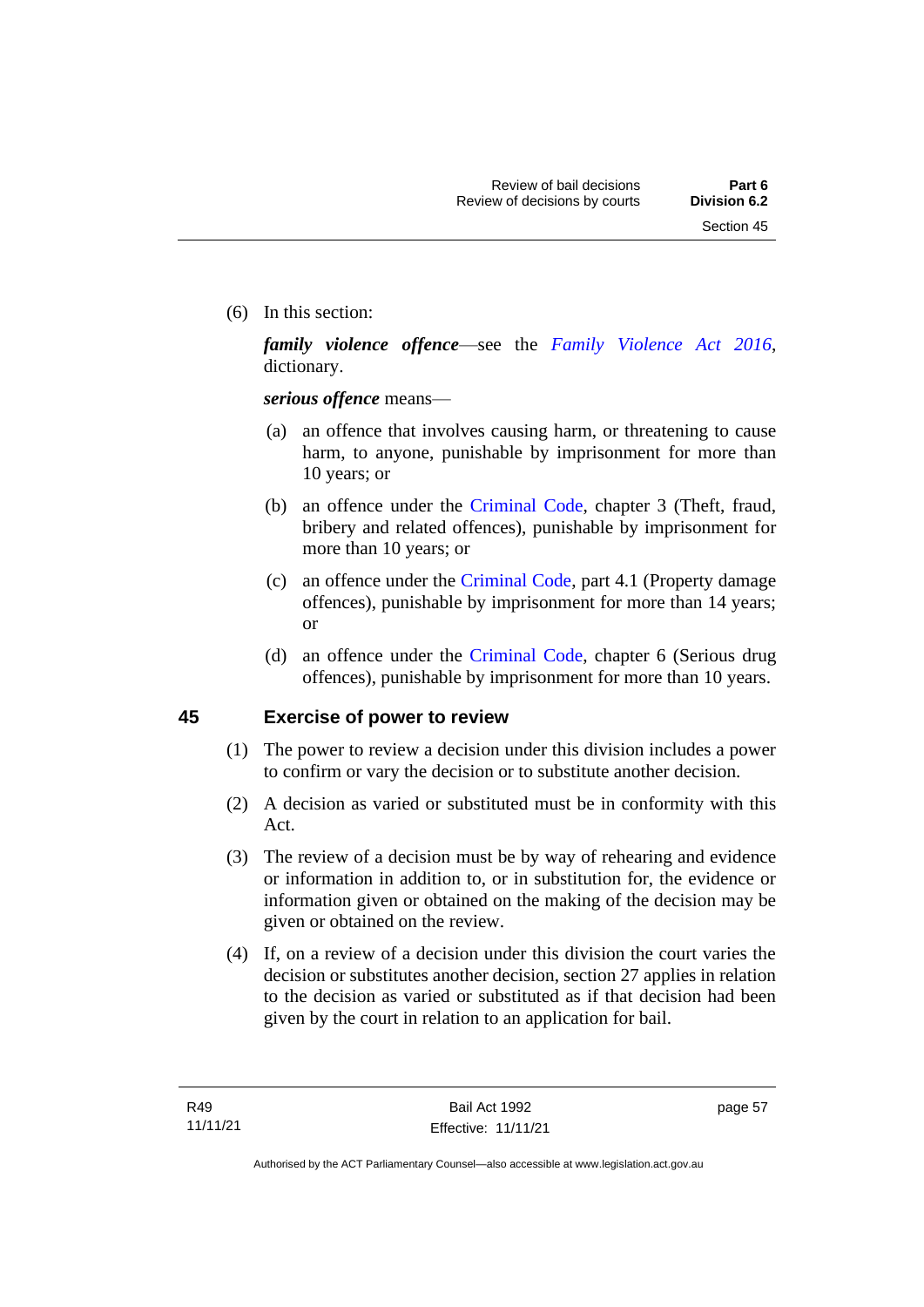- (5) If, on a review of a decision under this division, bail for an accused person is revoked, the court may, by warrant, commit the person into custody.
- (6) If, on a review of a decision under this division—
	- (a) bail is granted without any condition being imposed but the accused person has not given an undertaking to appear; or
	- (b) bail is granted subject to a condition;

the court may by warrant commit the person into custody until the person gives the undertaking to appear or satisfies the condition.

- (7) A court may refuse to entertain a request to review a decision under this division if the court is satisfied that the request is frivolous or vexatious.
- (8) A regulation may make provision in relation to—
	- (a) the way of making a request for the review of a decision under this division; and
	- (b) the giving or sending to people of notices relating to the proposed exercise of power to review a decision under this division.

### **46 Review limited to bail conditions**

- (1) If an accused person has remained in custody after being granted bail by a court because any condition of the bail has not been complied with, the decision in relation to bail may be reviewed by the court that granted bail—
	- (a) at the request of the accused person; or
	- (b) at the request of a police officer; or
	- (c) on the court's own initiative.
- (2) A review under this section of a decision in relation to bail is limited to a review of the conditions on which bail has been granted.

R49 11/11/21

Authorised by the ACT Parliamentary Counsel—also accessible at www.legislation.act.gov.au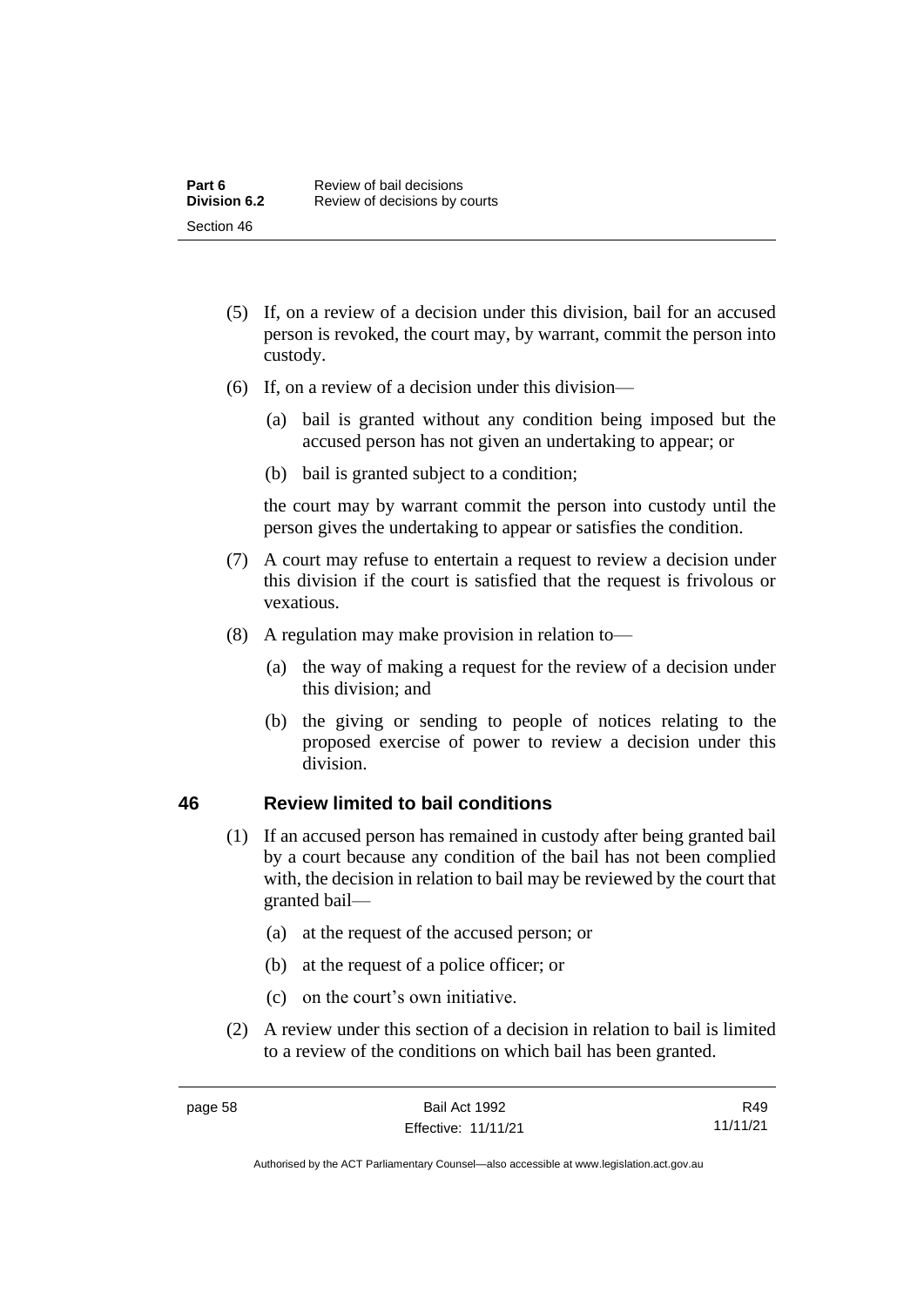- (3) A review requested under this section by a police officer must not be conducted unless the court is satisfied that the request was made—
	- (a) for the purpose of benefiting the accused person; and
	- (b) with the consent of the accused person.
- (4) On a review of a bail decision under this section, a court may—
	- (a) confirm the decision about the conditions of bail; or
	- (b) vary the decision by removing or imposing bail conditions; or
	- (c) grant bail without imposing any bail condition.
- (5) Notwithstanding section 43, section 43A or section 44, the Supreme Court is empowered to conduct a review of a bail decision under this section only in relation to bail granted by the Supreme Court (however constituted).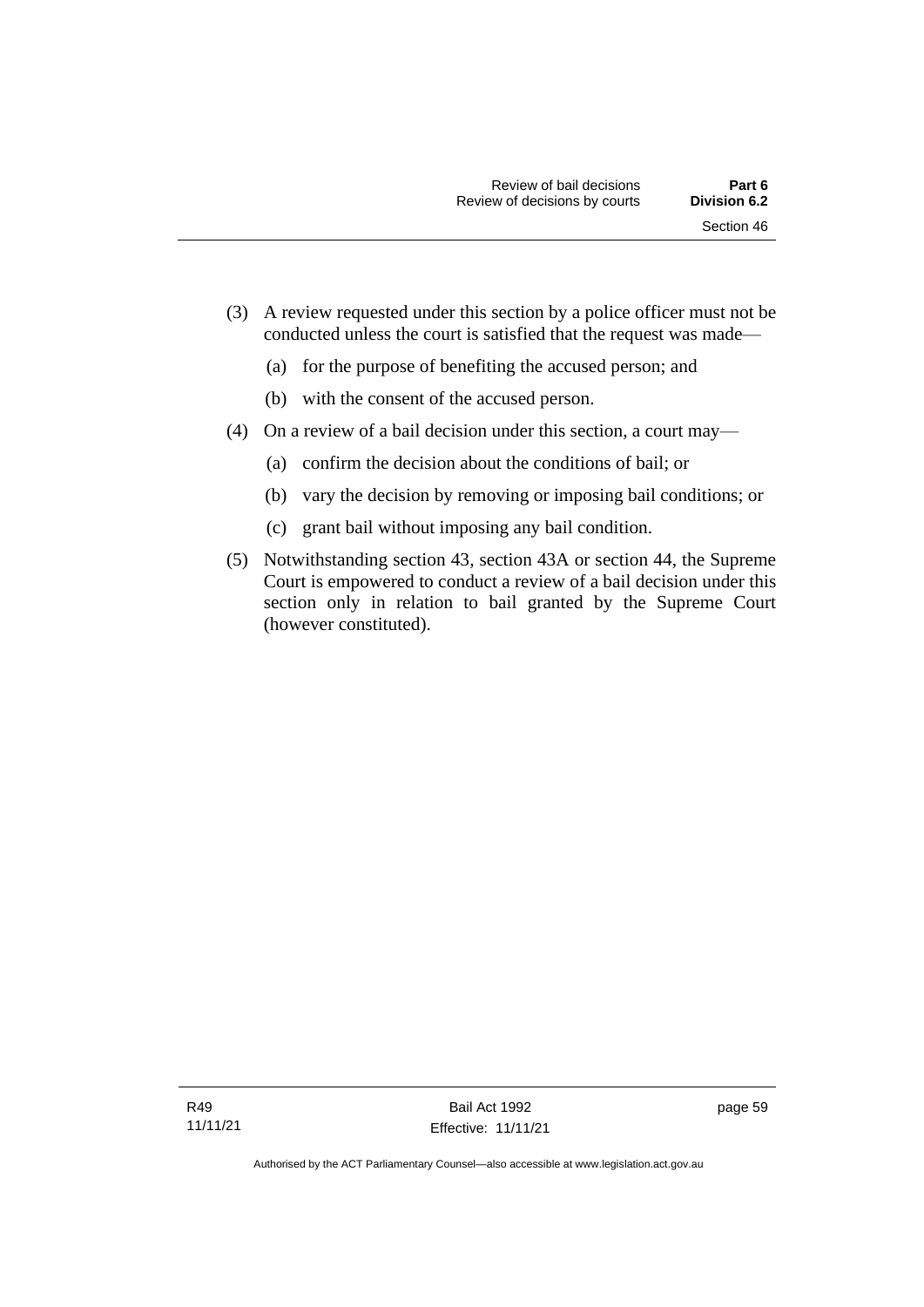#### **Part 7** Miscellaneous

Section 47

# **Part 7 Miscellaneous**

### **47 Giving information relating to bail**

(1) If a person is charged by a police officer with an offence and the person charged is being held in custody in relation to the offence, the police officer must, as soon as is reasonably practicable after the person is charged, give to the person, by written notice, information relating to his or her entitlement to, or eligibility for, bail and to his or her entitlement to the review of decisions under this Act.

(2) If an accused person is being held in custody in relation to an offence at the time of his or her first appearance in court in relation to that offence, the court must, during that appearance, or as soon as is reasonably practicable, give to the person, by written notice, information relating to his or her entitlement to, or eligibility for, bail.

### **47A Notice to victim of bail decisions**

- (1) This section applies if—
	- (a) a court or authorised officer makes a decision about a grant of bail, or reviews a bail decision, in relation to a person; and
	- (b) the informant is aware that a victim has expressed concern about the need for protection from violence or harassment by the person.
- (2) The informant must tell a police officer assigned to liaise with victims of crime (a *victim liaison officer*) that the victim has expressed the concern.
- (3) If a victim liaison officer is told about a victim's concern, the victim liaison officer must take all reasonable steps to tell the victim (or, if the victim is a child, a person who has parental responsibility for the child) about the bail decision as soon as practicable.

page 60 Bail Act 1992 Effective: 11/11/21

R49 11/11/21

Authorised by the ACT Parliamentary Counsel—also accessible at www.legislation.act.gov.au

*Note* If a form is approved under s 58 for a notice under this section, the form must be used.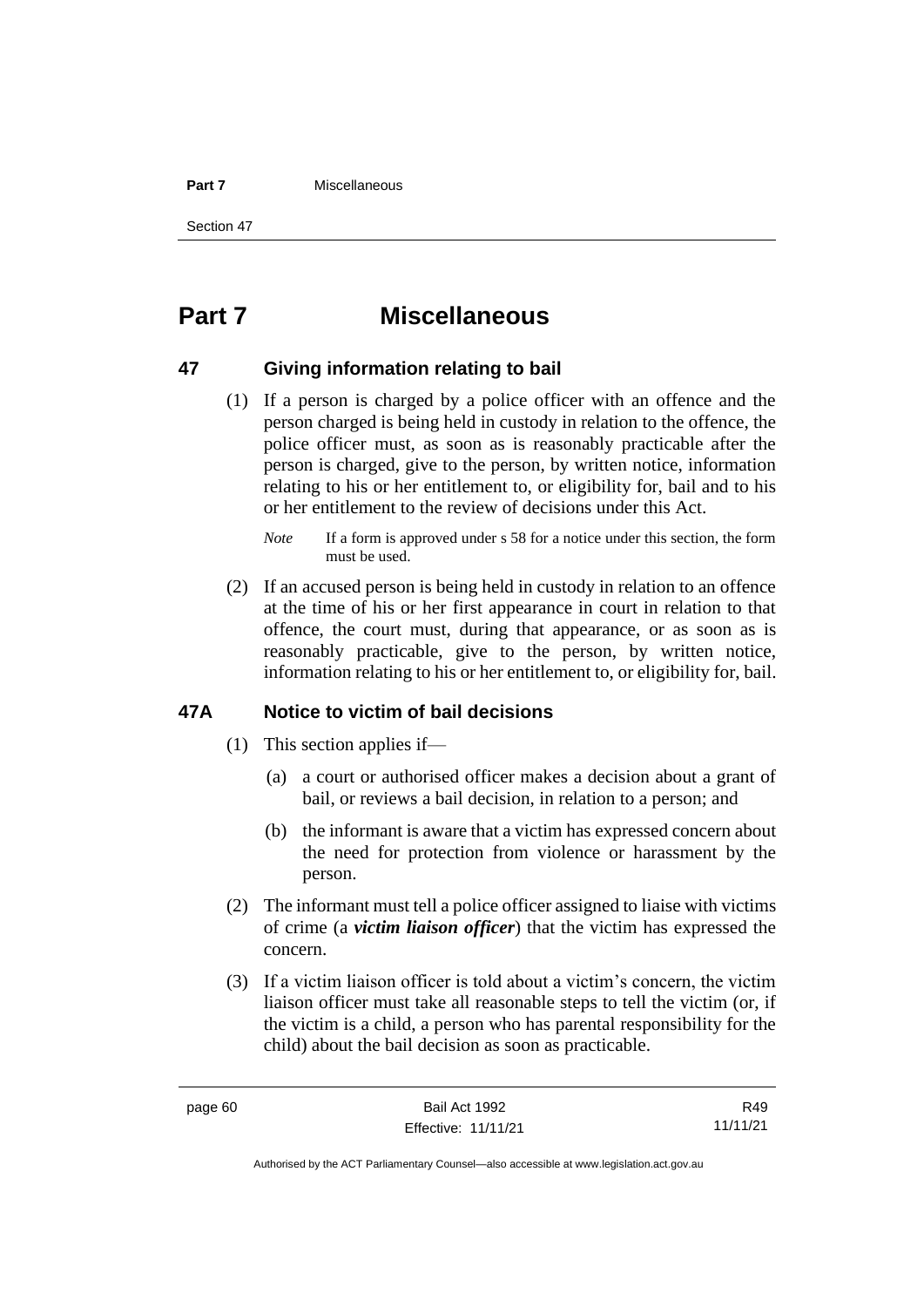### **48 Notification to court that bail condition not satisfied**

- (1) This section applies to a person who has been granted bail by a court but who has remained in custody since bail was granted because a condition of the bail has not been complied with.
- (2) The person in charge of the correctional centre or other place where the person is in custody must give the court written notice that the person remains in custody because of the failure to comply with a bail condition.

*Note* If a form is approved under s 58 for a notice, the form must be used.

- (3) The notice must be given to the court not later than 7 days after the day the person is received into custody.
- (4) To remove any doubt, the court to which a notice is given under subsection (2) may, on its own initiative, conduct a review under section 46 of the condition on which bail was granted.
- (5) A notice under this section is required to be given only once in relation to any particular grant of bail.
- (6) A regulation may prescribe information that is to be given to a court with a notice under this section.

#### **49 Failure to answer bail**

- (1) A person commits an offence if the person—
	- (a) gives an undertaking to appear before a court; and
	- (b) fails to carry out the undertaking.

Maximum penalty: 200 penalty units, imprisonment for 2 years or both.

- (2) The court may issue a warrant to arrest the person and to bring the person before the court.
- (3) Subsection (1) does not apply if the person has a reasonable excuse for failing to carry out the undertaking.

page 61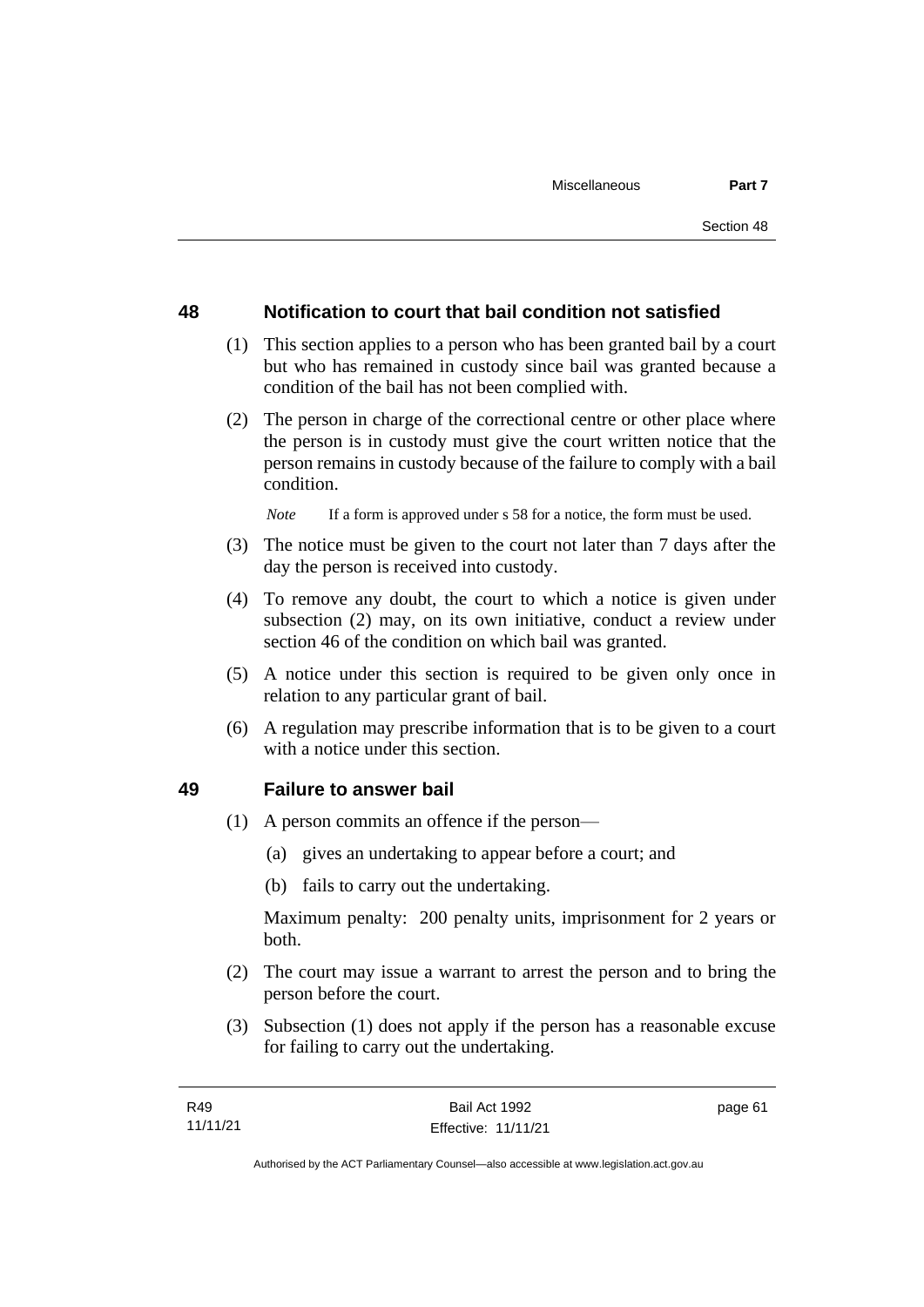#### **Part 7** Miscellaneous

Section 51

### **51 Indemnification of sureties**

(1) A person commits an offence if the person indemnifies, or agrees to indemnify, anyone else against a liability the other person incurs or may incur as surety for an accused person.

Maximum penalty: 200 penalty units, imprisonment for 2 years or both.

(2) A person commits an offence if the person is indemnified, or agrees to be indemnified, by someone else against a liability the person incurs or may incur as surety for an accused person.

Maximum penalty: 200 penalty units, imprisonment for 2 years or both.

- (3) For this section, it does not matter whether—
	- (a) the agreement is for compensation in money or anything else; or
	- (b) the agreement is made before or after the person indemnified, or agreed to be indemnified, becomes a surety; or
	- (c) the person indemnified, or agreed to be indemnified, becomes a surety.

### **52 Contravention of Act by police officers**

- (1) If a police officer contravenes a provision of this Act that is applicable to him or her as a police officer or as an authorised officer, the contravention is not punishable as an offence unless a penalty is expressly provided by this Act in relation to the contravention.
- (2) Subsection (1) does not apply to prevent a contravention of a provision of this Act by a police officer from—
	- (a) being dealt with under the—
		- (i) *[Australian Federal Police Act 1979](http://www.comlaw.gov.au/Series/C2004A02068)* (Cwlth), part 5; or
		- (ii) *[Law Enforcement Integrity Commissioner Act 2006](http://www.comlaw.gov.au/Series/C2006A00085)* (Cwlth); or

Authorised by the ACT Parliamentary Counsel—also accessible at www.legislation.act.gov.au

R49 11/11/21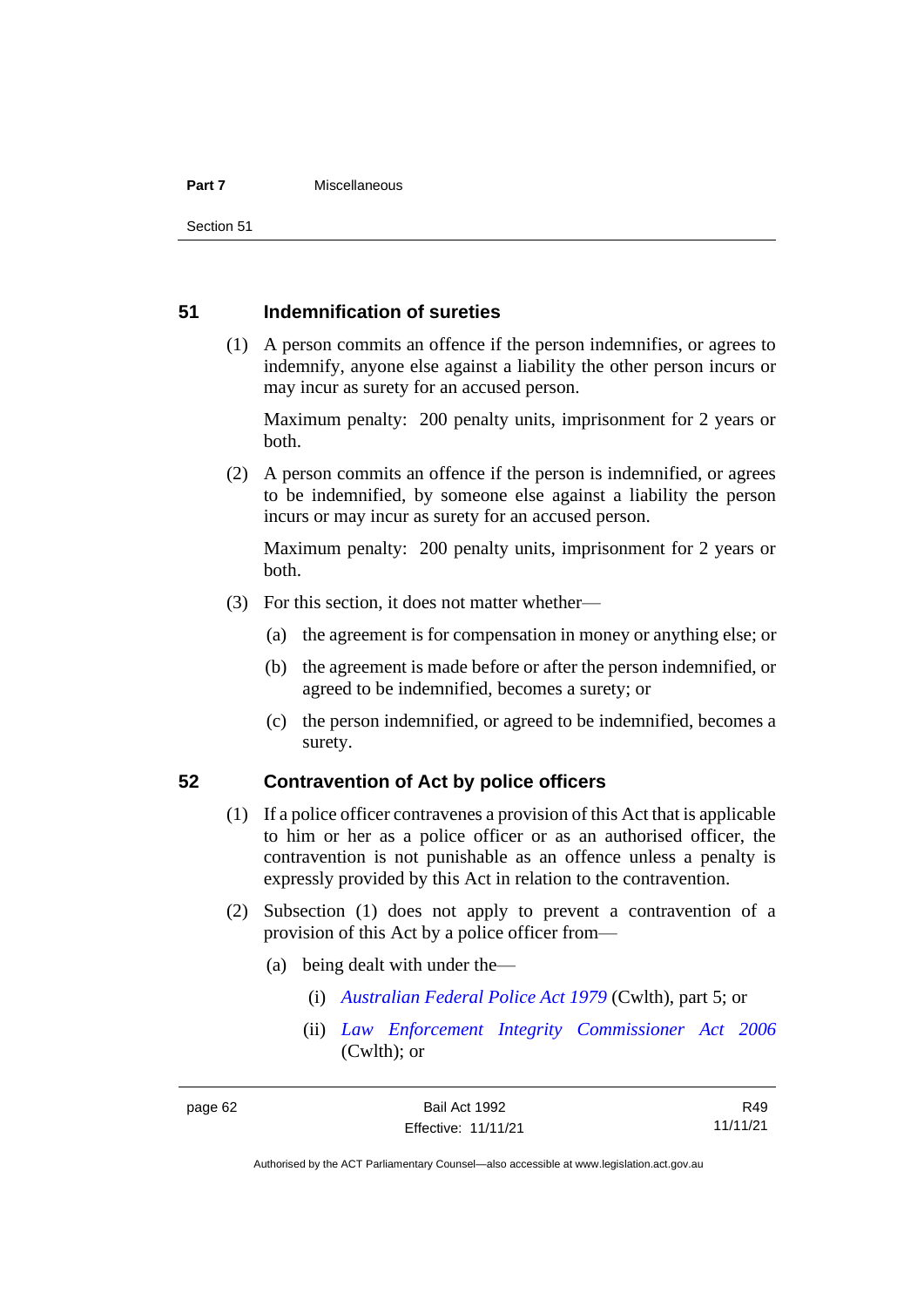- (iii) *[Ombudsman Act 1976](http://www.comlaw.gov.au/Series/C2004A01611)* (Cwlth); or
- (b) constituting grounds for the institution of civil proceedings.

### **55 Civil standard of proof to apply for certain purposes**

If a court or an authorised officer, in making a decision in relation to bail (other than a decision in proceedings for an offence committed in relation to bail), is to be, or may be, satisfied as to any matter, it is sufficient if the court or authorised officer is satisfied on the balance of probabilities.

### **56 No right of surety to arrest**

A surety for an accused person does not have the right to arrest the accused person because the surety is a surety for the accused person.

### **56A Arrest for failure to comply with bail condition**

- (1) This section applies if—
	- (a) a person has been granted bail in the ACT or a State; and
		- *Note State* includes the Northern Territory (see [Legislation Act,](http://www.legislation.act.gov.au/a/2001-14) dict, pt 1).
	- (b) a police officer believes on reasonable grounds that the person—
		- (i) has failed to comply with a bail condition; or
		- (ii) will not comply with a bail condition.
- (2) A police officer may, without a warrant, arrest the person.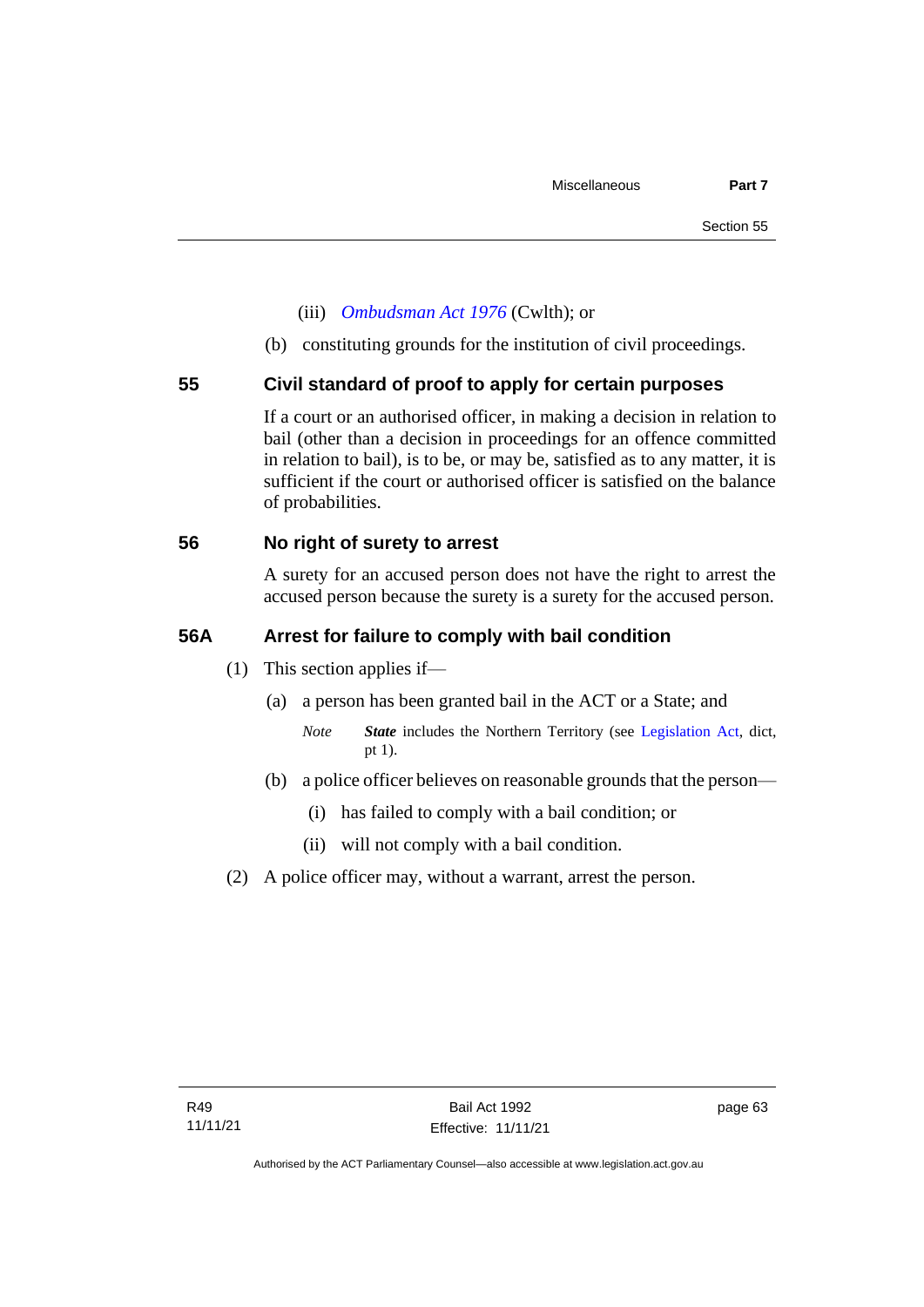#### **Part 7** Miscellaneous

Section 56AA

### **56AA Police power to enter premises to arrest**

- (1) This section applies if—
	- (a) a police officer has power under section 56A to arrest a person without a warrant; and
	- (b) the offence for which the person has been granted bail is a relevant offence; and
	- (c) the police officer believes on reasonable grounds that the person is on premises that are not a public place.
- (2) The police officer may enter the premises to search the premises for the person or to arrest the person, using the force that is necessary and reasonable in the circumstances.
- (3) However, the police officer must not enter a dwelling house under this section unless the police officer believes on reasonable grounds that—
	- (a) it is necessary having regard to the circumstances of the person's failure to comply, or expected failure to comply, with the bail condition; and
	- (b) it would not be reasonable to arrest the person somewhere else; and
	- (c) for entry before 6 am or after 9 pm on any day—
		- (i) it is necessary to do so to prevent the concealment, loss or destruction of evidence of a matter relating to whether the person has failed to comply, or will not comply, with a bail condition; or
		- (ii) it would not be practicable to arrest the person at another time.

Authorised by the ACT Parliamentary Counsel—also accessible at www.legislation.act.gov.au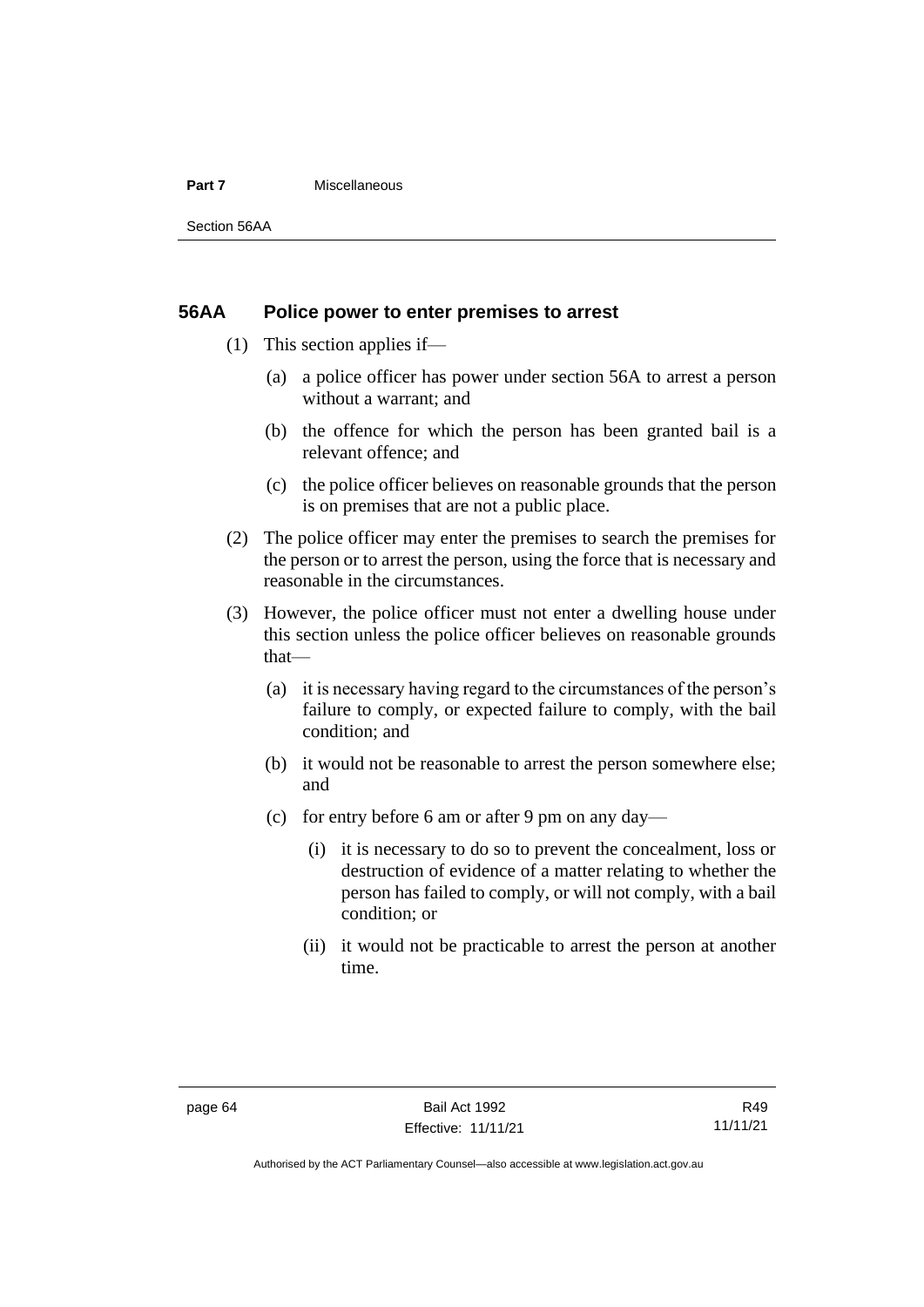(4) In this section:

*dwelling house*—see the *[Crimes Act](http://www.legislation.act.gov.au/a/1900-40) 1900*, section 220 (4). *premises*—see the *[Crimes Act](http://www.legislation.act.gov.au/a/1900-40) 1900*, section 185. *public place*—see the *[Crimes Act](http://www.legislation.act.gov.au/a/1900-40) 1900*, section 174. *relevant offence*—see the *[Crimes Act 1900](http://www.legislation.act.gov.au/a/1900-40)*, section 220 (4).

# **56AB Police officer must announce entry before entering**

- (1) A police officer must, before entering premises under section 56AA (2)-
	- (a) announce that the police officer is authorised to enter the premises; and
	- (b) give any person at the premises an opportunity to allow entry to the premises.
- (2) A police officer is not required to comply with subsection (1) if they believe on reasonable grounds that immediate entry to the premises is required to ensure—
	- (a) the safety of a person (including a police officer); or
	- (b) that the arrest is not frustrated.

# **56AC Police powers on arrest for failure to comply with bail condition**

The following sections of the *[Crimes Act](http://www.legislation.act.gov.au/a/1900-40) 1900* apply in relation to the arrest of a person under section 56A as if the person were arrested for an offence:

- (a) section 221 (Use of force in making arrest);
- (b) section 222 (Persons to be informed of grounds of arrest);
- (c) section 223 (Power to conduct frisk search of arrested person);

page 65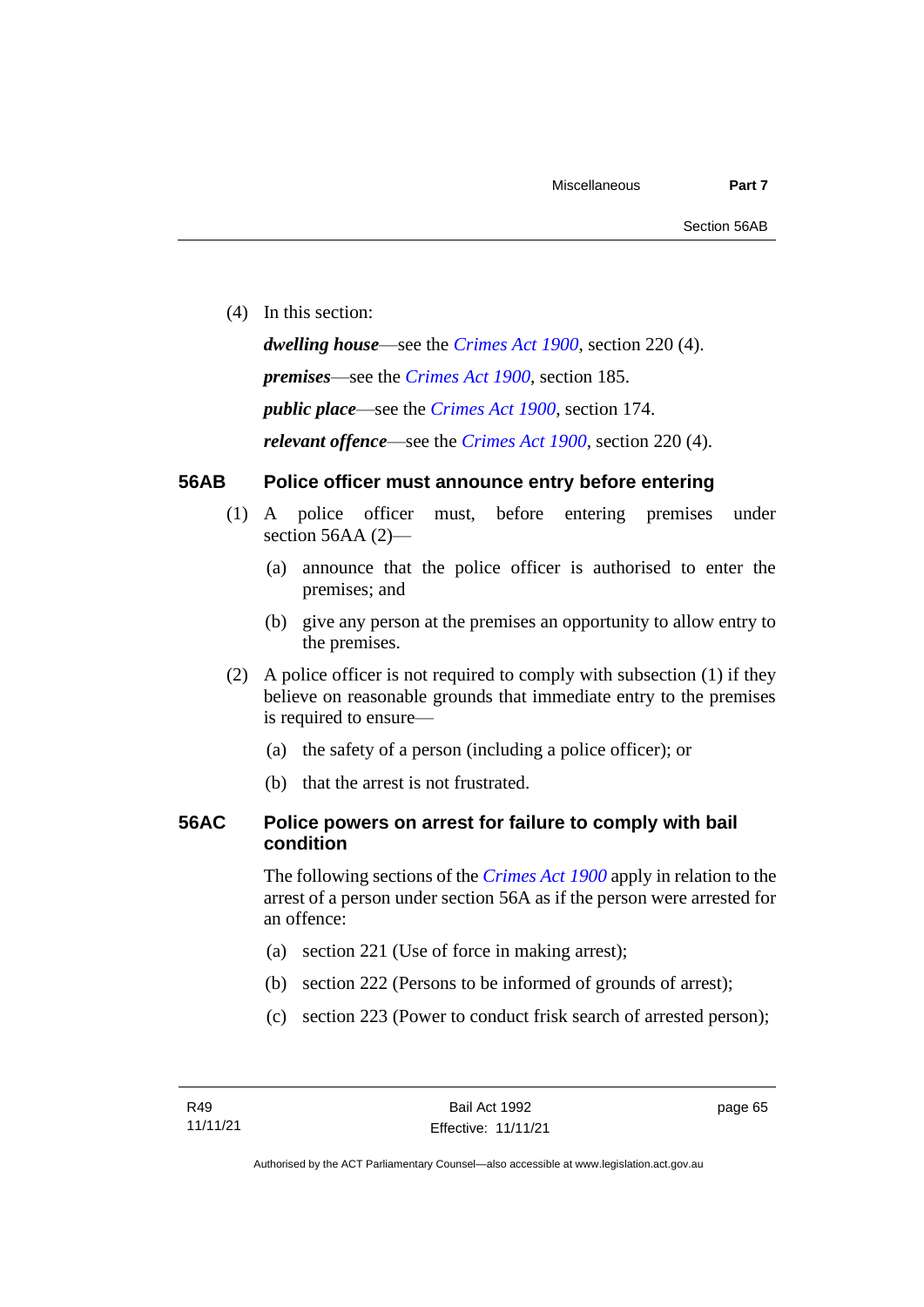#### **Part 7** Miscellaneous

Section 56AD

- (d) section 224 (Power to conduct ordinary search of arrested person);
- (e) section 225 (Power to conduct search of arrested person's premises);
- (f) section 226 (Power to conduct search at police station);
- (g) section 227 (Power to conduct strip search);
- (h) section 228 (Rules for conduct of strip search);
- (i) section 229 (Safekeeping of things seized).

# **56AD Arrested person to be brought before court**

- (1) If a police officer arrests a person under section 56A, the police officer must bring the person before a court as soon as practicable.
- (2) The court may—
	- (a) for a person granted bail in the ACT—exercise the same powers in relation to bail as it has in relation to any other accused person in custody; or
	- (b) for a person granted bail in a State—
		- (i) release the person unconditionally; or
		- (ii) grant the person bail subject to the conditions that the court considers appropriate; or
		- (iii) remand the person in custody for a reasonable time while a warrant for the person's arrest is obtained from the State.
- (3) A release mentioned in subsection (2) (b) (i) does not affect the grant of bail in the State.

*Note State* includes the Northern Territory (see [Legislation Act,](http://www.legislation.act.gov.au/a/2001-14) dict, pt 1).

R49 11/11/21

Authorised by the ACT Parliamentary Counsel—also accessible at www.legislation.act.gov.au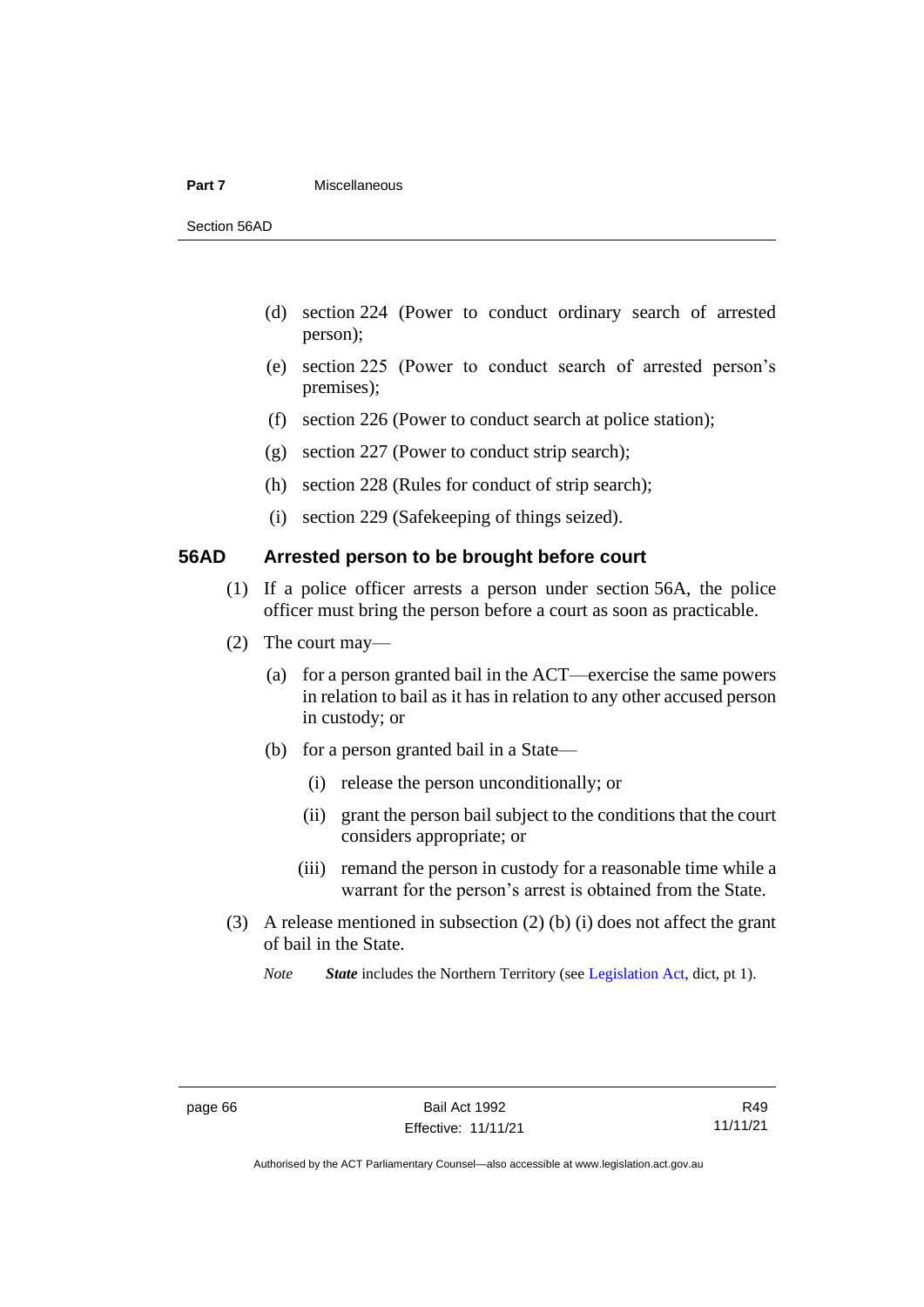# **56B Arrest for breach of condition by person outside ACT**

- (1) This section applies if a police officer reasonably believes that—
	- (a) a person who has been granted bail in the ACT has failed to comply with a bail condition; and
	- (b) the person is in a State or another Territory.
- (2) An issuing officer may, on the information of a police officer—
	- (a) issue a warrant to arrest the person in the State or other Territory and bring the person before a court; or
	- (b) issue a summons for the person's appearance before a court.
- (3) In this section

*issuing officer*, for a warrant, means—

- (a) a judge, the registrar or a deputy registrar of the Supreme Court; or
- (b) a magistrate; or
- (c) if authorised by the Chief Magistrate to issue a warrant—the registrar or deputy registrar of the Magistrates Court.

# **57 Act to prevail**

- (1) Except if otherwise expressly provided by this Act, this Act applies in relation to the grant of bail to accused people to the exclusion of any other law in force immediately before the commencement of this Act so far as any other such law makes provision for or in relation to bail for accused people.
- (2) This Act does not affect the *[Bill of Rights 1688](http://www.legislation.act.gov.au/a/db_1792/default.asp)* 1 Will and Mary sess 2 c 2.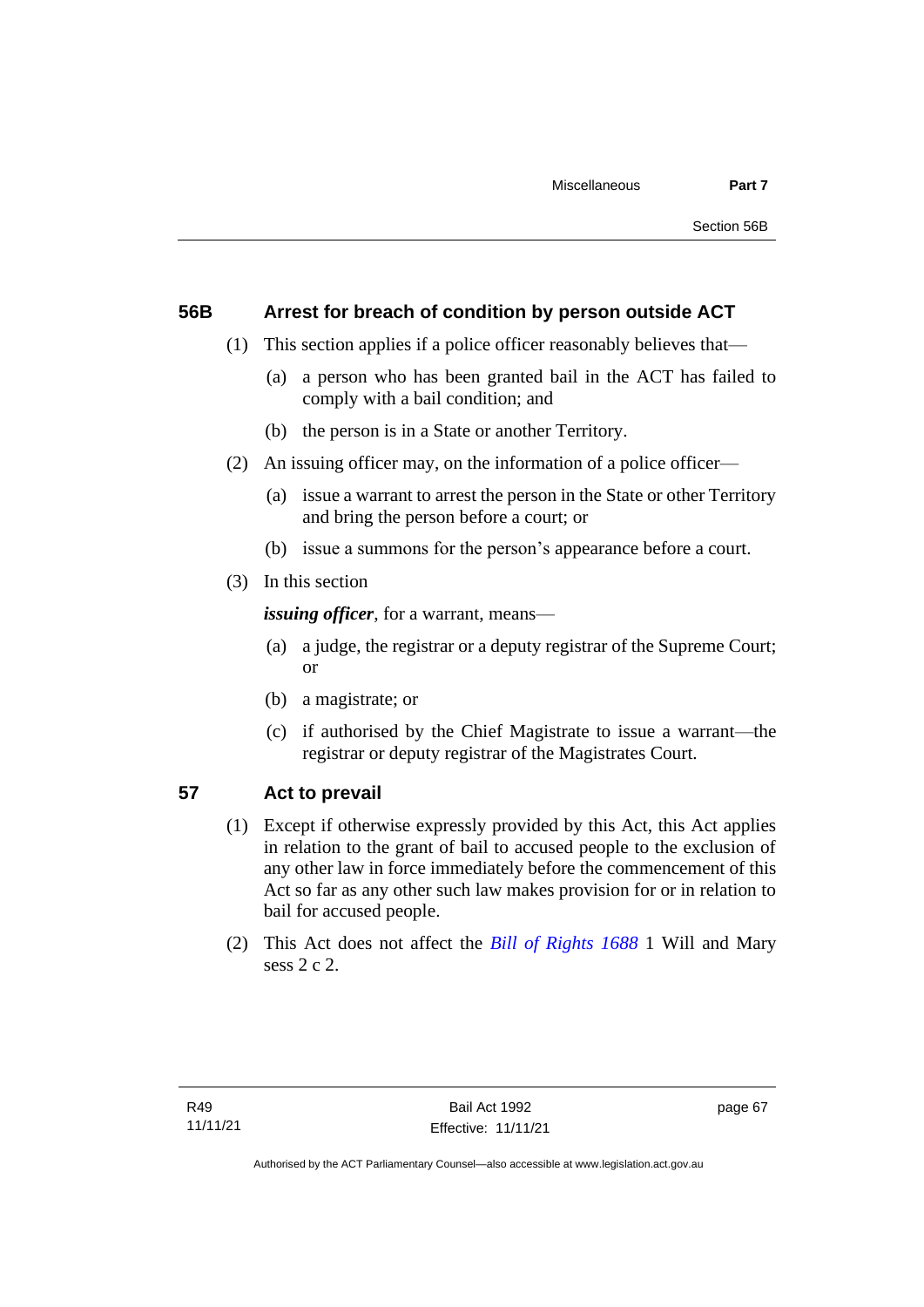#### **Part 7** Miscellaneous

Section 57AA

# **57AA Abolition of inherent power of bail**

Any inherent power of the Supreme Court to grant bail is abolished.

# **58 Approved forms**

- (1) The Minister may approve forms for this Act.
- (2) If the Minister approves a form for a particular purpose, the approved form must be used for that purpose.
- (3) A form approved for section 28 (1), 30 (4), 34, 47 or 48 (2) is a disallowable instrument.

(4) Any other approved form is a notifiable instrument.

*Note* A notifiable instrument must be notified under the [Legislation Act.](http://www.legislation.act.gov.au/a/2001-14)

(5) If there is no approved form for an instrument under this Act, the instrument must be in a form acceptable to the registrar.

# **59 Regulation-making power**

- (1) The Executive may make regulations for this Act.
	- *Note* A regulation must be notified, and presented to the Legislative Assembly, under the [Legislation Act.](http://www.legislation.act.gov.au/a/2001-14)
- (2) Without limiting subsection (1), a regulation may make provision in relation to the management (including the investment) of an amount deposited in accordance with a condition mentioned in section 25 (1) (c).

*Note* A disallowable instrument must be notified, and presented to the Legislative Assembly, under the [Legislation Act.](http://www.legislation.act.gov.au/a/2001-14)

Authorised by the ACT Parliamentary Counsel—also accessible at www.legislation.act.gov.au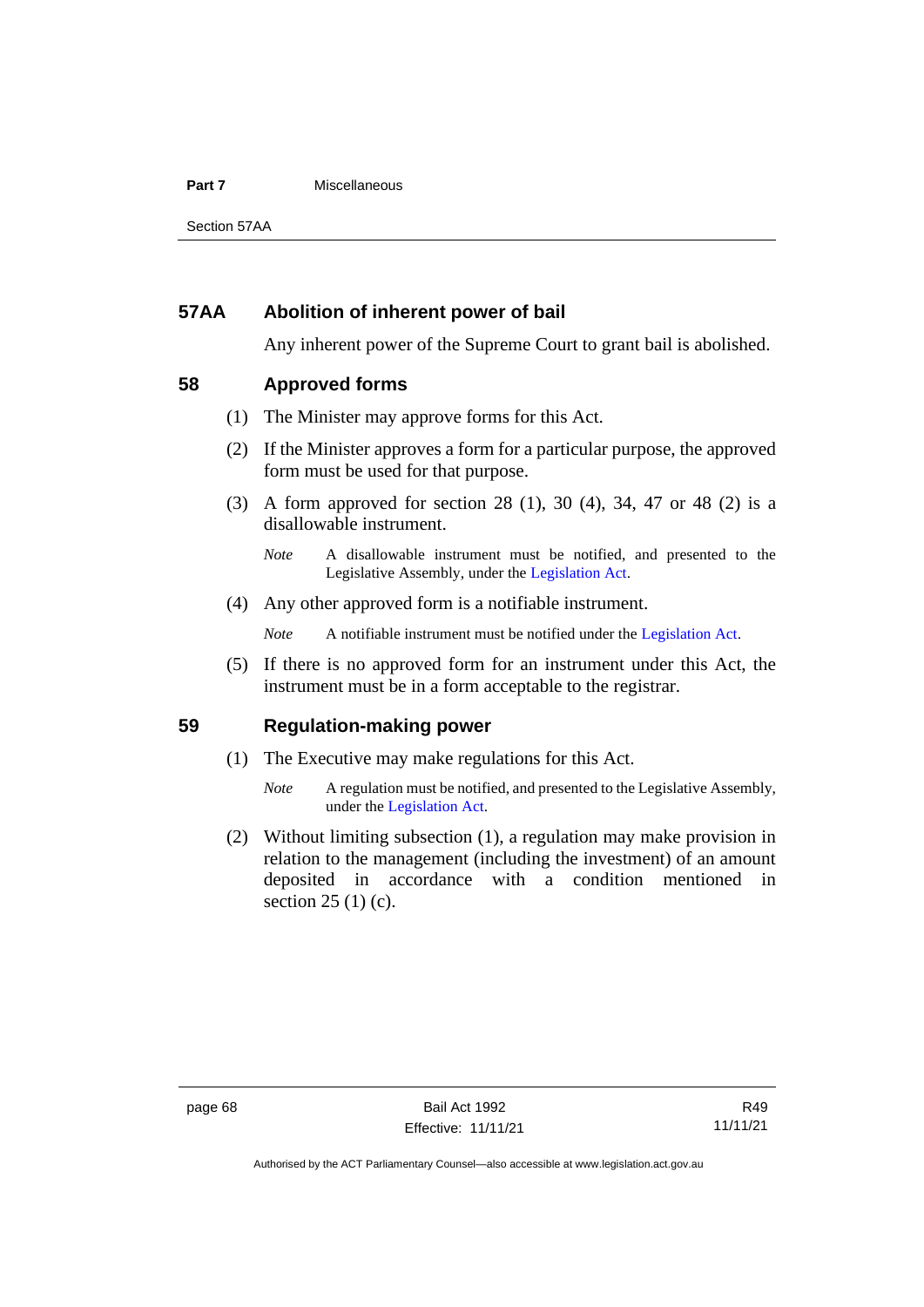# **Schedule 1 Offences to which presumption of bail does not apply**

(see s 9B (a))

# **Part 1.1 Offences against Crimes Act 1900**

| column 1<br>item | column 2<br>provision | column 3<br>description of offence                         |
|------------------|-----------------------|------------------------------------------------------------|
|                  | 15                    | manslaughter                                               |
| 2                | 19                    | intentionally inflicting grievous bodily harm              |
| 3                | 51                    | sexual assault in the first degree                         |
| 4                | 52                    | sexual assault in the second degree                        |
| 5                | 54                    | sexual intercourse without consent                         |
| 6                | 55 $(1)$              | sexual intercourse with young person under<br>10 years old |

R49 11/11/21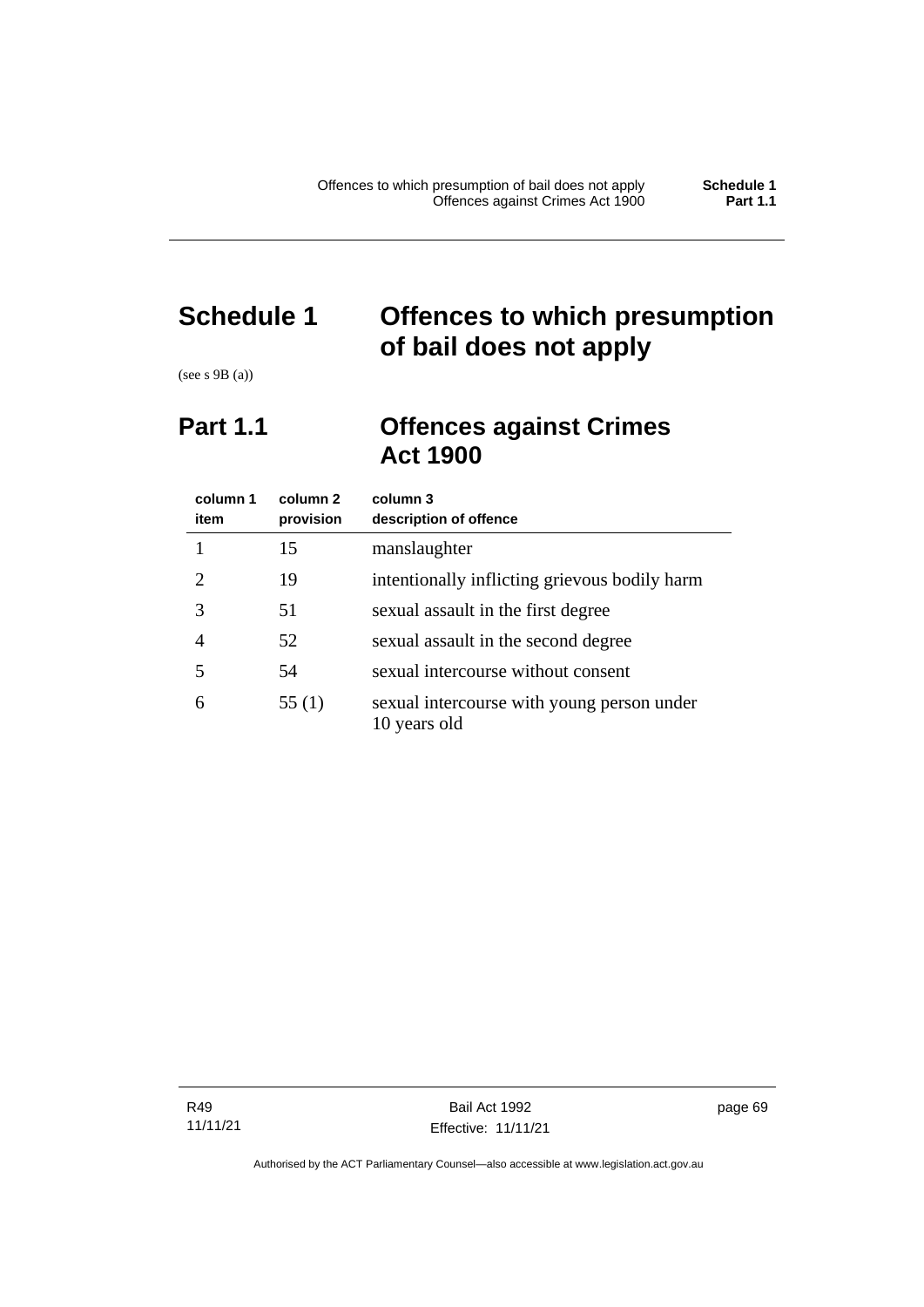# **Part 1.2 Offences against Criminal Code**

| column 1<br>item | column <sub>2</sub><br>provision | column 3<br>description of offence                                                                       |
|------------------|----------------------------------|----------------------------------------------------------------------------------------------------------|
| $\mathbf{1}$     | 310                              | aggravated robbery                                                                                       |
| $\overline{2}$   | 312                              | aggravated burglary                                                                                      |
| 3                | 603(3)                           | trafficking in commercial quantity of<br>controlled drug                                                 |
| 4                | 603(5)                           | trafficking in trafficable quantity of cannabis                                                          |
| 5                | 603(7)                           | trafficking in controlled drug other than<br>cannabis                                                    |
| 6                | 607(3)                           | manufacturing commercial quantity of<br>controlled drug for selling                                      |
| 7                | 607(5)                           | manufacturing controlled drug for selling                                                                |
| 8                | 610(1)                           | selling large commercial quantity of controlled<br>precursor for manufacture of controlled drug          |
| 9                | 610(3)                           | selling commercial quantity of controlled<br>precursor for manufacture of controlled drug                |
| 10               | 611(1)                           | manufacturing large commercial quantity of<br>controlled precursor for manufacture of<br>controlled drug |
| 11               | 611(3)                           | manufacturing large commercial quantity of<br>controlled precursor for selling                           |
| 12               | 611(5)                           | manufacturing commercial quantity of<br>controlled precursor for manufacture of<br>controlled drug       |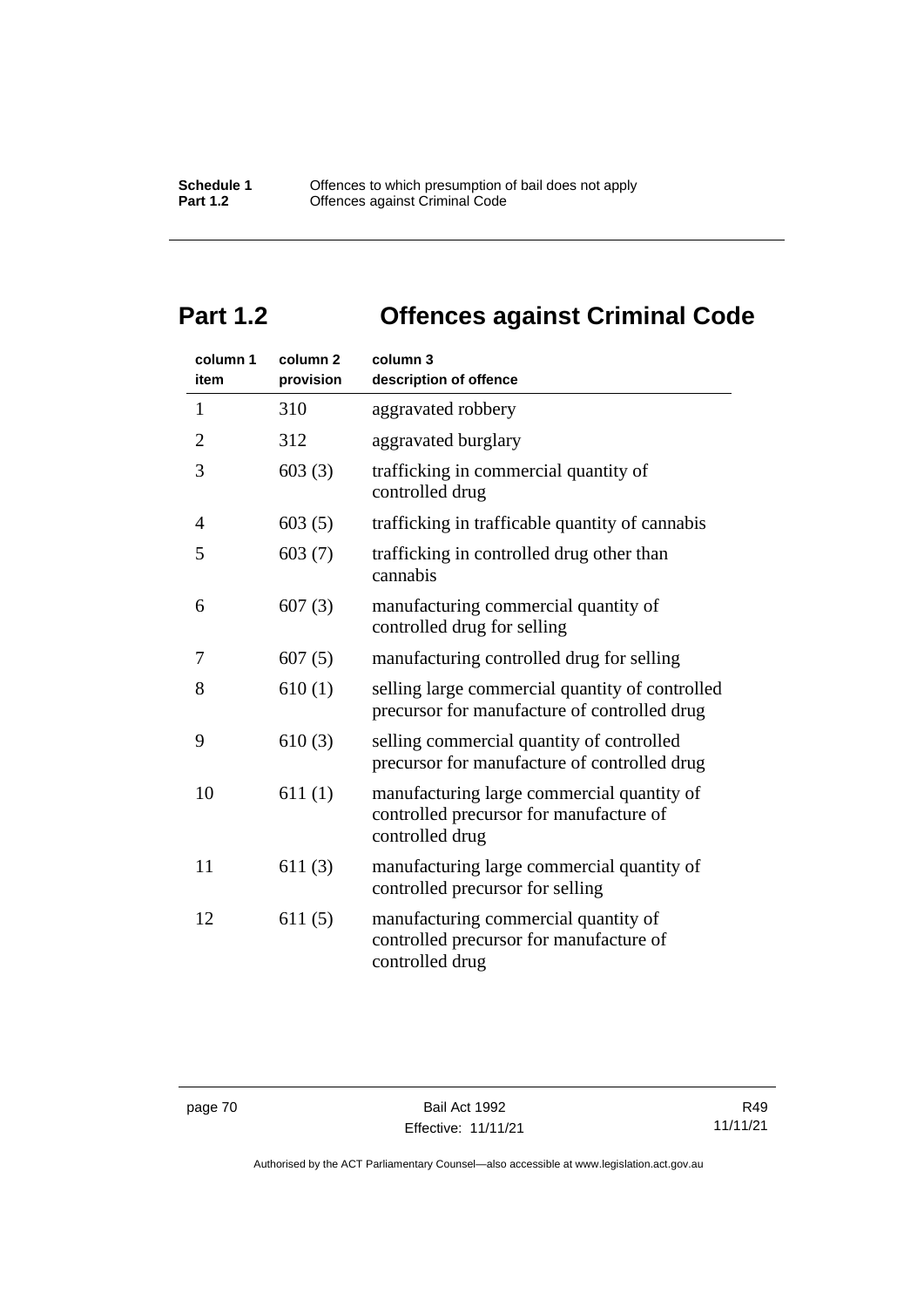| column 1<br>item | column <sub>2</sub><br>provision | column 3<br>description of offence                                       |
|------------------|----------------------------------|--------------------------------------------------------------------------|
| 13               | 611(7)                           | manufacturing commercial quantity of<br>controlled precursor for selling |
| 14               | 612(1)                           | possessing large commercial quantity of<br>controlled precursor          |
| 15               | 612(3)                           | possessing commercial quantity of controlled<br>precursor                |
| 16               | 616(3)                           | cultivating commercial quantity of controlled<br>plant                   |
| 17               | 619(3)                           | selling commercial quantity of controlled plant                          |
| 18               | 622(3)                           | supplying etc controlled drug to child for<br>selling                    |
| 19               | 624(4)                           | procuring child to traffic in controlled drug                            |
| 20               | 625(1)                           | supplying etc controlled drug (other than<br>cannabis) to child          |
| 21               | 639                              | concealing etc property derived from drug<br>offence                     |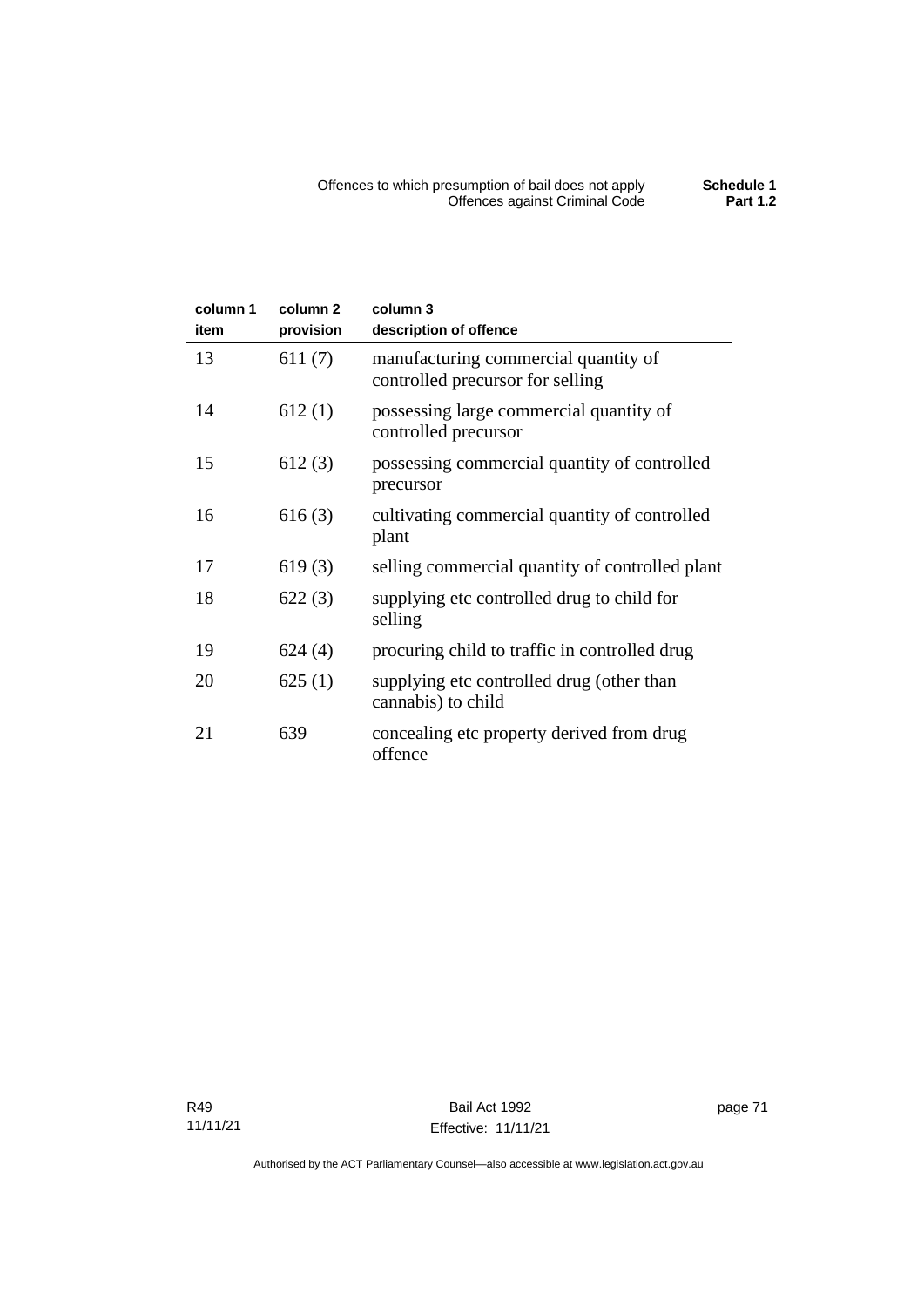# **Part 1.3 Offence against Drugs of Dependence Act 1989**

| column 1 | column 2  | column 3                                                          |
|----------|-----------|-------------------------------------------------------------------|
| item     | provision | description of offence                                            |
|          | 164       | sale, supply etc of drug of dependence or<br>prohibited substance |

page 72 Bail Act 1992 Effective: 11/11/21

R49 11/11/21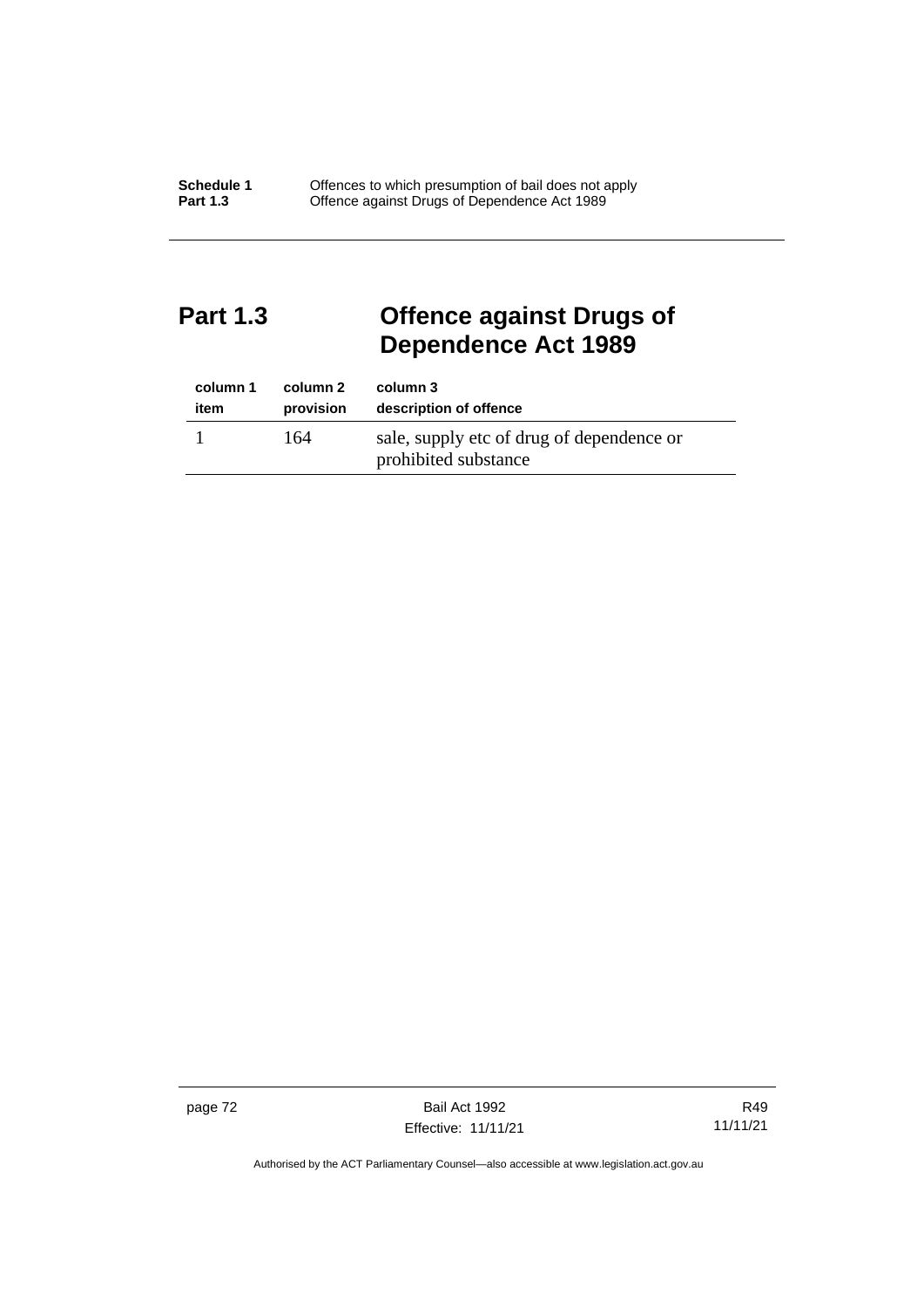# **Part 1.4 Offences against Medicines, Poisons and Therapeutic Goods Act 2008**

| column 1<br>item | column 2<br>provision | column 3<br>description of offence                            |
|------------------|-----------------------|---------------------------------------------------------------|
|                  | 26                    | supply of controlled medicine or prohibited<br>substance      |
|                  | 33                    | manufacture of controlled medicine or<br>prohibited substance |

R49 11/11/21

Bail Act 1992 Effective: 11/11/21 page 73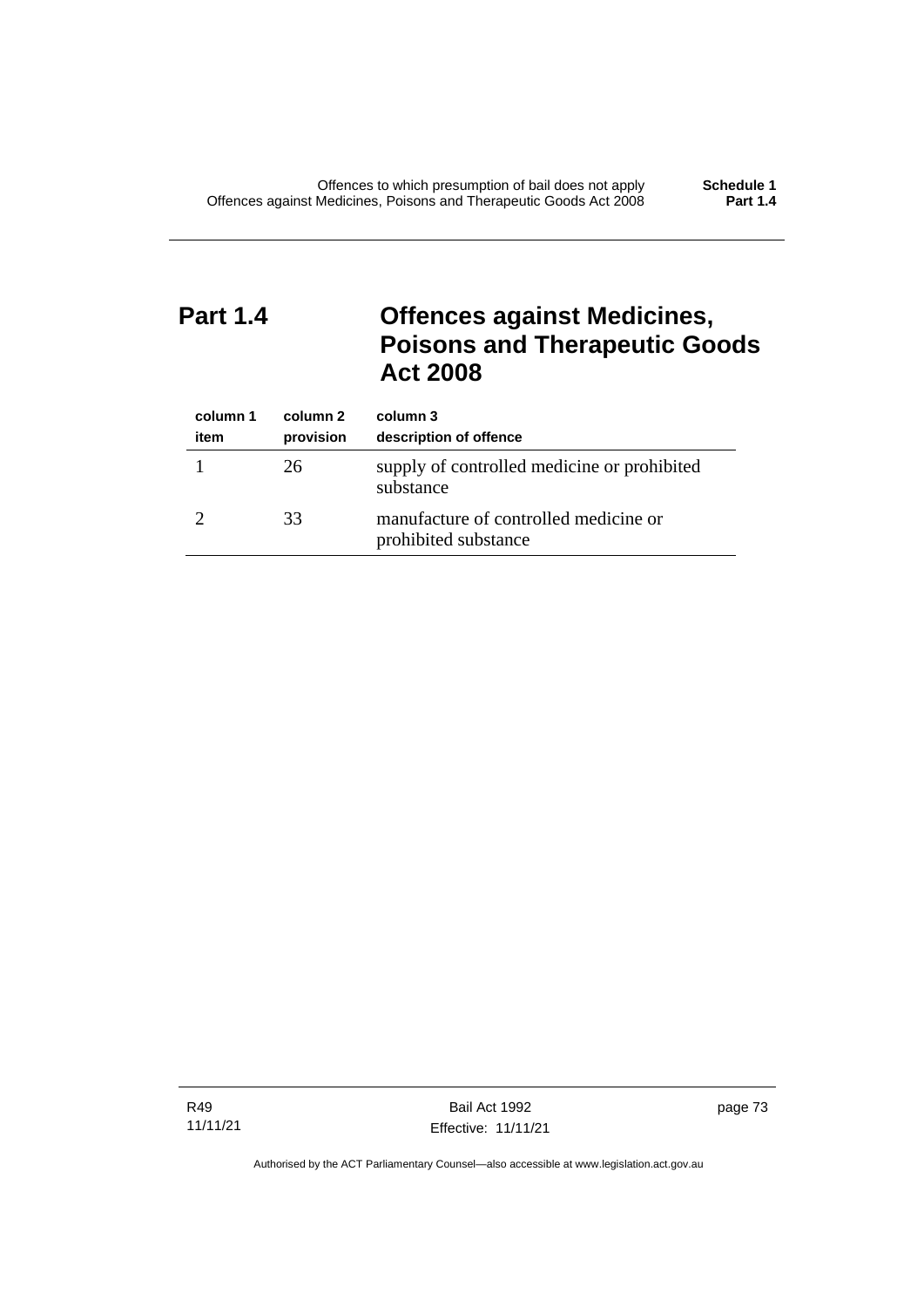# **Part 1.5 Offences against Customs Act 1901 (Cwlth)**

| column 1<br>item | column 2<br>provision | column 3<br>description of offence                               |
|------------------|-----------------------|------------------------------------------------------------------|
|                  | 231(1)                | assembly for unlawful purposes                                   |
|                  | 233AC                 | master allowing use of ship for smuggling etc.<br>narcotic goods |

page 74 Bail Act 1992 Effective: 11/11/21

R49 11/11/21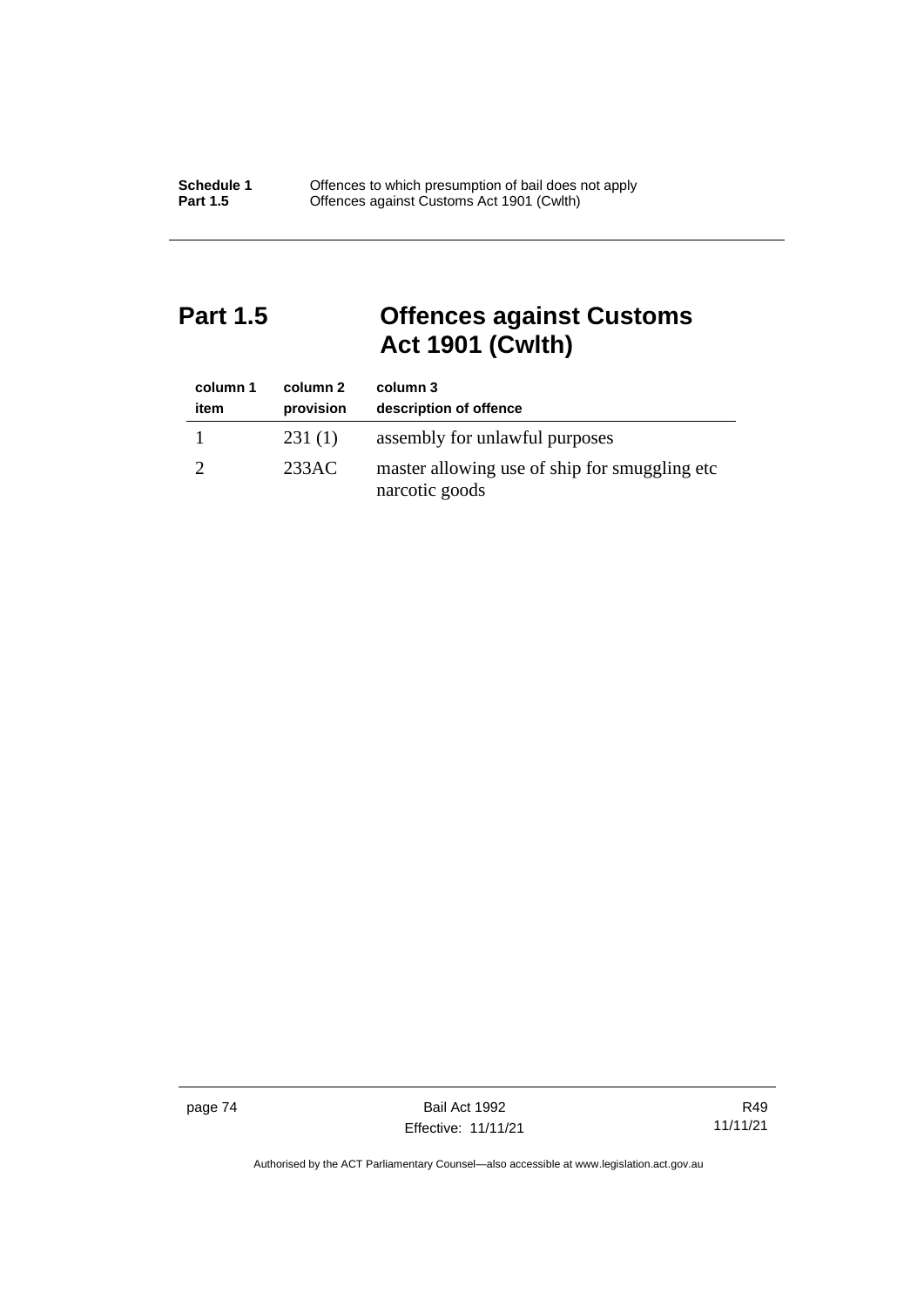# **Part 1.6 Offences against Criminal Code (Cwlth)**

| column 1       | column <sub>2</sub> | column 3                                                                                                                                              |
|----------------|---------------------|-------------------------------------------------------------------------------------------------------------------------------------------------------|
| item           | provision           | description of offence                                                                                                                                |
| $\mathbf{1}$   | 307.1               | importing and exporting commercial quantities of<br>border controlled drugs or border controlled plants                                               |
| 2              | 307.2               | importing and exporting marketable quantities of<br>border controlled drugs or border controlled plants                                               |
| 3              | 307.3               | importing and exporting border controlled drugs or<br>border controlled plants                                                                        |
| $\overline{4}$ | 307.5               | possessing commercial quantities of unlawfully<br>imported border controlled drugs or border controlled<br>plants                                     |
| 5              | 307.6               | possessing marketable quantities of unlawfully<br>imported border controlled drugs or border controlled<br>plants                                     |
| 6              | 307.8               | possessing commercial quantities of border controlled<br>drugs or border controlled plants reasonably suspected<br>of having been unlawfully imported |
| 7              | 307.9               | possessing marketable quantities of border controlled<br>drugs or border controlled plants reasonably suspected<br>of having been unlawfully imported |
| 8              | 307.11              | importing and exporting commercial quantities of<br>border controlled precursors                                                                      |
| 9              | 307.12              | importing and exporting marketable quantities of<br>border controlled precursors                                                                      |
| 10             | 307.13              | importing and exporting border controlled precursors                                                                                                  |

R49 11/11/21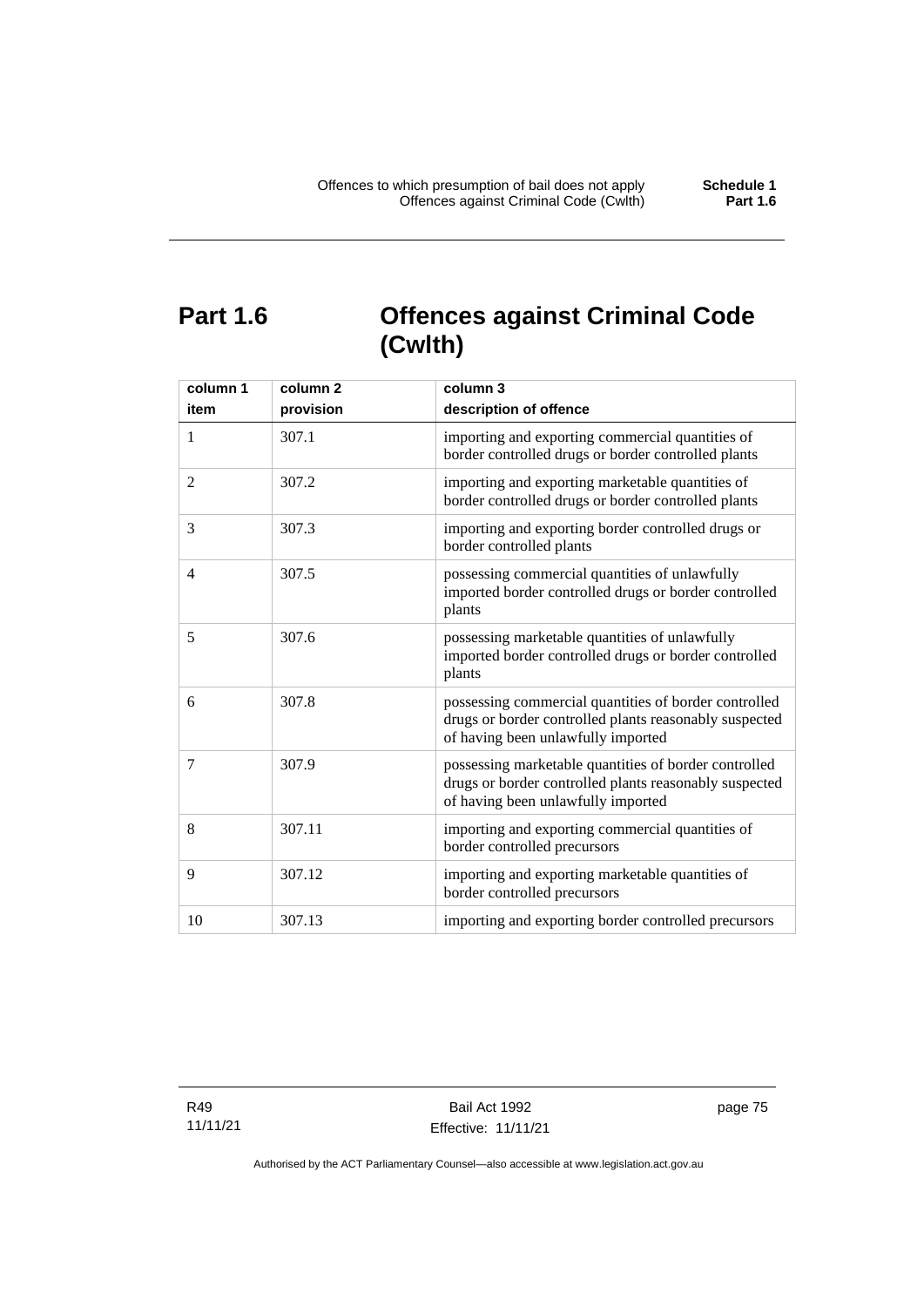# **Part 1.7 Offence against Work Health and Safety Act 2011**

| column 1 | column 2  | column 3                |
|----------|-----------|-------------------------|
| item     | provision | description of offence  |
|          | 34A       | industrial manslaughter |

page 76 Bail Act 1992 Effective: 11/11/21

R49 11/11/21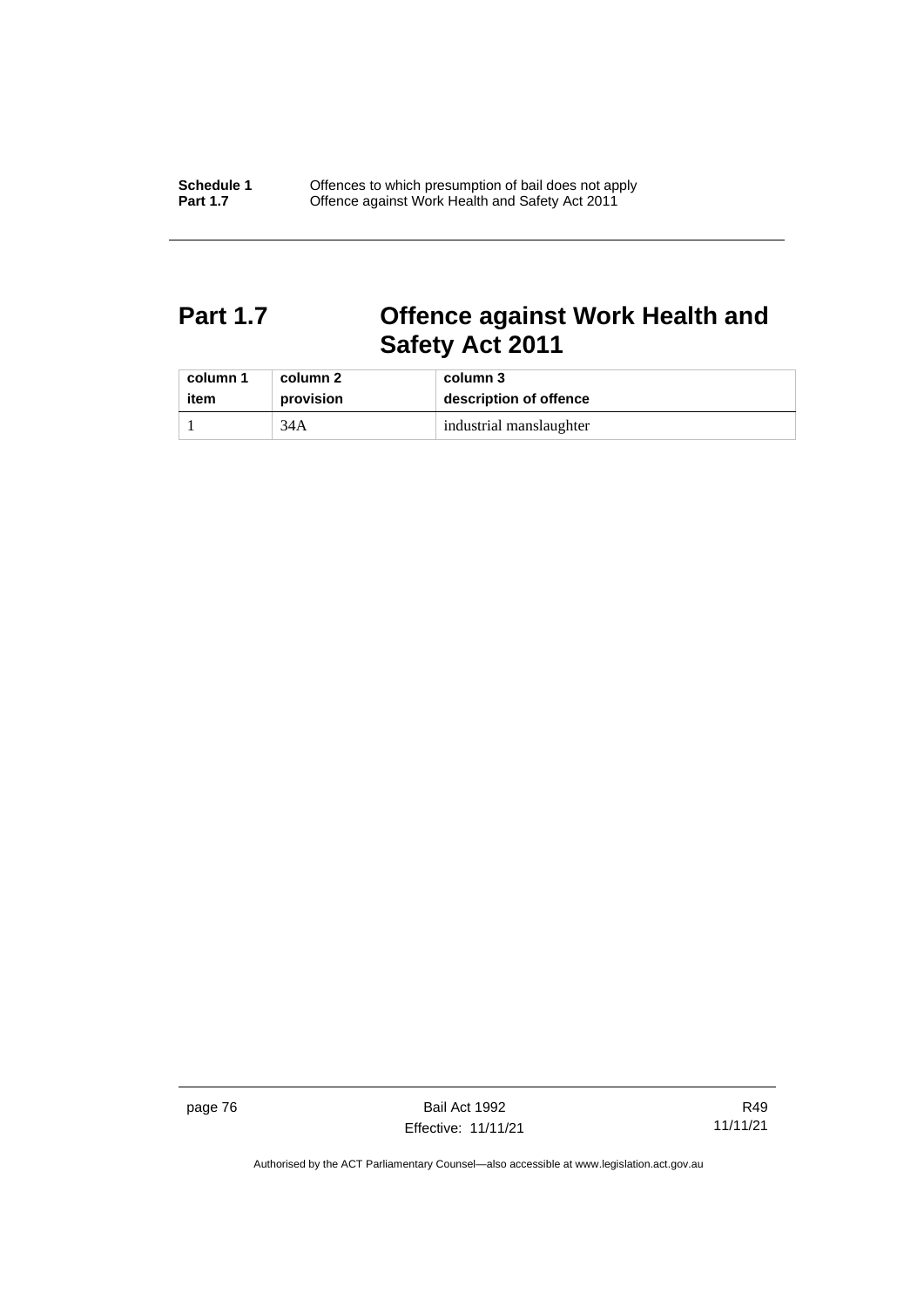# **Dictionary**

(see s 3)

*Note 1* The [Legislation Act](http://www.legislation.act.gov.au/a/2001-14) contains definitions and other provisions relevant to this Act.

*Note 2* For example, the [Legislation Act,](http://www.legislation.act.gov.au/a/2001-14) dict, pt 1, defines the following terms:

- ACAT
- Act (see s 7)
- adult
- child
- Chief Magistrate
- chief police officer
- correctional centre
- director-general (see s 163)
- domestic partner (see s 169 (1))
- found guilty
- indictable offence (see s 190 (1))
- judge
- magistrate
- Magistrates Court
- penalty unit (see s 133)
- police officer
- **State**
- Supreme Court
- the Territory.

## *accused person* includes—

- (a) a person charged with, convicted of, or found guilty of, an offence; and
- (b) a person mentioned in section  $8(1)(c)$ , (d) or (e); and
- (c) a person whose conviction for an offence is stayed; and
- (d) a person subject to an order under the *[Crimes \(Sentencing\)](http://www.legislation.act.gov.au/a/2005-58)  Act [2005](http://www.legislation.act.gov.au/a/2005-58)*, section 17 (Non-conviction orders—general); and

| R49      | Bail Act 1992       | page 77 |
|----------|---------------------|---------|
| 11/11/21 | Effective: 11/11/21 |         |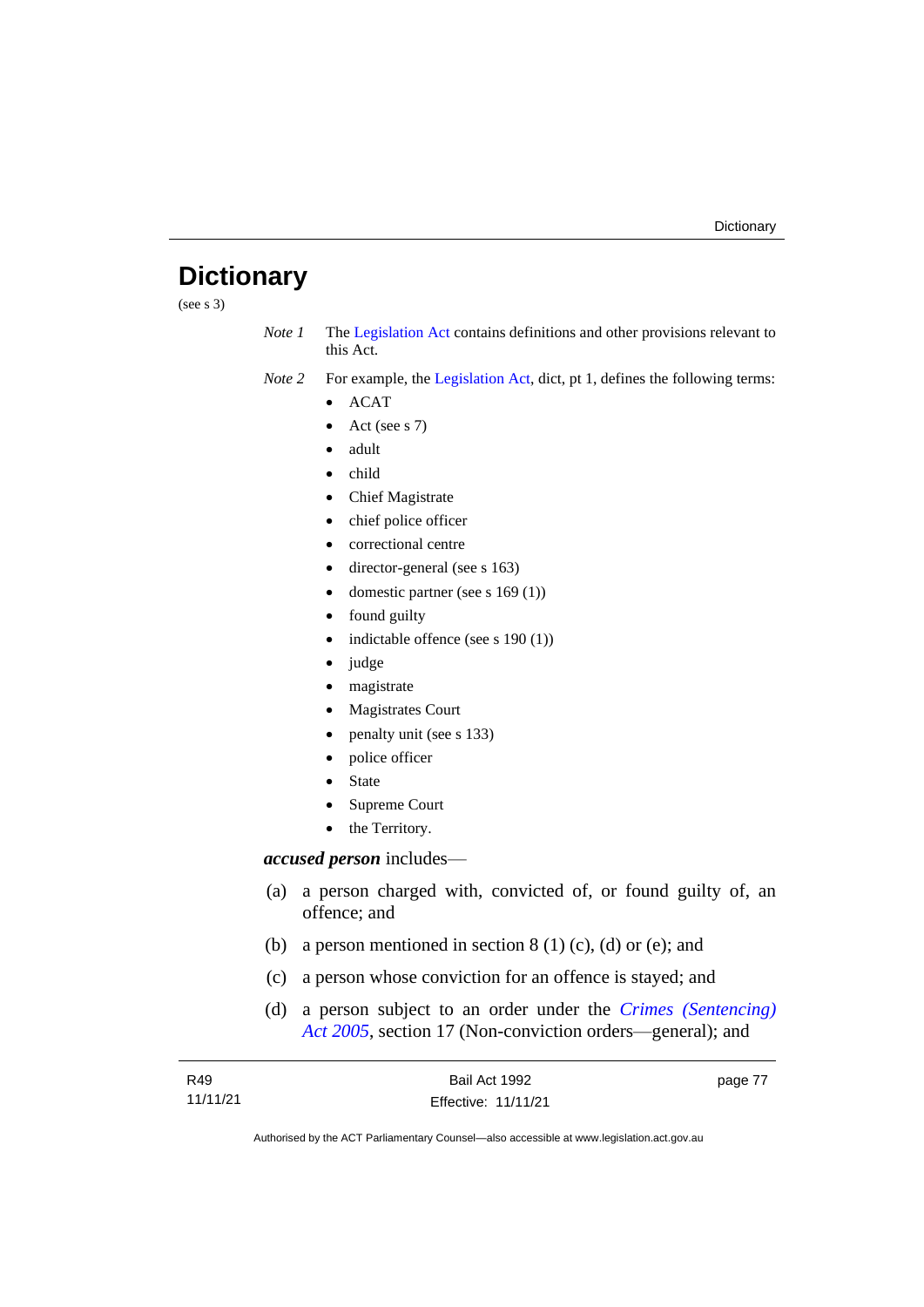- (e) a person in relation to whom an appeal relating to an offence is pending; and
- (f) a person in relation to whom a new trial has been ordered to be held for an offence.

*appeal* includes an application for leave to appeal and an appeal proceeding.

*applicable bail criteria*, for a decision about bail, means criteria under any of the following provisions applying to the decision:

- (a) section 9D (Bail for serious offence committed while charge for another is pending or outstanding);
- (b) section 9F (Family violence offence—bail by authorised officer);
- (c) section 22 (Criteria for granting bail to adults);
- (d) section 23 (Criteria for granting bail to children).

*authorised officer* means—

- (a) the chief police officer; or
- (b) a police officer exercising the functions of a superintendent or sergeant; or
- (c) another police officer authorised in writing by the chief police officer.

*bail* means an authorisation granted to a person under this Act to be at liberty.

*bail condition* means a condition on which bail is granted.

*bail order*, for part 4 (Grant of bail)—see section 19 (1).

*bail review application*, for part 4 (Grant of bail)—see section 12A.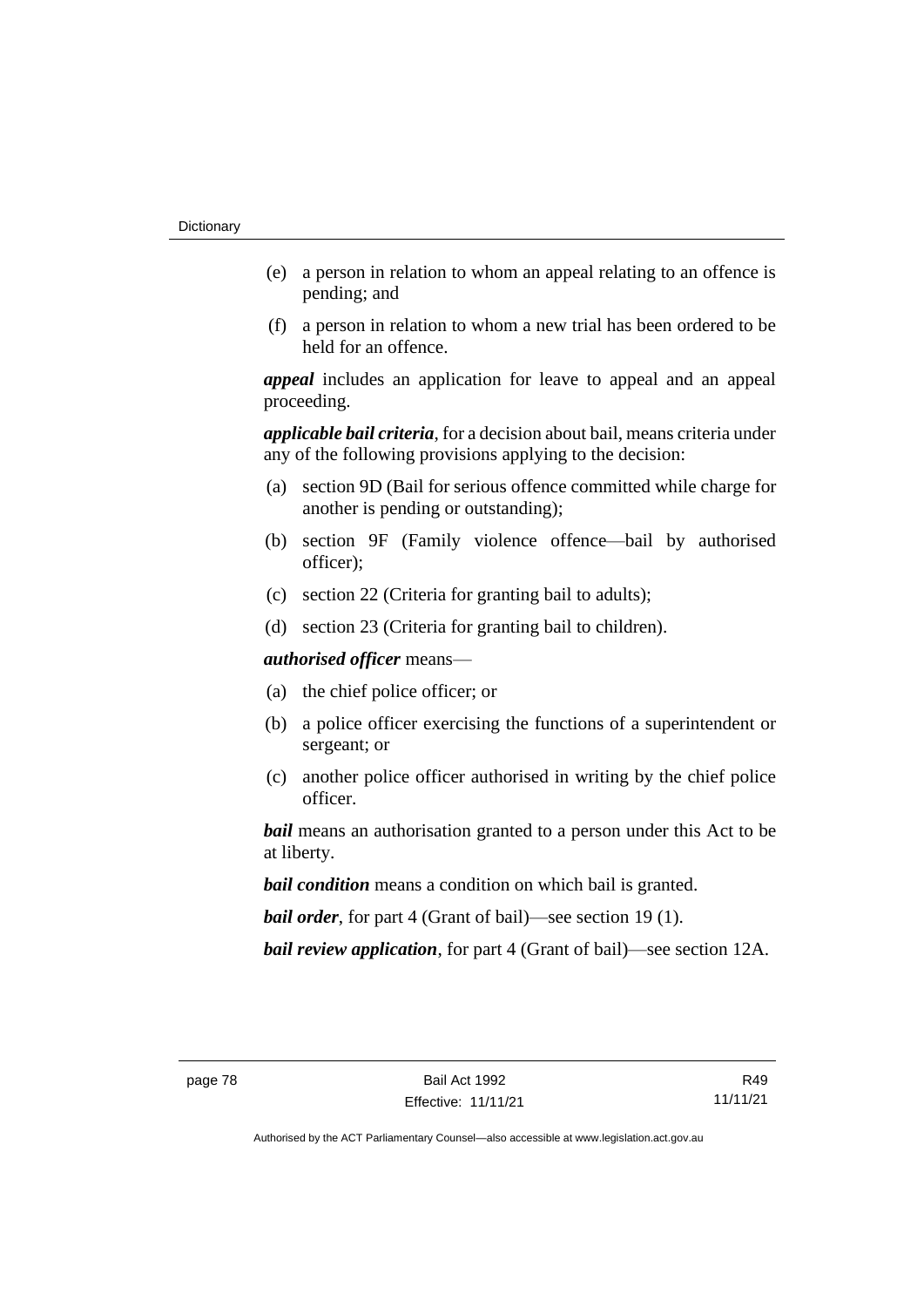*child*, of a person, includes a child—

- (a) who normally or regularly lives with the person; or
- (b) of whom the person is a guardian.

*court* means the Supreme Court or Magistrates Court.

*family violence offence*—see the *Family [Violence Act 2016](http://www.legislation.act.gov.au/a/2016-42)*, dictionary.

*grant*, in relation to bail (other than in section 22 (Criteria for granting bail to adults) or section 23 (Criteria for granting bail to children)), includes continue.

*offence* includes—

- (a) an alleged offence; and
- (b) except for section  $8(1)(a)$  and section  $9(1)$ 
	- (i) a breach of the peace or an apprehended breach of the peace; and
	- (ii) a breach of an obligation mentioned in section 8A (Entitlement to bail—breach of sentence obligations).

*parental responsibility*—a person has *parental responsibility* for a child or young person if the person has parental responsibility for the child or young person under the *[Children and Young People](http://www.legislation.act.gov.au/a/2008-19)  Act [2008](http://www.legislation.act.gov.au/a/2008-19)*.

*Note* Parental responsibility is dealt with in the *[Children and Young People Act](http://www.legislation.act.gov.au/a/2008-19)  [2008](http://www.legislation.act.gov.au/a/2008-19)*, div 1.3.2.

*surety*, in relation to an accused person, means a person other than the accused person who is subject to a liability under a bail condition mentioned in section 25 (1).

*undertaking to appear* means an undertaking given under section 28 (1).

page 79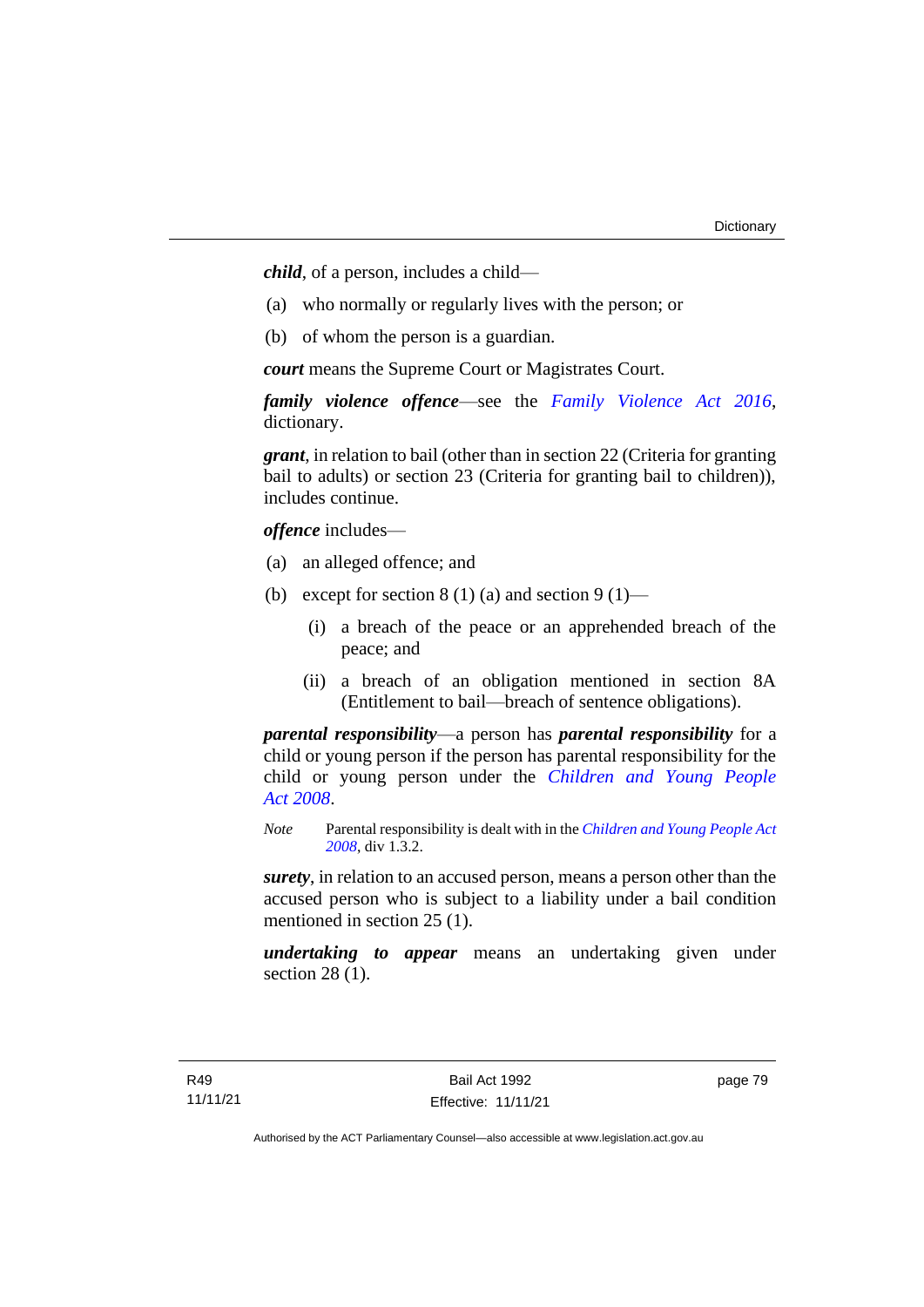*victim* in relation to an accused person, means—

- (a) a person (the *primary victim*) who suffers harm—
	- (i) in the course of, or because of, the commission of an offence of which the accused person is accused; or
	- (ii) in the course of assisting a police officer in the exercise of the officer's power to arrest the accused person or to take action to prevent the commission of an offence of which the accused person is accused; or
- (b) if a primary victim dies because of the commission of an offence of which the accused person is accused—anyone who was financially or psychologically dependent on the primary victim immediately before his or her death.

page 80 Bail Act 1992 Effective: 11/11/21

R49 11/11/21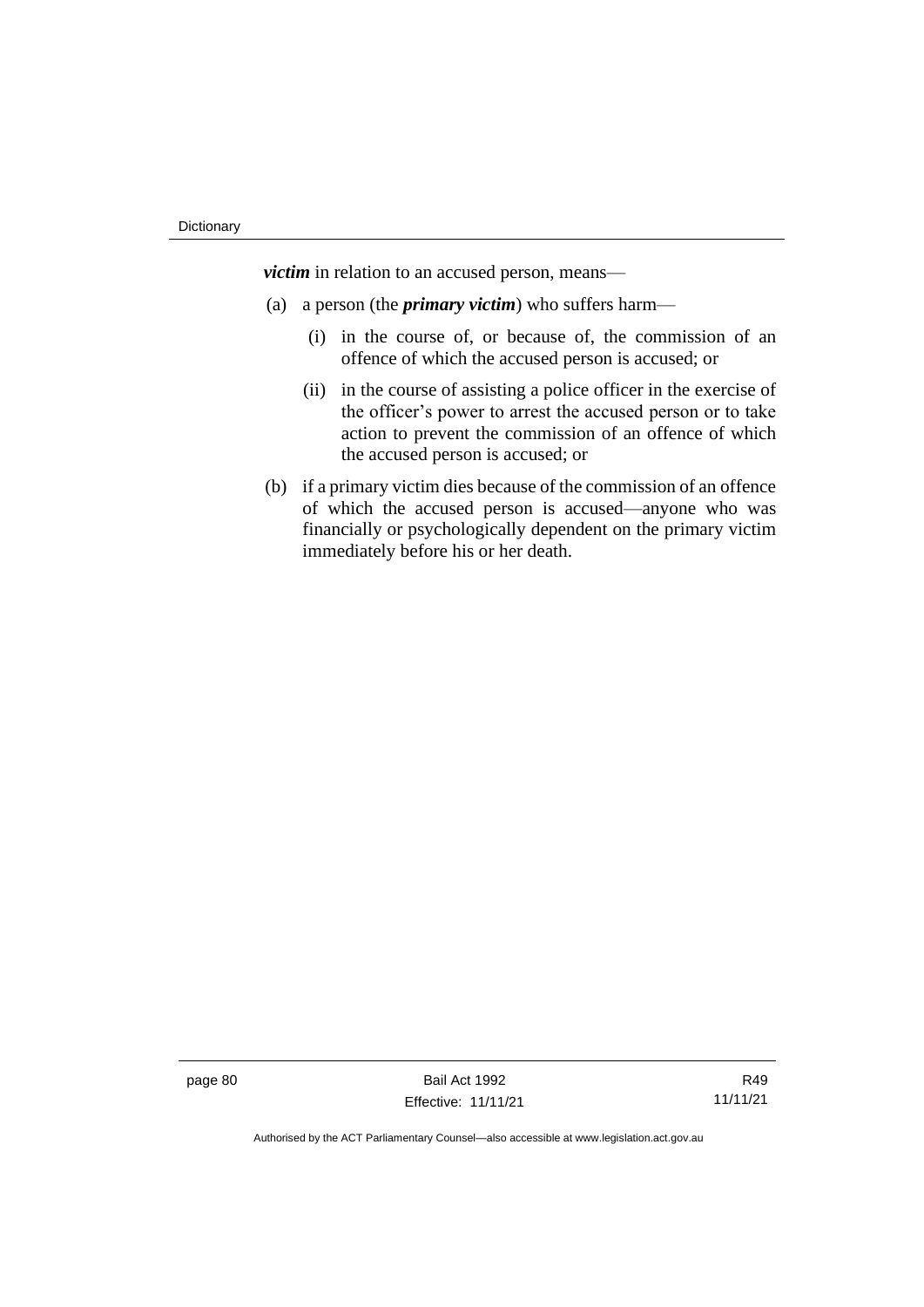# **Endnotes**

# **1 About the endnotes**

Amending and modifying laws are annotated in the legislation history and the amendment history. Current modifications are not included in the republished law but are set out in the endnotes.

Not all editorial amendments made under the *[Legislation Act 2001](http://www.legislation.act.gov.au/a/2001-14)*, part 11.3 are annotated in the amendment history. Full details of any amendments can be obtained from the Parliamentary Counsel's Office.

Uncommenced amending laws are not included in the republished law. The details of these laws are underlined in the legislation history. Uncommenced expiries are underlined in the legislation history and amendment history.

If all the provisions of the law have been renumbered, a table of renumbered provisions gives details of previous and current numbering.

The endnotes also include a table of earlier republications.

| $A = Act$                                    | $NI = Notifiable$ instrument                |
|----------------------------------------------|---------------------------------------------|
| $AF =$ Approved form                         | $o = order$                                 |
| $am = amended$                               | $om = omitted/repealed$                     |
| $amdt = amendment$                           | $ord = ordinance$                           |
| $AR = Assembly resolution$                   | $orig = original$                           |
| $ch = chapter$                               | par = paragraph/subparagraph                |
| $CN =$ Commencement notice                   | pres = present                              |
| $def = definition$                           | $prev = previous$                           |
| $DI = Disallowable instrument$               | $(\text{prev}) = \text{previously}$         |
| $dict = dictionary$                          | $pt = part$                                 |
| $disallowed = disallowed by the Legislative$ | $r = rule/subrule$                          |
| Assembly                                     | $reloc = relocated$                         |
| $div = division$                             | $renum = renumbered$                        |
| $exp = expires/expired$                      | $R[X]$ = Republication No                   |
| $Gaz = gazette$                              | $RI =$ reissue                              |
| $hdg =$ heading                              | $s = section/subsection$                    |
| $IA = Interpretation Act 1967$               | $sch = schedule$                            |
| ins = inserted/added                         | $sdiv = subdivision$                        |
| $LA =$ Legislation Act 2001                  | $SL = Subordinate$ law                      |
| $LR =$ legislation register                  | $sub =$ substituted                         |
| $LRA =$ Legislation (Republication) Act 1996 | $underlining = whole or part not commenced$ |
| $mod = modified/modification$                | or to be expired                            |
|                                              |                                             |

### **2 Abbreviation key**

R49 11/11/21

Bail Act 1992 Effective: 11/11/21 page 81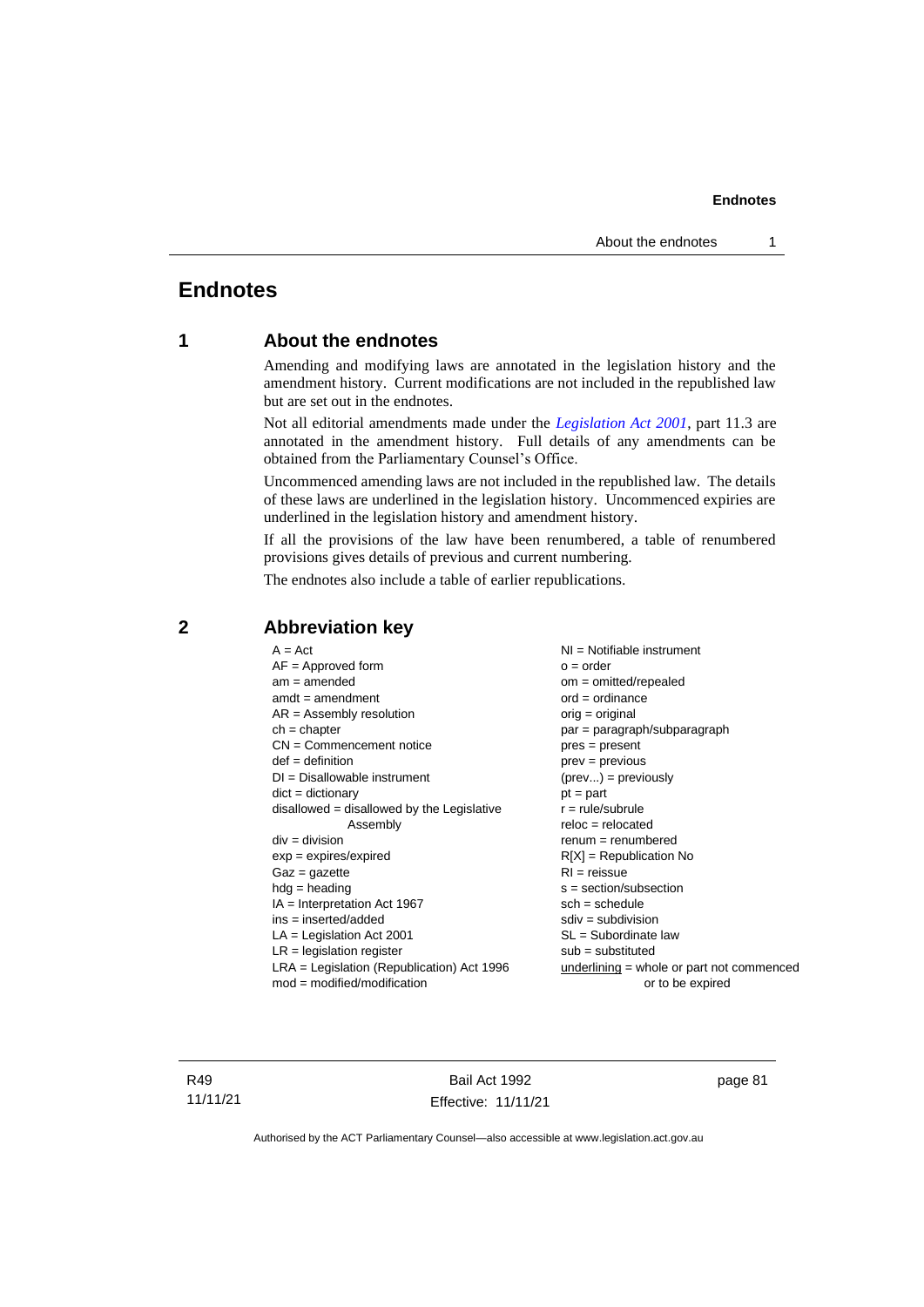3 Legislation history

# **3 Legislation history**

#### **Bail Act 1992 A1992-8**

notified 28 May 1992 (Gaz 1992 No S59) s 1, s 2 commenced 28 May 1992 (s 2 (1)) remainder commenced 28 November 1992 (s 2(3))

as amended by

#### **[Bail \(Amendment\) Act 1992](http://www.legislation.act.gov.au/a/1992-75) A1992-75**

notified 18 December 1992 (Gaz 1992 No S233) commenced 18 December 1992 (s 2)

### **[Bail \(Amendment\) Act 1994](http://www.legislation.act.gov.au/a/1994-73) A1994-73**

notified 1 November 1994 (Gaz 1994 No S229) ss 1-3 commenced 1 November 1994 (s 2 (1)) remainder commenced 1 May 1995 (s 2 (3))

### **[Crimes \(Amendment\) Act \(No 2\) 1994](http://www.legislation.act.gov.au/a/1994-75) A1994-75 sch 3**

notified 23 November 1994 (Gaz 1994 No S247) ss 1-3 commenced 23 November 1994 (s 2 (1)) sch 3 commenced 1 December 1994 (Gaz 1994 No S270)

#### **[Statute Law Revision \(Penalties\) Act 1994](http://www.legislation.act.gov.au/a/1994-81) A1994-81 sch**

notified 29 November 1994 (Gaz 1994 No S253) s 1, s 2 commenced 29 November 1994 (s 2 (1)) sch commenced 29 November 1994 (Gaz 1994 No S269)

#### **[Acts Revision \(Victims of Crime\) Act 1994](http://www.legislation.act.gov.au/a/1994-84) A1994-84 pt 2**

notified 15 December 1994 (Gaz 1994 No S280) s 1, s 2 commenced 15 December 1994 (s 2 (1)) pt 2 commenced 15 June 1995 (s 2 (3))

#### **[Remand Centres \(Amendment\) Act \(No 2\) 1996](http://www.legislation.act.gov.au/a/1996-81) A1996-81 s 7**

notified 20 December 1996 (Gaz 1996 No S328) ss 1-3 commenced 20 December 1996 (s 2 (1)) s 7 commenced 1 January 1997 (s 2 (2) and Gaz 1996 No S353)

### **[Bail \(Amendment\) Act 1997](http://www.legislation.act.gov.au/a/1997-22) A1997-22**

notified 29 May 1997 (Gaz 1997 No S136) ss 1-3 commenced 29 May 1997 (s 2 (1)) remainder commenced 30 May 1997 (s 2 (2) and Gaz 1997 No S149)

| page 82 | Bail Act 1992       | R49      |
|---------|---------------------|----------|
|         | Effective: 11/11/21 | 11/11/21 |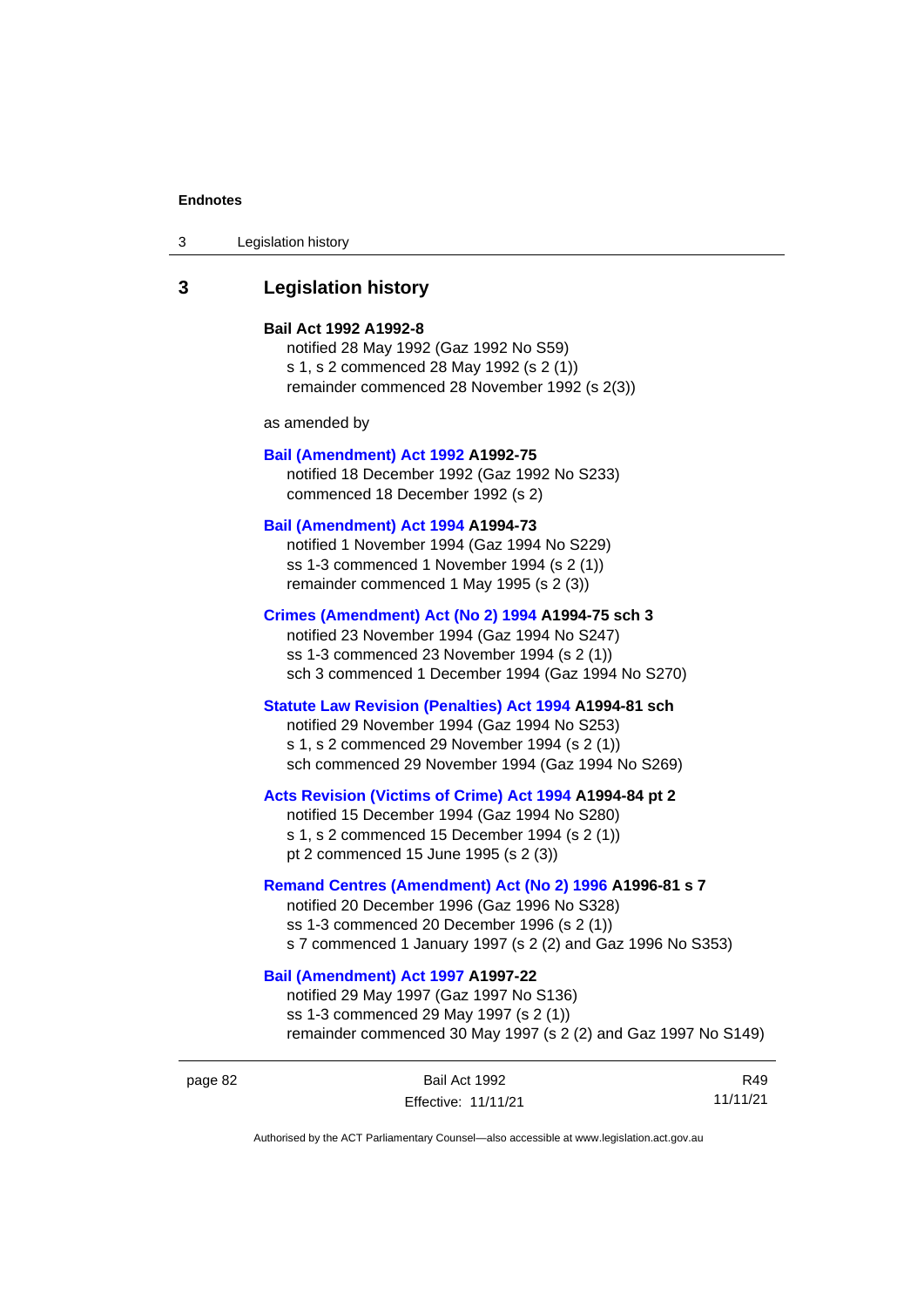Legislation history 3

#### **[Legal Practitioners \(Consequential Amendments\) Act 1997](http://www.legislation.act.gov.au/a/1997-96) A1997-96 sch 1**

notified 1 December 1997 (Gaz 1997 No S380) s 1, s 2 commenced 1 December 1997 (s 2 (1)) sch 1 commenced 1 June 1998 (s 2 (2))

### **[Bail \(Amendment\) Act 1998](http://www.legislation.act.gov.au/a/1998-39) A1998-39**

notified 14 October 1998 (Gaz 1998 No 41) ss 1-3 commenced 14 October 1998 (s 2 (1)) remainder commenced 19 October 1998 (Gaz 1998 No 41)

# **[Children and Young People \(Consequential Amendments\) Act 1999](http://www.legislation.act.gov.au/a/1999-64)**

# **A1999-64 sch 2**

notified 10 November 1999 (Gaz 1999 No 45) s 1, s 2 commenced 10 November 1999 (s 2 (1)) remainder commenced 10 May 2000 (s 2 (2))

#### **[Road Transport Legislation Amendment Act 1999](http://www.legislation.act.gov.au/a/1999-79) A1999-79**

notified 1 March 2000 (Gaz 1999 No S65) commenced 1 March 2000 (s 2 and Gaz 2000 No S5)

### **[Bail Amendment Act 2001](http://www.legislation.act.gov.au/a/2001-25) A2001-25 pt 2**

notified 24 May 2001 (Gaz 2001 No 21) commenced 24 May 2001 (s 2)

### **[Legislation \(Consequential Amendments\) Act 2001](http://www.legislation.act.gov.au/a/2001-44) A2001-44 pt 30**

notified 26 July 2001 (Gaz 2001 No 30) s 1, s 2 commenced 26 July 2001 (IA s 10B) pt 30 commenced 12 September 2001 (s 2 and see Gaz 2001 No S65)

#### **[Supreme Court Amendment Act 2001 \(No 2\)](http://www.legislation.act.gov.au/a/2001-54) A2001-54 sch 2 pt 2.2**

notified 15 August 2001 (Gaz 2001 No S57) commenced 15 August 2001 (s 2 (1))

#### **[Bail Amendment Act 2001 \(No 2\)](http://www.legislation.act.gov.au/a/2001-60) A2001-60**

notified 10 September 2001 (Gaz 2001 No S66) s 1, s 2 commenced 10 September 2001 (IA s 10B) remainder commenced 24 September 2001 (s 2)

R49 11/11/21

Bail Act 1992 Effective: 11/11/21 page 83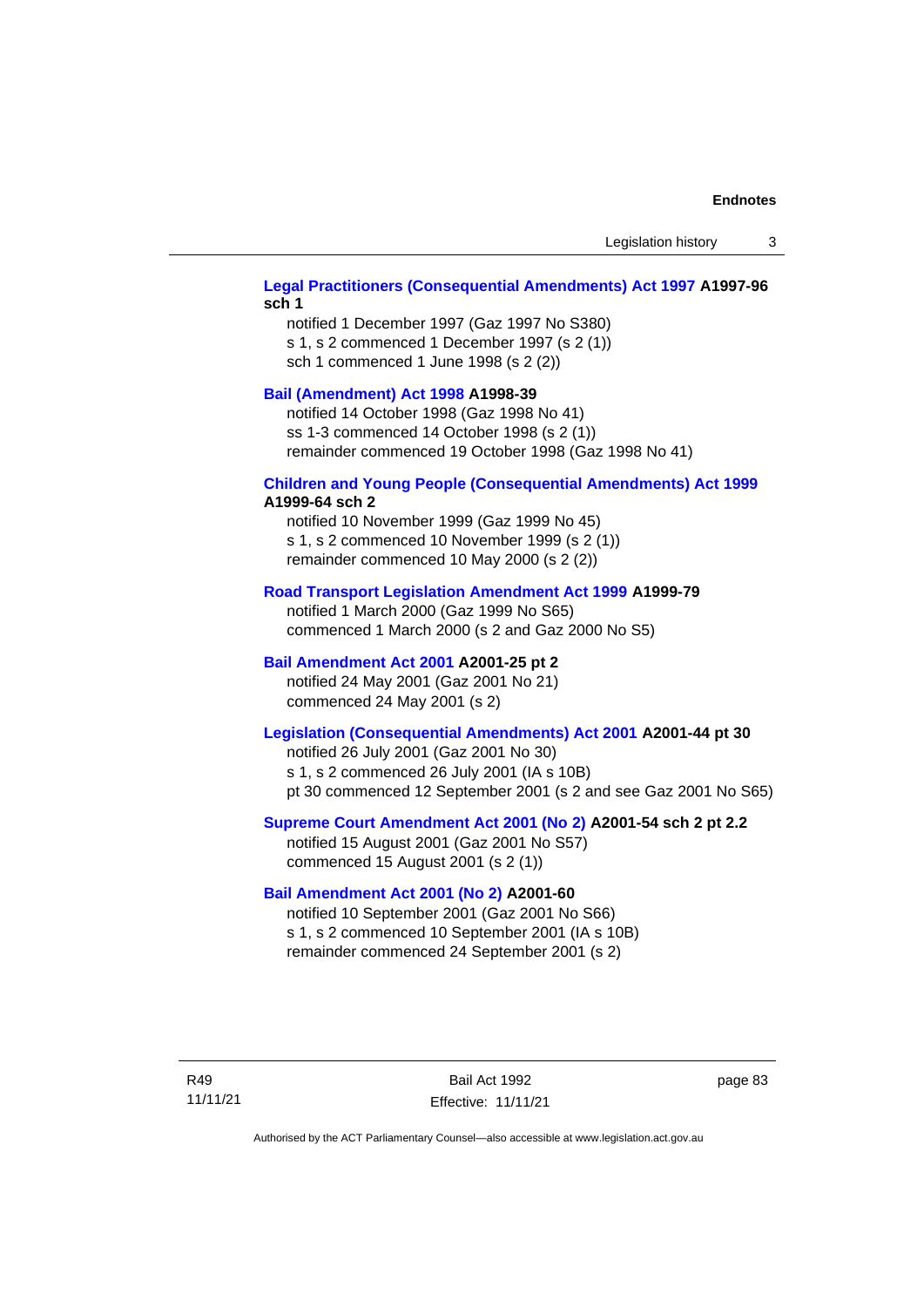3 Legislation history

#### **[Protection Orders \(Consequential Amendments\) Act 2001](http://www.legislation.act.gov.au/a/2001-90) A2001-90 sch 1 pt 1**

notified LR 27 September 2001 s 1, s 2 commenced 27 September 2001 (LA s 75)

sch 1 pt 1 commenced 27 March 2002 (s 2 and see the [Protection](http://www.legislation.act.gov.au/a/2001-89)  [Orders Act 2001,](http://www.legislation.act.gov.au/a/2001-89) s 3 and LA s 79)

#### **[Legislation Amendment](http://www.legislation.act.gov.au/a/2002-11) Act 2002 A2002-11 amdt 2.5, amdt 2.6**

notified LR 27 May 2002 s 1, s 2 commenced 27 May 2002 (LA s 75) amdt 2.5, amdt 2.6 commenced 28 May 2002 (s 2 (2))

### **[Criminal Code 2002](http://www.legislation.act.gov.au/a/2002-51) A2002-51 pt 1.1**

notified LR 20 December 2002 s 1, s 2 commenced 20 December 2002 (LA s 75) pt 1.1 commenced 1 January 2003 (s 2 (1))

#### **[Legislation \(Gay, Lesbian and Transgender\) Amendment Act 2003](http://www.legislation.act.gov.au/a/2003-14) A2003-14 sch 1 pt 1.2**

notified LR 27 March 2003 s 1, s 2 commenced 27 March 2003 (LA s 75) sch 1 pt 1.1 commenced 28 March 2003 (s 2)

#### **[Bail Amendment Act 2004](http://www.legislation.act.gov.au/a/2004-14) A2004-14**

notified LR 26 March 2004 s 1, s 2 commenced 26 March 2004 (LA s 75 (1)) s 44 commenced 26 June 2004 (s 2 (2) (a)) remainder commenced 26 June 2004 (s 2 (1))

#### **[Criminal Code \(Theft, Fraud, Bribery and Related Offences\)](http://www.legislation.act.gov.au/a/2004-15)  [Amendment Act 2004](http://www.legislation.act.gov.au/a/2004-15) A2004-15 sch 3 pt 3.1**

notified LR 26 March 2004 s 1, s 2 commenced 26 March 2004 (LA s 75 (1)) sch 3 pt 3.1 commenced 26 June 2004 (s 2 (2) and see Bail [Amendment Act 2004](http://www.legislation.act.gov.au/a/2004-14) A2004-14 s 2)

#### **[Criminal Code \(Serious Drug Offences\) Amendment Act 2004](http://www.legislation.act.gov.au/a/2004-56) A2004-56 sch 1 pt 1.1**

notified LR 6 September 2004 s 1, s 2 commenced 6 September 2004 (LA s 75 (1)) sch 1 pt 1.1 commenced 6 March 2005 (s 2 and LA s 79)

page 84 Bail Act 1992 Effective: 11/11/21

R49 11/11/21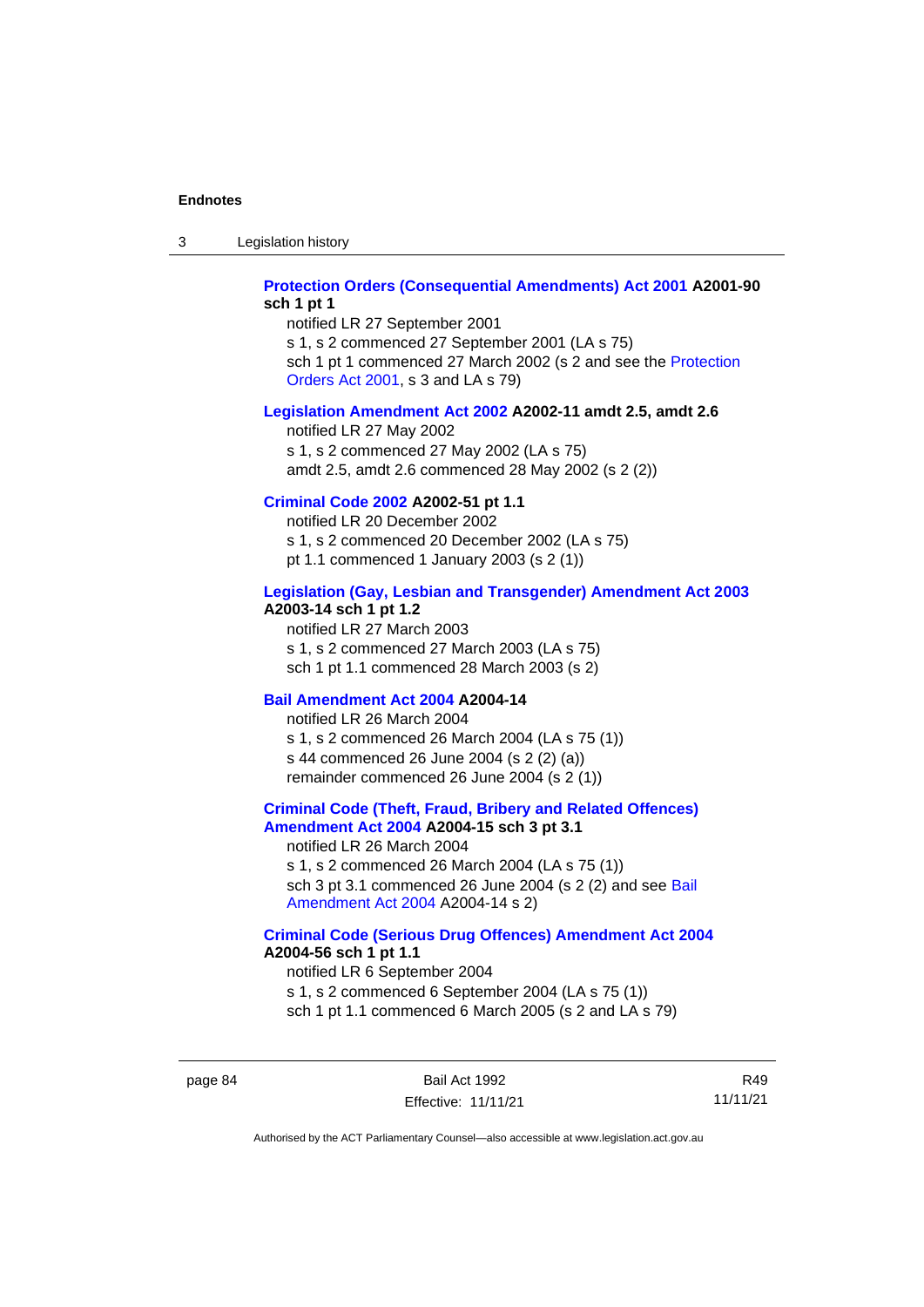#### **[Court Procedures \(Consequential Amendments\) Act 2004](http://www.legislation.act.gov.au/a/2004-60) A2004-60 sch 1 pt 1.5**

notified LR 2 September 2004

s 1, s 2 commenced 2 September 2004 (LA s 75 (1)) sch 1 pt 1.5 commenced 10 January 2005 (s 2 and see [Court](http://www.legislation.act.gov.au/a/2004-59)  [Procedures Act](http://www.legislation.act.gov.au/a/2004-59) 2004 A2004-59, s 2 and [CN2004-29\)](http://www.legislation.act.gov.au/cn/2004-29/default.asp)

#### **[Justice and Community Safety Legislation Amendment Act 2005](http://www.legislation.act.gov.au/a/2005-5) A2005-5 pt 3**

notified LR 23 February 2005 s 1, s 2 commenced 23 February 2005 (LA s 75 (1)) pt 3 commenced 24 February 2005 (s 2 (2))

#### **[Domestic Violence and Protection Orders Amendment Act 2005](http://www.legislation.act.gov.au/a/2005-13) A2005-13 sch 1 pt 1.1**

notified LR 24 March 2005 s 1, s 2 commenced 24 March 2005 (LA s 75 (1)) sch 1 pt 1.1 commenced 25 March 2005 (s 2)

# **[Statute Law Amendment Act 2005](http://www.legislation.act.gov.au/a/2005-20) A2005-20 sch 3 pt 3.4**

notified LR 12 May 2005

s 1, s 2 taken to have commenced 8 March 2005 (LA s 75 (2)) sch 3 pt 3.4 commenced 2 June 2005 (s 2 (1))

#### **[Criminal Code Harmonisation Act 2005](http://www.legislation.act.gov.au/a/2005-54) A2005-54 sch 1 pt 1.7**

notified LR 27 October 2005 s 1, s 2 commenced 27 October 2005 (LA s 75 (1)) sch 1 pt 1.7 commenced 24 November 2005 (s 2)

### **[Sentencing Legislation Amendment](http://www.legislation.act.gov.au/a/2006-23) Act 2006 A2006-23 sch 1 pt 1.2**

notified LR 18 May 2006 s 1, s 2 commenced 18 May 2006 (LA s 75 (1)) sch 1 pt 1.2 commenced 2 June 2006 (s 2 (1) and see [Crimes](http://www.legislation.act.gov.au/a/2005-59)  [\(Sentence Administration\) Act 2005](http://www.legislation.act.gov.au/a/2005-59) A2005-59 s 2, [Crimes](http://www.legislation.act.gov.au/a/2005-58)  [\(Sentencing\) Act 2005](http://www.legislation.act.gov.au/a/2005-58) A2005-58, s 2 and LA s 79)

#### **[Justice and Community Safety Legislation Amendment Act](http://www.legislation.act.gov.au/a/2006-40) 2006 A2006-40 sch 2 pt 2.6**

notified LR 28 September 2006 s 1, s 2 commenced 28 September 2006 (LA s 75 (1)) sch 2 pt 2.6 commenced 29 September 2006 (s 2 (1))

R49 11/11/21

Bail Act 1992 Effective: 11/11/21 page 85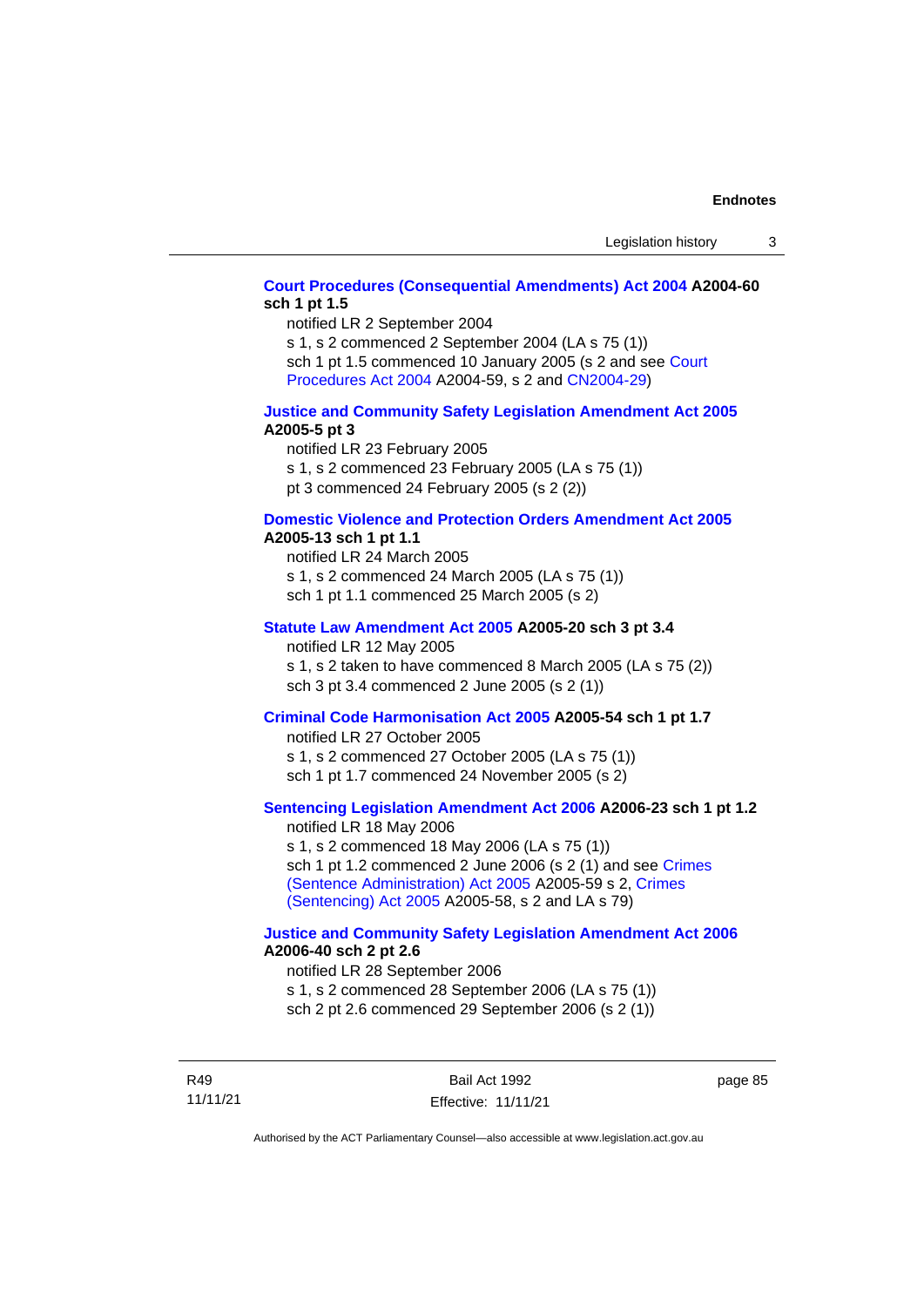| Legislation history<br>-3 |
|---------------------------|
|---------------------------|

#### **[Justice and Community Safety Legislation Amendment Act 2008](http://www.legislation.act.gov.au/a/2008-7) A2008-7 sch 1 pt 1.3**

notified LR 16 April 2008

s 1, s 2 commenced 16 April 2008 (LA s 75 (1))

sch 1 pt 1.3 commenced 7 May 2008 (s 2)

#### **Children and [Young People \(Consequential Amendments\) Act 2008](http://www.legislation.act.gov.au/a/2008-20) A2008-20 sch 2 pt 2.1, sch 3 pt 3.2, sch 4 pt 4.1**

notified LR 17 July 2008

s 1, s 2 commenced 17 July 2008 (LA s 75 (1))

s 3 commenced 18 July 2008 (s 2 (1))

sch 2 pt 2.1 commenced 9 September 2008 (s 2 (3) and see Children [and Young People Act 2008](http://www.legislation.act.gov.au/a/2008-19) A2008-19, s 2 and [CN2008-13\)](http://www.legislation.act.gov.au/cn/2008-13/default.asp) sch 3 pt 3.2 commenced 27 October 2008 (s 2 (4) and see Children [and Young People Act 2008](http://www.legislation.act.gov.au/a/2008-19) A2008-19, s 2 and [CN2008-13\)](http://www.legislation.act.gov.au/cn/2008-13/default.asp) sch 4 pt 4.1 commenced 27 February 2009 (s 2 (5) and see [Children](http://www.legislation.act.gov.au/a/2008-19)  [and Young People Act 2008](http://www.legislation.act.gov.au/a/2008-19) A2008-19, s 2 and [CN2008-17 \(](http://www.legislation.act.gov.au/cn/2008-17/default.asp)and see [CN2008-13\)](http://www.legislation.act.gov.au/cn/2008-13/default.asp))

#### **[Medicines, Poisons and Therapeutic Goods Act](http://www.legislation.act.gov.au/a/2008-26#history) 2008 A2008-26 sch 2 pt 2.2**

notified LR 14 August 2008 s 1, s 2 commenced 14 August 2008 (LA s 75 (1)) sch 2 pt 2.2 commenced 14 February 2009 (s 2 and LA s 79)

#### **[ACT Civil and Administrative Tribunal Legislation Amendment](http://www.legislation.act.gov.au/a/2008-36)  Act [2008](http://www.legislation.act.gov.au/a/2008-36) A2008-36 sch 1 pt 1.6**

notified LR 4 September 2008

s 1, s 2 commenced 4 September 2008 (LA s 75 (1)) sch 1 pt 1.6 commenced 2 February 2009 (s 2 (1) and see [ACT Civil](http://www.legislation.act.gov.au/a/2008-35)  [and Administrative Tribunal Act 2008](http://www.legislation.act.gov.au/a/2008-35) A2008-35, s 2 (1) and [CN2009-2\)](http://www.legislation.act.gov.au/cn/2009-2/default.asp)

#### **[Domestic Violence and Protection Orders Act 2008](http://www.legislation.act.gov.au/a/2008-46#history) A2008-46 sch 3 pt 3.1**

notified LR 10 September 2008

s 1, s 2 commenced 10 September 2008 (LA s 75 (1))

sch 3 pt 3.1 commenced 30 March 2009 (s 2)

R49 11/11/21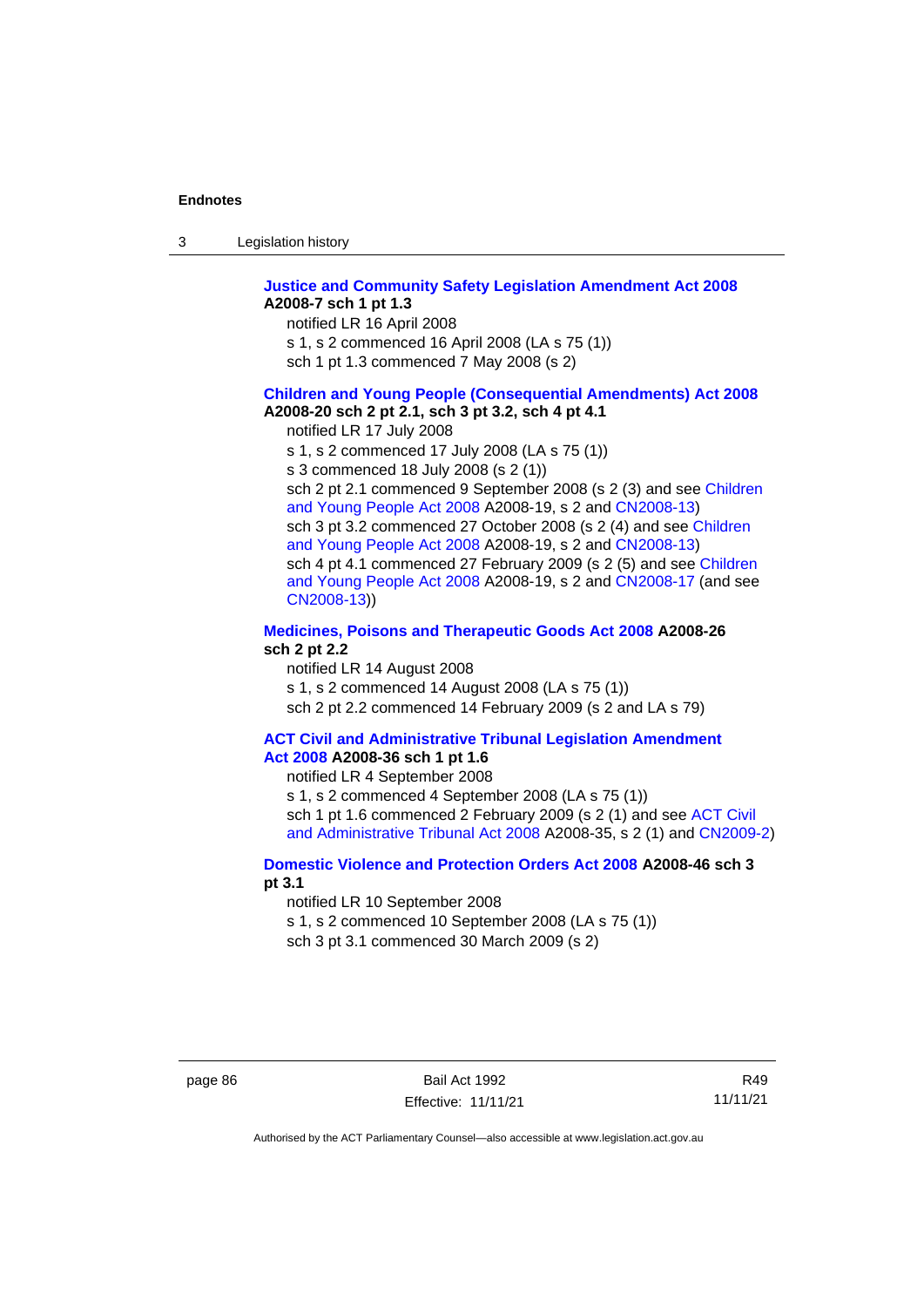### **[Justice and Community Safety Legislation Amendment](http://www.legislation.act.gov.au/a/2009-7)  Act [2009](http://www.legislation.act.gov.au/a/2009-7) A2009-7 sch 1 pt 1.1**

notified LR 5 March 2009

s 1, s 2 commenced 5 March 2009 (LA s 75 (1)) sch 1 pt 1.1 commenced 30 March 2009 (s 2 (2) and see Domestic [Violence and Protection Orders Act 2008](http://www.legislation.act.gov.au/a/2008-46) A2008-46 s 2)

#### **[Crimes Legislation Amendment Act 2009](http://www.legislation.act.gov.au/a/2009-24) A2009-24 sch 1 pt 1.1**

notified LR 3 September 2009

s 1, s 2 commenced 3 September 2009 (LA s 75 (1))

sch 1 pt 1.1 commenced 4 September 2009 (s 2)

# **[Crimes \(Sentence Administration\) Amendment Act 2010](http://www.legislation.act.gov.au/a/2010-21) A2010-21**

# **sch 1 pt 1.1**

notified LR 30 June 2010 s 1, s 2 commenced 30 June 2010 (LA s 75 (1)) sch 1 pt 1.1 commenced 1 July 2010 (s 2)

#### **[Bail Amendment Act 2011](http://www.legislation.act.gov.au/a/2011-2) A2011-2**

notified LR 22 February 2011 s 1, s 2 commenced 22 February 2011 (LA s 75 (1)) remainder commenced 16 May 2011 (s 2 and [CN2011-6\)](http://www.legislation.act.gov.au/cn/2011-6/default.asp)

#### **[Statute Law Amendment Act 2011](http://www.legislation.act.gov.au/a/2011-3) A2011-3 sch 3 pt 3.3**

notified LR 22 February 2011 s 1, s 2 commenced 22 February 2011 (LA s 75 (1)) sch 3 pt 3.3 commenced 1 March 2011 (s 2)

#### **[Courts Legislation Amendment Act 2011](http://www.legislation.act.gov.au/a/2011-13) A2011-13 sch 1 pt 1.1**

notified LR 11 May 2011 s 1, s 2 commenced 11 May 2011 (LA s 75 (1)) sch 1 pt 1.1 commenced 25 July 2011 (s 2 and [CN2011-8\)](http://www.legislation.act.gov.au/cn/2011-8/default.asp)

#### **[Administrative \(One ACT Public Service Miscellaneous Amendments\)](http://www.legislation.act.gov.au/a/2011-22)  Act [2011](http://www.legislation.act.gov.au/a/2011-22) A2011-22 sch 1 pt 1.16**

notified LR 30 June 2011 s 1, s 2 commenced 30 June 2011 (LA s 75 (1)) sch 1 pt 1.16 commenced 1 July 2011 (s 2 (1))

Bail Act 1992 Effective: 11/11/21 page 87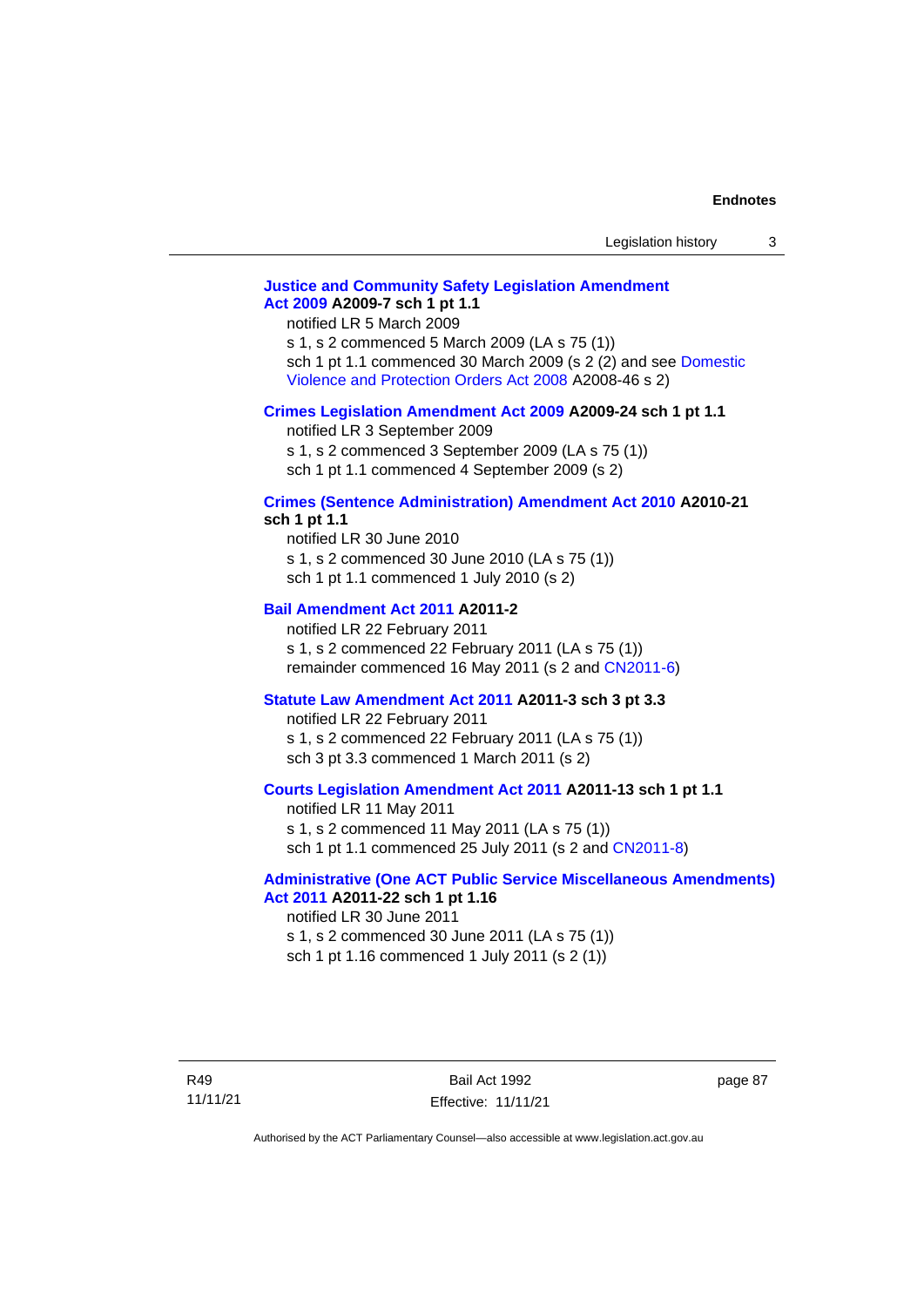| Legislation history<br>-3 |  |
|---------------------------|--|
|---------------------------|--|

# **[Crimes Legislation Amendment Act 2013 \(No 2\)](http://www.legislation.act.gov.au/a/2013-50) A2013-50 pt 2**

notified LR 9 December 2013

s 1, s 2 commenced 9 December 2013 (LA s 75) pt 2 commenced 10 December 2013 (s 2 (2))

#### **[Crimes Legislation Amendment Act 2015 \(No 2\)](http://www.legislation.act.gov.au/a/2015-36) A2015-36 pt 2**

notified LR 1 October 2015

s 1, s 2 commenced 1 October 2015 (LA s 75)

pt 2 commenced 2 October 2015 (s 2)

#### **[Mental Health Act 2015](http://www.legislation.act.gov.au/a/2015-38#history) A2015-38 sch 2 pt 2.4 div 2.4.1**

notified LR 7 October 2015 s 1, s 2 commenced 7 October 2015 (LA s 75 (1)) sch 2 pt 2.4 div 2.4.1 commenced 1 March 2016 (s 2 (1) and see [Mental Health \(Treatment and Care\) Amendment Act 2014](http://www.legislation.act.gov.au/a/2014-51/default.asp) A2014-51, s 2 (as am by [A2015-38](http://www.legislation.act.gov.au/a/2015-38) amdt 2.54))

### **[Crimes \(Sentencing and Restorative Justice\) Amendment Act 2016](http://www.legislation.act.gov.au/a/2016-4/default.asp) A2016-4 sch 1 pt 1.2**

notified LR 24 February 2016 s 1, s 2 commenced 24 February 2016 (LA s 75 (1)) sch 1 pt 1.2 commenced 2 March 2016 (s 2 (1))

#### **[Protection of Rights \(Services\) Legislation Amendment Act 2016](http://www.legislation.act.gov.au/a/2016-13)  [\(No](http://www.legislation.act.gov.au/a/2016-13) 2) A2016-13 sch 1 pt 1.4**

notified LR 16 March 2016

s 1, s 2 commenced 16 March 2016 (LA s 75 (1)) sch 1 pt 1.4 commenced 1 April 2016 (s 2 and see [Protection of Rights](http://www.legislation.act.gov.au/a/2016-1/default.asp)  [\(Services\) Legislation Amendment Act 2016](http://www.legislation.act.gov.au/a/2016-1/default.asp) A2016-1 s 2)

### **[Family Violence Act 2016](http://www.legislation.act.gov.au/a/2016-42#history) A2016-42 sch 2 pt 2.1, sch 3 pt 3.1 (as am by [A2017-10](http://www.legislation.act.gov.au/a/2017-10/default.asp) s 7)**

notified LR 18 August 2016 s 1, s 2 commenced 18 August 2016 (LA s 75 (1)) sch 2 pt 2.1, sch 3 pt 3.1 commenced 1 May 2017 (s 2 (2) as am by [A2017-10](http://www.legislation.act.gov.au/a/2017-10/default.asp) s 7)

R49 11/11/21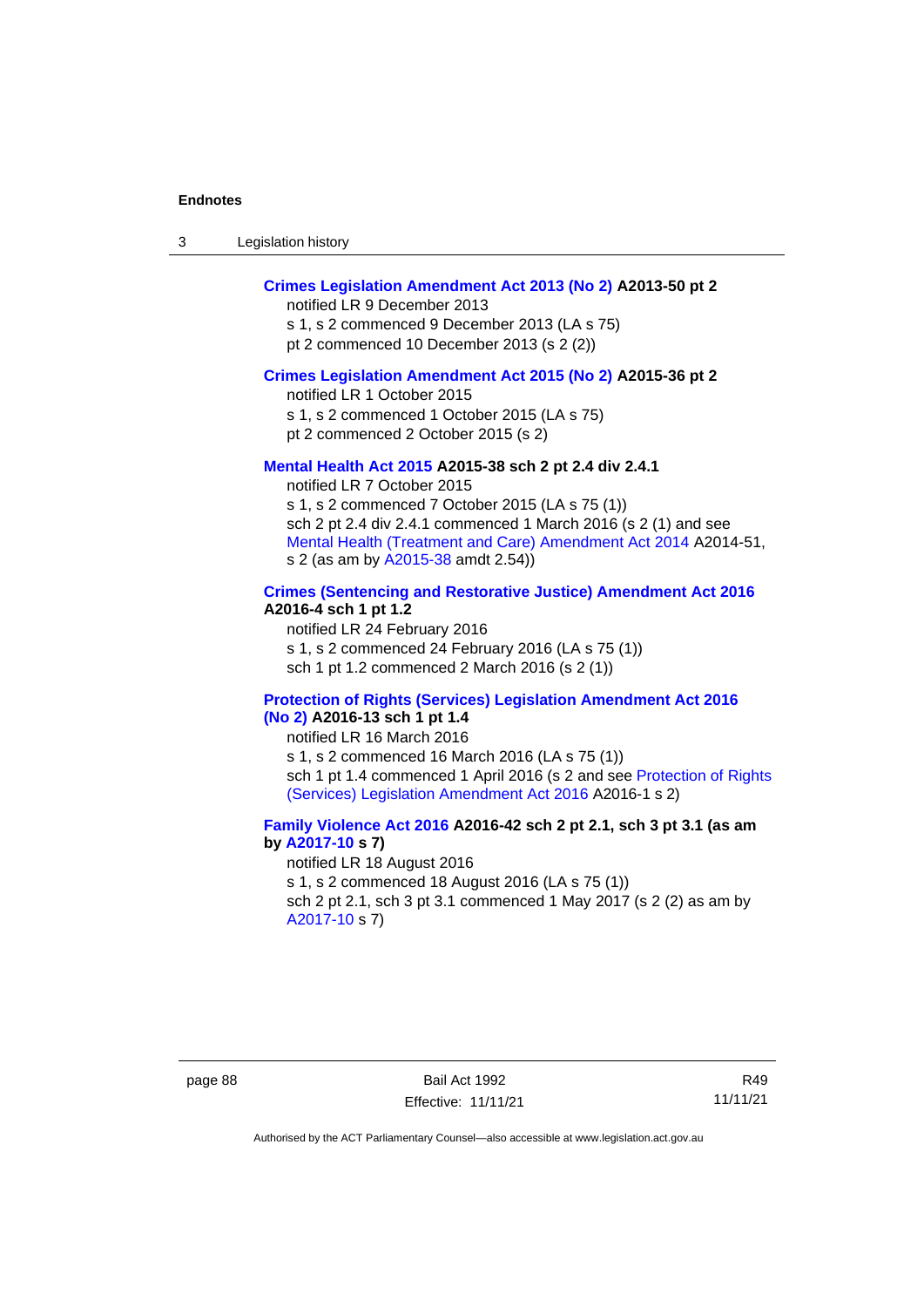### **[Crimes \(Serious and Organised Crime\) Legislation Amendment](http://www.legislation.act.gov.au/a/2016-48/default.asp)  Act [2016](http://www.legislation.act.gov.au/a/2016-48/default.asp) A2016-48 pt 2**

notified LR 23 August 2016

s 1, s 2 commenced 23 August 2016 (LA s 75 (1))

s 8, s 9 commenced 1 May 2017 (s 2 (3))

pt 2 remainder commenced 1 May 2017 (s 2 (2))

#### **[Family and Personal Violence Legislation Amendment Act 2017](http://www.legislation.act.gov.au/a/2017-10/default.asp) A2017-10 s 7**

notified LR 6 April 2017

s 1, s 2 commenced 6 April 2017 (LA s 75 (1))

s 7 commenced 30 April 2017 (s 2 (1))

*Note* This Act only amends the Family Violence Act 2016 [A2016-42.](http://www.legislation.act.gov.au/a/2016-42/default.asp)

#### **[Crimes Legislation Amendment Act 2019](http://www.legislation.act.gov.au/a/2019-23) A2019-23 pt 2**

notified LR 8 August 2019

s 1, s 2 commenced 8 August 2019 (LA s 75 (1))

pt 2 commenced 8 November 2019 (s 2 (3))

#### **[Sentencing \(Drug and Alcohol Treatment Orders\) Legislation](http://www.legislation.act.gov.au/a/2019-31)  [Amendment Act 2019](http://www.legislation.act.gov.au/a/2019-31) A2019-31 pt 2**

notified LR 9 October 2019 s 1, s 2 commenced 9 October 2019 (LA s 75 (1)) pt 2 commenced 3 December 2019 (s 2 (1) and [CN2019-19\)](https://www.legislation.act.gov.au/cn/2019-19/)

# **[COVID-19 Emergency Response Legislation Amendment Act 2020](http://www.legislation.act.gov.au/a/2020-14/)**

# **A2020-14 sch 1 pt 1.2**

notified LR 13 May 2020

s 1, s 2 taken to have commenced 30 March 2020 (LA s 75 (2)) amdt 1.6 commenced 8 April 2021 (s 2 (2) and see [A2020-11](https://www.legislation.act.gov.au/a/2020-11/) s 2 (1)) sch 1 pt 1.2 remainder commenced 14 May 2020 (s 2 (1))

#### **[COVID-19 Emergency Response Legislation Amendment Act 2021](http://www.legislation.act.gov.au/a/2021-1/) A2021-1 sch 1 pt 1.2**

notified LR 19 February 2021\*

s 1, s 2 commenced 19 February 2021 (LA s 75 (1))

sch 1 pt 1.2 commenced 20 February 2021 (s 2 (1))

page 89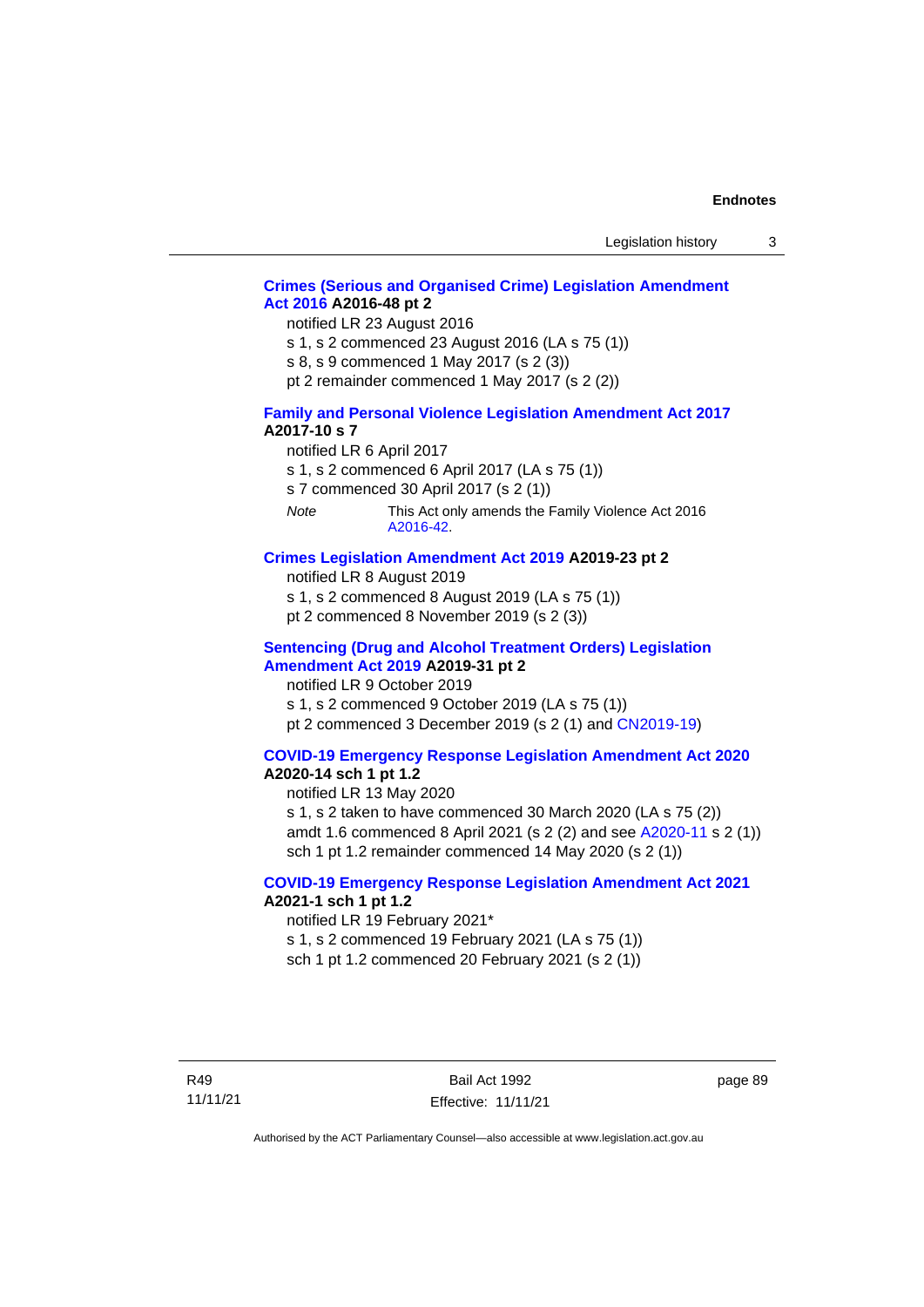3 Legislation history

### **[Crimes Legislation Amendment Act 2021](http://www.legislation.act.gov.au/a/2021-6/) A2021-6 pt 2**

notified LR 8 April 2021 s 1, s 2 commenced 8 April 2021 (LA s 75 (1)) pt 2 commenced 9 April 2021 (s 2)

### **[Work Health and Safety Amendment Act 2021](http://www.legislation.act.gov.au/a/2021-19/) A2021-19 sch 1 pt 1.1**

notified LR 11 August 2021

s 1, s 2 commenced 11 August 2021 (LA s 75 (1))

sch 1 pt 1.1 commenced 11 November 2021 (s 2)

#### **[Operational Efficiencies \(COVID-19\) Legislation Amendment Act 2021](http://www.legislation.act.gov.au/a/2021-24/) A2021-24 pt 3**

notified LR 13 October 2021 s 1, s 2 taken to have commenced 8 October 2021 (LA s 75 (2)) pt 3 commenced 14 October 2021 (s 2 (1))

page 90 Bail Act 1992 Effective: 11/11/21

R49 11/11/21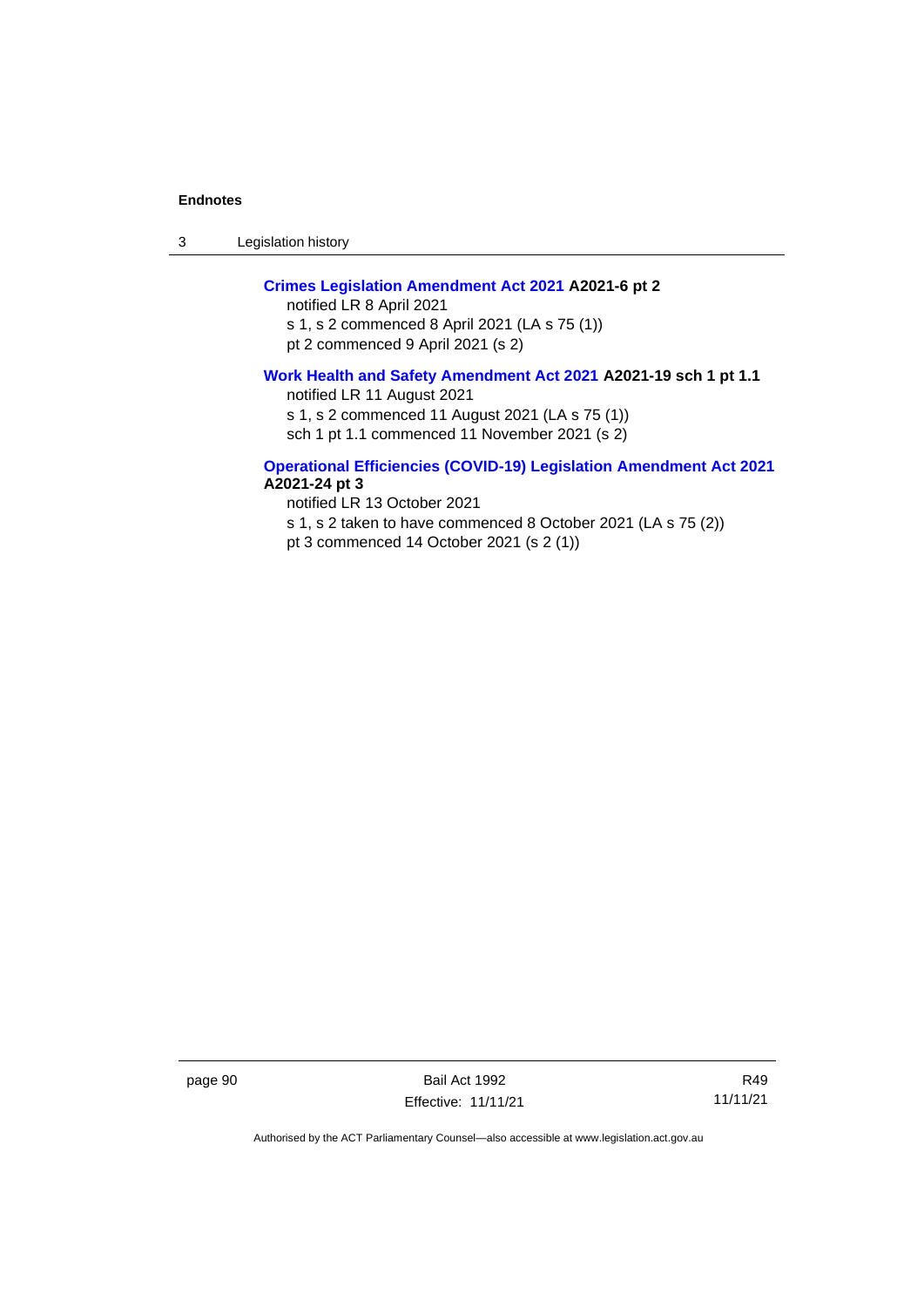# **4 Amendment history**

| Name of Act       |                                                                         |
|-------------------|-------------------------------------------------------------------------|
| s 1               | sub A2004-14 amdt 1.1                                                   |
| <b>Dictionary</b> |                                                                         |
| s 2               | om A2001-44 amdt 1.316<br>ins A2004-14 amdt 1.1                         |
|                   | am A2005-13 amdt 1.1; A2006-23 amdt 1.4; A2015-38                       |
|                   | amdt 2.56                                                               |
| <b>Notes</b>      |                                                                         |
| s 3               | (prev s 3) am A1994-73 s 4; s (2) pars renum R6 LA;<br>A2004-14 s 4     |
|                   | def <i>appeal</i> om A2004-14 amdt 1.1                                  |
|                   | def applicable bail criteria ins A2001-25 s 4                           |
|                   | am A2001-60 s 4                                                         |
|                   | om A2004-14 amdt 1.1<br>def <b>authorised officer</b> sub A2001-25 s 5  |
|                   | om A2004-14 amdt 1.1                                                    |
|                   | def <i>bail</i> om A2004-14 amdt 1.1                                    |
|                   | def bail condition om A2004-14 amdt 1.1                                 |
|                   | def bail undertaking om A1994-73 s 4                                    |
|                   | def <i>child</i> sub A1997-22 s 4                                       |
|                   | om A2004-14 amdt 1.1                                                    |
|                   | def <i>clerk</i> om A2004-14 amdt 1.1                                   |
|                   | def <i>court</i> om A2004-14 amdt 1.1                                   |
|                   | def <i>Crimes Act</i> om R3 LRA<br>def de facto spouse ins A1997-22 s 4 |
|                   | om A2003-14 amdt 1.4                                                    |
|                   | def domestic violence offence sub A1997-22 s 4; A1998-39                |
|                   | s 4                                                                     |
|                   | am A1999-79 sch 3                                                       |
|                   | sub A2001-90 amdt 1.1                                                   |
|                   | par (e) exp 27 March 2002 (see s 60)                                    |
|                   | am A2002-11 amdt 2.5; pars renum R7 LA (see A2002-11                    |
|                   | amdt 2.6); A2002-51 amdt 1.1                                            |
|                   | om A2004-14 amdt 1.1<br>def <i>harm</i> ins A1994-84 s 4                |
|                   | om A2004-14 amdt 1.1                                                    |
|                   | def <i>household member</i> ins A1997-22 s 4                            |
|                   | om A2001-90 amdt 1.2                                                    |
|                   | def <i>judge</i> om A2004-14 amdt 1.1                                   |
|                   | def <i>offence</i> sub A1994-73 s 4                                     |
|                   | om A2004-14 amdt 1.1                                                    |
|                   | def outstanding ins A2001-60 s 5                                        |
|                   | om A2004-14 amdt 1.1                                                    |

Bail Act 1992 Effective: 11/11/21 page 91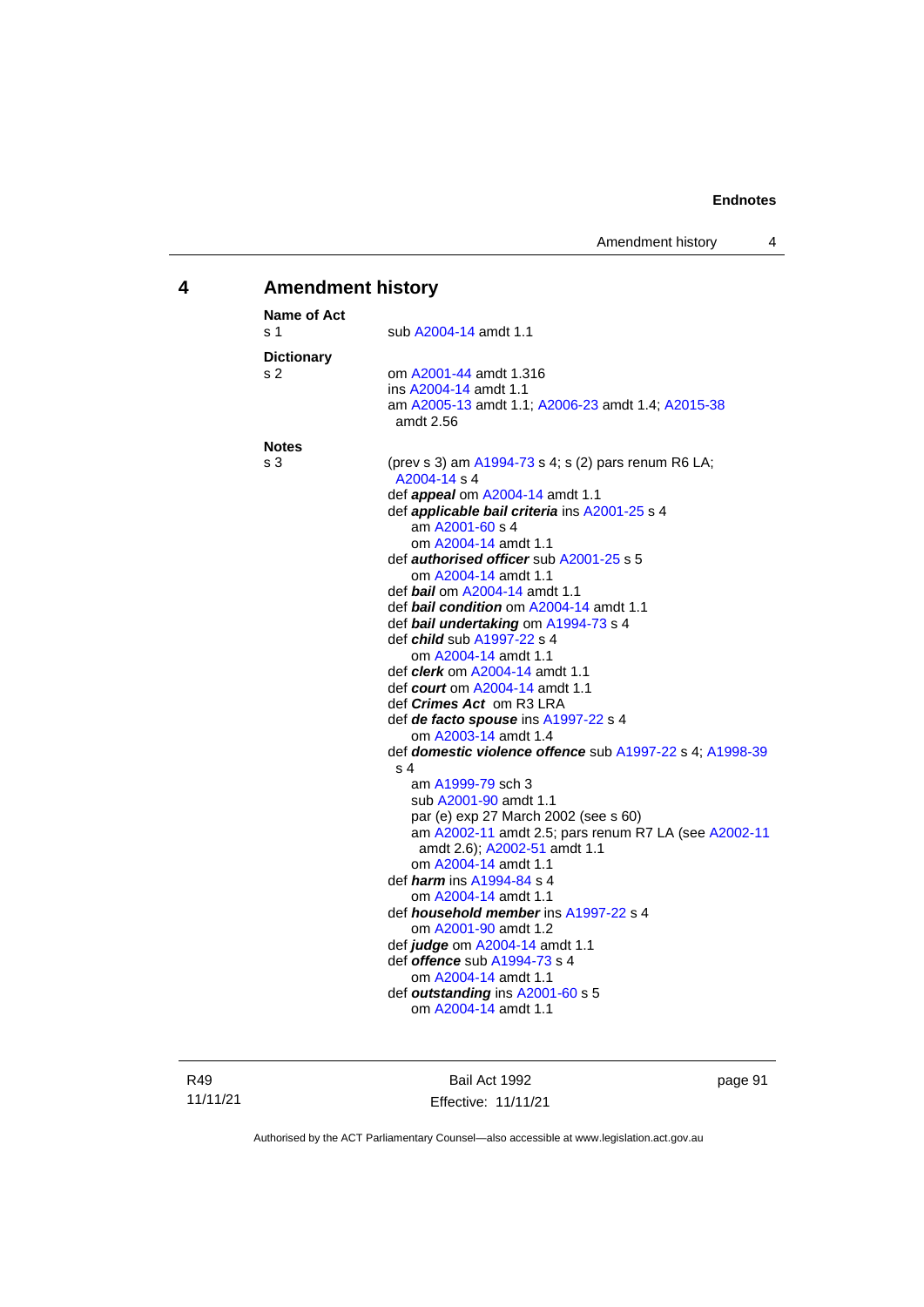4 Amendment history

```
def pending ins A2001-60 s 5
                    om A2004-14 amdt 1.1
                 def relative ins A1997-22 s 4
                    sub A2001-90 amdt 1.3
                    am A2003-14 amdt 1.5
                    om A2004-14 amdt 1.1
                 def relevant person ins A2001-90 amdt 1.4
                    am A2003-14 amdt 1.6, amdt 1.7
                    om A2004-14 amdt 1.1
                 def remand centre om A2004-14 amdt 1.1
                 def serious offence ins A2001-25 s 6
                    sub A2001-60 s 6
                    om A2004-14 amdt 1.1
                 def spouse ins A1997-22 s 4 (b)
                    om A2003-14 amdt 1.8
                 def undertaking to appear om A2004-14 amdt 1.1
                 def victim ins A1994-84 s 4
                    om A2004-14 amdt 1.1
                 pres s 3 sub A2004-14 amdt 1.1
Offences against Act—application of Criminal Code etc
s 3A  A2005-54 amdt 1.44
Act applies to children
s 4 am R3 LRA
                 sub A2004-14 amdt 1.2
Availability of bail
 A2004-14 s 5
When bail may be granted and rights following
div 2.1 hdg ins A2004-14 s 5When may bail be granted?
s 5 am A2001-25 s 7
                 sub A2004-14 s 5
Rights following grant of bail
s 6 sub A2004-14 s 5
                 am A2019-23 s 4
Presumption for bail<br>div 2.2 hdg ins
                  A2004-14 s 5
Div 2.2 subject to div 2.3 and div 2.4
s 7 am A1992-75 s 4; A1994-73 s 5; A1997-22 s 5; A1998-39 s 5; 
                  A2001-90 amdt 1.5
                 sub A2004-14 s 5
```
page 92 Bail Act 1992 Effective: 11/11/21

R49 11/11/21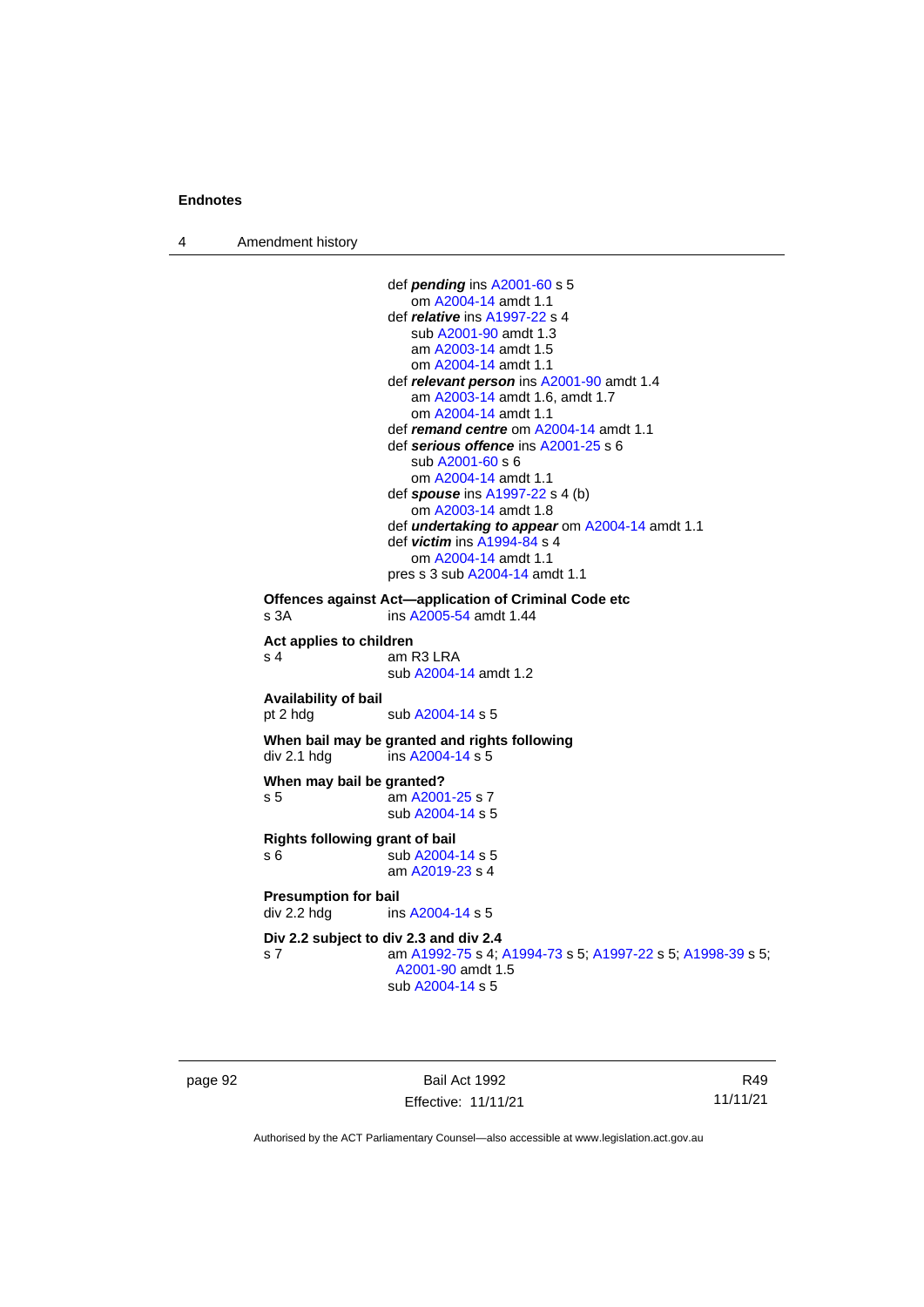|                                    | Bail following arrest for breach of peace                               |
|------------------------------------|-------------------------------------------------------------------------|
| s 7A                               | ins A1994-73 s 6                                                        |
|                                    | sub A2001-90 amdt 1.6                                                   |
|                                    | om A2004-14 s 5                                                         |
|                                    | Entitlement to bail-certain minor offences etc                          |
| s 8                                | sub A1994-73 s 6                                                        |
|                                    | am A1997-22 s 6; A2001-25 s 8, s 9; A2001-60 s 7                        |
|                                    | sub A2001-90 amdt 1.6; A2004-14 s 5                                     |
|                                    | am A2006-40 amdt 2.59                                                   |
|                                    | Entitlement to bail—breach of sentence obligations                      |
| s 8A                               | ins A1997-22 s 7                                                        |
|                                    | am A1998-39 s 6; A2001-25 s 1                                           |
|                                    | sub A2001-90 amdt 1.6; A2004-14 s 5; A2006-23 amdt 1.5                  |
|                                    | (3)-(5) exp 2 June 2009 (s 8A (5) (LA s 88 declaration                  |
|                                    | applies)); A2016-4 amdts 1.4-1.6;<br>am A2019-31 s 4; pars renum R42 LA |
|                                    |                                                                         |
| hearings                           | Entitlement to bail-custody relating to sentence administration board   |
| s 8B                               | ins A2006-23 amdt 1.5                                                   |
| Limitations on entitlement to bail |                                                                         |
| s 9 hda                            | sub A2001-25 s 11                                                       |
| s 9                                | sub A2001-54 amdt 2.2; A2004-14 s 5                                     |
|                                    | Entitlement to bail-offences other than minor offences                  |
| s 9A hdg                           | sub A2001-60 s 8                                                        |
| s 9A                               | ins A2001-25 s 12                                                       |
|                                    | am A2001-60 s 9, s 10                                                   |
|                                    | (7), (8) exp 24 September 2003 (s 9A (8))                               |

sub [A2004-14](http://www.legislation.act.gov.au/a/2004-14) s 5

**No presumption for bail**<br>div 2.3 hdg ins A2

ins [A2004-14](http://www.legislation.act.gov.au/a/2004-14) s 5

# **Div 2.2 not to apply to certain offences**

s 9B ins [A2004-14](http://www.legislation.act.gov.au/a/2004-14) s 5

am [A2005-13](http://www.legislation.act.gov.au/a/2005-13) amdt 1.2[; A2008-46](http://www.legislation.act.gov.au/a/2008-46) amdt 3.1; [A2016-42](http://www.legislation.act.gov.au/a/2016-42/default.asp) amdt 3.1

# **Presumption against bail**<br>div 2.4 hdg ins A20

ins [A2004-14](http://www.legislation.act.gov.au/a/2004-14) s 5

# **Bail for murder and certain serious drug offences**<br>s 9C hdg sub A2004-56 amdt 1.1

s 9C hdg sub [A2004-56](http://www.legislation.act.gov.au/a/2004-56) amdt 1.1<br>s 9C ins A2004-14 s 5 ins [A2004-14](http://www.legislation.act.gov.au/a/2004-14) s 5 am [A2004-56](http://www.legislation.act.gov.au/a/2004-56) amdt 1.2

R49 11/11/21

Bail Act 1992 Effective: 11/11/21 page 93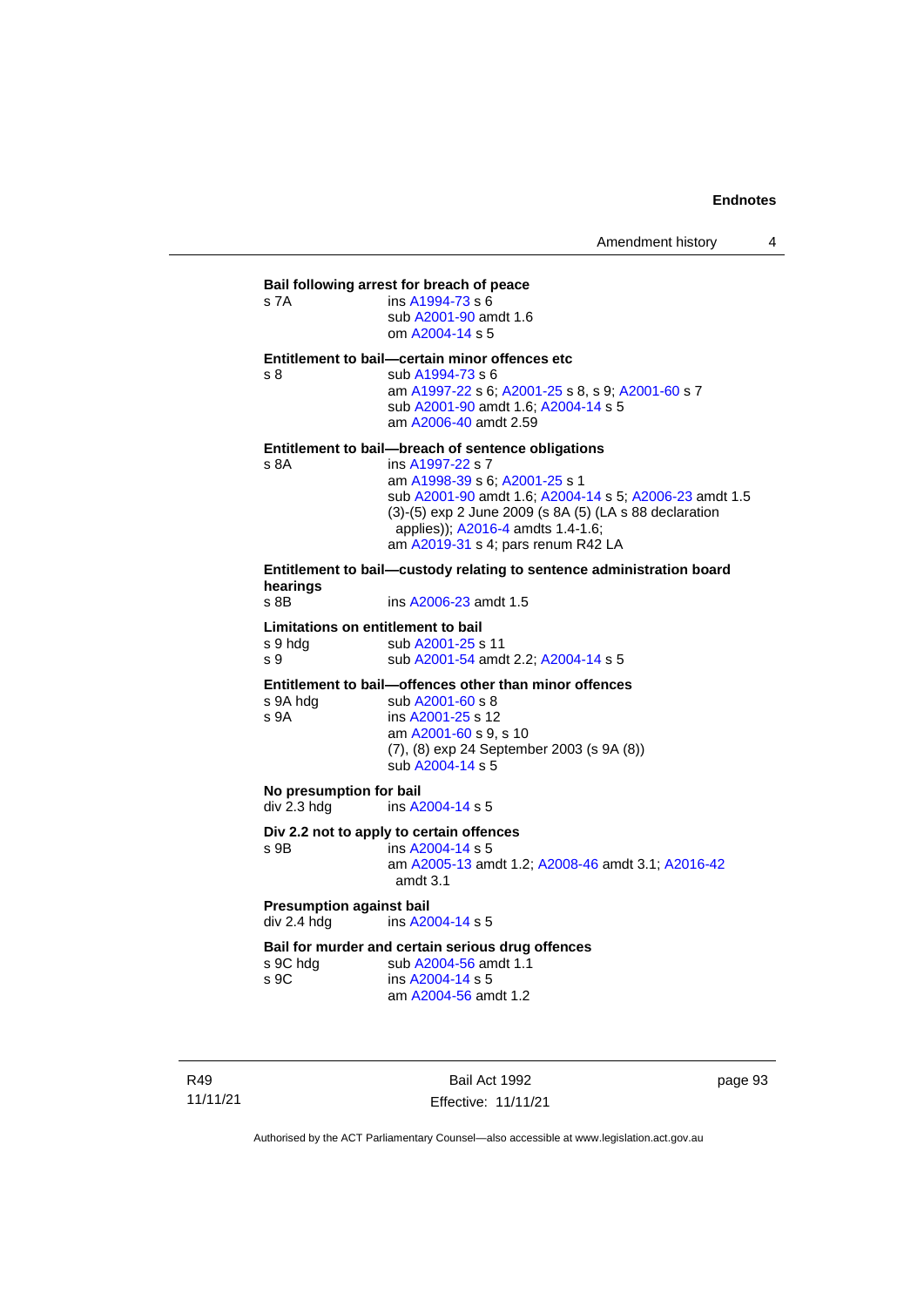4 Amendment history

```
Bail for serious offence committed while charge for another pending or 
outstanding
s 9D ins A2004-14 s 5
                 am A2004-15 amdt 3.1; A2006-23 amdt 1.6; A2008-20
                  amdt 4.1; A2011-13 amdt 1.1; A2016-42 amdt 3.2, amdt 3.3
Bail for person sentenced to imprisonment
 A2004-14 s 5
Family violence offence—bail by authorised officer<br>s 9F hdg sub A2016-42 amdt 3.4
                  A2016-42 amdt 3.4
 A2004-14 s 5
                 am A2005-13 amdt 1.3; A2008-46 amdt 3.2; A2009-7
                  amdt 1.1; A2016-42 amdt 3.5, amdt 3.6
Special or exceptional circumstances
 A2004-14 s 5
                 am A2004-15 amdt 3.2
Dispensing with bail
s 10 am A1994-73 s 7; A2001-25 s 13; A2001-60 s 11; A2004-14
                  s 6
Meaning of bail order and bail review application—pt 4
                  A2011-2 s 4
When is a proceeding before the Supreme Court?—pt 4
s 12B ins A2011-2 s 4
Applications for bail—repeat application provisions
                  A2011-2 s 4
                 exp 16 May 2014 (s 12C (2))
Deciding bail after charge laid
s 13 am A1994-73 s 8; A1997-22 s 8; A2001-25 s 14; A2005-20
                  amdt 3.14; A2011-3 amdts 3.25-3.34
Grant of bail by authorised officers
s 14 am A2004-14 s 7; A2016-42 amdt 3.7
Deciding of questions of bail by authorised officers
s 15 am A1997-22 s 9; A2001-25 s 15; A2004-14 s 8; A2011-3
                  amdt 3.35
Notification of decision of authorised officer<br>s 16 am A1994-73 s 9: A1997-22
                  A1994-73; A1997-22 A2001-90 amdt 1.7;
                  ss renum R6 LA (see also A2001-90 amdt 1.8); A2005-13
                  amdt 1.4; A2011-3 amdts 3.35-3.37; A2016-42 amdt 2.1, 
                  amdt 3.8
Charged people in custody to be brought before court
s 17 am A2011-3 amdt 3.38
```
page 94 Bail Act 1992 Effective: 11/11/21

R49 11/11/21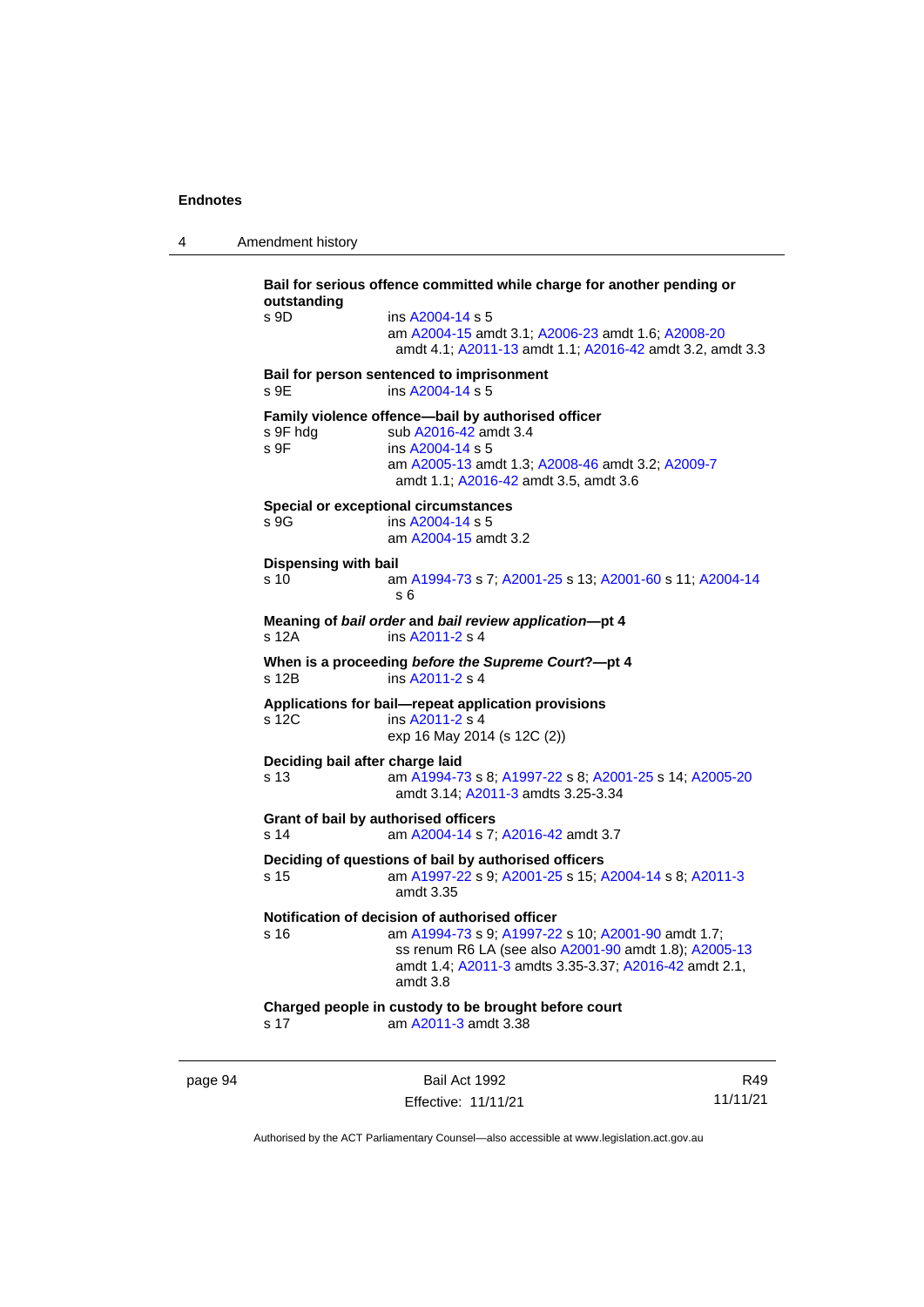**Facilities to be provided to accused people** s 18 am [A2011-3](http://www.legislation.act.gov.au/a/2011-3) amdt 3.39 **Court bail—general** s 19 **am [A1997-22](http://www.legislation.act.gov.au/a/1997-22) sch 2; am [A1997-96](http://www.legislation.act.gov.au/a/1997-96) sch 1; [A2004-14](http://www.legislation.act.gov.au/a/2004-14) s 9;** [A2011-3](http://www.legislation.act.gov.au/a/2011-3) amdt 3.40 sub [A2011-2](http://www.legislation.act.gov.au/a/2011-2) s 5 **Power in relation to bail—Magistrates Court** s 20 sub [A2004-14](http://www.legislation.act.gov.au/a/2004-14) s 10[; A2011-2](http://www.legislation.act.gov.au/a/2011-2) s 5 am [A2019-23](http://www.legislation.act.gov.au/a/2019-23/default.asp) s 5 **Repeat application for bail—Magistrates Court** s 20A ins [A2011-2](http://www.legislation.act.gov.au/a/2011-2) s 5 **Power in relation to bail—Supreme Court** s 20B ins [A2011-2](http://www.legislation.act.gov.au/a/2011-2) s 5 **Repeat application for bail—Supreme Court** s 20C ins [A2011-2](http://www.legislation.act.gov.au/a/2011-2) s 5 **Bail in relation to several offences** s 21 am [A1997-22](http://www.legislation.act.gov.au/a/1997-22) s 11 and sch 2; [A2011-3](http://www.legislation.act.gov.au/a/2011-3) amdt 3.41, amdt 3.42 **Criteria for granting bail to adults** s 22 am [A1994-84](http://www.legislation.act.gov.au/a/1994-84) s 5[; A1997-22](http://www.legislation.act.gov.au/a/1997-22) s 11 sub [A2004-14](http://www.legislation.act.gov.au/a/2004-14) s 11 **Criteria for granting bail to children** s 23 am [A1997-22](http://www.legislation.act.gov.au/a/1997-22) s 12[; A1999-64](http://www.legislation.act.gov.au/a/1999-64) sch 2 sub [A2004-14](http://www.legislation.act.gov.au/a/2004-14) s 11 am [A2008-20](http://www.legislation.act.gov.au/a/2008-20) amdt 2.1, amdt 4.2 **Victim's concern about need for protection** s 23A ins [A1994-84](http://www.legislation.act.gov.au/a/1994-84) s 6 am [A1997-22](http://www.legislation.act.gov.au/a/1997-22) s 13 sub [A2004-14](http://www.legislation.act.gov.au/a/2004-14) s 11 am [A2016-42](http://www.legislation.act.gov.au/a/2016-42/default.asp) amdt 3.9 **Bail conditions and undertakings to appear** pt 5 hdg sub  $A1994-73$  s 10 **Conditions on which bail may be granted to adults** s 25 am [A1994-73](http://www.legislation.act.gov.au/a/1994-73) s 11; a[m A1994-84](http://www.legislation.act.gov.au/a/1994-84) s 7; [A2001-44](http://www.legislation.act.gov.au/a/2001-44) amdt 1.317; [A2001-90](http://www.legislation.act.gov.au/a/2001-90) amdt 1.9; ss renum R6 LA; [A2004-14](http://www.legislation.act.gov.au/a/2004-14) s 12, s 13, s 15, s 16; pars renum R11 LA (see [A2004-14](http://www.legislation.act.gov.au/a/2004-14) s 14); ss renum R11 LA (see [A2004-14](http://www.legislation.act.gov.au/a/2004-14) s 17); [A2006-23](http://www.legislation.act.gov.au/a/2006-23) amdt 1.7; [A2008-36](http://www.legislation.act.gov.au/a/2008-36) amdt 1.58[; A2009-24](http://www.legislation.act.gov.au/a/2009-24) amdt 1.1; [A2011-3](http://www.legislation.act.gov.au/a/2011-3) amdt 3.43; [A2011-22](http://www.legislation.act.gov.au/a/2011-22) amdt 1.58, amdt 1.61[; A2016-42](http://www.legislation.act.gov.au/a/2016-42/default.asp)

amdt 3.10, amdt 3.11; pars renum R48 LA

R49 11/11/21

Bail Act 1992 Effective: 11/11/21 page 95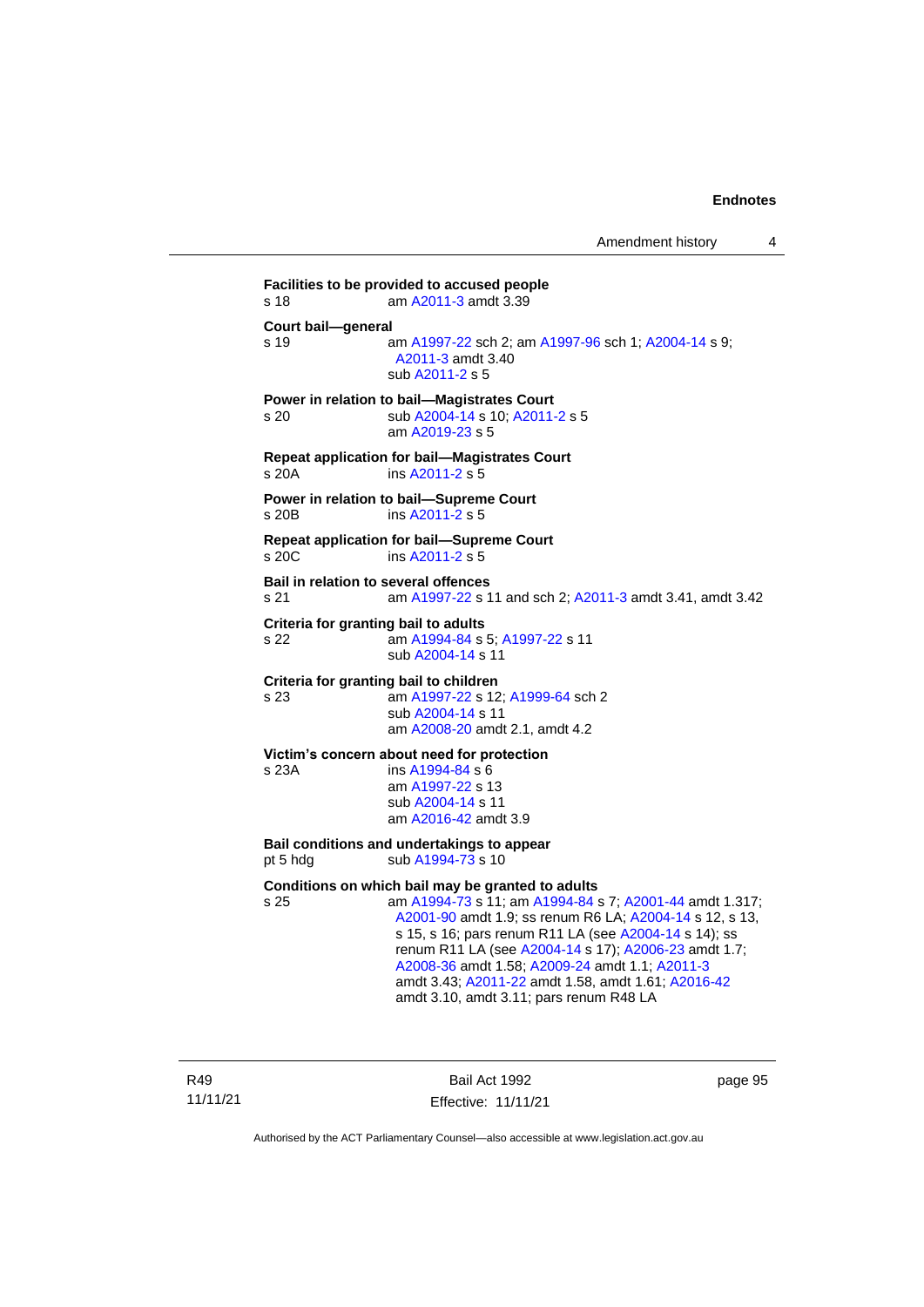| Amendment history |
|-------------------|
|                   |

|                          | s 25A                                                                      | Supervision condition when offence committed as young person<br>ins A2008-20 amdt 4.3<br>am A2009-24 amdt 1.2; A2011-22 amdt 1.61                                                                                                             |  |
|--------------------------|----------------------------------------------------------------------------|-----------------------------------------------------------------------------------------------------------------------------------------------------------------------------------------------------------------------------------------------|--|
|                          | s 26                                                                       | Conditions on which bail may be granted to children<br>am A1999-64 sch 2; A2004-14 s 18, s 19; ss renum R11 LA<br>(see A2004-14 s 20); A2008-20 amdt 2.2, amdt 2.3,<br>amdt 4.4; A2008-36 amdt 1.58; A2011-3 amdt 3.43;<br>A2011-22 amdt 1.61 |  |
|                          | Recording of certain bail decisions<br>s <sub>27</sub>                     | am A1997-22 sch 2; A2011-3 amdt 3.43                                                                                                                                                                                                          |  |
|                          | Notice to victim of bail decisions<br>s 27A                                | ins A1994-84 s 8<br>om A2004-14 s 21                                                                                                                                                                                                          |  |
|                          | <b>Undertakings to appear</b><br>s 28                                      | am A2001-44 amdt 1.318<br>sub A2004-14 s 22<br>am A2020-14 amdt 1.3, amdt 1.4; A2021-1 amdt 1.3;<br>A2021-24 ss 6-8; ss renum R48 LA                                                                                                          |  |
|                          | Undertakings in respect of more than 1 offence<br>om A1994-73 s 12<br>s 29 |                                                                                                                                                                                                                                               |  |
|                          | s 30                                                                       | Accused person may be excused from attendance before court<br>am A1997-96 sch 1; A2001-44 amdt 1.319; A2004-14<br>amdt 1.3, amdt 1.4; ss renum R11 LA (see A2004-14<br>amdt 1.5); A2011-3 amdt 3.43, amdt 3.44                                |  |
| <b>Bail requirements</b> |                                                                            |                                                                                                                                                                                                                                               |  |
|                          | s 31                                                                       | am A1994-73 s 13<br>sub A2004-14 s 23<br>am A2006-23 amdt 1.8; A2008-7 amdt 1.21                                                                                                                                                              |  |
|                          | s 32                                                                       | Acceptable people and security for bail<br>am A1994-73 s 14; ss renum R6 LA<br>sub A2004-14 s 23                                                                                                                                              |  |
|                          | s 33                                                                       | <b>Continuation of bail and undertakings</b><br>am A1994-73 s 15; A1997-22 sch 2; ss renum R6 LA;<br>A2004-14 s 24, s 25                                                                                                                      |  |
|                          | Written notice of conditions of bail<br>s 34                               | am A1997-22 sch 2; A2001-44 amdt 1.320; A2011-3<br>amdt 3.45, amdt 3.46; A2021-6 s 4                                                                                                                                                          |  |
|                          | s 35                                                                       | Warning to person making acknowledgment<br>om A2004-14 s 26                                                                                                                                                                                   |  |

page 96 Bail Act 1992 Effective: 11/11/21

R49 11/11/21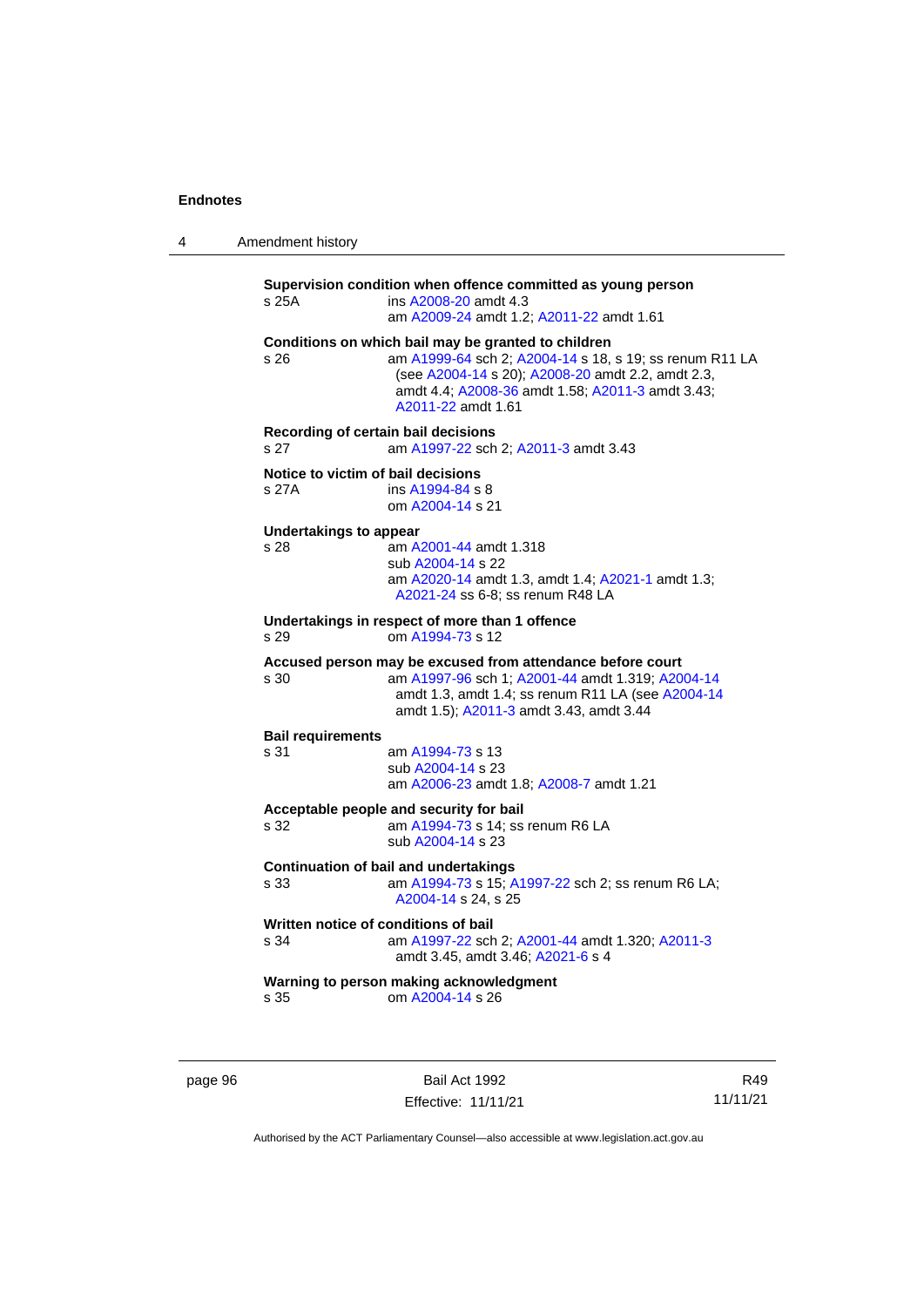Amendment history 4 **Discharge of surety** s 36 am [A1994-73](http://www.legislation.act.gov.au/a/1994-73) s 16 sub [A2004-14](http://www.legislation.act.gov.au/a/2004-14) s 27 **Payment of amounts to Territory** s 37 sub [A2004-14](http://www.legislation.act.gov.au/a/2004-14) s 28 am [A2004-60](http://www.legislation.act.gov.au/a/2004-60) amdt 1.16[; A2010-21](http://www.legislation.act.gov.au/a/2010-21) amdt 1.1, amdt 1.2 **Review of decisions by authorised officers** div 6.1 hdg (prev pt 6 div 1 hdg) renum R4 **Review by authorised officers** s 38 am [A1997-22](http://www.legislation.act.gov.au/a/1997-22) sch 2; [A2011-3](http://www.legislation.act.gov.au/a/2011-3) amdt 3.47 **Review of decisions by courts** div 6.2 hdg (prev pt 6 div 2 hdg) renum R4 LA **Court may review on its own initiative** s 41A **ins [A2004-14](http://www.legislation.act.gov.au/a/2004-14) s 29 Power of Magistrates Court to review—decision of authorised officer** s 42 sub [A2004-14](http://www.legislation.act.gov.au/a/2004-14) s 30[; A2005-5](http://www.legislation.act.gov.au/a/2005-5) s 6; [A2011-2](http://www.legislation.act.gov.au/a/2011-2) s 6 am [A2016-48](http://www.legislation.act.gov.au/a/2016-48/default.asp) s 5 **Power of Magistrates Court to review—decision of Magistrates Court** s 42A ins [A2011-2](http://www.legislation.act.gov.au/a/2011-2) s 6 am [A2016-48](http://www.legislation.act.gov.au/a/2016-48/default.asp) s 5 **Power of Supreme Court to review—decision of authorised officer** s 43 am [A2004-14](http://www.legislation.act.gov.au/a/2004-14) s 31, s 32; ss renum R11 LA; [A2005-5](http://www.legislation.act.gov.au/a/2005-5) s 8 (and see s 7) sub [A2011-2](http://www.legislation.act.gov.au/a/2011-2) s 6 am [A2016-48](http://www.legislation.act.gov.au/a/2016-48/default.asp) s 5 **Power of Supreme Court to review—decision of Magistrates Court or Supreme Court** s 43A ins [A2011-2](http://www.legislation.act.gov.au/a/2011-2) s 6 am [A2016-48](http://www.legislation.act.gov.au/a/2016-48/default.asp) s 5 **Right of review of bail decisions—prosecution** om  $A2004 - 14$  s  $33$ ins [A2016-48](http://www.legislation.act.gov.au/a/2016-48/default.asp) s 6 am [A2016-48](http://www.legislation.act.gov.au/a/2016-48/default.asp) s 8, s 9 **Review of s 44** ins [A2016-48](http://www.legislation.act.gov.au/a/2016-48/default.asp) s 7 exp 1 May 2020 (s 44A (3)) **Exercise of power to review** s 45 am [A2011-3](http://www.legislation.act.gov.au/a/2011-3) amdt 3.47

R49 11/11/21

Bail Act 1992 Effective: 11/11/21 page 97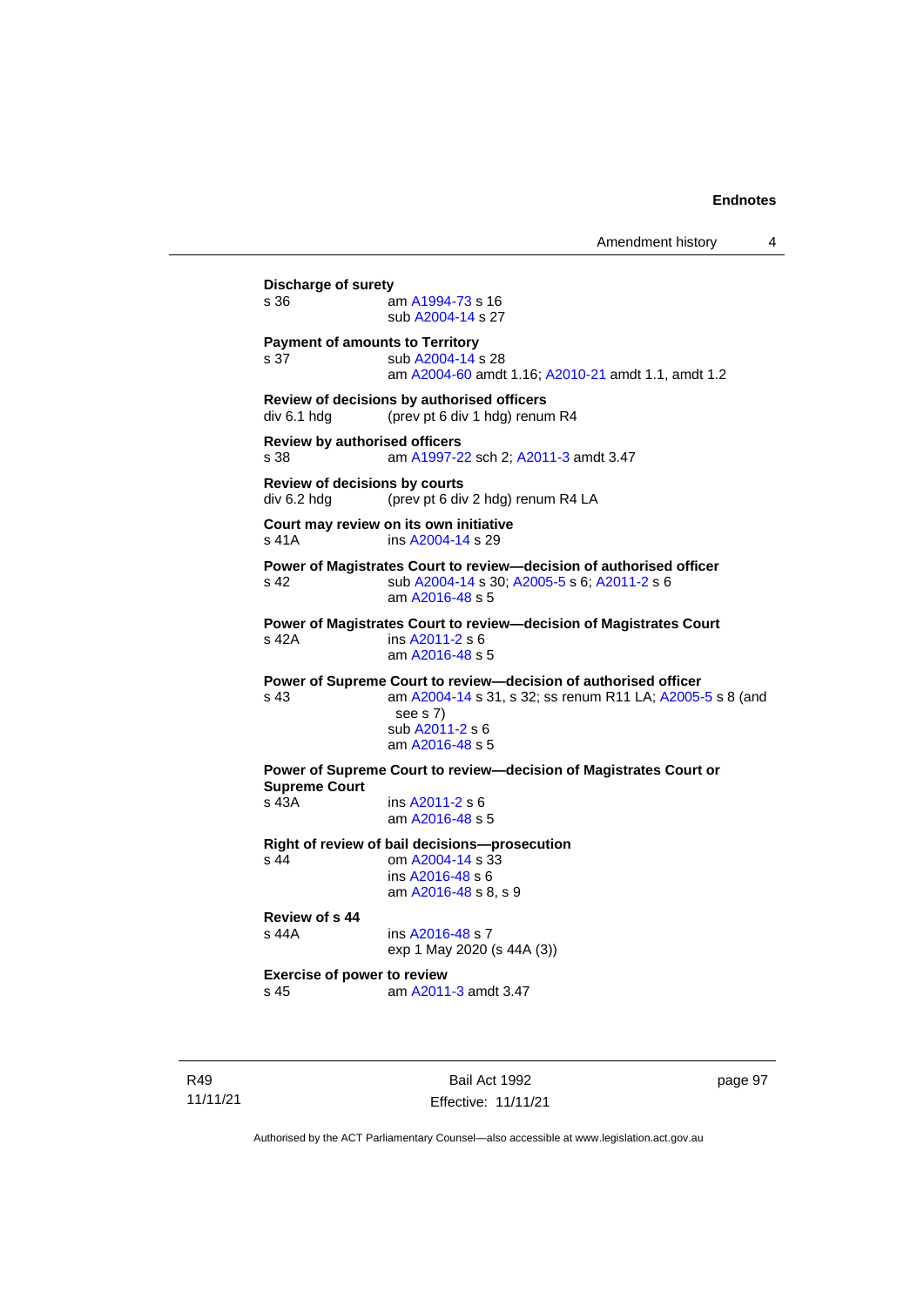4 Amendment history

```
page 98 Bail Act 1992
                                                                          R49
          Miscellaneous
                          orig pt 6 div 3 hdg ins A1994-84 s 9
                          (prev pt 6 div 3 hdg) renum R4 LA
                          om A2004-14 s 34
          Review limited to bail conditions
          s 46 am A2011-3 amdt 3.47; A2011-2 s 7; A2016-48 s 10
          Notice to victim of bail decisions
          s 46A  A1994-84 s 9
                          om A2004-14 s 34
          Giving information relating to bail
          s 47 am A1994-73 s 17; A2001-44 amdt 1.321; A2011-3 amdt 3.47
          Notice to victim of bail decisions
          s 47A ins A2004-14 s 35; ss renum R11 LA
                          am A2005-13 amdt 1.5
          Notification to court that bail condition not satisfied
          s 48 am A1994-73 s 18; A2001-44 amdt 1.322; A2006-23 amdt 1.9
          Failure to answer bail
          s 49 am A1994-73 s 19; A1994-81 sch
                          sub A2001-25 s 16; A2005-54 amdt 1.45
          False statements in acknowledgments<br>s 50 am A1994-81 sch
                          am A1994-81 sch
                          om A2004-14 s 36
          Indemnification of sureties
          s 51 am A1994-81 sch
                          sub A2005-54 amdt 1.46
          Contravention of Act by police officers
          s 52 am A2013-50 s 4
          Apprehension of person admitted to bail
          s 53 om A1994-75 sch 3
          Power of court where person apprehended
          s 54 om A1994-75 sch 3
          No right of surety to arrest<br>s 56 am A199
                           A1994-73 s 20
                          sub A2004-14 s 37
          Arrest for failure to comply with bail condition
          s 56A ins A2004-14 s 28
                          sub A2019-23 s 6
          Police power to enter premises to arrest
          56AA ins A2019-23 s 6
```
Authorised by the ACT Parliamentary Counsel—also accessible at www.legislation.act.gov.au

Effective: 11/11/21

11/11/21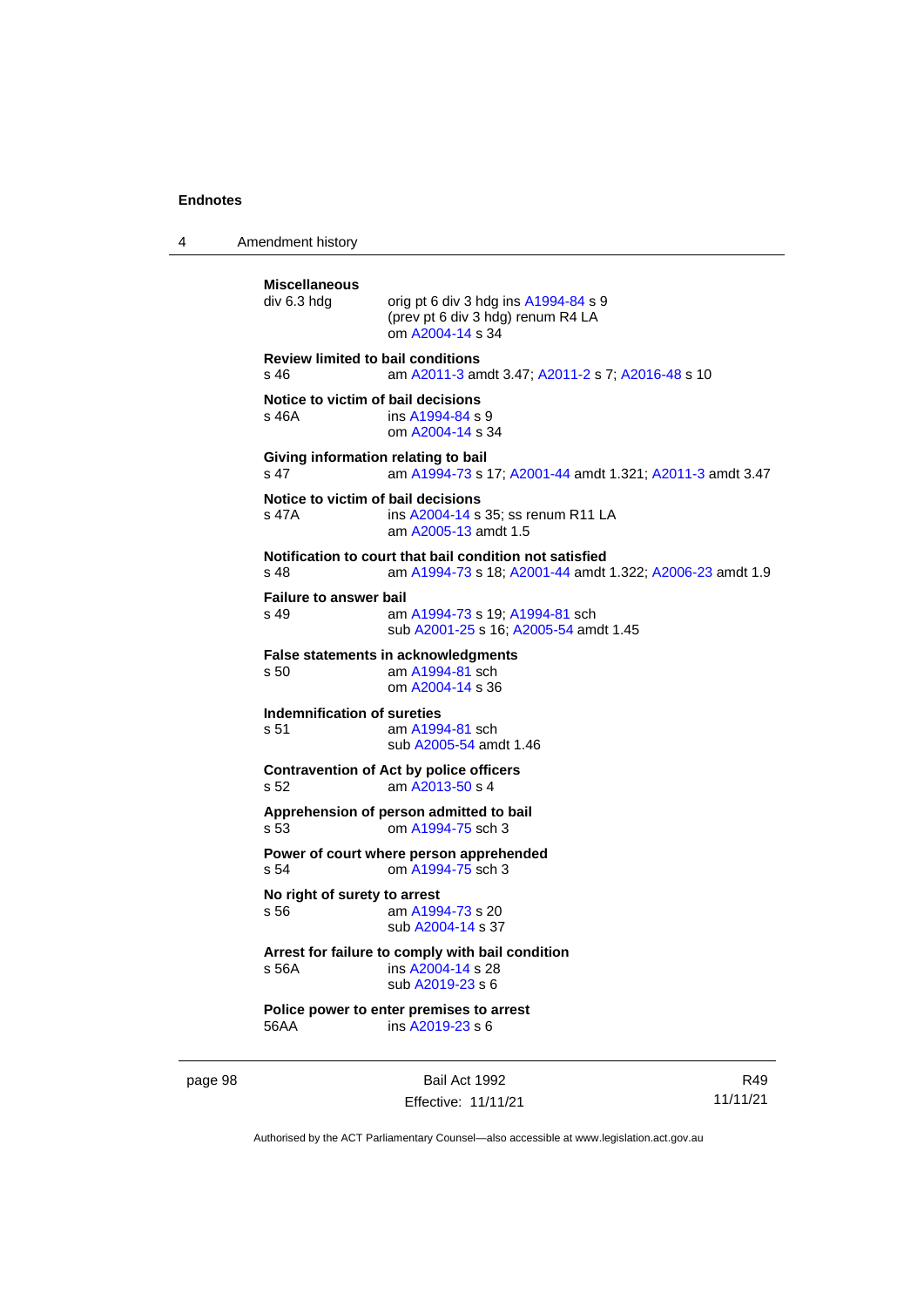**Police officer must announce entry before entering**<br>56AB **ins A2019-23** s 6  $ins$  [A2019-23](http://www.legislation.act.gov.au/a/2019-23/default.asp) s 6 **Police powers on arrest for failure to comply with bail condition** 56AC ins [A2019-23](http://www.legislation.act.gov.au/a/2019-23/default.asp) s 6 **Arrested person to be brought before court**  $ins$  [A2019-23](http://www.legislation.act.gov.au/a/2019-23/default.asp) s 6 **Arrest for breach of condition by person outside ACT** s 56B ins [A2004-14](http://www.legislation.act.gov.au/a/2004-14) s 28 **Act to prevail** s 57 am [A2004-14](http://www.legislation.act.gov.au/a/2004-14) amdt 1.6, amdt 1.7 **Abolition of inherent power of bail** s 57AA ins [A1996-81](http://www.legislation.act.gov.au/a/1996-81) s 7 **Form of certain instruments**<br>s 57A **ins A1994** ins [A1994-73](http://www.legislation.act.gov.au/a/1994-73) s 21 om [A2001-44](http://www.legislation.act.gov.au/a/2001-44) amdt 1.323 **Approved forms** s 58 sub [A2001-44](http://www.legislation.act.gov.au/a/2001-44) amdt 1.323 am [A2004-14](http://www.legislation.act.gov.au/a/2004-14) s 39[; A2011-3](http://www.legislation.act.gov.au/a/2011-3) amdt 3.48 **Regulation-making power** s 59 **orig s 59** renum as s 60 **pres s 59** ins [A2001-44](http://www.legislation.act.gov.au/a/2001-44) amdt 1.323 am [A2004-14](http://www.legislation.act.gov.au/a/2004-14) s 40, s 41 **Transitional** pt 8 hdg ins [A1999-79](http://www.legislation.act.gov.au/a/1999-79) sch 3 om R6 LA **Expiry—Motor Traffic Act reference**<br>s 60 (prev s 39) ins A19 (prev s 39) in[s A1999-79](http://www.legislation.act.gov.au/a/1999-79) sch 3 sub [A2001-90](http://www.legislation.act.gov.au/a/2001-90) amdt 1.10 as s 59 renum as s 60 R5 LA exp 27 March 2002 (see s 60)

R49 11/11/21

Bail Act 1992 Effective: 11/11/21 page 99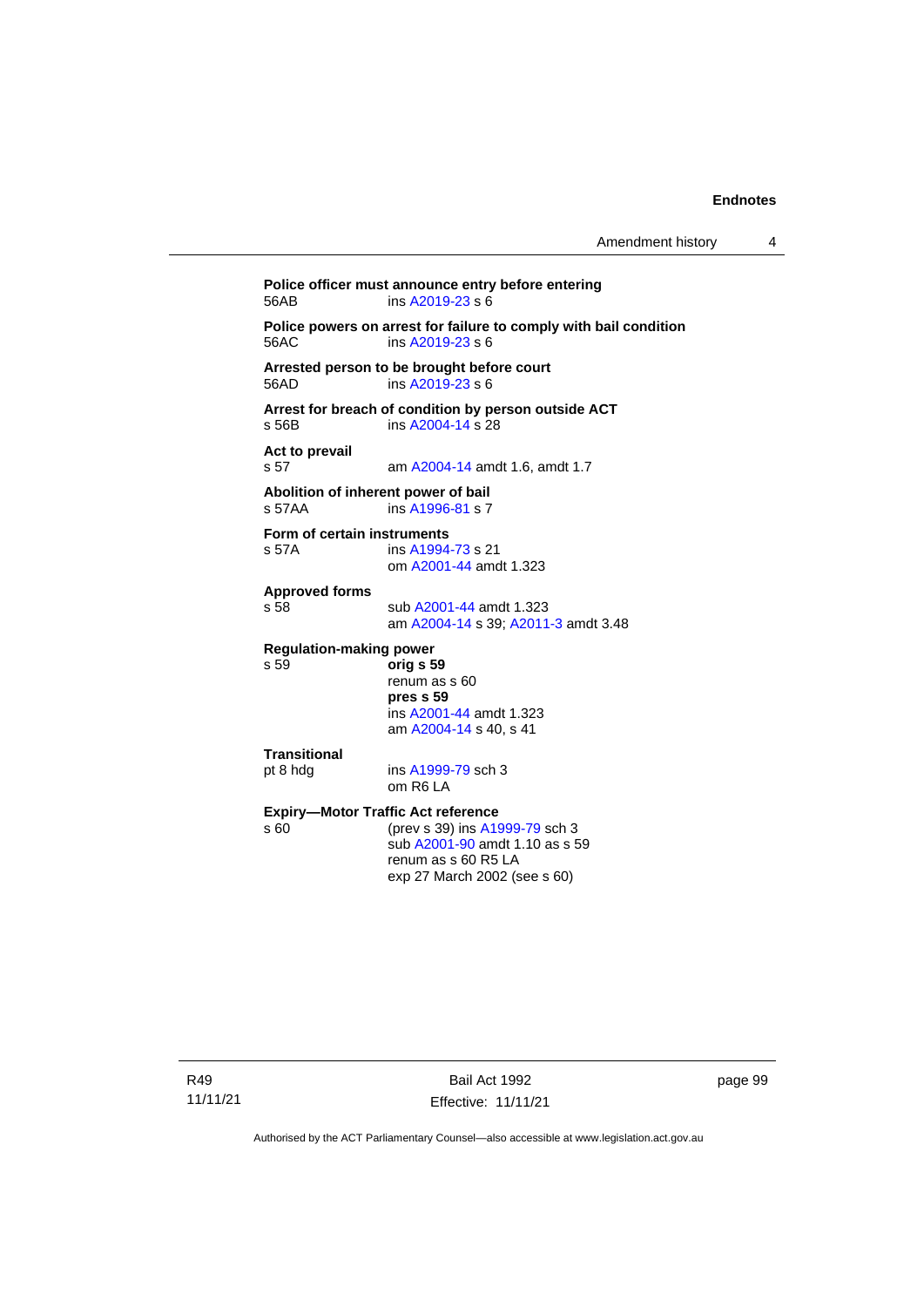4 Amendment history

|                   | Domestic violence offences against the Crimes Act 1900        |
|-------------------|---------------------------------------------------------------|
| sch 1             | ins A1997-22 s 14                                             |
|                   | am A1998-39 s 7                                               |
|                   | sub A2001-90 amdt 1.11                                        |
|                   | am A2002-51 amdt 1.2                                          |
|                   | sub A2004-14 s 43                                             |
|                   | am A2004-14 s 44; A2004-15 amdt 3.3, amdt 3.4; pts renum      |
|                   | R11 LA (see A2004-15 amdt 3.5); items renum R11 LA;           |
|                   | A2004-56 amdt 1.3, amdt 1.4; items renum R14 LA;              |
|                   | A2008-26 amdt 2.2; pts renum A2008-26 amdt 2.3; A2015-36      |
|                   | s 4, s 5; A2021-19 amdt 1.1, amdt 1.2; items renum R49 LA     |
| <b>Dictionary</b> |                                                               |
| dict              | ins A2004-14 amdt 1.8                                         |
|                   | am A2006-23 amdts 1.10-1.12; A2008-36 amdt 1.59,              |
|                   | amdt 1.60; A2011-22 amdt 1.59, amdt 1.60; A2016-13            |
|                   | amdt 1.7                                                      |
|                   | def accused person ins A2004-14 s 42<br>am A2006-23 amdt 1.13 |
|                   | def appeal ins A2004-14 amdt 1.8                              |
|                   | def applicable bail criteria ins A2004-14 amdt 1.8            |
|                   | am A2016-42 amdt 3.12                                         |
|                   | def <i>authorised officer</i> ins A2004-14 amdt 1.8           |
|                   | def <b>bail</b> ins A2004-14 amdt 1.8                         |
|                   | def <b>bail condition</b> ins A2004-14 amdt 1.8               |
|                   | def <b>bail order</b> ins $A2011-2 s 8$                       |
|                   | def bail review application ins A2011-2 s 8                   |
|                   | def <i>child</i> ins A2004-14 amdt 1.8                        |
|                   | def <i>court</i> ins A2004-14 amdt 1.8                        |
|                   | def domestic violence offence ins A2004-14 amdt 1.8           |
|                   | sub A2005-13 amdt 1.6                                         |
|                   | am A2008-46 amdt 3.3                                          |
|                   | om A2016-42 amdt 3.13                                         |
|                   | def family violence offence ins A2016-42 amdt 3.14            |
|                   | def grant ins A2004-14 amdt 1.8                               |
|                   | def <b>offence</b> ins A2004-14 amdt 1.8                      |
|                   | am A2006-23 amdt 1.14                                         |
|                   | def parental responsibility ins A2005-13 amdt 1.7             |
|                   | sub A2006-23 amdt 1.15; A2008-20 amdt 3.3                     |
|                   | def relevant person ins A2004-14 amdt 1.8                     |
|                   | om A2005-13 amdt 1.8                                          |
|                   | def surety ins A2004-14 amdt 1.8                              |
|                   | def <i>undertaking to appear</i> ins A2004-14 amdt 1.8        |
|                   | am A2020-14 amdt 1.5, amdt 1.6                                |
|                   | def <i>victim</i> ins A2004-14 amdt 1.8                       |

page 100 Bail Act 1992 Effective: 11/11/21

R49 11/11/21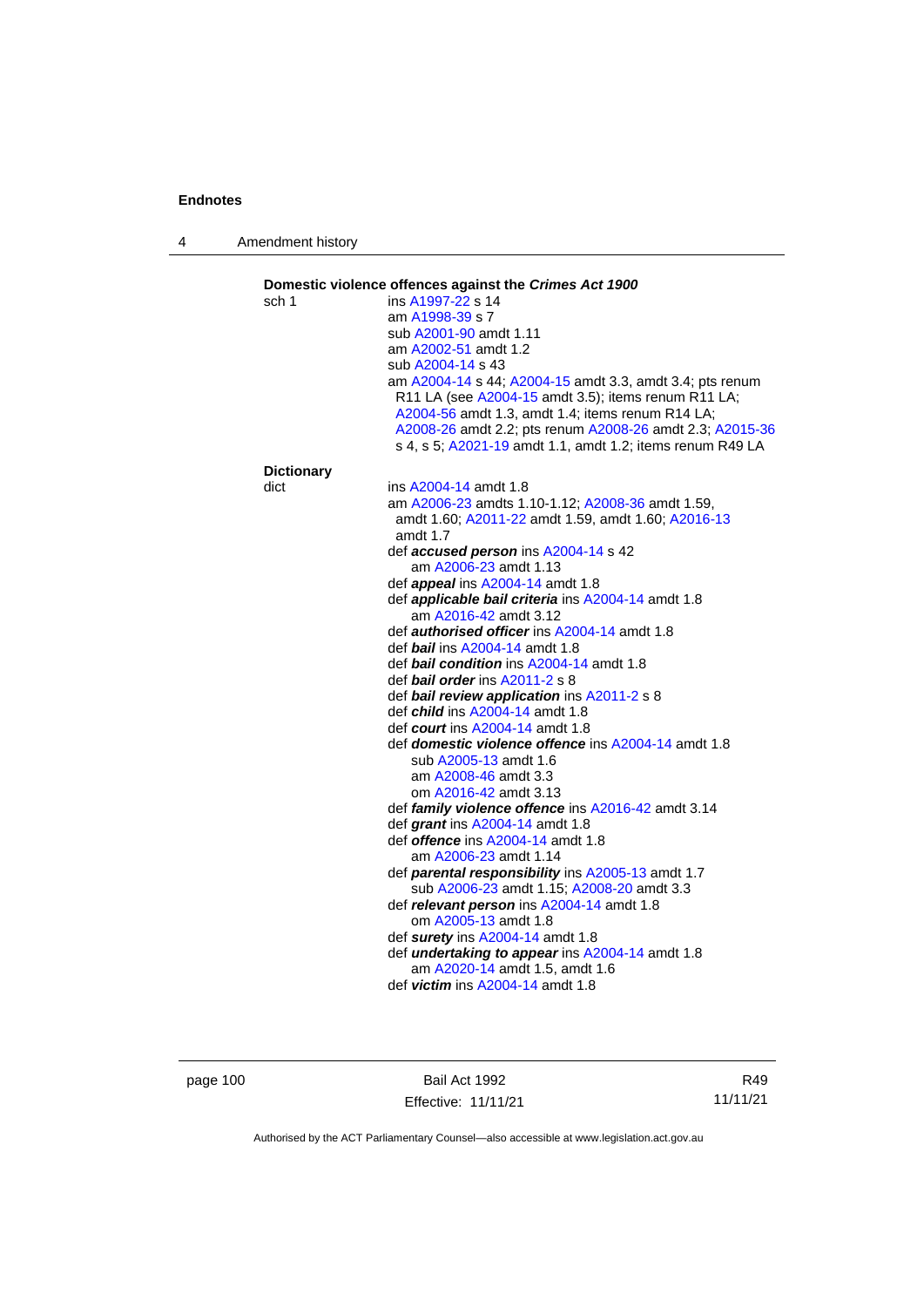## **Endnotes**

## **5 Earlier republications**

Some earlier republications were not numbered. The number in column 1 refers to the publication order.

Since 12 September 2001 every authorised republication has been published in electronic pdf format on the ACT legislation register. A selection of authorised republications have also been published in printed format. These republications are marked with an asterisk (\*) in column 1. Electronic and printed versions of an authorised republication are identical.

| <b>Republication No</b><br>1 | <b>Amendments to</b><br>A1994-84 | <b>Republication date</b><br>29 February 1996 |
|------------------------------|----------------------------------|-----------------------------------------------|
| $\overline{2}$               | A1996-81                         | 1 January 1997                                |
| 3                            | A1998-39                         | 31 January 1999                               |
| 4                            | A2001-54                         | 12 September 2001                             |
| 5                            | A2001-90                         | 12 October 2001                               |
| 6                            | A2001-90                         | 27 March 2002                                 |
| $7^*$                        | A2002-11                         | 28 May 2002                                   |
| 8                            | A2002-51                         | 1 January 2003                                |
| 9                            | A2003-14                         | 28 March 2003                                 |
| 10                           | A2003-14                         | 25 September 2003                             |
| 11                           | A2004-15                         | 26 June 2004                                  |
| 12                           | A2004-60                         | 10 January 2005                               |
| 13                           | A2005-5                          | 24 February 2005                              |
| 14                           | A2005-5                          | 6 March 2005                                  |
| 15                           | A2005-13                         | 25 March 2005                                 |
| $16*$                        | A2005-20                         | 2 June 2005                                   |
| 17                           | A2005-54                         | 24 November 2005                              |
| 18                           | A2006-23                         | 2 June 2006                                   |
| 19                           | A2006-40                         | 29 September 2006                             |
| 20                           | A2008-7                          | 7 May 2008                                    |
| 21                           | A2008-36                         | 9 September 2008                              |
| 22                           | A2008-46                         | 27 October 2008                               |
|                              |                                  |                                               |

R49 11/11/21

Bail Act 1992 Effective: 11/11/21 page 101

Authorised by the ACT Parliamentary Counsel—also accessible at www.legislation.act.gov.au